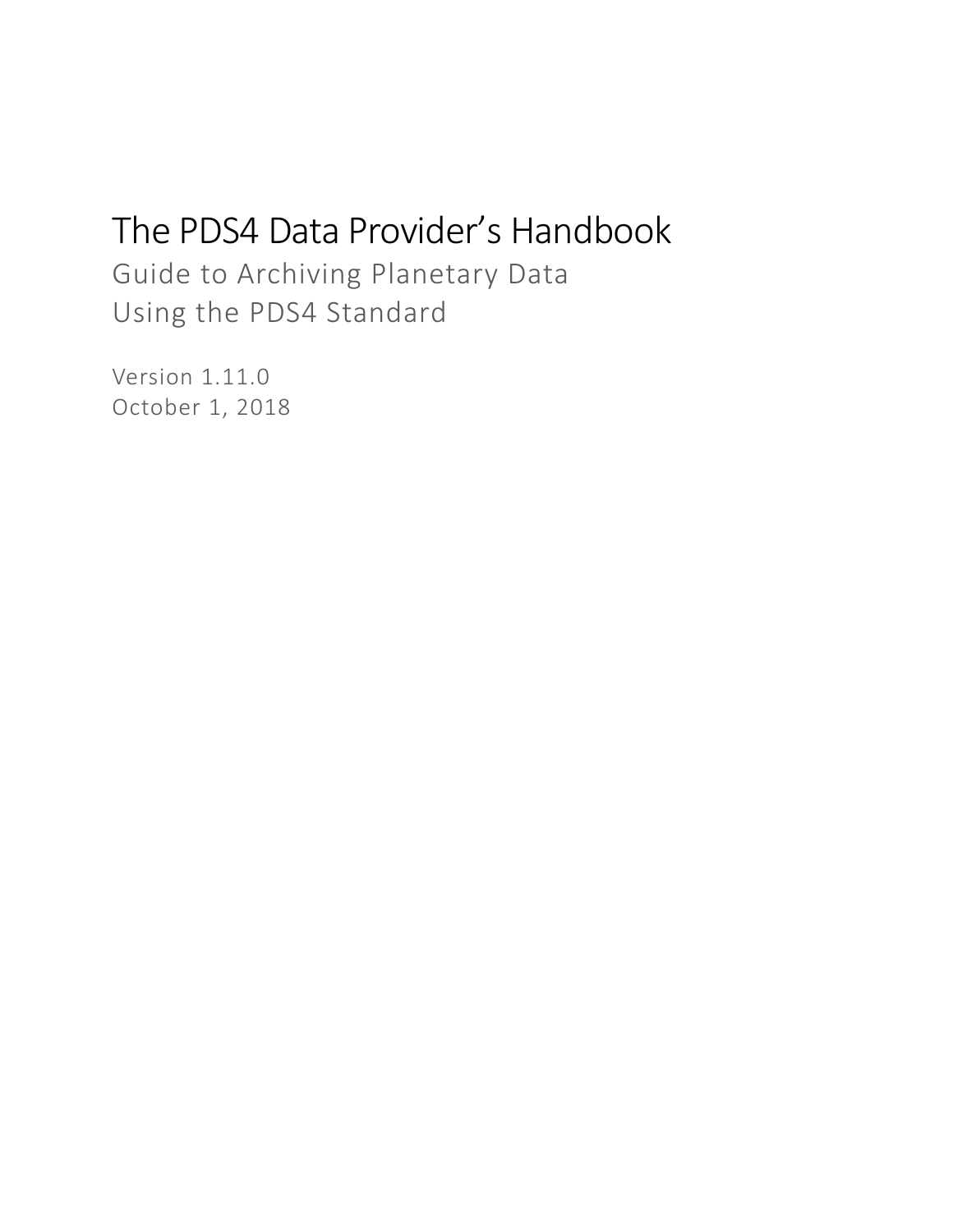## Contents

| $\mathbf{1}$         |       |                                                                              |  |  |
|----------------------|-------|------------------------------------------------------------------------------|--|--|
|                      | 1.1   |                                                                              |  |  |
|                      | 1.2   |                                                                              |  |  |
|                      | 1.3   |                                                                              |  |  |
|                      | 1.4   |                                                                              |  |  |
|                      | 1.4.1 |                                                                              |  |  |
|                      | 1.4.2 |                                                                              |  |  |
|                      | 1.4.3 |                                                                              |  |  |
|                      | 1.4.4 |                                                                              |  |  |
| $\overline{2}$       |       |                                                                              |  |  |
|                      | 2.1   |                                                                              |  |  |
|                      | 2.2   |                                                                              |  |  |
|                      | 2.2.1 |                                                                              |  |  |
|                      | 2.2.2 |                                                                              |  |  |
|                      | 2.3   |                                                                              |  |  |
|                      | 2.4   |                                                                              |  |  |
|                      | 2.5   |                                                                              |  |  |
|                      | 2.6   |                                                                              |  |  |
| 3                    |       |                                                                              |  |  |
| 4                    |       |                                                                              |  |  |
|                      | 4.1   |                                                                              |  |  |
|                      | 4.2   |                                                                              |  |  |
|                      | 4.2.1 |                                                                              |  |  |
| 4.2.2<br>14<br>4.2.3 |       | PDS Policy on Formats for Science Data, Supplemental Data, and Documentation |  |  |
|                      |       |                                                                              |  |  |
|                      | 4.2.4 |                                                                              |  |  |
|                      | 4.3   |                                                                              |  |  |
|                      | 4.3.1 |                                                                              |  |  |
|                      | 4.3.2 |                                                                              |  |  |
|                      | 4.3.3 |                                                                              |  |  |
| 5                    |       |                                                                              |  |  |
|                      | 5.1   |                                                                              |  |  |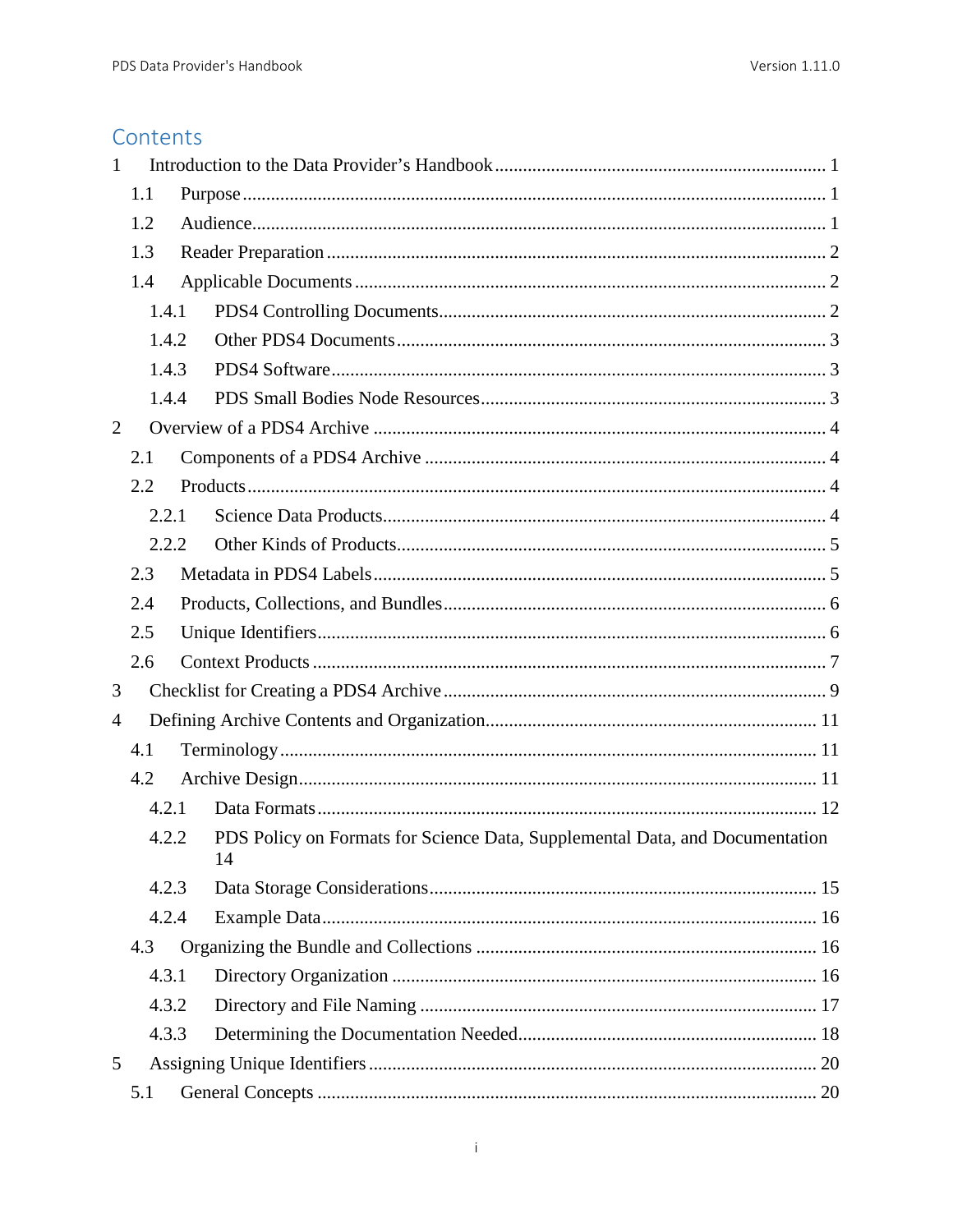|   | 5.2   |  |  |
|---|-------|--|--|
|   | 5.2.1 |  |  |
|   | 5.3   |  |  |
|   | 5.4   |  |  |
|   | 5.4.1 |  |  |
|   | 5.5   |  |  |
| 6 |       |  |  |
|   | 6.1   |  |  |
|   | 6.2   |  |  |
|   | 6.2.1 |  |  |
|   | 6.2.2 |  |  |
|   | 6.2.3 |  |  |
|   | 6.2.4 |  |  |
|   | 6.2.5 |  |  |
|   | 6.2.6 |  |  |
|   | 6.3   |  |  |
|   | 6.3.1 |  |  |
|   | 6.3.2 |  |  |
|   | 6.4   |  |  |
|   | 6.4.1 |  |  |
|   | 6.4.2 |  |  |
| 7 |       |  |  |
| 8 |       |  |  |
|   | 8.1   |  |  |
|   | 8.2   |  |  |
|   | 8.3   |  |  |
|   | 8.4   |  |  |
|   | 8.5   |  |  |
|   | 8.6   |  |  |
|   | 8.7   |  |  |
|   | 8.8   |  |  |
| 9 |       |  |  |
|   | 9.1   |  |  |
|   | 9.2   |  |  |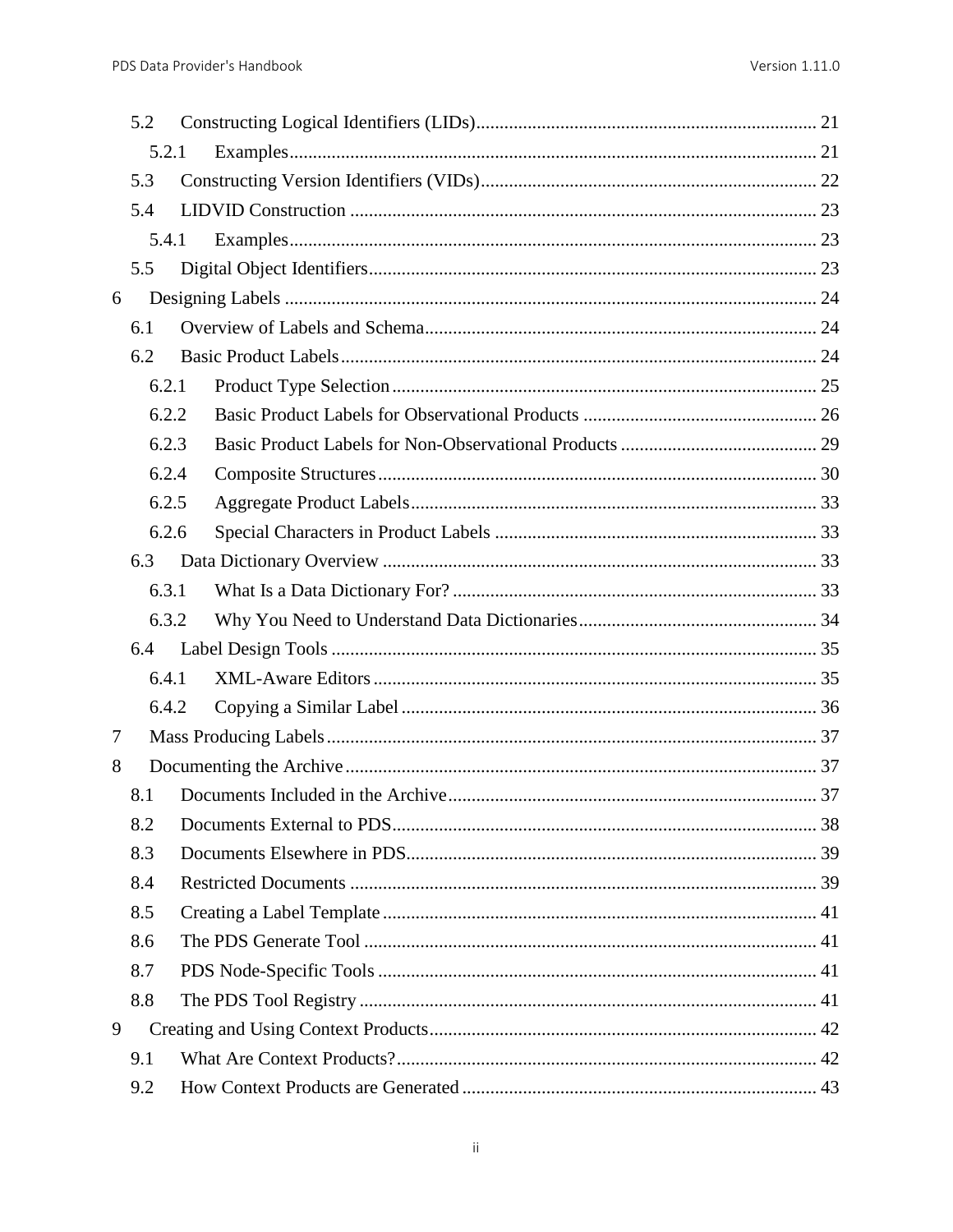| 9.3        |                                                                   |  |
|------------|-------------------------------------------------------------------|--|
| 9.4        |                                                                   |  |
| 10         |                                                                   |  |
| 11         |                                                                   |  |
| 11.1       |                                                                   |  |
| 11.2       |                                                                   |  |
| 11.3       |                                                                   |  |
| 11.4       |                                                                   |  |
| 11.5       |                                                                   |  |
| 11.5.1     |                                                                   |  |
| 11.5.2     |                                                                   |  |
| 11.5.3     |                                                                   |  |
| 11.5.4     |                                                                   |  |
| 11.5.5     |                                                                   |  |
| 11.5.6     |                                                                   |  |
| 12         |                                                                   |  |
| 12.1       |                                                                   |  |
| 12.2       |                                                                   |  |
|            |                                                                   |  |
| 13.1       |                                                                   |  |
| 13.1.1     |                                                                   |  |
| 13.1.2     |                                                                   |  |
| 13.1.3     |                                                                   |  |
| 13.1.4     | The Difference Between a Delivery Manifest and a Checksum File 56 |  |
| 13.2       |                                                                   |  |
| 13.2.1     |                                                                   |  |
| 13.2.2     |                                                                   |  |
| 13.3       |                                                                   |  |
| 13.3.1     |                                                                   |  |
| 13.3.2     |                                                                   |  |
| 13.4       |                                                                   |  |
| Appendix A |                                                                   |  |
| Appendix B |                                                                   |  |
| Appendix C |                                                                   |  |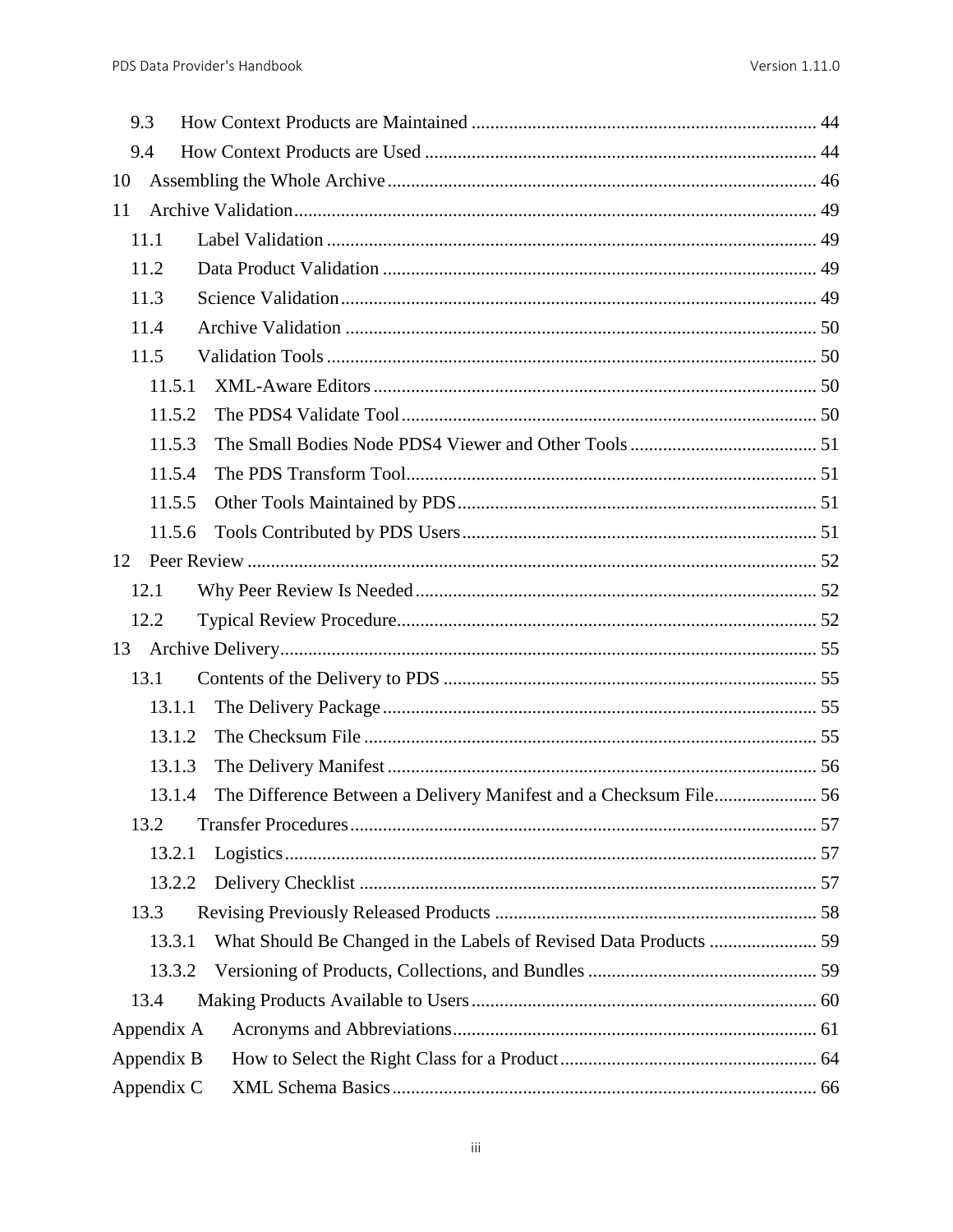| C.1        |                                                               |  |
|------------|---------------------------------------------------------------|--|
| C.2        |                                                               |  |
| Appendix D |                                                               |  |
| D.1        |                                                               |  |
| D.2        |                                                               |  |
| D.3        |                                                               |  |
| Appendix E |                                                               |  |
| E.1        |                                                               |  |
| E.2        |                                                               |  |
| E.2.1      |                                                               |  |
| E.2.2      |                                                               |  |
| E.2.3      |                                                               |  |
| E.2.4      |                                                               |  |
| E.2.5      |                                                               |  |
| E.2.6      |                                                               |  |
| E.3        |                                                               |  |
| E.3.1      |                                                               |  |
| E.3.2      |                                                               |  |
| E.3.3      |                                                               |  |
| E.3.4      |                                                               |  |
| E.3.5      |                                                               |  |
| E.3.6      |                                                               |  |
| E.4        |                                                               |  |
| Appendix F |                                                               |  |
| Appendix G |                                                               |  |
| Appendix H |                                                               |  |
| Appendix I |                                                               |  |
| Appendix J |                                                               |  |
| Appendix K | Generating Labels for Collection Inventories and Bundles  108 |  |
| K.1        |                                                               |  |
| K.1.1      |                                                               |  |
| K.1.2      |                                                               |  |
| K.1.3      |                                                               |  |
| K.2        |                                                               |  |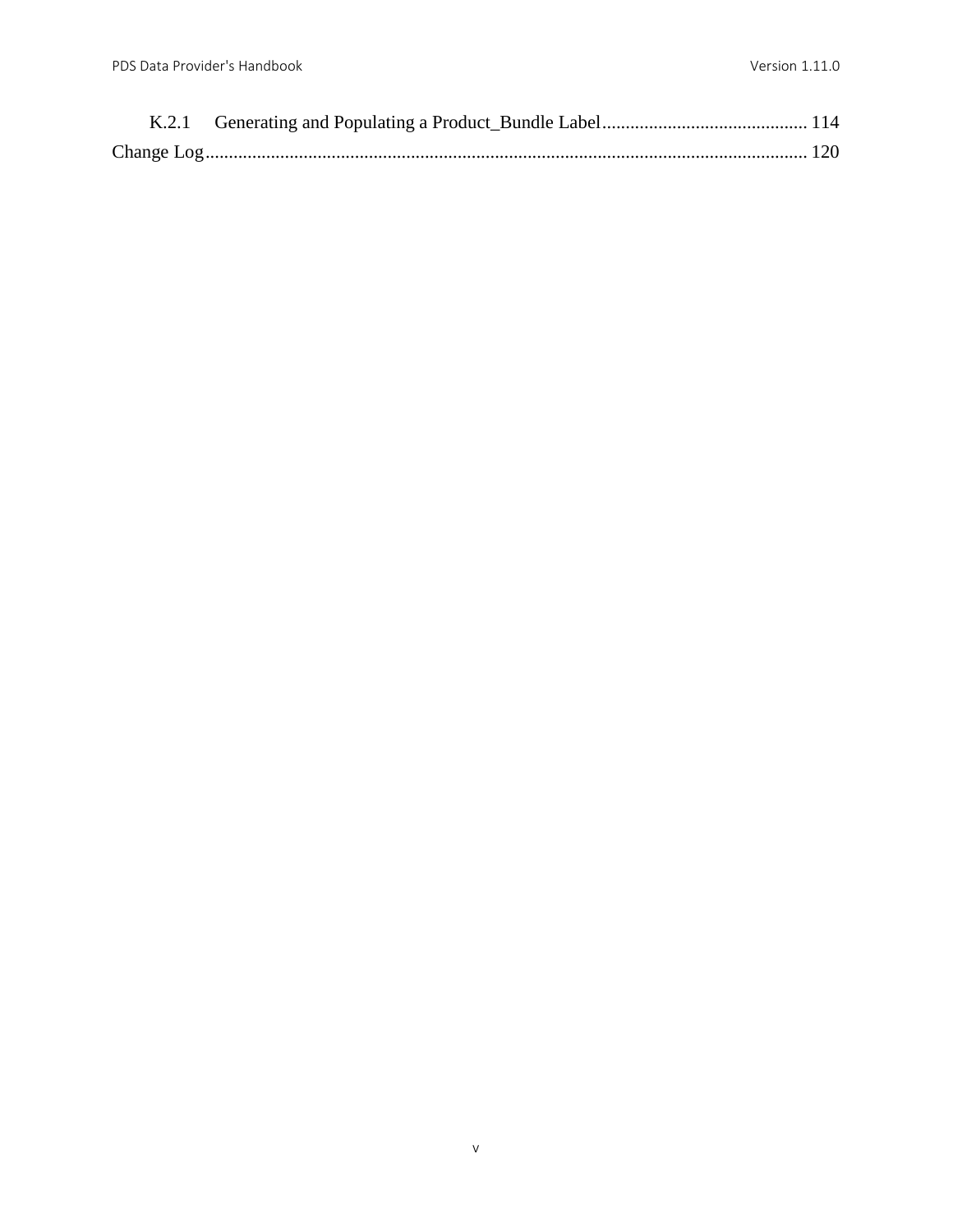## Tables and Figures

| Figure 9-2. Example of Context Product LIDs in Product_Observational Label 45 |  |
|-------------------------------------------------------------------------------|--|
|                                                                               |  |
|                                                                               |  |
|                                                                               |  |
|                                                                               |  |
|                                                                               |  |
|                                                                               |  |
|                                                                               |  |
|                                                                               |  |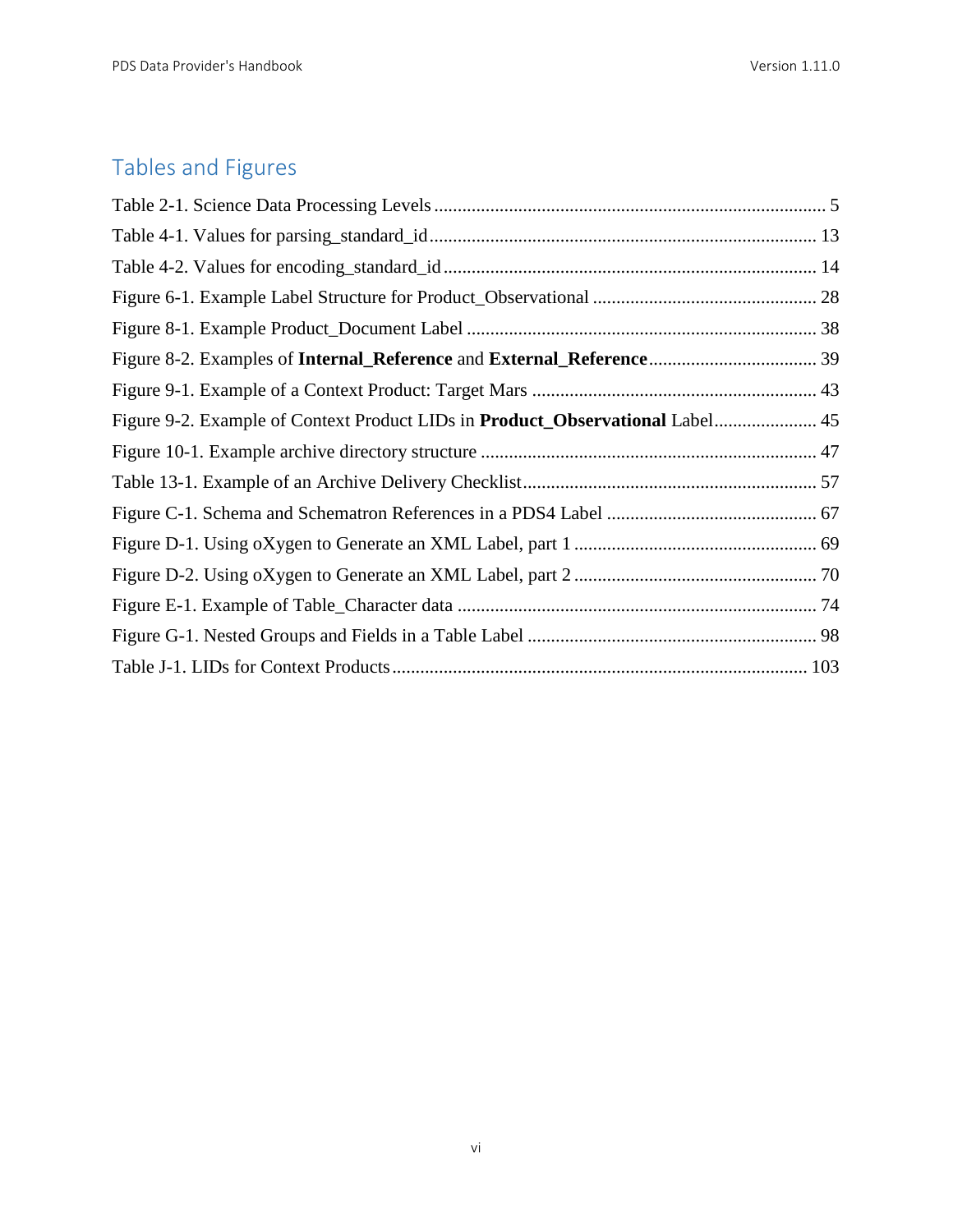### <span id="page-7-0"></span>1 Introduction to the Data Provider's Handbook

The NASA Planetary Data System (PDS) has been archiving and distributing planetary science data since the 1980s. Starting in 2013 PDS began archiving data using a new standard known as Planetary Data System Version 4 (PDS4).

PDS4 represents a departure from previous versions of the PDS. It has been designed using contemporary information technology concepts and tools that were not available for earlier PDS versions. The system is built around a data model that rigorously defines each of its components and the relationships among them. There are only four fundamental data structures, but many extensions are possible — each rigorously defined. By carefully controlling product definitions and relationships, PDS can accurately track each product entering the system, compute detailed inventories of holdings, design sophisticated services that users can request to act on subsets of the archive (such as transformations and displays, in addition to the expected search and retrieval functions), and connect data products to relevant internal and external documentation.

The basis of PDS4 is the *Information Model* (IM) [1]. This is a set of defined concepts, objects, relationships, rules, and operations that represent the PDS archives. The model drives the development of PDS4 documentation and tools. This version of the *Data Provider's Handbook* (*DPH*) conforms to version 1.9.0 of the *PDS4 Information Model*. The IM is revised as the needs of data providers and users evolve, usually no more frequently than twice a year. As the IM is revised, this handbook will be revised as needed.

#### <span id="page-7-1"></span>1.1 Purpose

The *DPH* is a guide for the preparation of data being submitted to PDS. As a data provider for a mission instrument team or an individual project, you are probably required to submit your science data to PDS. You should be assigned one of the PDS discipline nodes (Atmospheres, Cartography and Imaging Sciences, Geosciences, Navigation and Ancillary Information Facility, Planetary Plasma Interactions, Ring-Moon Systems, or Small Bodies) to work with you to prepare your data submission. The *DPH* should be used in conjunction with advice from staff at your *consulting node*. They will walk you through the preparation of products, collections of products, and bundles of collections, which are the units in which deliveries are made to PDS4.

#### <span id="page-7-2"></span>1.2 Audience

The *DPH* is written for scientists and engineers in the planetary science community who are planning to submit new or restored data to PDS4 (data providers)<sup>[1](#page-7-3)</sup>. The document is applicable to all such submissions, whether from mission instrument teams or individual data providers.

When the text directly addresses the reader as "you", it is referring to the data provider. When it says "we", it means PDS personnel.

<span id="page-7-3"></span> <sup>1</sup> PDS4 standards are, in general, not backward-compatible with version 3 (PDS3). Some PDS3 structures are no longer supported under PDS4.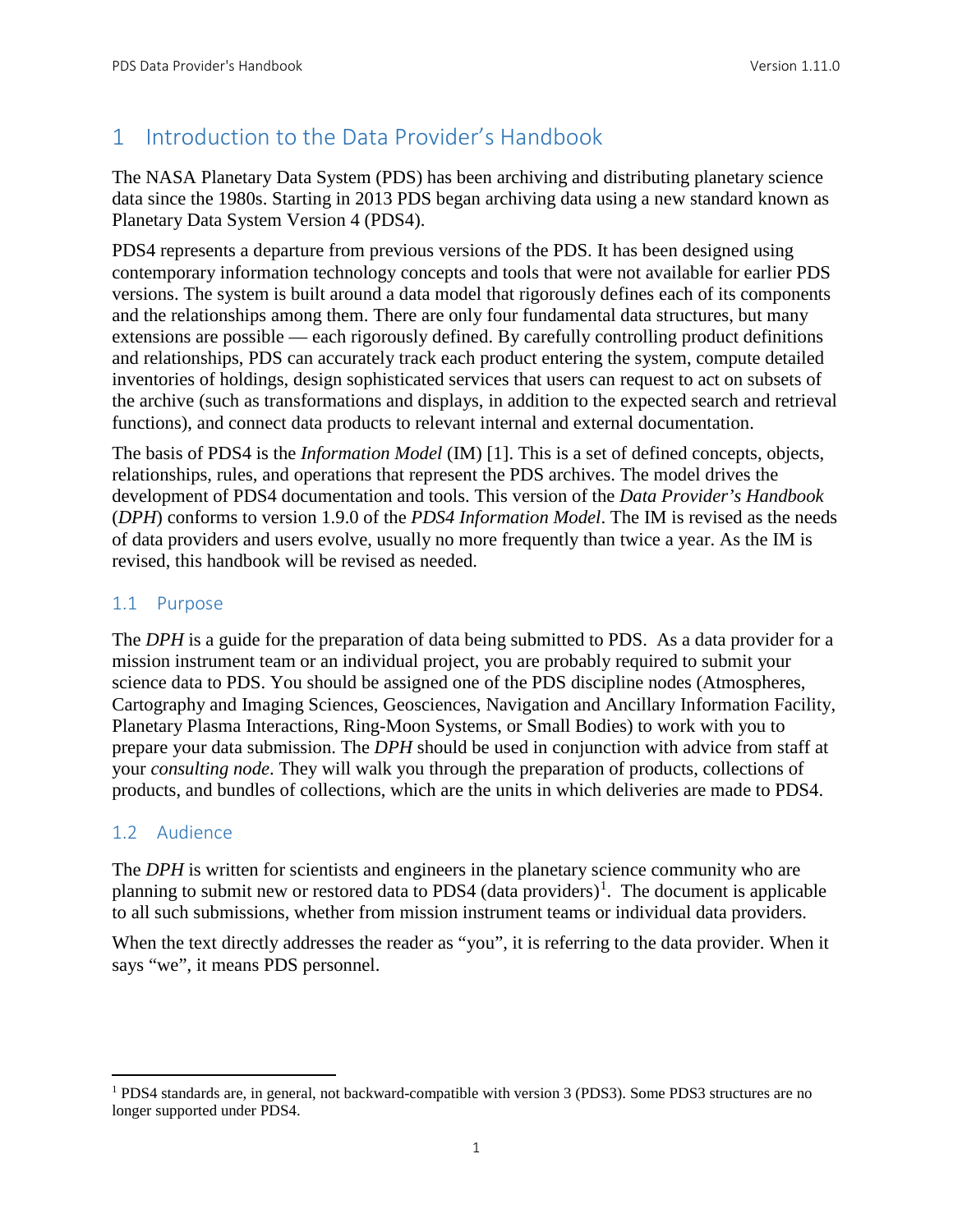#### <span id="page-8-0"></span>1.3 Reader Preparation

This handbook addresses all aspects of creating a PDS archive from defining the archive contents to delivery of the archive to PDS. The topics are presented in the sequence in which they are likely to occur during archiving preparation, and the discussions go from the general to the specific, with very detailed instructions removed to appendices so as not to disrupt the flow of the text. In Section 2 you will be introduced to the components that make up a PDS archive. Section 3 provides a checklist of archive preparation tasks, and the sections that follow address each item in the checklist at length. Appendix A spells out the many acronyms and abbreviations used in the handbook. The other appendices give detailed instructions for particular tasks, and they are mentioned in the main text where relevant.

The *DPH* is associated with a set of example archives online at [https://pds.nasa.gov/pds4/doc/examples.](https://pds.nasa.gov/pds4/doc/examples) The text will often refer to these examples, and excerpts from the examples are reproduced in the text to illustrate the discussion.

The instructions in this handbook mention PDS requirements and PDS recommendations. When a requirement is mentioned, a reference is given to one of the controlling documents (see Section 1.4.1 below) where the requirement is fully stated. When a recommendation is given, it is based on the accumulated experience and recognized best practices of PDS personnel. If a statement in this handbook is found to conflict with a statement in one of the controlling documents, the controlling document will prevail. If you are in doubt about the best course to take, consult your PDS discipline node.

All readers, even those very familiar with previous versions of PDS, should read the *PDS4 Concepts* document [5, below] before beginning the *Data Provider's Handbook.* The *Concepts* document also includes a glossary of PDS-related terms that you may wish to keep handy.

#### <span id="page-8-1"></span>1.4 Applicable Documents

The *DPH* is one of several documents that describe the PDS4 system. Some of these documents are considered to represent the official PDS4 Standards; these are listed in Section 1.4.1 below. Other documents are provided to help readers understand and use PDS4. The *DPH* is in the latter category. Throughout this handbook you will find references to these documents by their title and number in the list, e.g. *PDS Standards Reference* [2].

The *DPH* should be used in conjunction with the *PDS Standards Reference* [2], the *PDS4 Data Dictionary* [3], and the *PDS4 Common XML Schema and PDS4 Schematron*[2](#page-8-3) [4], which collectively provide the information necessary to develop a PDS4-compliant archive.

#### <span id="page-8-2"></span>1.4.1 PDS4 Controlling Documents

The following documents are derived directly from the PDS4 Information Model and collectively represent the PDS4 Standards.

<span id="page-8-3"></span><sup>&</sup>lt;sup>2</sup> The PDS4 Schema and Schematron files are software-readable representations of the PDS4 Information Model. They are discussed in Section 6.1.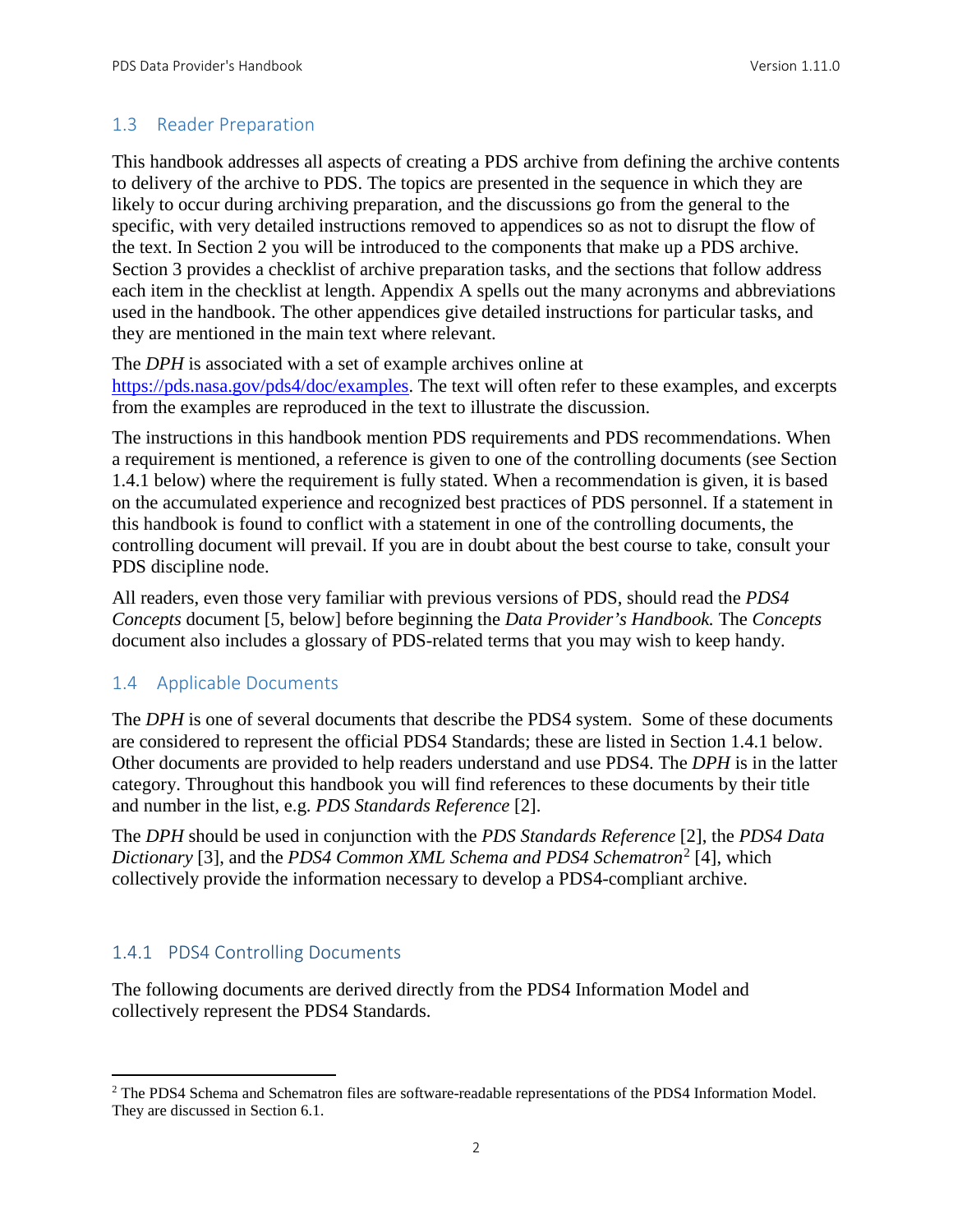- 1. *Planetary Data System (PDS) PDS4 Information Model Specification*, Version 1.9.0.0, [https://pds.nasa.gov/pds4/doc/im/current/,](https://pds.nasa.gov/pds4/doc/im/current/) September 28, 2016.
- 2. *Planetary Data System Standards Reference*, Version 1.9.0, [https://pds.nasa.gov/pds4/doc/sr/current/,](https://pds.nasa.gov/pds4/doc/sr/current/) September 15, 2016.
- 3. *PDS4 Data Dictionary, Abridged*, Version 1.9.0.0, [https://pds.nasa.gov/pds4/doc/dd/current/,](https://pds.nasa.gov/pds4/doc/dd/current/) September 28, 2016.
- 4. *PDS4 Common XML Schema and PDS4 Schematron*, Version 1.9.0.0, September 30, 2017, and other Schemas and Schematron files recognized in PDS4, [https://pds.nasa.gov/pds4/schema/released/.](https://pds.nasa.gov/pds4/schema/released/)

#### <span id="page-9-0"></span>1.4.2 Other PDS4 Documents

- 5. *PDS4 Concepts*, Version 1.9.0, [https://pds.nasa.gov/pds4/doc/concepts/,](https://pds.nasa.gov/pds4/doc/concepts/) September 1, 2017. This document provides a high-level overview of PDS4, and should be the first document read by someone new to PDS4.
- 6. *PDS4 Data Provider's Handbook*, Version 1.9.0, [https://pds.nasa.gov/pds4/doc/dph/current/,](https://pds.nasa.gov/pds4/doc/dph/current/) September 1, 2017. This is the document you are currently reading.
- 7. *PDS4 Data Provider's Examples*, Version 1.9.0.0, [https://pds.nasa.gov/pds4/doc/examples,](https://pds.nasa.gov/pds4/doc/examples) October 1, 2017. The examples are sets of products, collections, and bundles that illustrate the use of PDS4.
- 8. *Ingest LDD Users Guide*, Version 1.2.1, November 4, 2015. This document is included in the LDDTool (Local Data Dictionary Tool) software package on the PDS4 Software web site, [https://pds.nasa.gov/pds4/software/ldd/.](https://pds.nasa.gov/pds4/software/ldd/)

In general all PDS4 documents can be found online at [https://pds.nasa.gov/pds4/doc.](https://pds.nasa.gov/pds4/doc) For questions concerning these documents, consult your PDS discipline node or contact the PDS Operator at [pds\\_operator@jpl.nasa.gov](mailto:pds_operator@jpl.nasa.gov) or 818-393-7165.

#### <span id="page-9-1"></span>1.4.3 PDS4 Software

PDS provides software tools to aid in generating, validating, and transforming PDS4 data products and labels. These tools are online at [https://pds.nasa.gov/pds4/software/.](http://pds.nasa.gov/pds4/software/)

PDS also maintains a Tool Registry in which data providers and users may share tools they have created for use with PDS4 data. Submissions to the Tool Registry are vetted by the PDS Engineering Node. The Tool Registry is online at [https://pds.nasa.gov/tools/tool-registry/.](https://pds.nasa.gov/tools/tool-registry/)

#### <span id="page-9-2"></span>1.4.4 PDS Small Bodies Node Resources

The PDS Small Bodies Node maintains a set of web pages and a Wiki site to help explain PDS4 to users who are unfamiliar with it. The material is for PDS4 archive developers both inside and outside of the Small Bodies Node. The web pages begin at [http://pdssbn.astro.umd.edu/howto/understand\\_PDS4.shtml.](http://pdssbn.astro.umd.edu/howto/understand_PDS4.shtml)

The wiki is available at [http://sbndev.astro.umd.edu/wiki/SBN\\_PDS4\\_Wiki](http://sbndev.astro.umd.edu/wiki/SBN_PDS4_Wiki).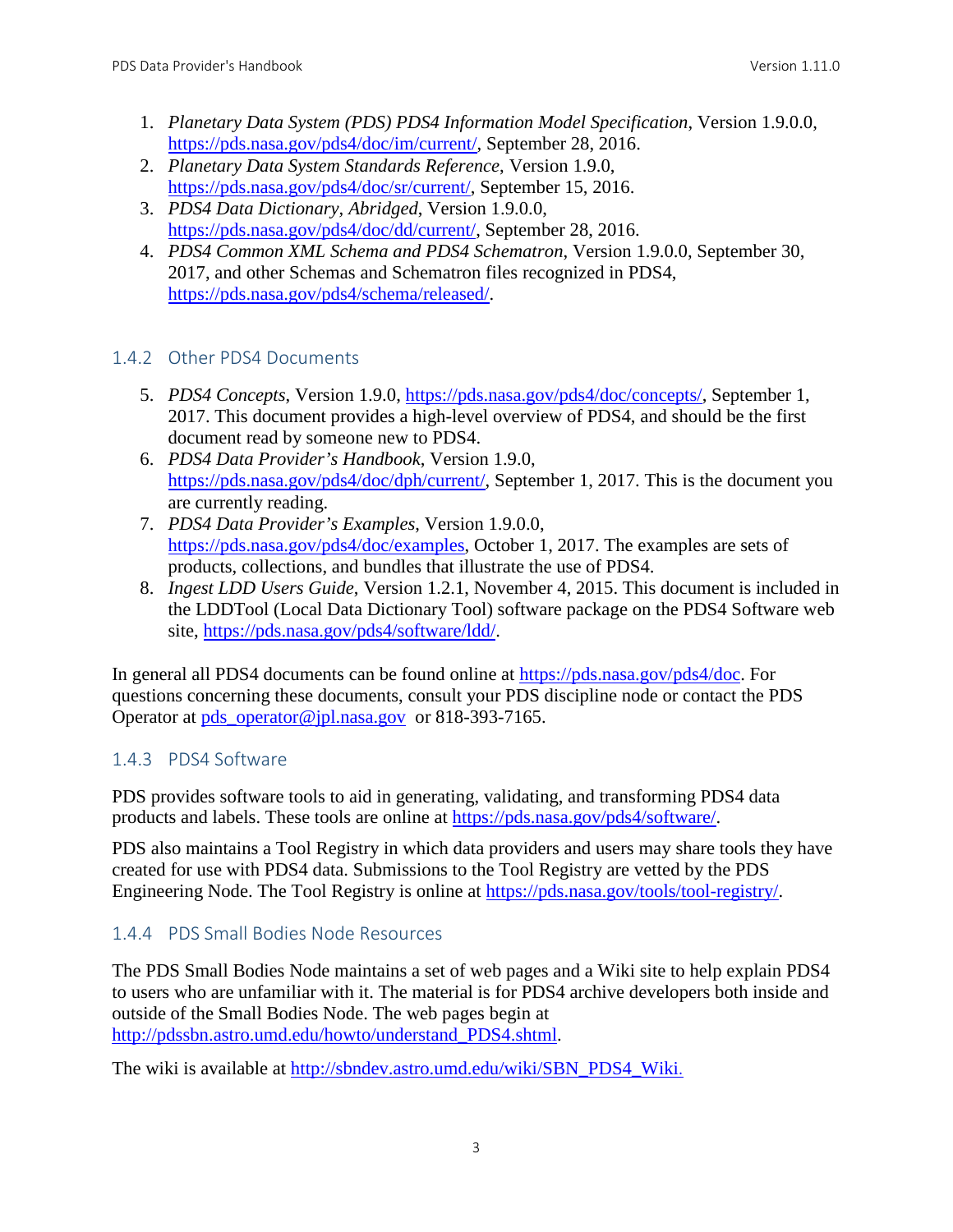## <span id="page-10-0"></span>2 Overview of a PDS4 Archive

#### <span id="page-10-1"></span>2.1 Components of a PDS4 Archive

PDS holdings include many archives of planetary data going back to the early years of space exploration in the 1960s and 1970s. Often you will hear the whole of PDS holdings called the PDS Archive, but usually PDS users speak of *an archive*, meaning a set of data products, documentation, and related material created by a data provider. PDS4 introduced the specific terms *bundle* and *collection*, which are explained below, but the term *archive* is still used. The important point is that a PDS archive contains more than just science data. It includes descriptions of each product — sufficient documentation to enable a user who is unfamiliar with the archive to read, understand, and use the data — and often other kinds of products that may help the user, such as calibration data or browse data (quick-look versions of data to make searching easier).

This section describes the components of an archive and defines some PDS4-specific terms.

#### <span id="page-10-2"></span>2.2 Products

Products are, of course, the heart of an archive. Before diving into what products contain — the science data, calibrations, documentation, etc. — we need to spend a moment on terminology. A product is the combination of one or more data *objects* and their associated *description objects*; the descriptions are sometimes called *metadata* (data about data), which are concatenated into a PDS *label*, a separate ASCII file. A data object and its associated description object is sometimes called an *information object*.

There are three kinds of data objects. *Digital objects* are the things we find in PDS archives that carry the scientific measurements — tables, images, spectra, etc. Usually one digital object is contained in one file. No digital object may extend beyond a single file, and while a file may contain more than one digital object, they may not overlap within the file. *Physical objects* are things that are important to planetary exploration but that we can't put into the archive because they aren't digital — planets, satellites, telescopes, spacecraft, etc. *Conceptual objects* also don't fit in the archive; they are ideas, organizations, plans, etc., which don't exist in a physical sense but are still important. Note that an atlas of Mercury or plans to explore asteroids may be printed on paper or stored in computer files — the latter are digital objects; but Mercury and the exploration plans themselves are physical and conceptual objects, respectively. Even though we won't find physical and conceptual objects in PDS, we can still create descriptions (labels) for them; the resulting products (actually the labels only) can be included in PDS archives.

#### <span id="page-10-3"></span>2.2.1 Science Data Products

Science digital objects are generated by instruments on spacecraft visiting solar system bodies or in laboratories or observatories on Earth. They may be wrapped with other digital objects, labeled, and delivered to PDS by mission instrument teams or by individual investigators. They range in processing level from the raw measurements recorded by an instrument to highly derived products such as topographic maps.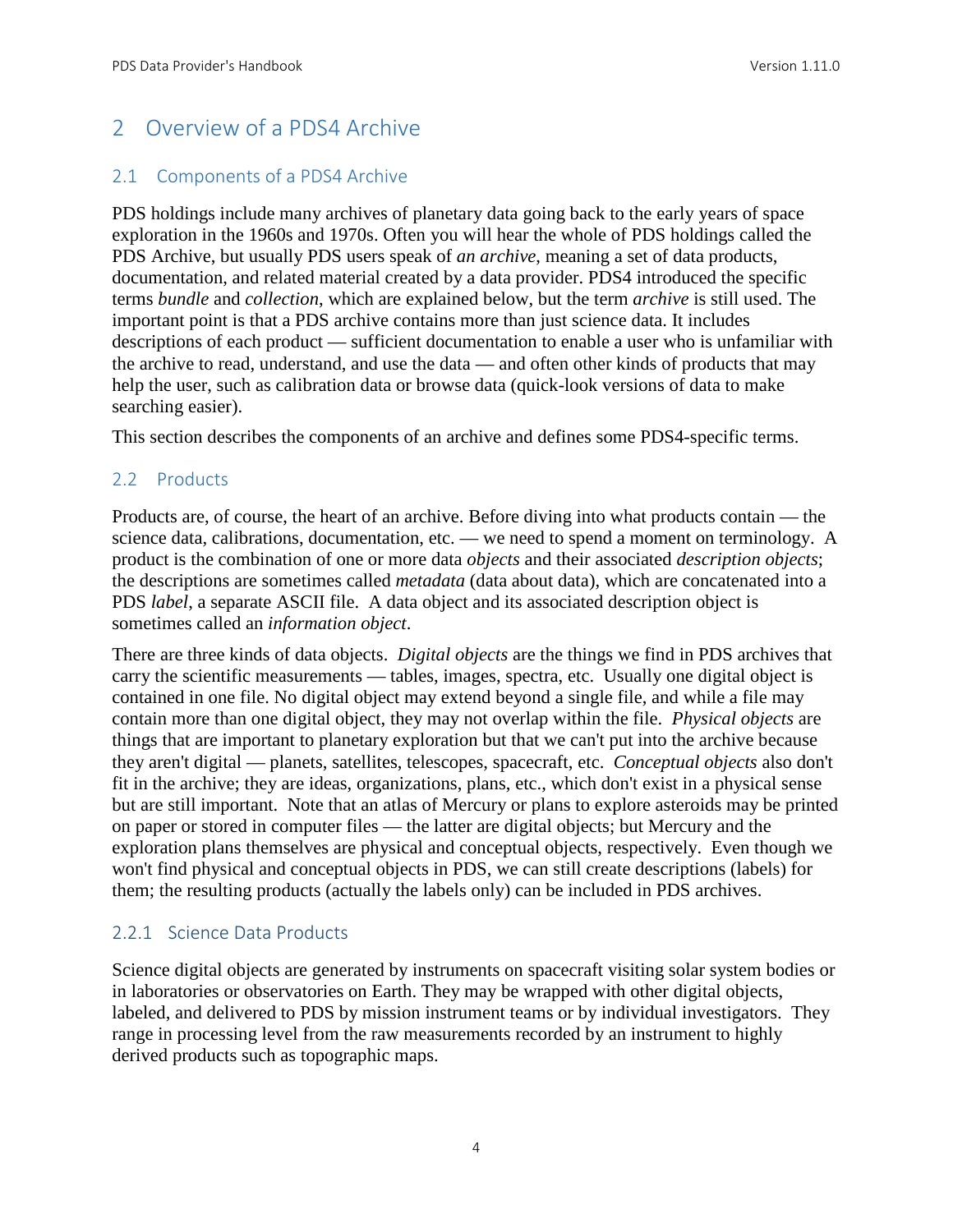PDS recognizes five broad levels for categorizing science data processing; see the PDS Policy on Data Processing Levels on the *PDS Policies* web page [\(https://pds.nasa.gov/policy/\)](http://pds.nasa.gov/policy/). These are shown in Table 2-1.

| <b>Processing Level</b>    | <b>Definition</b>                                                                                                                                                                                                                                                                                                                                                                                  |  |
|----------------------------|----------------------------------------------------------------------------------------------------------------------------------------------------------------------------------------------------------------------------------------------------------------------------------------------------------------------------------------------------------------------------------------------------|--|
| <b>Telemetry</b>           | An encoded byte stream used to transfer data from one or more<br>instruments to temporary storage where the raw instrument data will be<br>extracted. PDS does not archive telemetry data.                                                                                                                                                                                                         |  |
| Raw                        | Original data from an instrument. If compression, reformatting,<br>packetization, or other translation has been applied to facilitate data<br>transmission or storage, those processes will be reversed so that the<br>archived data are in a PDS-approved archive format.                                                                                                                         |  |
| <b>Partially Processed</b> | Data that have been processed beyond the raw stage but which have not yet<br>reached calibrated status.                                                                                                                                                                                                                                                                                            |  |
| <b>Calibrated</b>          | Data converted to physical units, which makes values independent of the<br>instrument.                                                                                                                                                                                                                                                                                                             |  |
| <b>Derived</b>             | Results that have been distilled from one or more calibrated data products<br>(for example, maps, gravity or magnetic fields, or ring particle size<br>distributions). Supplementary data used to interpret observational data,<br>such as calibration tables or tables of viewing geometry, should also be<br>classified as derived data if not easily matched to one of the other<br>categories. |  |

Data providers may find this breakdown useful when deciding what archives to submit to PDS. It is not necessary to archive all processing levels from raw to derived; however, based on requests from the science community, PDS encourages providers of raw data to submit calibrated data also. The archive requirements for metadata and documentation are the same regardless of processing level.

#### <span id="page-11-0"></span>2.2.2 Other Kinds of Products

PDS4 is designed using the principle "Everything is a product." For example, a table of science measurements is a product once it has been labeled (per the previous section). A document that describes the experiment is also a product (with its label). An image showing a plot of the measurements (and its label) is a product. Examples of products other than science data products are calibration data, calibration reports, browse images, user's guides, published papers (with the journal's permission), and any other kind of documentation that is needed to use the science data.

#### <span id="page-11-1"></span>2.3 Metadata in PDS4 Labels

Metadata is defined simply as "data about data". A product – in particular, a science data product – is useless without accompanying information about its content and structure. Metadata about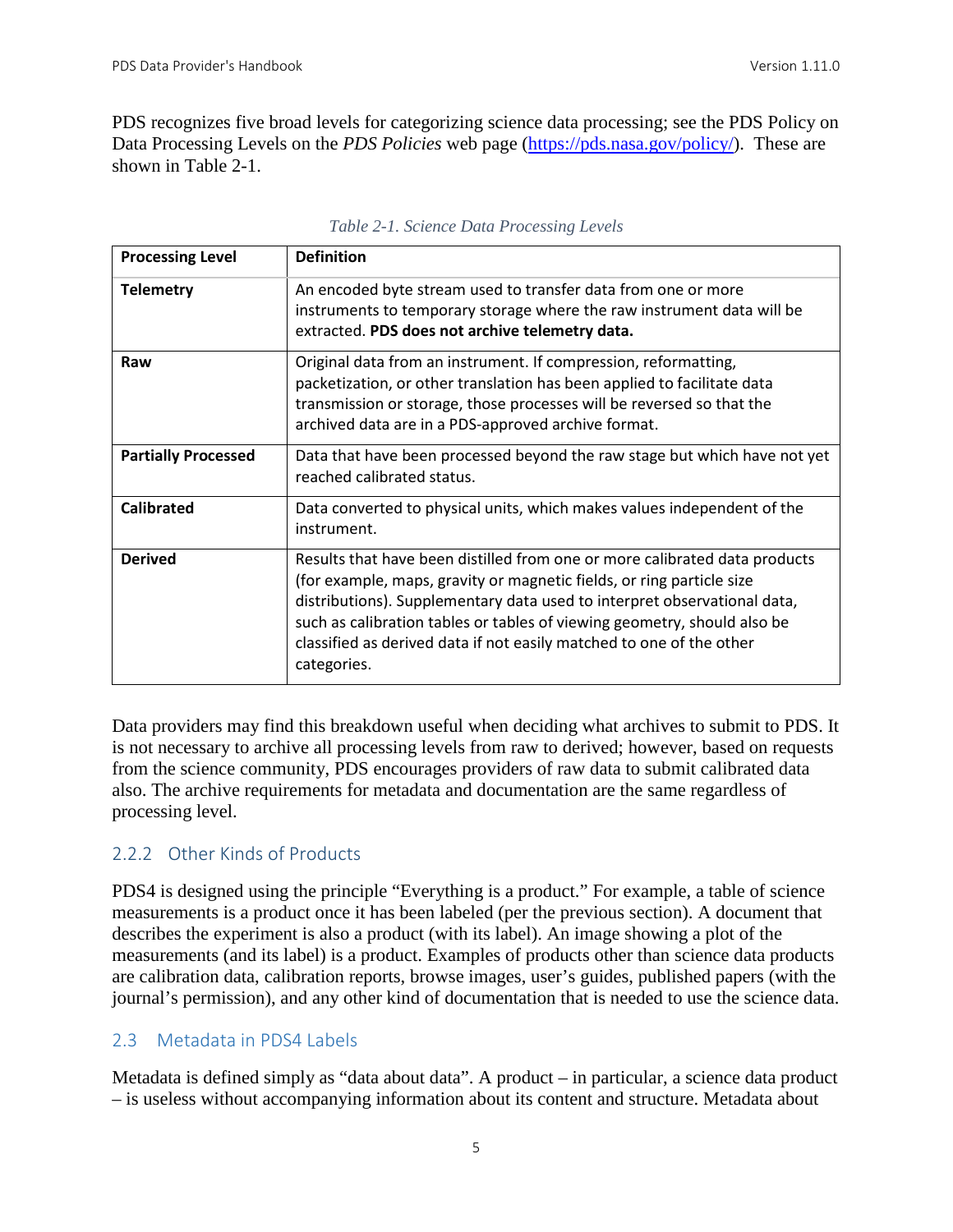content may include, for instance, the time and location of a science observation, the instrument that made the observation, and the conditions of the observation. Metadata about structure includes the information needed to read the digital object, such as the dimensions and data type of an image, or the description, size, and data types of columns in a table.

PDS4 labels are written in eXtensible Markup Language (XML). XML was chosen because it is a language that can be read both by humans and by software and because it is a widely used international standard for which a large amount of software already exists. We will discuss XML labels in more detail in Section 6 and in Appendix C and Appendix D.

To see examples of XML labels for PDS4 products, visit

[https://pds.nasa.gov/pds4/doc/examples/,](https://pds.nasa.gov/pds4/doc/examples/) choose the latest set of PDS4 Example Products, and look through the subdirectories for files with the .xml extension.

#### <span id="page-12-0"></span>2.4 Products, Collections, and Bundles

Section 8 of *Concepts* [5] is a good introduction to the topic of products, collections, and bundles. Section 2A of the *Standards Reference* [2] develops the topic further. To summarize, products that are related in some way may be grouped together in a collection, and, similarly, related collections may be grouped together into a bundle. These are the three levels of data organization in a PDS archive. Typically, a bundle is what you deliver to PDS.[3](#page-12-2)

For example, data providers for a planetary mission could decide that each instrument team will deliver data from its instrument in a separate bundle. An instrument team could decide that its bundle will consist of a separate collection for each processing level of science data products – raw, calibrated, and derived – along with a document collection and perhaps a collection of browse products. These choices are made in consultation with the instrument team's assigned PDS discipline node, and with the PDS node that is assigned to be the lead node for the whole mission.

An individual data provider will probably have a simpler arrangement, delivering a single bundle consisting of one or more data collections and a document collection. Again, the decision is made in consultation with your PDS node.

To see an example of a PDS4 bundle with a typical set of collections, visit [https://pds.nasa.gov/pds4/doc/examples/,](https://pds.nasa.gov/pds4/doc/examples/) and follow the latest link to a PDS4 Example Archive.

In this document the term *basic product* refers to all types of products except collection and bundle products.

#### <span id="page-12-1"></span>2.5 Unique Identifiers

Every product in a PDS4 archive has a unique Logical Identifier (LID). It also has a Version Identifier (VID). These are often used together as a LIDVID. When a product is revised, its LID remains the same but its VID is incremented. A LIDVID is guaranteed to be unique across the whole PDS system. To ensure uniqueness, when you create LIDVIDs for your products you must follow the rules for forming a LIDVID as specified in the *Standards Reference* [2] Section 6D.

<span id="page-12-2"></span><sup>&</sup>lt;sup>3</sup> For archives that accumulate over time, such as for a planetary mission, a delivery to PDS may consist of a subset of a bundle, perhaps only a collection or part of a collection.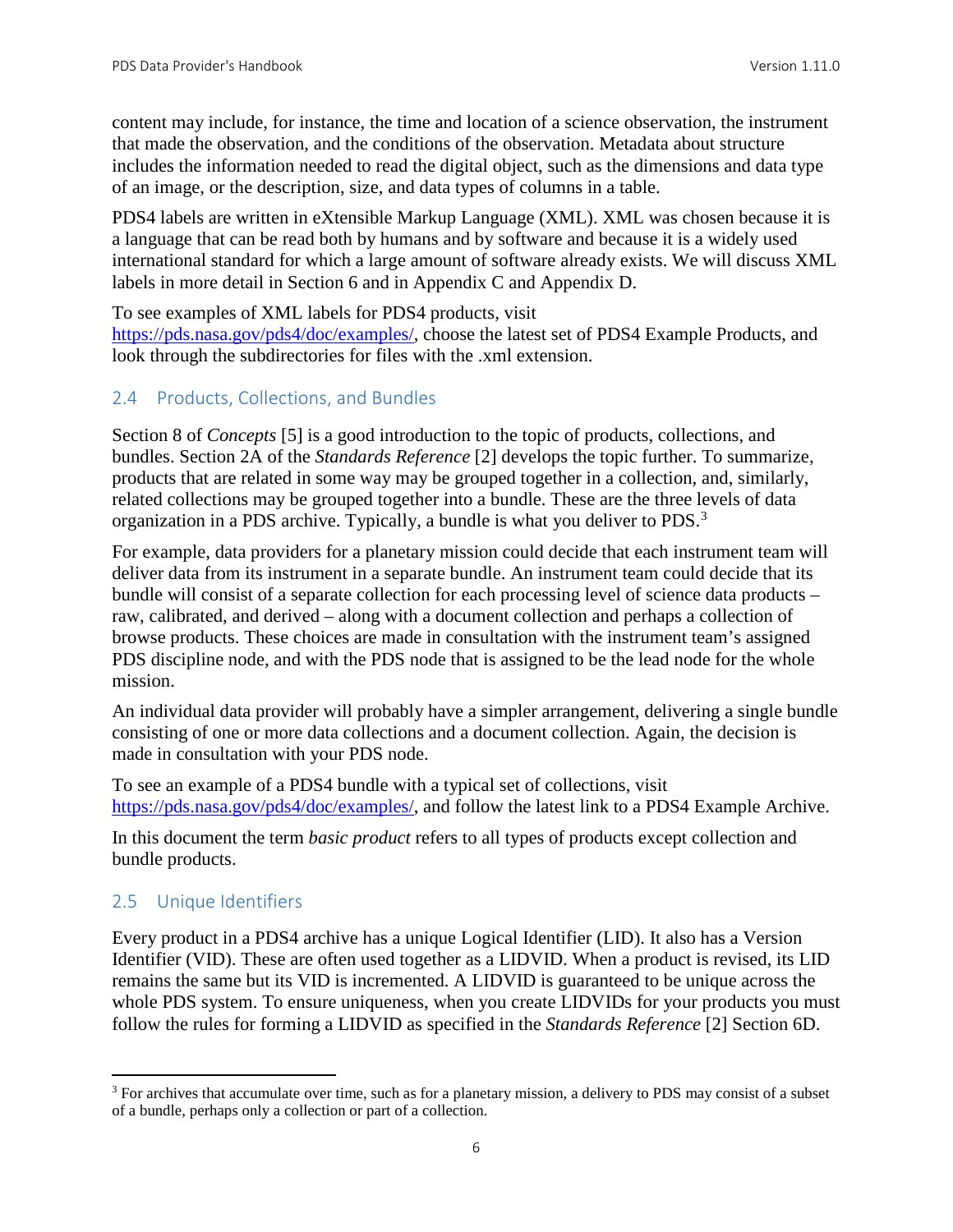We will discuss this in detail later in Section 5 of this handbook. For now, an example will illustrate the concept.

LIDVID formation rule:

urn:nasa:pds:<bundle\_id>:<collection\_id>:<product\_id>::<version\_id>

Example:

urn:nasa:pds:bopps2014:calibrated:ceha\_1\_024109424\_n011\_0244e\_fit::1.0

The example LIDVID is for version 1.0 of the data product

ceha\_1\_024109424\_n011\_0244e\_fit in the calibrated collection of the bopps2014 bundle. The prefix urn:nasa:pds is required for all PDS LIDVIDs. (*Standards Reference* [2], Section 6D.2.)

As mentioned above, everything in PDS4 is a product. Collections and bundles are also considered products, and they also have unique LIDVIDs. In the above example, the bundle LIDVID is  $urn: nasa: pds: bopps2014::1.0$  and the collection LIDVID is urn:nasa:pds:bopps2014:calibrated::1.0.

A product may also have a Digital Object Identifier (DOI) assigned to it by PDS. A DOI is generated by a DOI Registration Agency (RA). Typically a DOI is assigned to a Collection product, but may also be assigned to a Bundle product and to some basic products - for example, documents. Your PDS contact will help you in having a DOI assigned to a PDS product.

#### <span id="page-13-0"></span>2.6 Context Products

Context products are a special category of PDS4 products. They provide a way to associate the digital material in an archive with a physical or conceptual object that is outside the archive. Context products are described in Section 8B of the *Standards Reference* [2], so we'll only summarize here.

Context products exist for physical and conceptual objects relevant to a product, collection, or bundle — mission, spacecraft, instrument, laboratory, observatory, telescope, planetary body, etc. Context products can be created by data providers, but they are finalized and managed in a PDS master context bundle so that all data providers can access and use the same material.

Because the context product references a physical or conceptual object, it consists of a label only. The label contains information that identifies and very briefly describes the physical or conceptual object; it also includes references to published documents for more complete information. Section 4.1 below tells more about the different kinds of objects covered. Section 9 goes into detail about creating and using context products. If a context product already exists for your data object, you should review its content for scope and accuracy; if it is sufficient, you do not need to do anything more.

Like all products, context products have LIDVIDs. If your archive will require the creation of new context products (or upgrading of existing context products), you will need to work with your consulting node and the PDS Engineering Node (EN) to choose the right LIDVIDs for them. The PDS Engineering Node is the steward of context products; EN staff approve LIDs for these products. Appendix J is a guide to forming LIDs for context products.

To see examples of context products, visit [https://pds.nasa.gov/pds4/doc/examples/,](https://pds.nasa.gov/pds4/doc/examples/) follow the link to a PDS4 Example Archive, and look in the context directory, if there is one. (A bundle is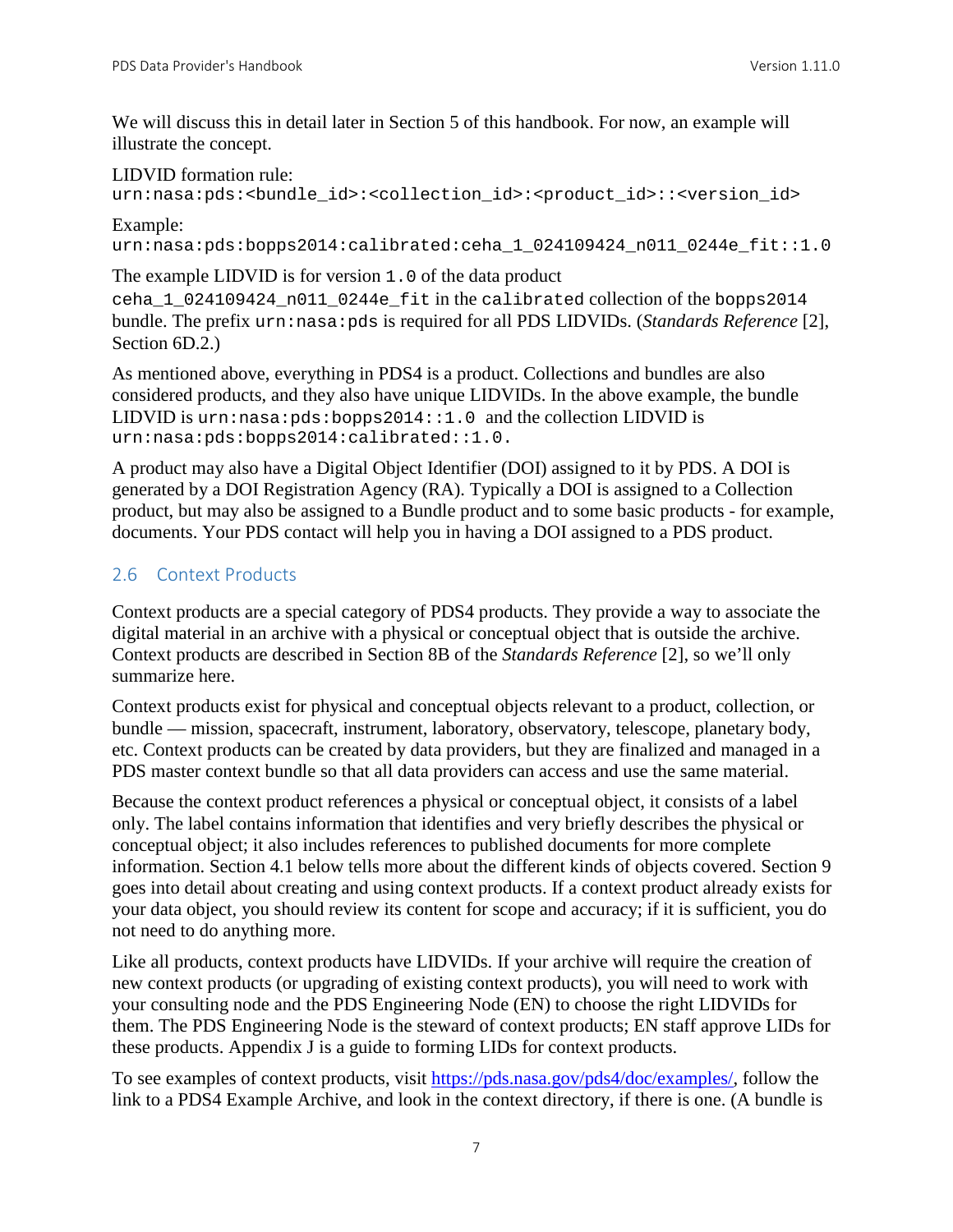not required to include context products, and some of the example bundles do not.) Or ask your PDS node representative.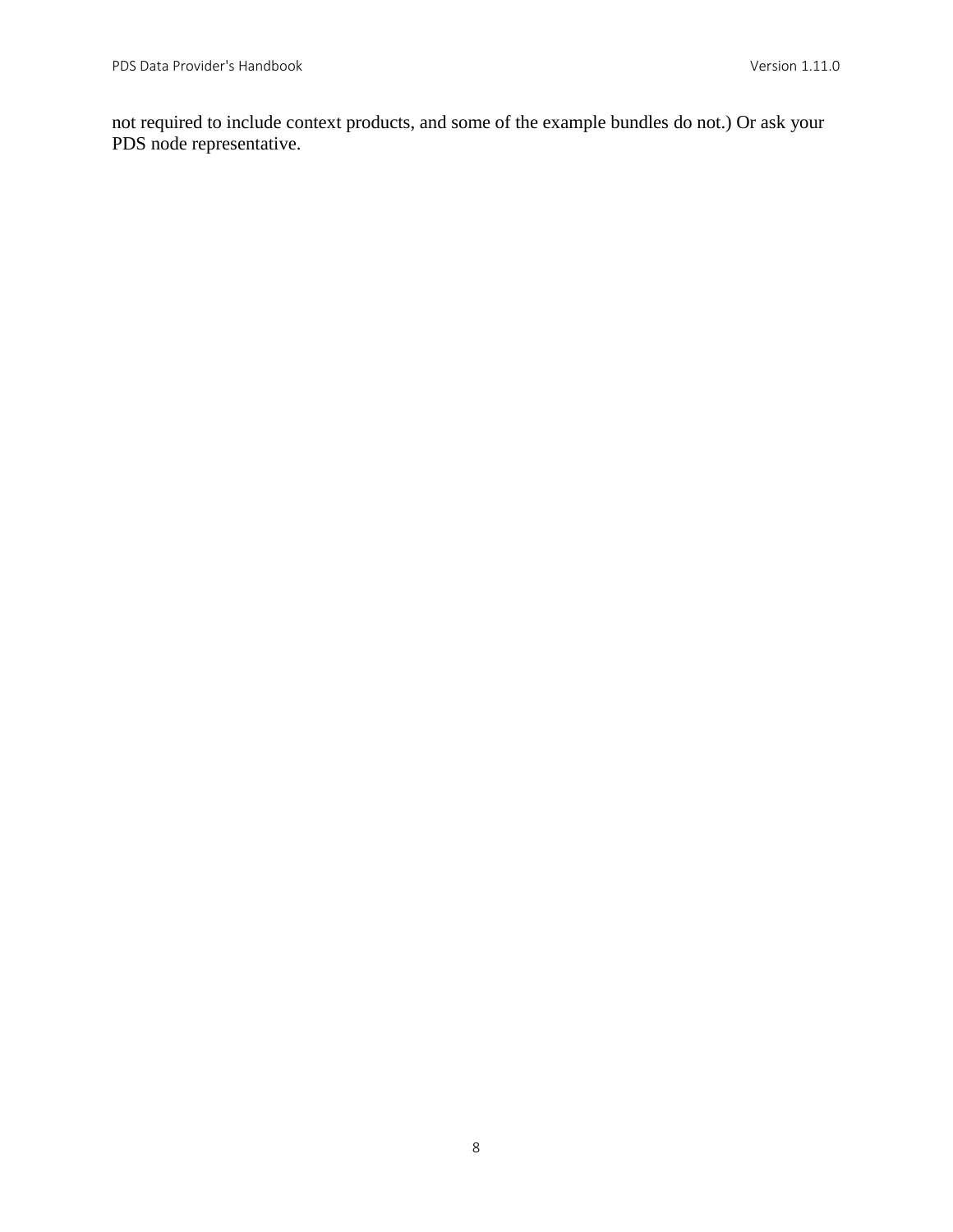## <span id="page-15-0"></span>3 Checklist for Creating a PDS4 Archive

The following checklist is provided to help you plan the development of your archive. The steps are given in the order that they should be accomplished. Each item is discussed fully in the following sections.

- 1. Define archive contents: data products, documentation, and any additional material (Section 4).
- 2. Define archive organization: collections, bundles, directory structure (Section 4).
- 3. Assign unique LIDs to collections and bundles; determine LID scheme and file naming scheme for data products (Section 5).
- 4. Design labels for data products, documents, and any additional material (Section 6).
- 5. Develop procedures for generating many labels systematically (Section 7).
- 6. Generate products and labels (Section 7).
- 7. Generate documentation for the archive (Section 8).
- 8. Create context products if they do not already exist (Section 9).
- 9. Assemble archive (Section 10).
- 10. Validate archive (Section 11).
- 11. Submit archive to peer review (Section 12).
- 12. Submit final archive to PDS according to delivery schedule (Section 13).

If your archive will be one among many generated by an active mission, consider these additional points. Your PDS node representative can provide more information.

- Think of archiving as an integral part of the mission, not an additional activity. Typically a mission assigns a point of contact to coordinate all the archives, and establishes a Data and Archive Working Group with representatives from all instrument teams and their representative PDS nodes. This group usually develops an Archive Plan to guide the work of the individual instrument teams.
- PDS and the mission should begin archive planning early; face-to-face discussion is particularly useful.
- PDS and the mission should design an archive schedule so that due dates do not clash with other scheduled mission activities.
- PDS and the mission should agree on some archive conventions to be observed by all the data providers, the earlier the better. This is as much about coordinating among groups within the mission as it is about coordinating the mission with PDS.
	- o Determine what data products will be archived at each processing level (raw, calibrated, high level). This is usually provided as a table in the Archive Plan.
	- o Establish the mission-wide archive organization (define bundles and collections and how products will be assigned to them).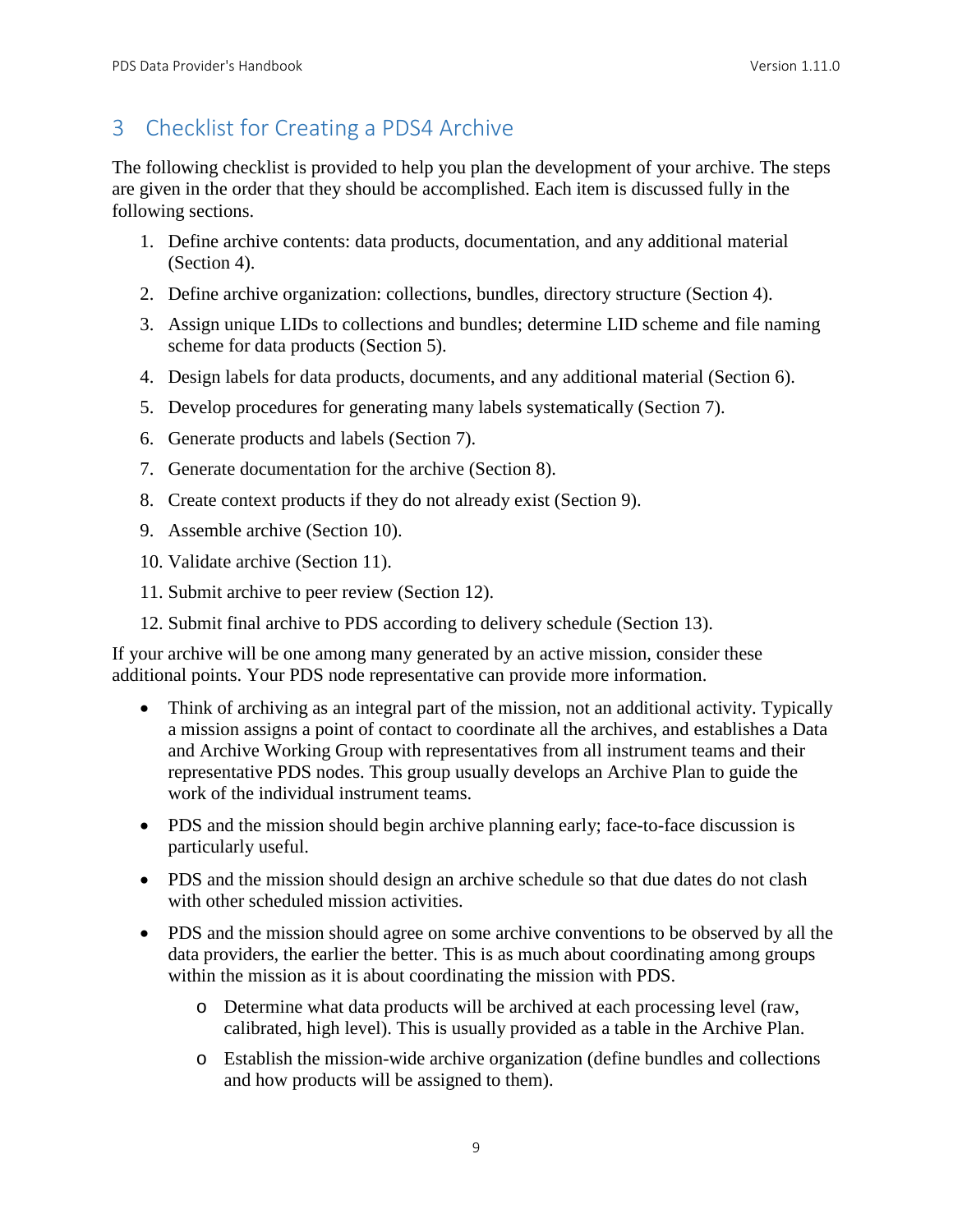- o Agree on a versioning scheme for the components of the archive (what represents a new version of a data product or a document, and how will the versions be represented?).
- o Agree on mission-wide naming conventions for bundles, collections, products, directories, and files.
- o Agree on a set of common time formats (for example, yyyy-mm-ddThh:mm:ss; see *SR* [2] Section 5A.2).
- o Agree on a set of common data formats, as applicable (for example, tabular data in fixed-width ASCII tables).
- o Determine the archive development schedule leading up to launch, and the schedule of deliveries to PDS once operations begin. This is usually provided in the Archive Plan.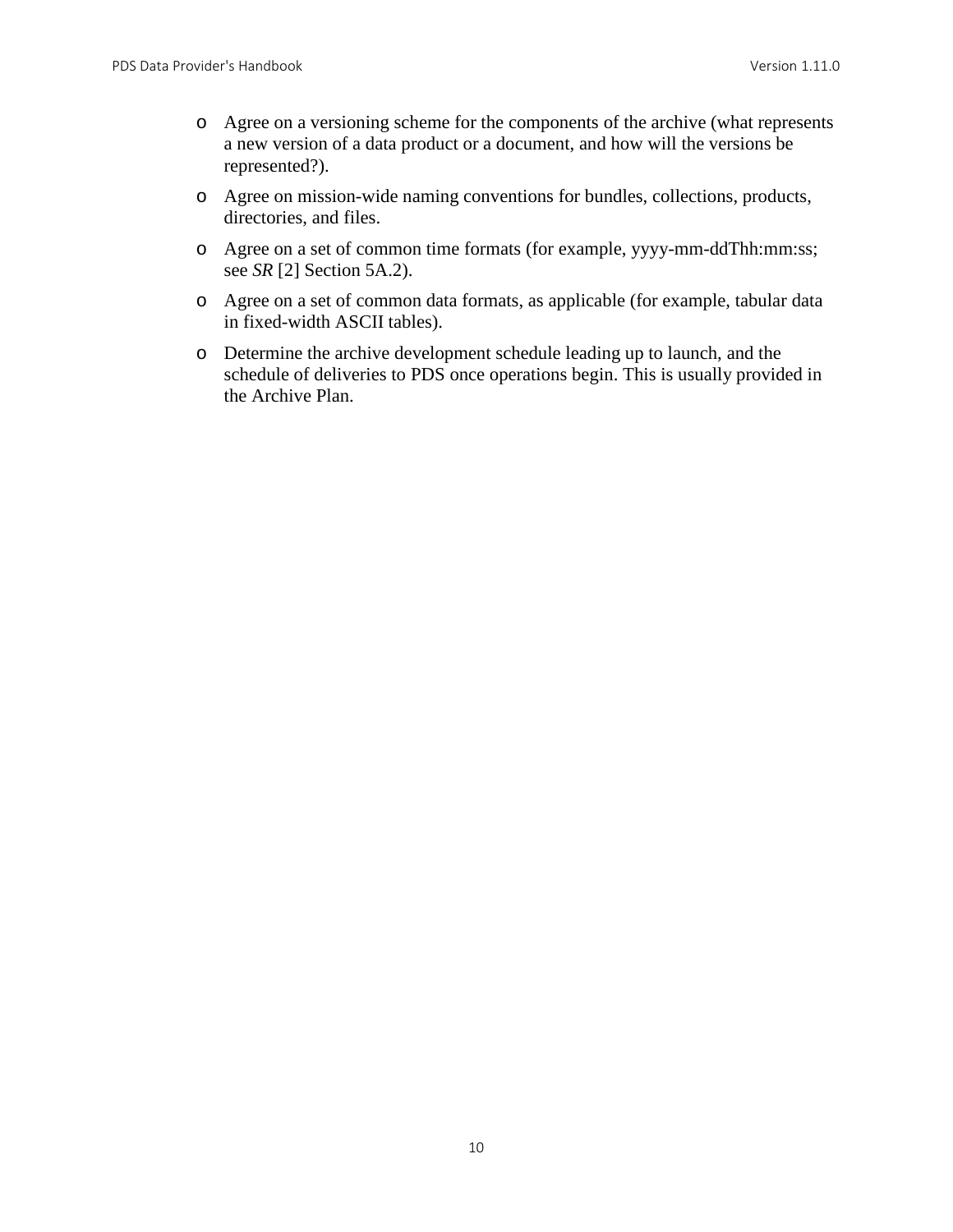## <span id="page-17-0"></span>4 Defining Archive Contents and Organization

#### <span id="page-17-1"></span>4.1 Terminology

As defined in Section 2.2, PDS recognizes three kinds of data objects — digital, physical, and conceptual. Each of the three can be combined with a description object to form an information object, and one or more information objects may then be wrapped into a product. Of the three types of data objects, only digital objects will accompany their descriptions into an archive (dust samples, spacecraft, missions, space agencies, etc. cannot be stored in computers).

If many data objects have similar characteristics, we can group them into a *class,* and the common characteristics are the defining *attributes* of that class. Classes and attributes are primary building blocks of PDS labels. In this document both class names and attribute names are bolded. Class names have a capital letter at the beginning of each word, as in **Product\_Observational**, and attribute names have all lower case letters, as in **file\_name**.

A product is one or more closely related data objects for which the descriptions have been combined into a single XML label and for which there is a PDS-unique logical identifier. Closely related products may be grouped into a collection; in fact, every product entering PDS must be a member of some collection. Closely related collections may be grouped into a bundle. Every collection in PDS must belong to a bundle.

For example, a planetary image, the histogram of its pixel values, and the descriptions of both could be organized as a product. Many such products — perhaps of the same target — could be defined as a collection. Image collections from many targets along with appropriate documentation collections and calibration collections could be a bundle, which would be a deliverable to PDS.

A few words have meanings that differ depending on the community in which they are used. We have adopted modifiers to help distinguish among multiple uses. For example, *attribute* is widely used in both PDS and XML — but its meaning in each case is different. In this document we use *attribute* (for PDS) and *XML attribute* to establish the context.

**Warning:** We have avoided using terms that have strong PDS3 connotations when the PDS4 meanings are different. Unfortunately, the English language does not provide a sufficient set of meaningful, unique, unambiguous terms to meet all of our needs. Please do not infer meanings from past experiences – review the PDS4 definitions in the PDS4 Glossary, Appendix A in the PDS4 *Concepts* document [5].

#### <span id="page-17-2"></span>4.2 Archive Design

In consultation with your PDS discipline node (DN), begin by reviewing the products you expect to include in your archive. Group related products into collections and related collections into bundles. A very simple archive might fit into a single bundle with half a dozen collections, each holding a handful of products. In some cases you might want to collaborate with others and jointly produce one bundle, where your data would be in one of several contributed collections. A large archive could have many bundles and hundreds of data collections.

You will likely have at least one data collection and probably one document collection. You may also want to include other material such as browse products, which are reduced-size images of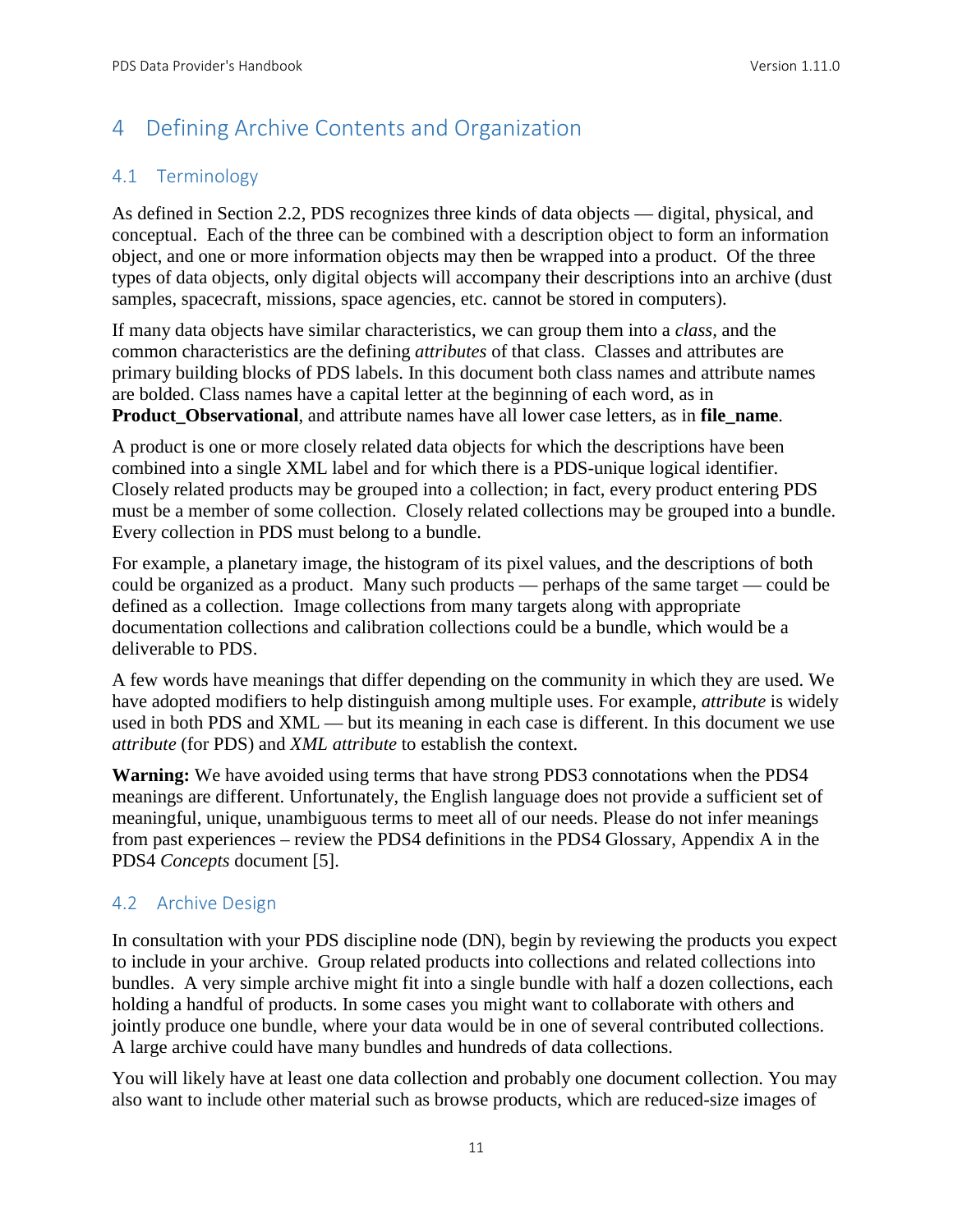data products that a user may scan quickly to help decide what data are of interest. Calibration data and reports are required by some missions. PDS does not require any particular collections to be in a bundle, but your submission must be in the form of at least one bundle with at least one collection.

For science data products, consider how you want to aggregate the measurements from your instrument. Should one product consist of a day's worth of data, or an hour's worth, or should it be grouped by some other parameter besides time? If the archive is for a mission, you may need to consider how data products from other instruments on the mission are aggregated so that yours will fit in easily.

What processing levels of science data do you want to archive (Table 2-1)? If you are archiving multiple levels of data, you should put each one in a separate collection. There is no PDS requirement for archiving a particular processing level, but there may be mission requirements. Most mission data providers want to archive at least the raw products to preserve them, but most users need the calibrated and derived products, especially if the processing is complicated. Keep in mind that your archive will be peer reviewed, and that reviewers may insist on your providing higher-level products (Section 12).

One important question that should be decided at this point is the form that your data products will take. The next section addresses this topic in detail.

#### <span id="page-18-0"></span>4.2.1 Data Formats

Four basic structural data formats are allowed in PDS4.

- 1. Arrays
	- Arrays are suitable for raster images with two or more (up to 16) dimensions.
	- The elements of an array are homogeneous all elements have the same data type, and only binary data types are allowed.
	- The individual elements of any array are stored with their bytes in the order dictated by their scalar type — that is, least- or most-significant byte first (your choice, but you must specify).
	- The array elements are stored in the axis order described in *Standards Reference* [2], Section 4A — that is, last index varying fastest.
- 2. Repeating record structure
	- Repeating records are suitable for tables with fixed-width columns.
	- The data may be either binary or character, but not both.
	- The fields of a record may be heterogeneous they may have different data types within the binary or character choice above.
	- Any single field must be homogeneous from one record to another.

The majority of PDS4 data can be supported by these two structures. For those PDS4 objects which cannot be supported by the above, there are two additional structures distinguished by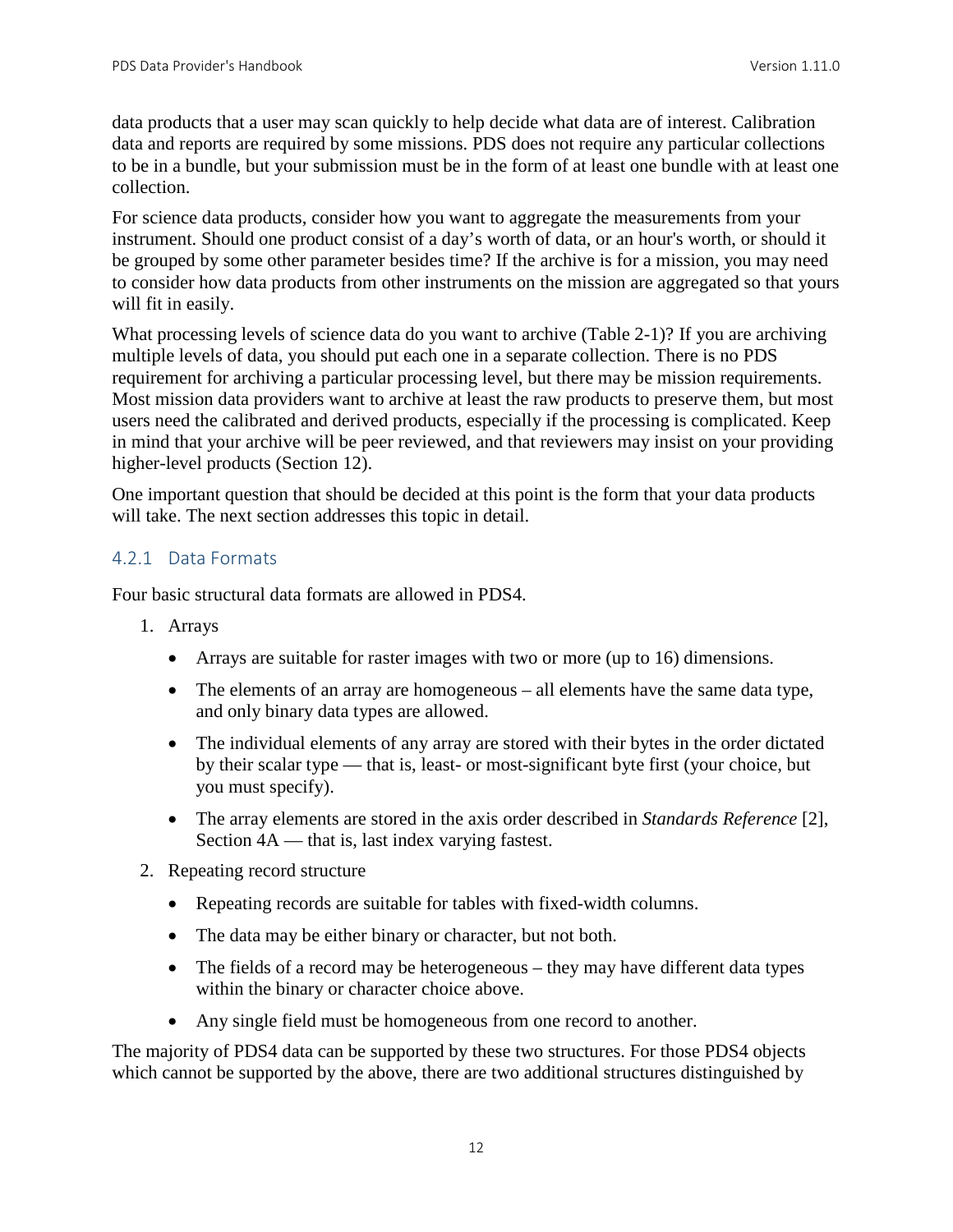whether or not software must be used to decode the information before it can be accessed for reading, display, or analysis.

- 3. Parsable structure
	- A parsable structure is suitable for plain text and for tables with variable-length fields and records (delimited text such as comma-separated value (CSV) format).
	- The contents are a byte stream that can be parsed with standard rules (e.g., comma separated entries, standard punctuation); no decoding software is required.
	- The attribute **parsing\_standard\_id** is used to identify the parsing standard to be used. Examples are "7-Bit ASCII Text" and "UTF-8 Text". See Table 4-1 for other values under subclasses of the **Parsable\_Byte\_Stream** class.

| <b>Class</b>                  | Value for parsing_standard_id   |
|-------------------------------|---------------------------------|
| pds:Checksum_Manifest         | MD5Deep 4.n                     |
| pds:Header                    | 7-Bit ASCII Text                |
|                               | CDF 3.4 ISTP/IACG               |
|                               | <b>FITS 3.0</b>                 |
|                               | ISIS <sub>2</sub>               |
|                               | ISIS2 History Label             |
|                               | ISIS <sub>3</sub>               |
|                               | PDS DSV 1                       |
|                               | PDS ODL 2                       |
|                               | PDS3                            |
|                               | Pre-PDS3                        |
|                               | UTF-8 Text                      |
|                               | VICAR1                          |
|                               | VICAR2                          |
| pds:Inventory                 | PDS DSV 1                       |
| pds:Manifest_SIP_Deep_Archive | PDS DSV 1                       |
| pds:SPICE_Kernel              | <b>SPICE</b>                    |
| pds:Stream_Text               | 7-Bit ASCII Text                |
|                               | UTF-8 Text                      |
| pds:Table_Delimited           | PDS DSV 1                       |
| pds:XML_Schema                | Schematron ISO/IEC 19757-3:2006 |
|                               | <b>XML Schema Version 1.1</b>   |

#### *Table 4-1. Values for parsing\_standard\_id*

#### 4. Encoded structure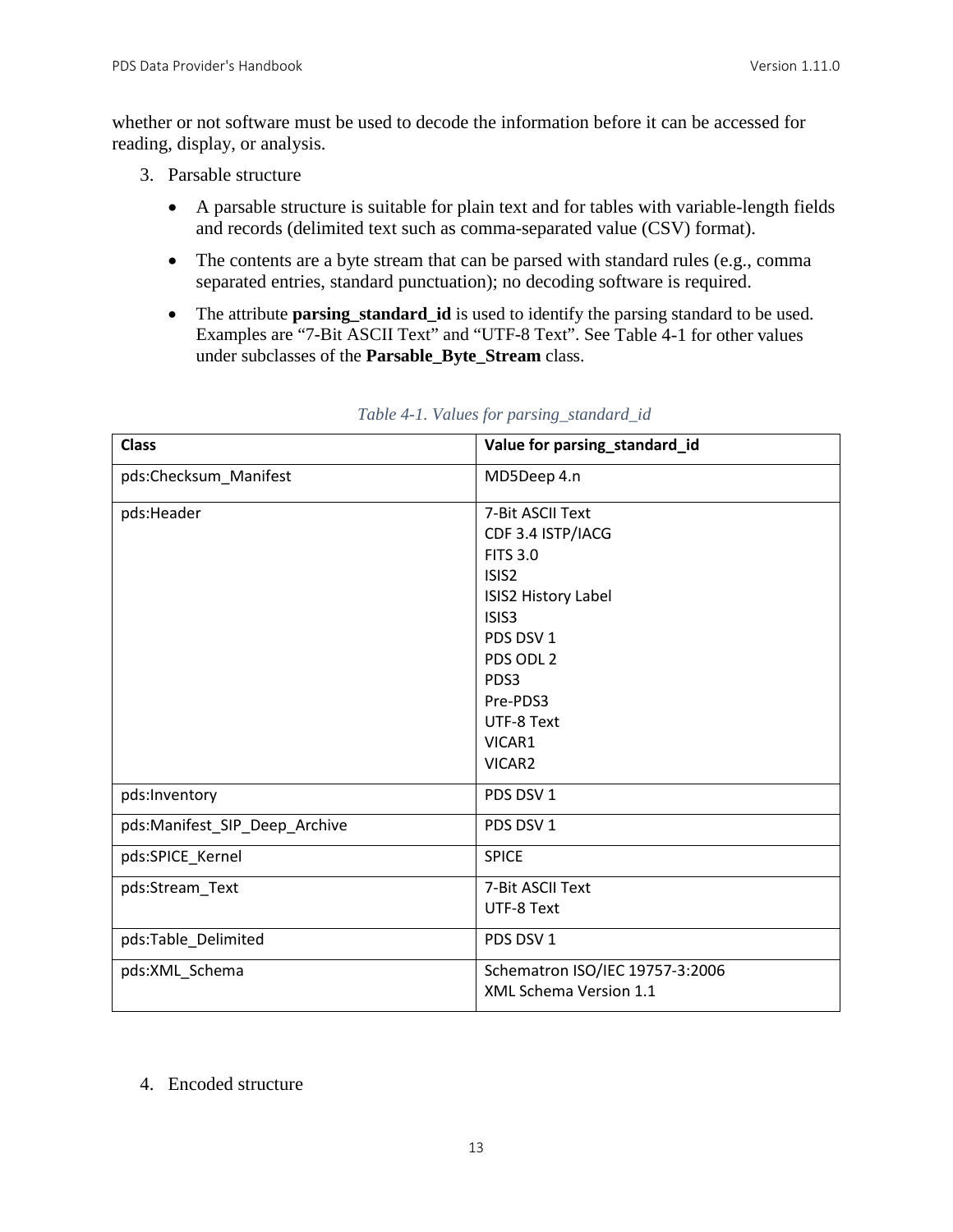- An encoded structure is suitable for complex documents, browse products, etc., but generally not for science data products.
- Contents are a byte stream that must be decoded by software before use (e.g., with Adobe Acrobat©).
- The use of encoded structure objects is restricted by PDS to a limited set of PDS approved external standards (e.g., PDF/A, JPEG, and GIF).
- Only in exceptional cases will encoded structure objects be considered appropriate for storing observational – that is, science – data. Prior PDS approval is required.
- The attribute **encoding\_standard\_id** is used to identify the encoding standard to be used. Examples are "PDF/A", "GIF", "JPEG", and "J2C". See Table 4-2 for other values under subclasses of the **Encoded\_Byte\_Stream** class.

| <b>Class</b>       | Value for encoding_standard_id              |
|--------------------|---------------------------------------------|
| pds:Encoded_Binary | <b>CCSDS Space Communications Protocols</b> |
| pds:Encoded Header | <b>TIFF</b>                                 |
| pds:Encoded Image  | GIF                                         |
|                    | J2C                                         |
|                    | <b>JPEG</b>                                 |
|                    | <b>PDF</b>                                  |
|                    | PDF/A                                       |
|                    | <b>PNG</b>                                  |
|                    | <b>TIFF</b>                                 |
| pds:Encoded_Native | <b>SEED 2.4</b>                             |

*Table 4-2. Values for encoding\_standard\_id*

The *PDS4 Information Model* [1] defines a base class for each of these four structures: **Array**, **Table\_Base**, **Parsable\_Byte\_Stream**, and **Encoded\_Byte\_Stream**. A base class is a generic definition that can be built upon to form more specific definitions, without losing the basic features of the class. For instance, the **Array** base class is used to form the more specific **Array\_2D** class and from that the **Array\_2D\_Image** class.

#### <span id="page-20-0"></span>4.2.2 PDS Policy on Formats for Science Data, Supplemental Data, and Documentation

The above four structures cover all types of products in a PDS archive. There are further restrictions on science data products, also called observational products. The general philosophy is that in order to preserve data for the long term, formats must be as simple as possible, welldescribed, and not reliant on specific software, because that software may be unavailable in the future. PDS recognizes that the goal of preservation is often in conflict with another PDS goal, which is to make the data easily available to the science community today. To meet this need PDS allows copies of data to be archived in supplemental formats. PDS also provides tools that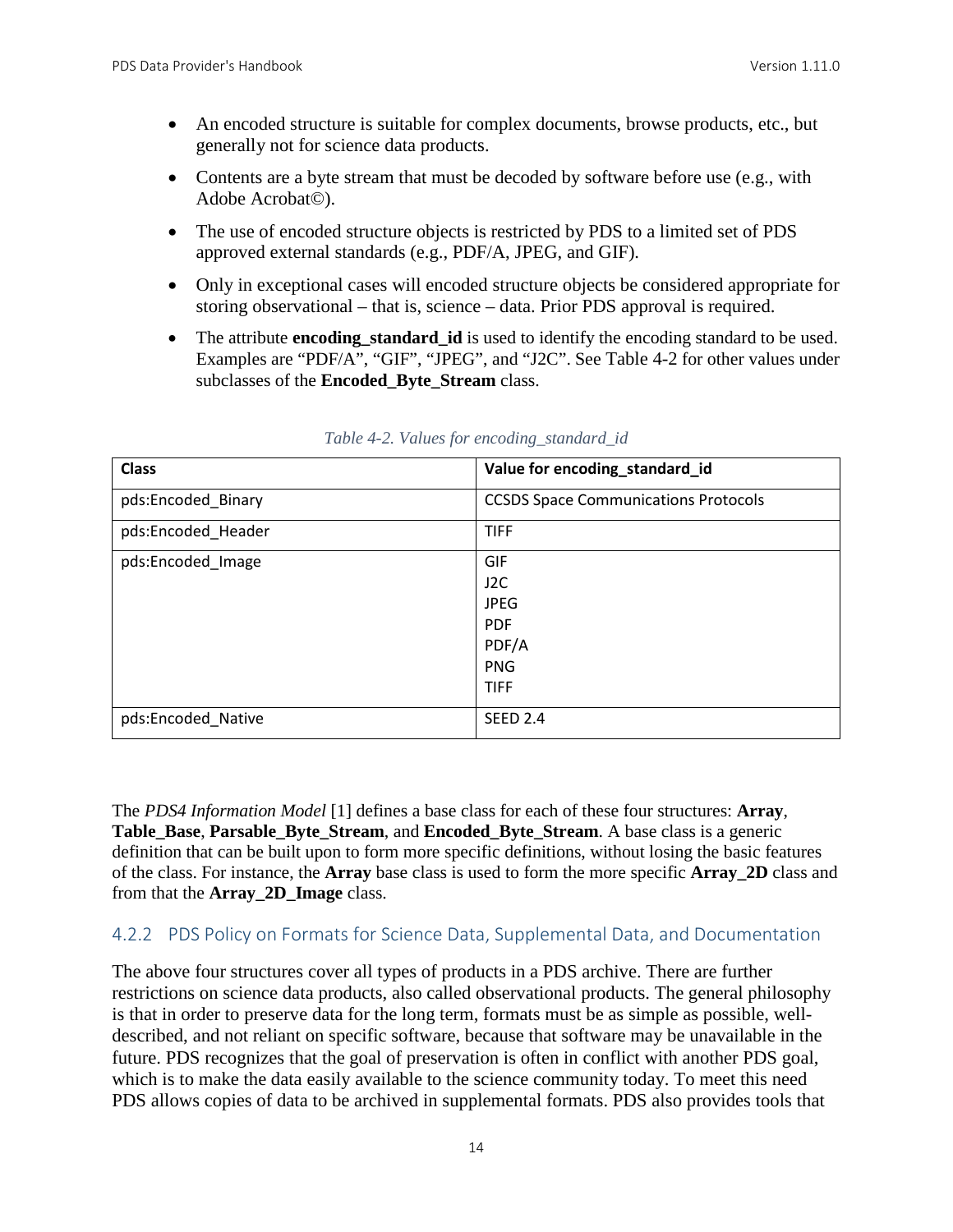transform products from archive-quality formats to various other formats currently popular with users.

The PDS Management Council has adopted a *Policy on Formats for Data and Documentation,* and the list of supplemental formats is available online on the PDS Policies page, [https://pds.nasa.gov/policy.](https://pds.nasa.gov/policy) The PDS Transform Tool is available on the PDS4 Software page, [https://pds.nasa.gov/pds4/software.](https://pds.nasa.gov/pds4/software)

Here is a summary of the policies. Refer to the policy page above for details.

Science data must be archived in PDS using only these formats:

- Binary or ASCII tables with fixed-width, identically structured records
- ASCII tables with delimited records, such as CSV files
- Binary arrays of no more than 16 dimensions
- SPICE kernels<sup>[4](#page-21-1)</sup>.

Documentation must be archived using only these formats:

- UTF-8 text without markup (e.g., no HTML). UTF-8 includes traditional 7-bit ASCII text.
- PDF/A-1a (preferred) or PDF/A-1b (see [http://www.digitalpreservation.gov/formats/fdd/fdd000251.shtml\)](http://www.digitalpreservation.gov/formats/fdd/fdd000251.shtml).
- MPEG-4 video. Video format files may be included as document products (and only as document products) provided that they are supplemental material and are not intended to replace textual documentation. See the *Standards Reference* [2], Section 8A.2.2 for additional restrictions on video formats.

Figures that accompany documentation may be embedded in a PDF document or provided as separate files formatted as JPEG, GIF, PNG, or TIFF images.

#### <span id="page-21-0"></span>4.2.3 Data Storage Considerations

Here are a few more rules to consider when designing your data products. For a full description, see the *Standards Reference* [2], Section 4.

- Each digital object must be stored in one of the four basic data formats.
- A digital object must be contained in a single file; i.e., a digital object cannot span multiple files.
- A file may contain multiple digital objects<sup>[5](#page-21-2)</sup>.
- Multiple digital objects within a file are not required to use the same storage structure.
- When multiple digital objects are contained in a single file, they must be contiguous; they may not overlap in storage.

<span id="page-21-1"></span><sup>&</sup>lt;sup>4</sup> SPICE kernels use a special format defined by the PDS NAIF (Navigation and Ancillary Information) Node for storing navigation and geometry data ( $\frac{http://nair.jpl.nasa.gov)}{http://nair.jpl.nasa.gov)}$ .

<span id="page-21-2"></span><sup>&</sup>lt;sup>5</sup> Except for documents, where there is a limit of one object per file.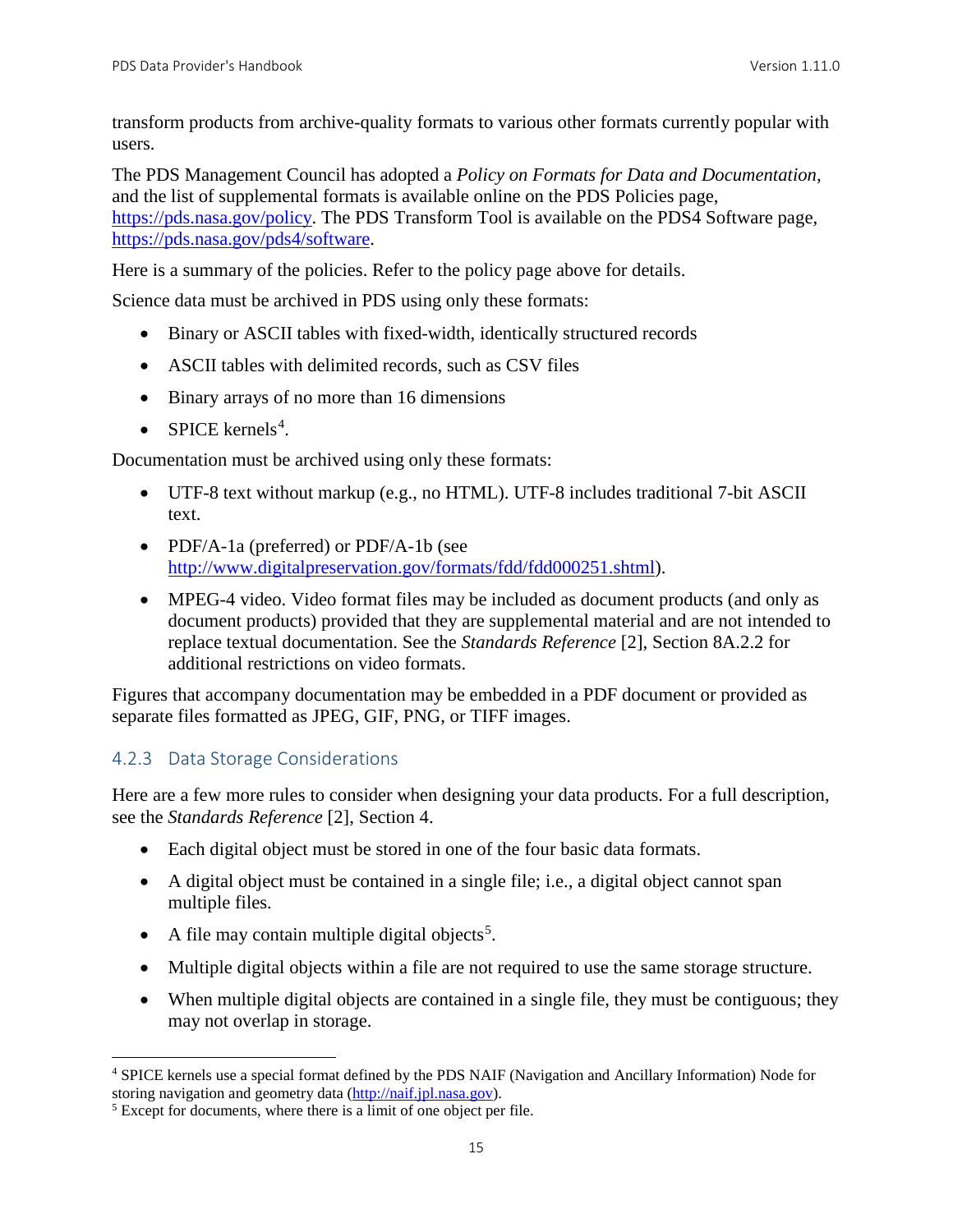• Binary data in tables or arrays may be stored as 1, 2, 4, or 8-byte integers, signed or unsigned, or as 4 or 8-byte floating-point numbers in IEEE 754 format, or as complex numbers formed from floating-point components. Bytes may be stored in mostsignificant-byte-first order (MSB, "big-endian") or in least-significant-byte-first order (LSB, "little-endian").

#### <span id="page-22-0"></span>4.2.4 Example Data

This document frequently refers to the set of PDS4 examples online at [https://pds.nasa.gov/pds4/doc/examples/.](https://pds.nasa.gov/pds4/doc/examples/) On this page you will find a set of examples for each major release of PDS4. When designing a new data product it is best to use the most recently released examples.

There are two different sets of examples:

- A set of example products. This includes a representative set of products that would exist within an archive (e.g., character table, binary table, document, etc.).
- An example of a complete archive a bundle with collections, each having products.

#### <span id="page-22-1"></span>4.3 Organizing the Bundle and Collections

The next step in designing an archive is to organize the data products into collections and the collections into bundles.

For simplicity, imagine that your archive includes a single table of observational data, and that the remainder of the archive consists of supplementary information, which will help future scientists understand and use the data. We will organize this material into a single bundle with three collections:

Browse Collection

Data Collection

Document Collection

The data, obviously, will be in the data collection; an abbreviated or reduced-resolution version of the data will be in the browse collection. Documents will go into the document collection.

These are typical collections, but none of these collections is required. See *Standards Reference* [2] Section 2A.5 for other types of collections that may be used. It's best to consult your PDS node about what collections to include.

#### <span id="page-22-2"></span>4.3.1 Directory Organization

PDS does not set requirements for the physical storage organization of an archive (see *Standards Reference* [2], Section 2B.1), but you will probably find it helpful to let the physical organization of directories follow the logical organization of bundles and collections. Your bundle can be organized into a simple directory structure with one directory in the bundle root for each collection, as shown below. A file whose name ends in .xml is a label that describes the file with the same name but a different extension; for example, **collection\_data.xml** and **collection\_data.csv**.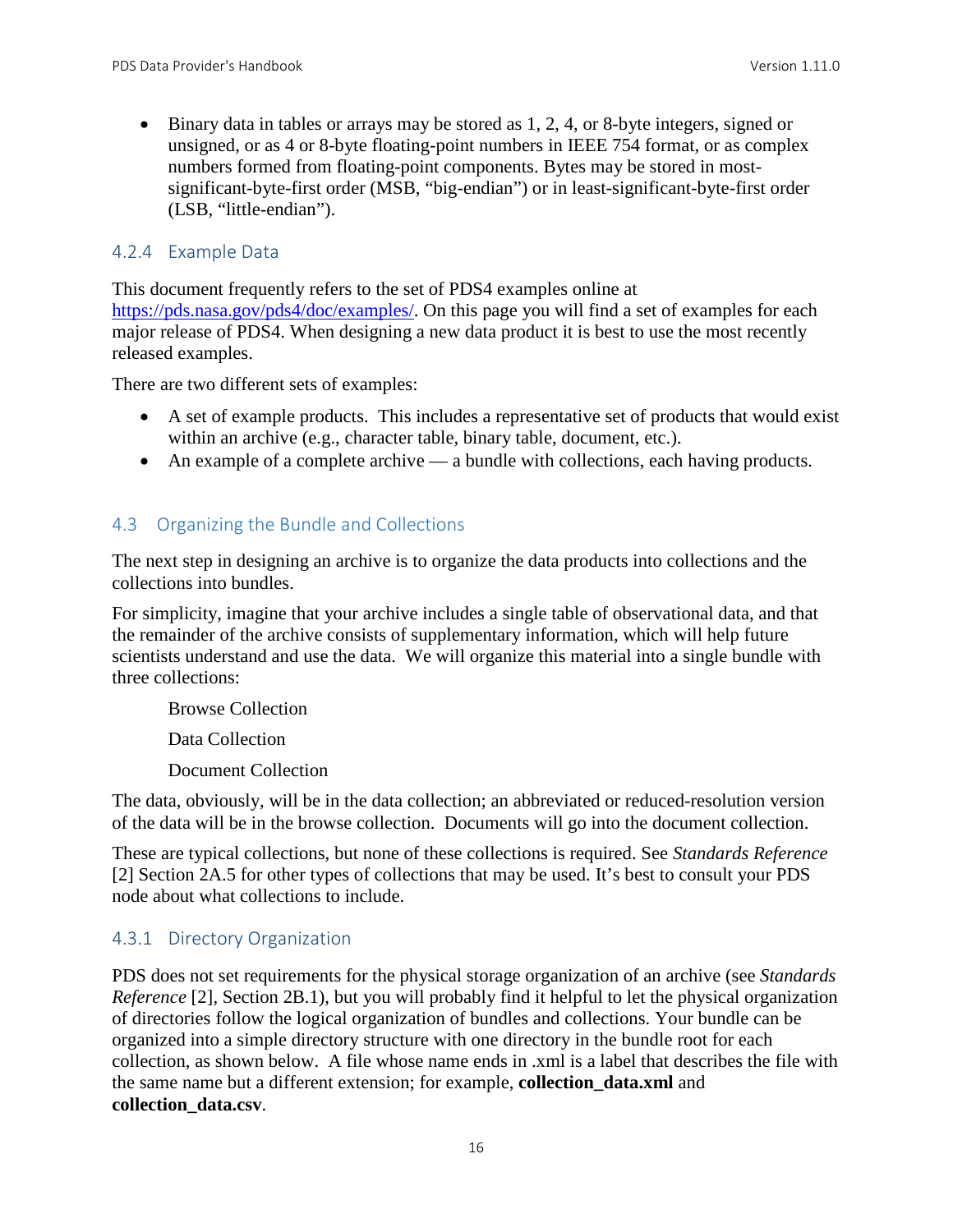```
bundle root
 | - bundle.xml
  - readme.txt
|
  - browse
     | - collection browse.csv
      - collection_browse.xml
| |
     | - browse_product.img
     | | - browse_product.xml
|
  | - data
     | - collection_data.csv
      - collection_data.xml
| |
      - data file.tab
     | - data_file.xml
|
  - document
       - collection_document.csv
       - collection_document.xml
|| || || || || ||
     | - errata document product.pdf
      | - errata_document_product.xml
      | - mission_document_product.pdf
       | - mission_document_product.xml
      - instrument_document_product.pdf
       | - instrument_document_product.xml
      - data_description_product.pdf
      | - data_description_product.xml
```
The root level subdirectories each correspond to a single collection and have the name of the collection. Each subdirectory contains a collection inventory file and its XML label file.

The bundle root contains **bundle.xml**, the XML label file for the bundle product, and **readme.txt**, an optional file that is described in **bundle.xml**.

#### <span id="page-23-0"></span>4.3.2 Directory and File Naming

There is a one-to-one correspondence between the collections in your bundle and the root level subdirectories. Beneath this level you may create subdirectories as needed.

In the example above, there is only one observational data file in the data directory, **data\_file.tab**, so no data subdirectories are needed. If there are more than about 20 observational data files, you will need to establish subdirectories under the data directory. Choose a directory organization that seems natural for your data, balancing the number of files in a subdirectory and the number of subdirectories in a path. Grouping the data products by time is a common method — for example, having directory names based on the UTC date, each directory containing files with names based on the UTC time (*Standards Reference* [2], Section 2B.2.2.2).

It is common practice to use the label file name as the last component of the Logical Identifier (LID) for the data product, so if you intend to do this, you should choose a file naming scheme for your data products that results in a unique name for each file, even files that are in separate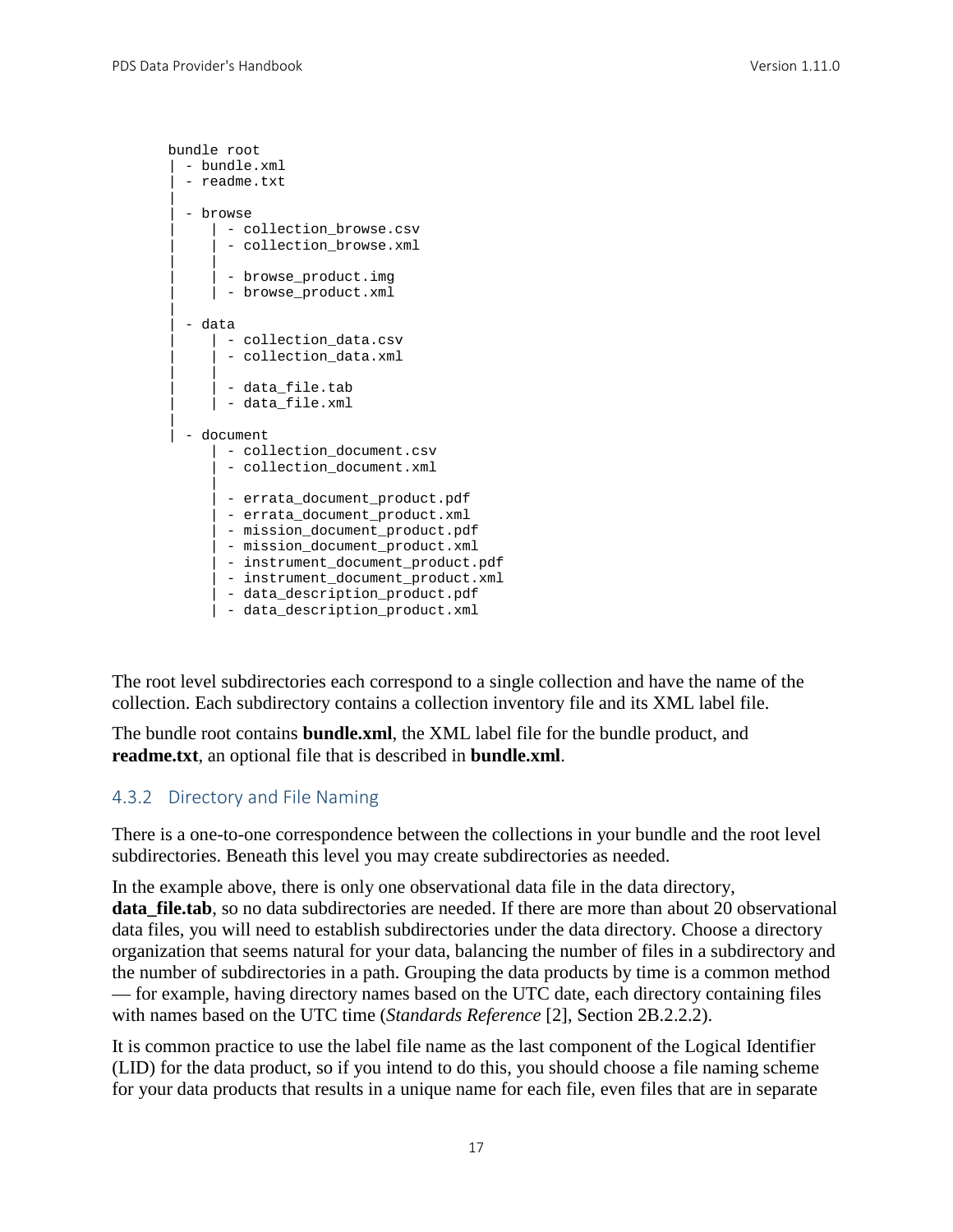subdirectories. It is tempting to put as much identifying information as you can fit into the file name, for quick selection of products without having to open up the labels. This can result in long and cumbersome file names that are hard to read, so aim for a balanced approach. You can use dashes and underscores to separate parts of a file name for readability.

Rules for forming file and directory names are given in *Standards Reference* [2], Section 6C. Here are a few things to keep in mind.

- The directory name must be unique within its parent directory.
- The file name must be unique within its parent directory. The same file name may appear in different directories.
- Directory and file names must be no longer than 255 characters. Some operating systems limit the length of path names, so we recommend keeping the total path length under 255.
- Directory and file names must be case-insensitive; for example, **MyFile.txt** and **myfile.txt** are not permitted in the same directory.
- Directory and file names must be constructed from the character set

| $A-Z$          | ASCII 0x41 through $0x5A$ ,   |
|----------------|-------------------------------|
| $a-z$          | ASCII 0x61 through $0x7A$ ,   |
| $0-9$          | ASCII $0x30$ through $0x39$ , |
| dash "-"       | ASCII 0x2D,                   |
| underscore " " | ASCII 0x5F, and               |
| period "."     | ASCII 0x2E.                   |

- Directory and file names must not begin or end with a dash, underscore, or period.
- The file name must include at least one period followed by an extension. A file name may have more than one period, but PDS will consider all periods other than the final one to be part of the base name.
- Using the same base name for label and data file names is considered good practice; but this is not a PDS4 requirement and is not always possible, such as when a product consists of two or more data files.

As mentioned in Section 3, if you are archiving data as part of a mission, it is often advantageous to negotiate these naming conventions well in advance, in the context of the entire mission, and with regard to naming conventions adopted by past missions with similar instruments.

#### <span id="page-24-0"></span>4.3.3 Determining the Documentation Needed

You and your consulting PDS node should sketch out the contents of the document collection early in the design process. PDS requires that products, collections, and bundles be documented so that scientists in future years can understand (1) how the data were collected and processed, (2) what the data mean, and (3) the limitations of the data. Refer to the *Standards Reference* [2], Section 8, and confer with your PDS representative to determine all of the required and appropriate documentation for the document collection.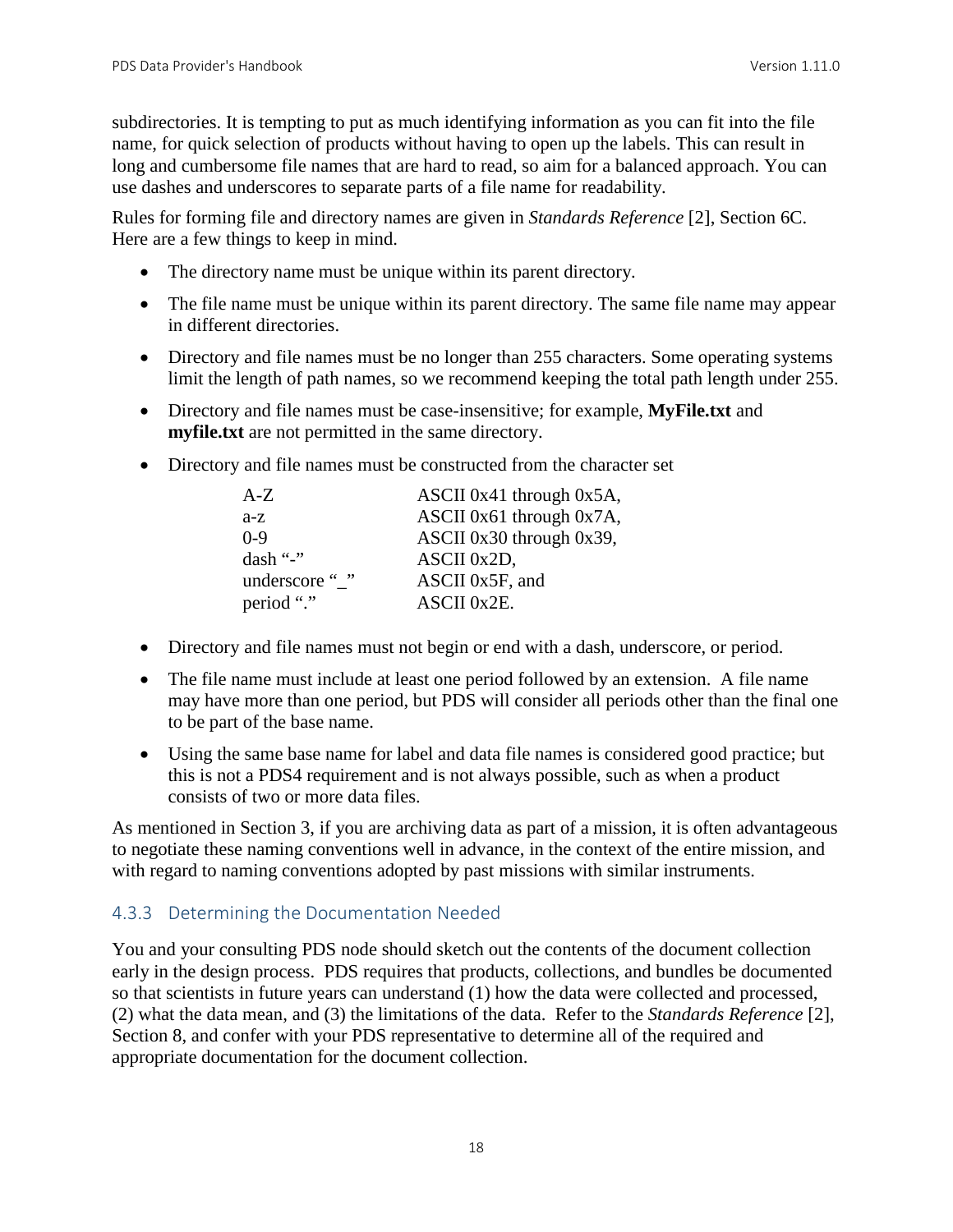Documentation takes three forms in PDS: (a) XML labels, (b) documents included within the archive, and (c) references to material that is publicly available elsewhere.

Documentation considered essential to understanding or using the archive, except for published journal articles, must be submitted as part of the archive. Journal articles may be included if permitted by the copyright holder; otherwise, they should be cited in the archive documentation.

As an example, documentation might include the following:

- An errata file that describes any changes, known errors, or anomalies in the archive.
- A copy of a published journal article that describes the mission.
- A copy of a published journal article that describes the instrument.
- A User's Guide that explains how to read and interpret the data.

For mission archives, it is common practice to include the Software Interface Specification (SIS) document that the mission may require the instrument team to generate. This document goes into the details of the structure, content, and processing of the data products. Missions may also require teams to generate calibration plans, data, and/or reports, which are also suitable for inclusion in the archive.

PDS-compliant formats for documents are UTF-8 and PDF/A. UTF-8 is plain text, including traditional 7-bit ASCII text files. In a PDS archive UTF-8 documents may not include any embedded markup language such as HTML. PDF/A is an ISO-standardized format of PDF (Portable Document Format) suitable for long-term archiving. PDF/A-1a, the preferred level of PDF/A, means a document is in complete compliance with the ISO requirements. PDF/A-1b, also acceptable in PDS, means a document is in minimal compliance. Many software applications that generate PDF files are capable of generating PDF/A files. Your PDS representative can convert standard PDF documents to PDF/A if needed.

Once you have a document in UTF-8 or PDF/A format, you may provide the same document in additional formats if you think they will be convenient. For example, if you have a PDF/A document, you may wish to provide a Microsoft Word version of it also. See the *PDS Policy on Formats for PDS4 Data and Documentation* at

[https://pds.nasa.gov/policy/format\\_policies\\_final.pdf,](https://pds.nasa.gov/policy/format_policies_final.pdf) and the *List of Supplemental Formats* at [https://pds.nasa.gov/policy/Supplemental\\_Formats.pdf.](https://pds.nasa.gov/policy/Supplemental_Formats.pdf)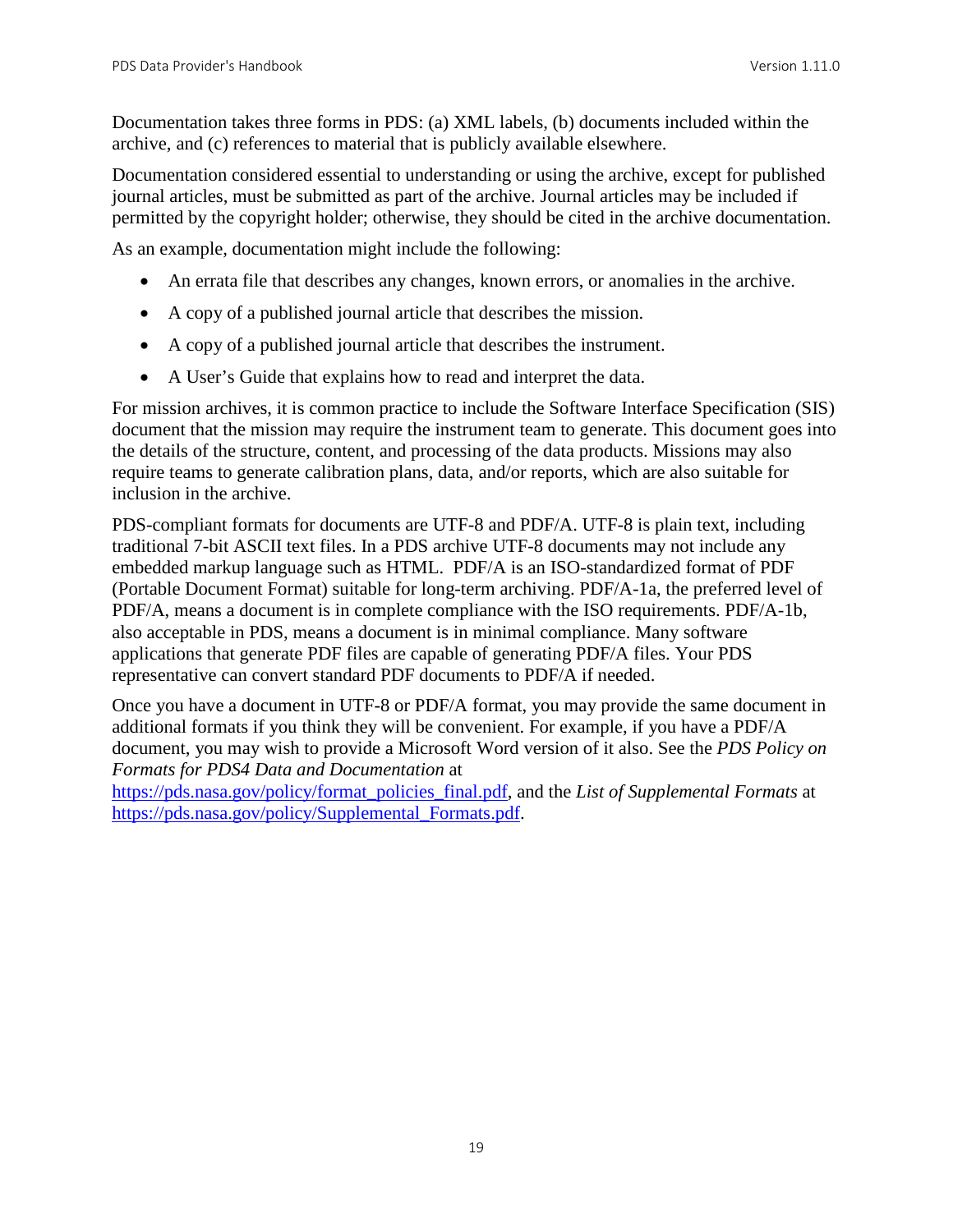## <span id="page-26-0"></span>5 Assigning Unique Identifiers

When you have determined the contents and organization of your archive, and you have settled on a directory and file naming scheme, the next step is to make a plan for uniquely identifying the products in the archive. As we mentioned in Section 2.5, Unique Identifiers, all products – data, documentation, and other components – carry a unique Logical Identifier (LID) that follows a set of formation rules. It's important to determine these LIDs before you go further in creating labels for your products because the LIDs are needed for the labels. Also, you and your PDS representative will need to work with a data engineer at the PDS Engineering Node to ensure that your LIDs are unique across PDS and, for mission data, to ensure that they conform to the mission-wide LID design.

You may also have a Digital Object Identifier (DOI) assigned to your product. DOIs are covered in Section 5.5.

#### <span id="page-26-1"></span>5.1 General Concepts

Every product has an identifier that is unique across all products registered and archived with the PDS. This identifier is referred to as a LIDVID and is the concatenation of a logical identifier (LID) and a version identifier (VID). We'll address the construction of each in the following sections.

Here are some general rules:

- LIDs must be unique across PDS.
- One LID covers all versions of a single product; the VID distinguishes among versions<sup>[6](#page-26-2)</sup>. Rules for incrementing VIDs are found in the *Standards Reference* [2] Section 6D.3.
- Each LID in a PDS archive begins with the agency identifier  $urn:nas: pds:$ <sup>[7](#page-26-3)</sup>. This ensures that any LID that is unique within PDS is also unique within NASA and within the global federation of agencies that subscribe to this identification system — that is, the prefix ensures that products have globally unique identifiers.
- LIDs are restricted to lower-case letters, digits, the dash, the period, and the underscore. Colons are also used but only in a prescribed way to delimit fields (see below).
- Each PDS4 LID is constructed as four, five, or six fields, for bundles, collections, and products respectively, where each pair of fields is separated by a colon. Each field must begin with a letter or digit.
- LID maximum length is 255 characters.

<span id="page-26-2"></span> <sup>6</sup> Discuss with your consulting node the conditions under which a new version should actually be a different product. Versions generally succeed each other and result from improvements — incrementally better calibration, for example. If the processing algorithm itself changes significantly, you may want to consider defining a new set of products rather than incrementing the version.

<span id="page-26-3"></span> $7$  You may find other prefixes in archives maintained by other agencies (for example, urn:esa:psa: for the European Space Agency PSA archive), but do not use these when preparing data for delivery to PDS.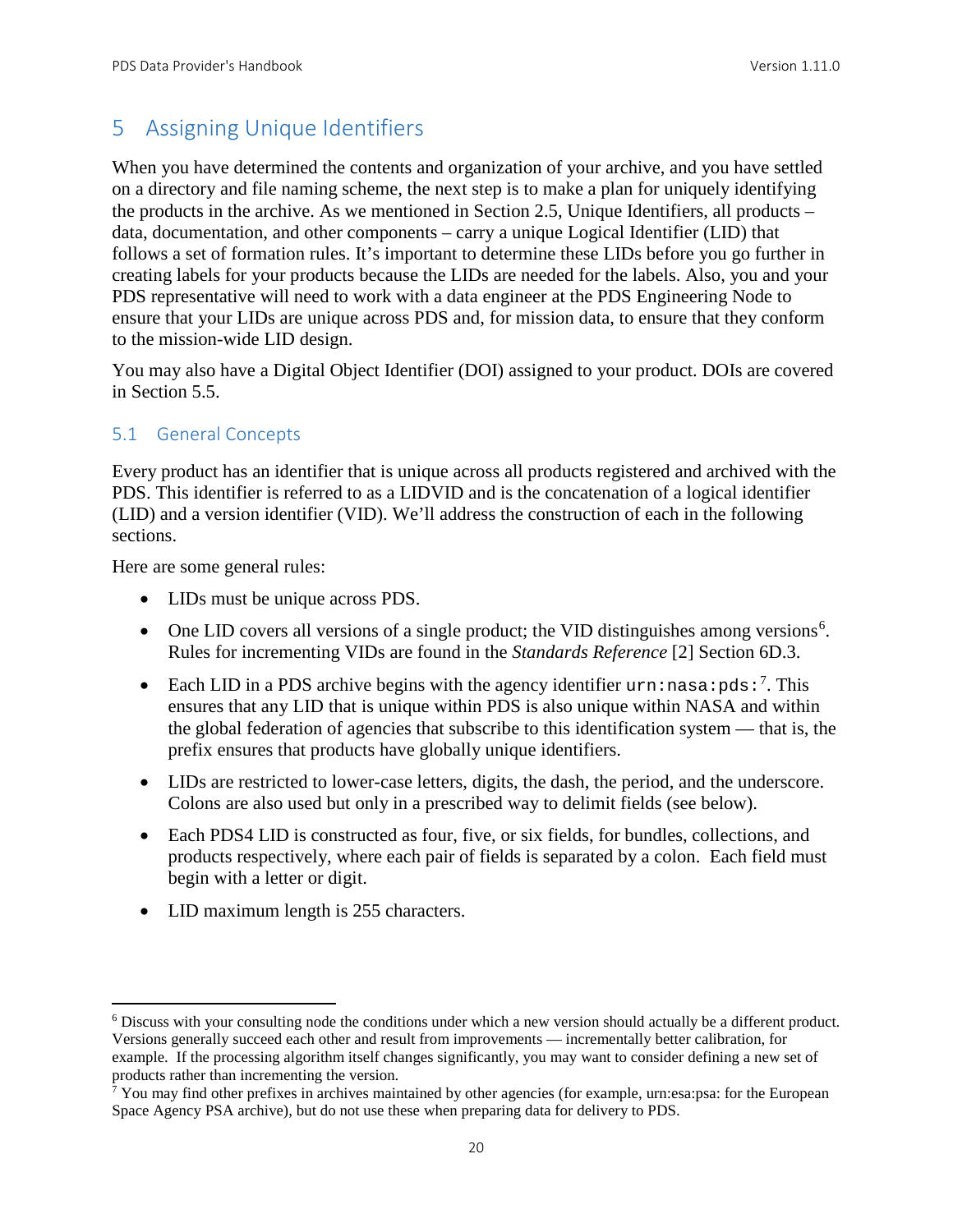#### <span id="page-27-0"></span>5.2 Constructing Logical Identifiers (LIDs)

The complete set of requirements for LID construction is given in Section 6D.2 of the *Standards Reference* [2]. We give a summary here. LIDs for context products have special requirements, which are discussed in Appendix J.

Recall that each basic product is delivered to PDS as a member of a collection and that each collection is a member of a bundle. LIDs are constructed based on a hierarchical set of these relationships.

LIDs are constructed by concatenating fields of characters. The fields are separated by colons. This is the only use of colons permitted in LIDs.

• Bundle LIDs are constructed by appending a unique bundle-specific identifier to the agency identifier, such as urn:nasa:pds or urn:esa:psa.

Bundle  $LID = urn: nasa: pds: **bundle_id**$ 

Bundle  $LID = urn: esa: psa: **bundle** id>$ 

Since all PDS bundle LIDs are constructed this way, the bundle LID will be globally unique.

• Collection LIDs are constructed by appending a unique collection identifier to the parent bundle's LID, for example

Collection LID = urn:nasa:pds:<br/>cbundle\_id>:<collection\_id>

Since all PDS collection LIDs are constructed in this way and the collection identifier is unique within the bundle LID, the collection LID will be globally unique.

• Basic Product LIDs are constructed by appending a unique product identifier to the parent collection's LID.

Product LID = urn:nasa:pds:<br/>bundle\_id>:<collection\_id>:<product\_id>

Since the product LID is based on the collection LID, which is unique across PDS, the product LID will be globally unique.

#### <span id="page-27-1"></span>5.2.1 Examples

The following examples are based on a hypothetical mission.

|                      | <b>Name</b>                           | <i><b>Abbreviation</b></i> |
|----------------------|---------------------------------------|----------------------------|
| spacecraft           | Super SpaceCraft 01                   | ssc01                      |
| <i>instrument</i>    | <b>High Resolution Photon Counter</b> | Hirespc                    |
| <i>mission phase</i> | Cruise, Mercury, Earth phase          | Cruise                     |

The Hirespc instrument team decides to use the spacecraft clock count (sclock) at the start of each observation as the product field of the LID for observational data products. They also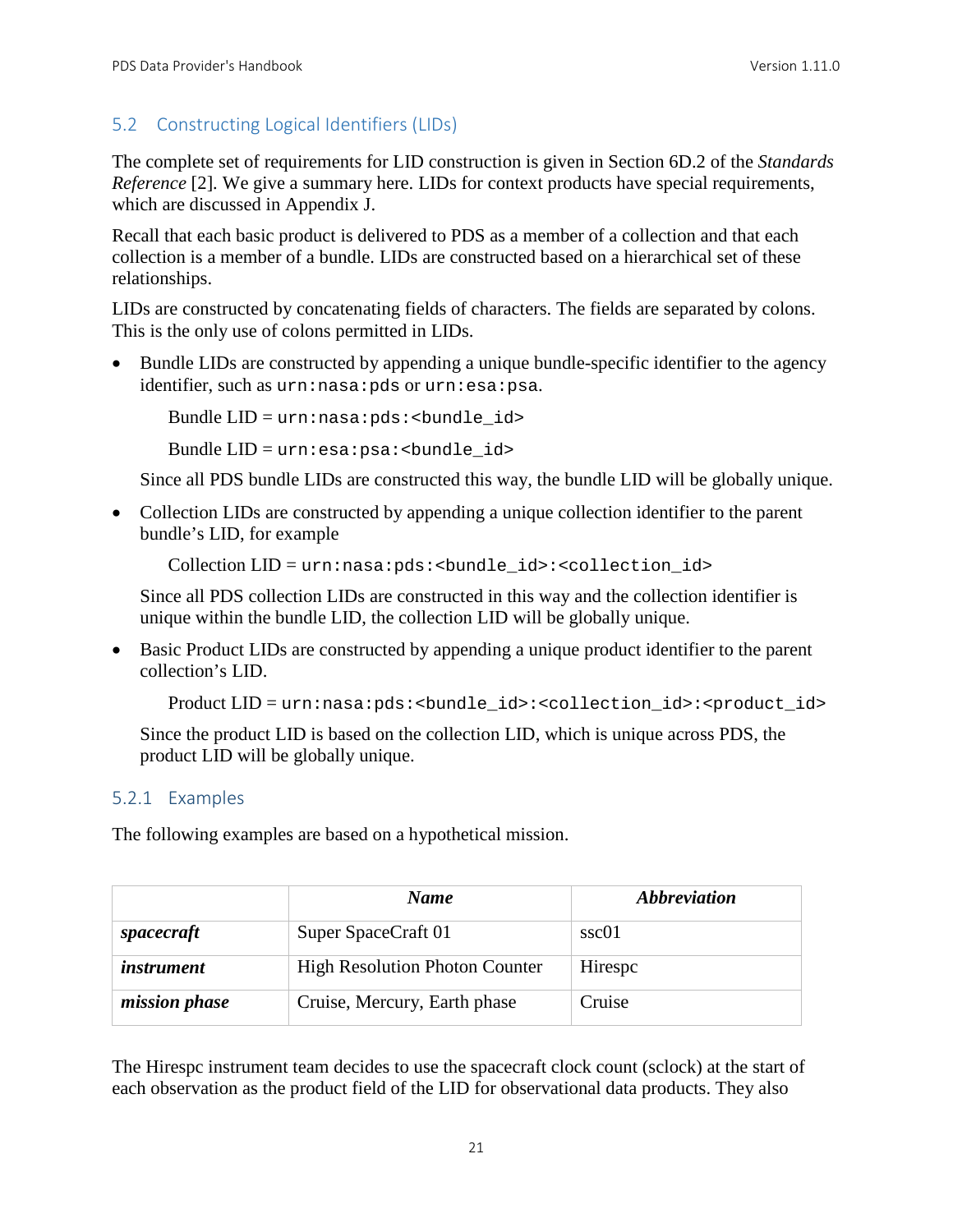decide to create a separate bundle for each phase of the mission. This is all the information we need to start designing LIDs.

#### Cruise Phase Bundle

Bundle LID

urn:nasa:pds:ssc01.hirespc.cruise

*Note that in the above example bundle field, ssc01.hirespc.cruise, we used periods as separators. Alternatively we could have used dashes, underscores, or some combination of the three. Discuss the use of period, dash, and underscore in LIDs with your consulting node; there may be a preference.*

#### Collection LIDs

urn:nasa:pds:ssc01.hirespc.cruise:browse urn:nasa:pds:ssc01.hirespc.cruise:context urn:nasa:pds:ssc01.hirespc.cruise:data urn:nasa:pds:ssc01.hirespc.cruise:document

*If there is a large number of products, it might be desirable to subdivide the data products into two or more collections by processing level (data\_raw, data\_derived, etc.), by year (data\_2006, data\_2007, etc.), or by a different discriminator. Many discriminators are permitted; you should use whichever is best suited to your data. Discuss with your consulting node.*

Product LIDs [examples of data products identified by a spacecraft clock count of 31234567 in various collections]

```
urn:nasa:pds:ssc01.hirespc.cruise:browse:browse_31234567
urn:nasa:pds:ssc01.hirespc.cruise:data:data_raw_31234567
urn:nasa:pds:ssc01.hirespc.cruise:data:data_derived_31234567
urn:nasa:pds:ssc01.hirespc.cruise:document:errata
```
#### <span id="page-28-0"></span>5.3 Constructing Version Identifiers (VIDs)

Detailed requirements and formation rules for versioning LIDs are provided in the *Standards Reference* [2]*,* Section 6D.3; we provide a brief summary here.

Version IDs are used for all types of products, including basic products, collections, and bundles.

- VIDs are appended to LIDs by a double colon ("::").
- VIDs must be of the form M.n, where M denotes a major version and n denotes a minor version.
- The major number (M) is initialized to 1 for archive products. Whenever the major number  $(M)$  is incremented, the minor number  $(n)$  is reset to 0.
- Neither M nor n should be prepended with zeros; each is simply incremented as an integer. Thus 1.1 and 1.10 are different versions, and 1.01 is invalid.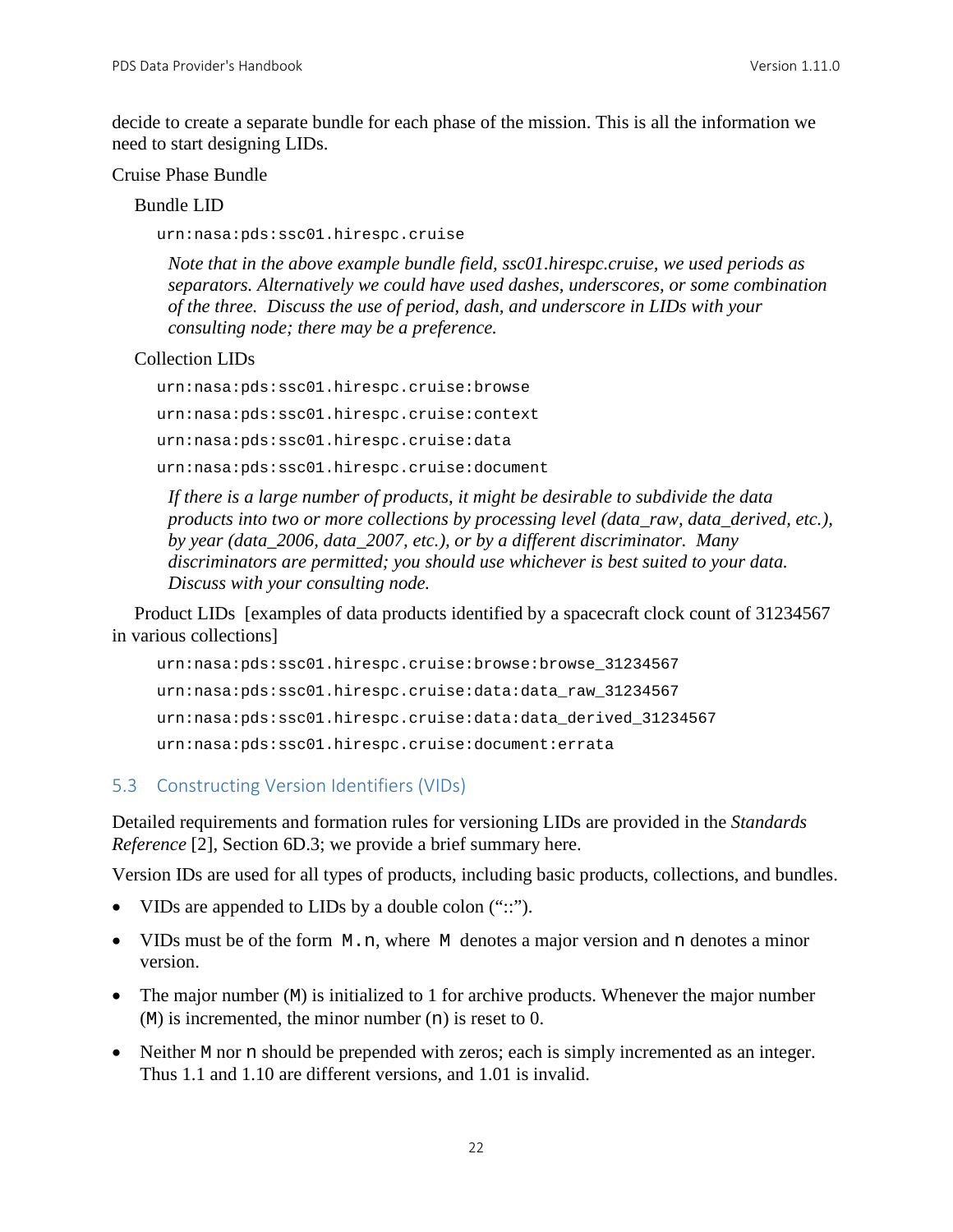#### <span id="page-29-0"></span>5.4 LIDVID Construction

A *version identifier* (VID) may be appended to a logical identifier (LID) to identify one of several versions of the same bundle, collection, or product. Use double colons to append the VID to the LID. The combination is called a *versioned identifier* (LIDVID). LIDVIDs are used to locate products within PDS; every version of every product within PDS has a unique LIDVID.

The following example LIDVIDs are based on the example LIDs in Section 5.2.1. In all cases the VID is 1.0.

#### <span id="page-29-1"></span>5.4.1 Examples

#### Cruise Phase Bundle

Bundle LIDVID

urn:nasa:pds:ssc01.hirespc.cruise::1.0

#### Collection LIDVIDs

```
urn:nasa:pds:ssc01.hirespc.cruise:browse::1.0
urn:nasa:pds:ssc01.hirespc.cruise:context::1.0
urn:nasa:pds:ssc01.hirespc.cruise:data::1.0
urn:nasa:pds:ssc01.hirespc.cruise:document::1.0
urn:nasa:pds:ssc01.hirespc.cruise:xml_schema::1.0
```
Product LIDVIDs [data products for sclock = 31234567]

```
urn:nasa:pds:ssc01.hirespc.cruise:browse:browse_31234567::1.0
urn:nasa:pds:ssc01.hirespc.cruise:data:data_raw_31234567::1.0
urn:nasa:pds:ssc01.hirespc.cruise:data:data derived 31234567::1.0
urn:nasa:pds:ssc01.hirespc.cruise:document:errata::1.0
urn:nasa:pds:ssc01.hirespc.cruise:xml schema:table character 0411f::1.0
```
When you have constructed draft LIDs and LIDVIDs contact your PDS node representative to verify that they are unique and conform to the rules.

#### <span id="page-29-2"></span>5.5 Digital Object Identifiers

A Digital Object Identifier (DOI) is an externally assigned identifier for a resource which is commonly used in publications to reference or cite the resource. A DOI is generated by a DOI Registration Agency (RA). Typically a DOI is assigned to a Collection product, but may also be assigned to a Bundle product and to some basic products – for example, documents. An assigned DOI will be included in the product label. DOIs are assigned as part of the archive design and development process. Your PDS contact will help you in obtaining a DOI.

You might wonder why a product may have two different unique identifiers assigned, a DOI and a LID. The reason is that they serve two different purposes. A DOI is used to cite data in publications, and there is a system in place which can track the use and impact of any publication (data or papers). A LID is used by PDS to manage the archive and is used at a much finer granularity than is a DOI. The two types of identifiers have complementary purposes.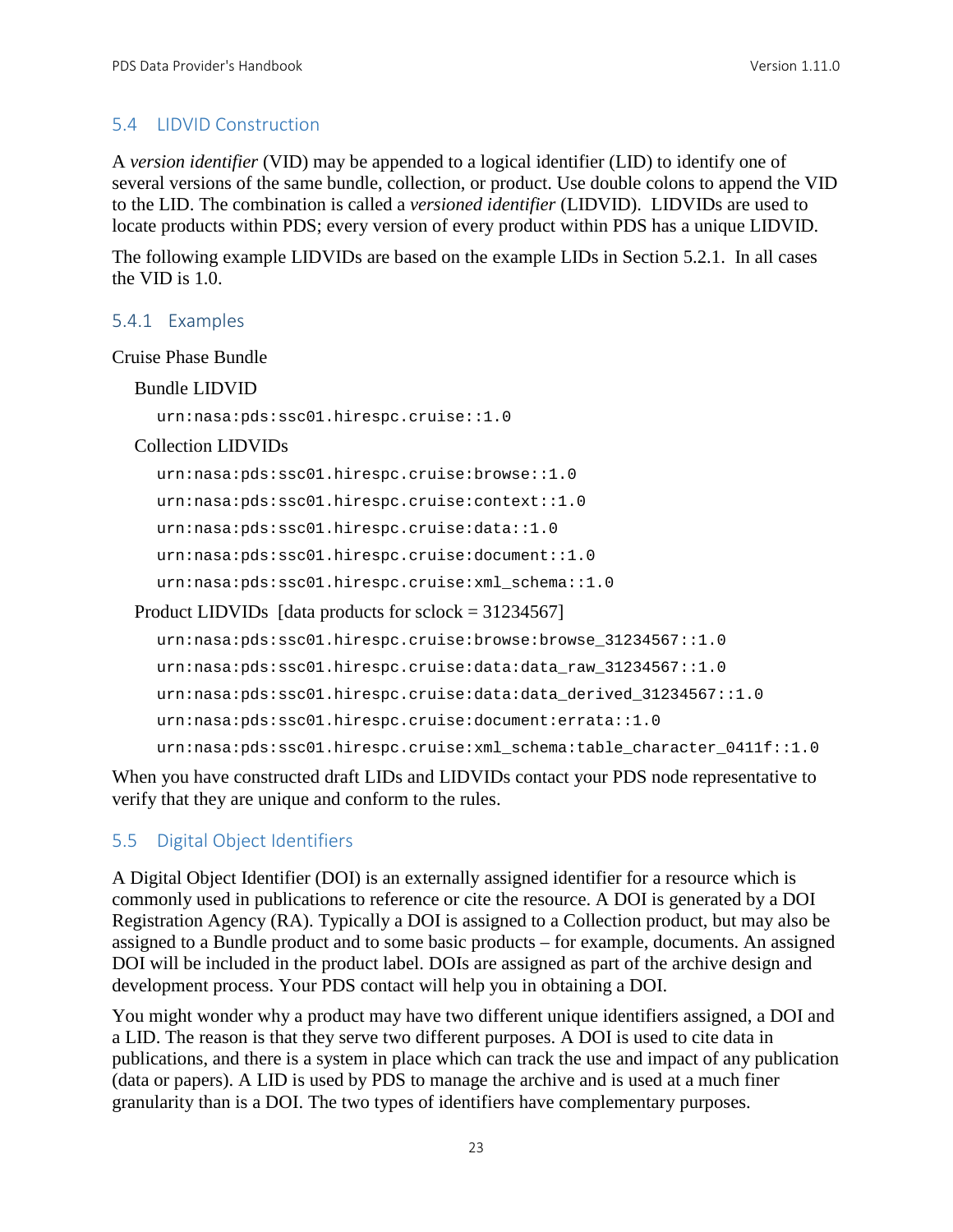## <span id="page-30-0"></span>6 Designing Labels

#### <span id="page-30-1"></span>6.1 Overview of Labels and Schema

Labels are fundamental to PDS products; they describe both the content and format of products. They also allow links to be established among products, so that observational data can reference descriptions of the instrumentation that collected the bits, the spacecraft that hosted the instruments, and the organizations that supported the activity. They also help to bind related products into collections and related collections into bundles. Using labels written in XML, and constrained by an XML schema and a set of Schematron rules, helps ensure that PDS4 products are thoroughly and consistently documented, and that their metadata are available to the wide range of third-party software that reads and writes in XML.

The *PDS4 Information Model* [1], *PDS4 Data Dictionary* [3], and their XML representation in the *PDS4 Common Schema and Schematron* [4] serve as a library of generic definitions for each PDS4 product type. PDS also maintains data dictionaries for specialized disciplines such as geometry and cartography and for specific planetary missions; these are called Local Data Dictionaries or LDDs. They are also expressed as XML schemas for use in PDS labels. The PDS4 Schema and all current Local Data Dictionary schemas are available at [https://pds.nasa.gov/pds4/schema/released/.](https://pds.nasa.gov/pds4/schema/released/)

When a schema is used in a PDS4 label it is associated with a namespace. A namespace is a context for the terms defined in the schema. The common PDS4 schema has the namespace **pds**, and it is the default namespace in a PDS4 label. Other namespaces correspond to Local Data Dictionaries such as **cart** for the cartography dictionary, **disp** for the display dictionary, and **mvn** for the MAVEN mission dictionary. If classes or attributes from other namespaces are used in the label, the terms are prefixed with that namespace, as in **cart:map\_projection\_name** and **disp:vertical\_display\_direction**. Only namespaces that are registered in the Namespace Registry may be used in PDS4 labels [\(https://pds.nasa.gov/pds4/schema/pds-namespace](https://pds.nasa.gov/pds4/schema/pds-namespace-registry.pdf)[registry.pdf\)](https://pds.nasa.gov/pds4/schema/pds-namespace-registry.pdf).

When you prepare data for delivery to PDS, you will certainly be involved in creating labels; you may also be involved in creating discipline- or mission-specific LDDs. This section will focus on the components of labels, design choices you will need to make, and tools you can use. Basic information about XML and XML schemas can be found in Appendix C, specific instructions for editing PDS XML labels are in Appendix D, and a discussion about creating Local Data Dictionaries is available on the Small Bodies Node PDS4 Wiki [\(http://sbndev.astro.umd.edu/wiki/SBN\\_PDS4\\_Wiki\)](http://sbndev.astro.umd.edu/wiki/SBN_PDS4_Wiki).

#### <span id="page-30-2"></span>6.2 Basic Product Labels

We can think of the material in the PDS archive as either observational or supplementary data (see Appendix A in *Concepts* [5] for formal definitions). We discuss labels for observational products first; then we discuss aspects of non-observational (supplementary) product labels, which differ slightly. Labels for aggregate products – that is, collections and bundles – are discussed in Appendix K.

You and your node representative should discuss the nature of the files that will be included in your archive, roughly categorizing the products according to whether they are observational or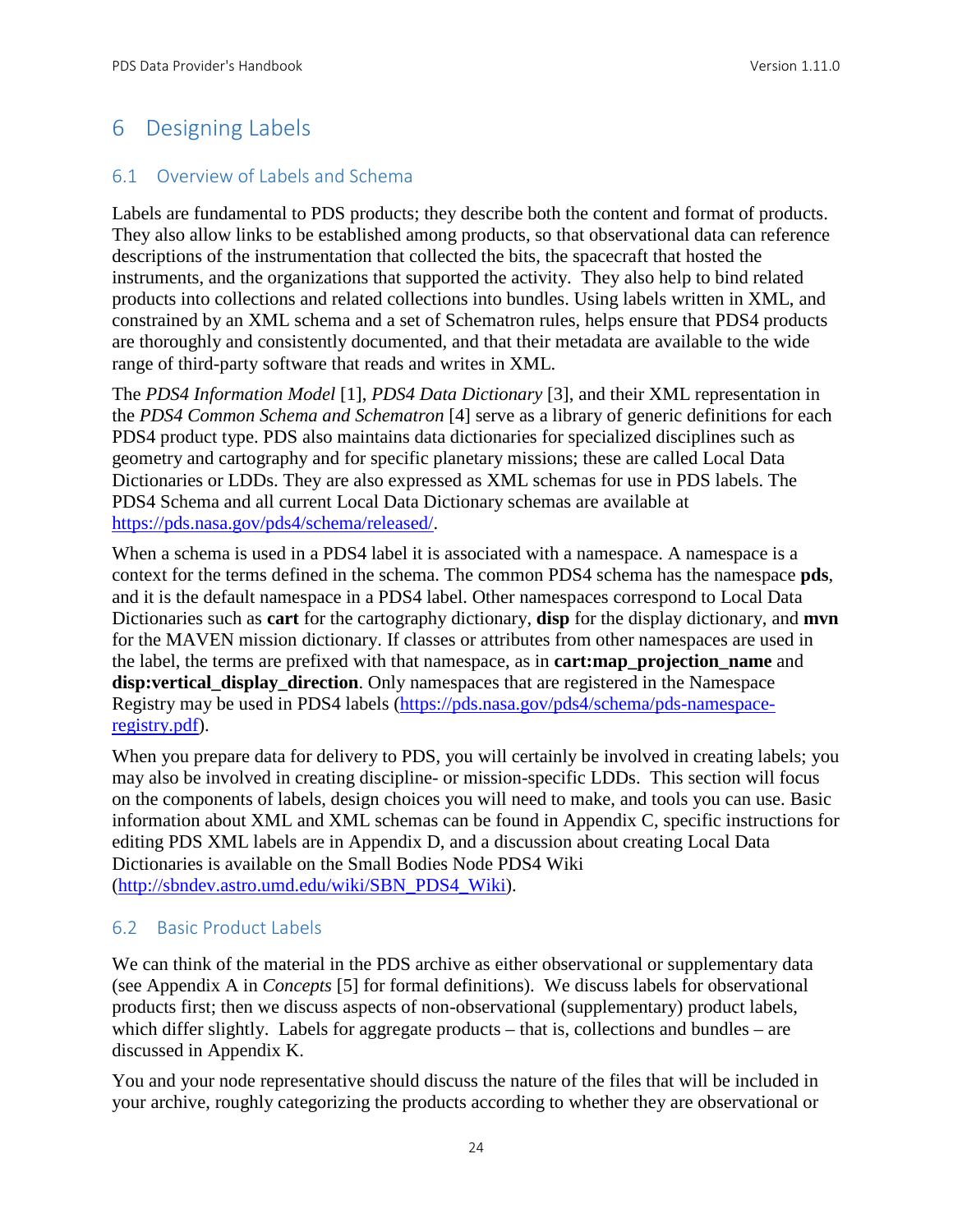supplementary. The node representative can then identify the appropriate product types, such as Product Observational and Product Document, and their associated controlling files common, discipline, and mission schema and Schematron files. This set of schemas and Schematron files will be used to generate label templates and will provide the syntactic and semantic validation criteria for ensuring the integrity of the products in your archive. If you don't have them already, you can get them online at<https://pds.nasa.gov/pds4/schema/released/> or the node representative can provide the files to you.

#### <span id="page-31-0"></span>6.2.1 Product Type Selection

Each PDS4 label must identify the type, or class, of product the label is describing. The product type determines the set of required and optional classes and attributes to be specified in the product label. Product types, in alphabetical order, are as follows (*PDS4 Information Model* [1]):

- **Product Ancillary** a basic product containing data that are supplementary to observational data.
- **Product\_Browse** a basic product containing a low resolution or "quick-look" version of an observational product.
- **Product\_Bundle** an aggregate product used to identify the member collections of an archive bundle.
- **Product Collection** an aggregate product used to identify the member basic products of an archive collection.
- **Product Context** a basic product identifying the physical (instrument, spacecraft, target, people) and conceptual (investigation, node) objects related to an observational product.
- **Product\_Document** a basic product identifying a single logical document, such as an interface specification, instrument description, or user's manual; the document product may be archived in multiple formats under the single logical Product\_Document definition.
- **Product File Text** a basic product consisting of a single digital file with ASCII character encoding.
- **Product\_Native** a basic product containing data in the original format returned by the observing system, used for data that cannot be described using one of the PDS4 formats for observational data. See *Standards Reference* [2] Section 9E for restrictions on the use of this product type.
- **Product\_Observational**  a basic product comprising one or more images, tables, and/or other fundamental data structures that are the result of a science or engineering observation.
- **Product\_SPICE\_Kernel** a basic product consisting of a SPICE kernel.
- **Product\_Thumbnail** a basic product consisting of a highly reduced version of an image, even smaller than a Product Browse image, typically used in displaying the results from search interfaces.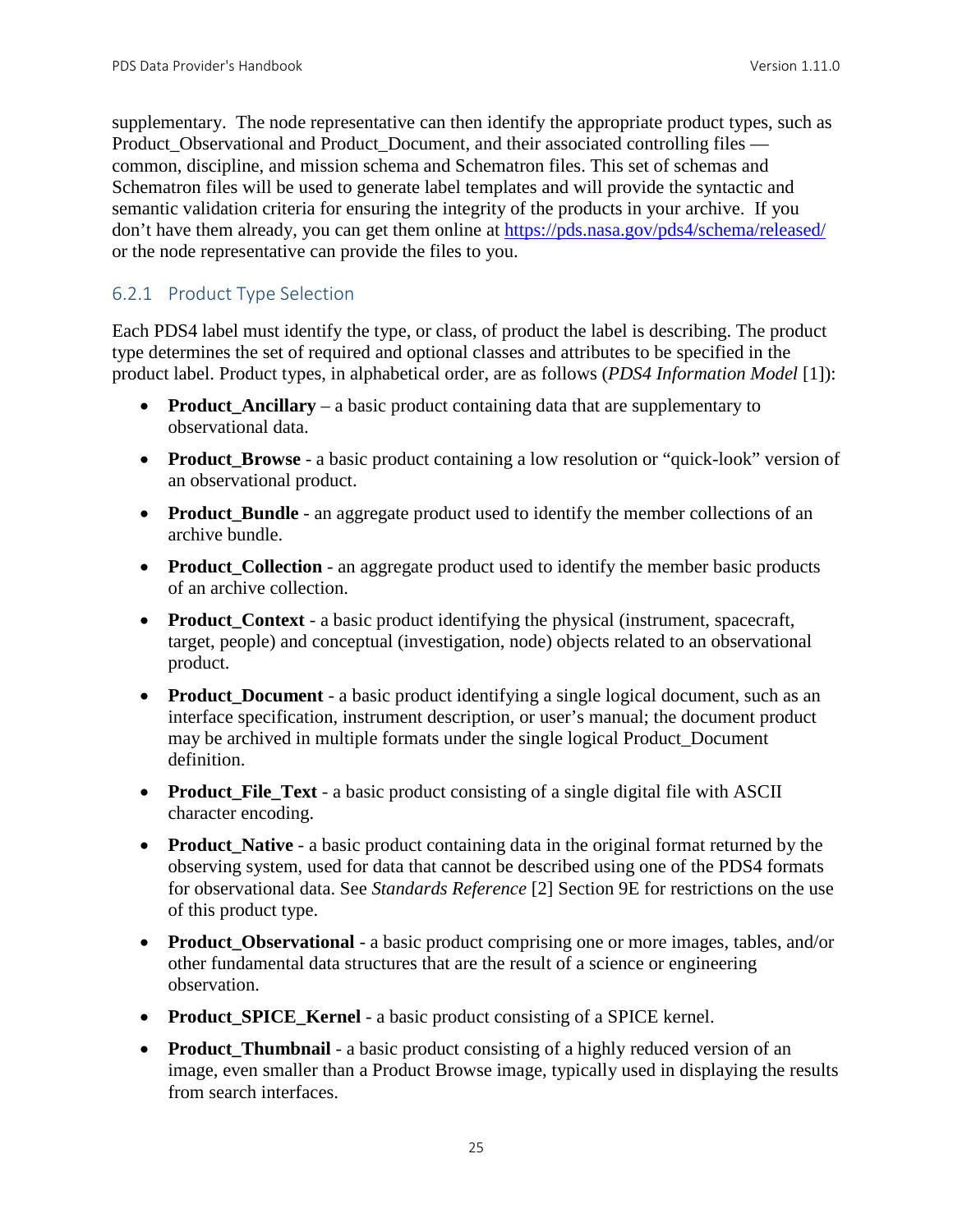- **Product\_XML\_Schema** a product consisting of XML formatted schemas, Schematron files, or any other reference schemas used in the interpretation of an observational product.
- **Product Zipped** a product containing other products and associated files, packaged using a PDS4-approved aggregation algorithm such as Zip.

The selection of the appropriate product class, when the choice is not obvious, is outlined in Appendix B, How To Select the Right Class for a Product.

#### <span id="page-32-0"></span>6.2.2 Basic Product Labels for Observational Products

The science data products in your archive will be described using Product\_Observational labels, so we'll go into more detail about them in this section.

#### *6.2.2.1 Selecting the Structural Description for Observational Products*

Based on the nature of the observational data, you and your node representative will determine which subclasses to use for describing the observational objects (e.g., **Array**, **Table**, **Header**, etc.) in your archive. The **Product\_Observational** class allows the following subclasses (*PDS4 Information Model* [1]).

For binary array data:

- **Array**
- **Array\_2D**
- **Array\_2D\_Image**
- **Array\_2D\_Map**
- **Array\_2D\_Spectrum**
- **Array\_3D**
- **Array\_3D\_Image**
- **Array\_3D\_Spectrum**

For binary tabular data:

• **Table\_Binary**

For character tabular data:

- **Table Character** (fixed width fields)
- **Table Delimited** (variable width fields)

The following are allowed, but are less frequently used, and special constraints may apply:

- **Header**
- **Encoded\_Header**
- **Encoded\_Binary** (Supplemental)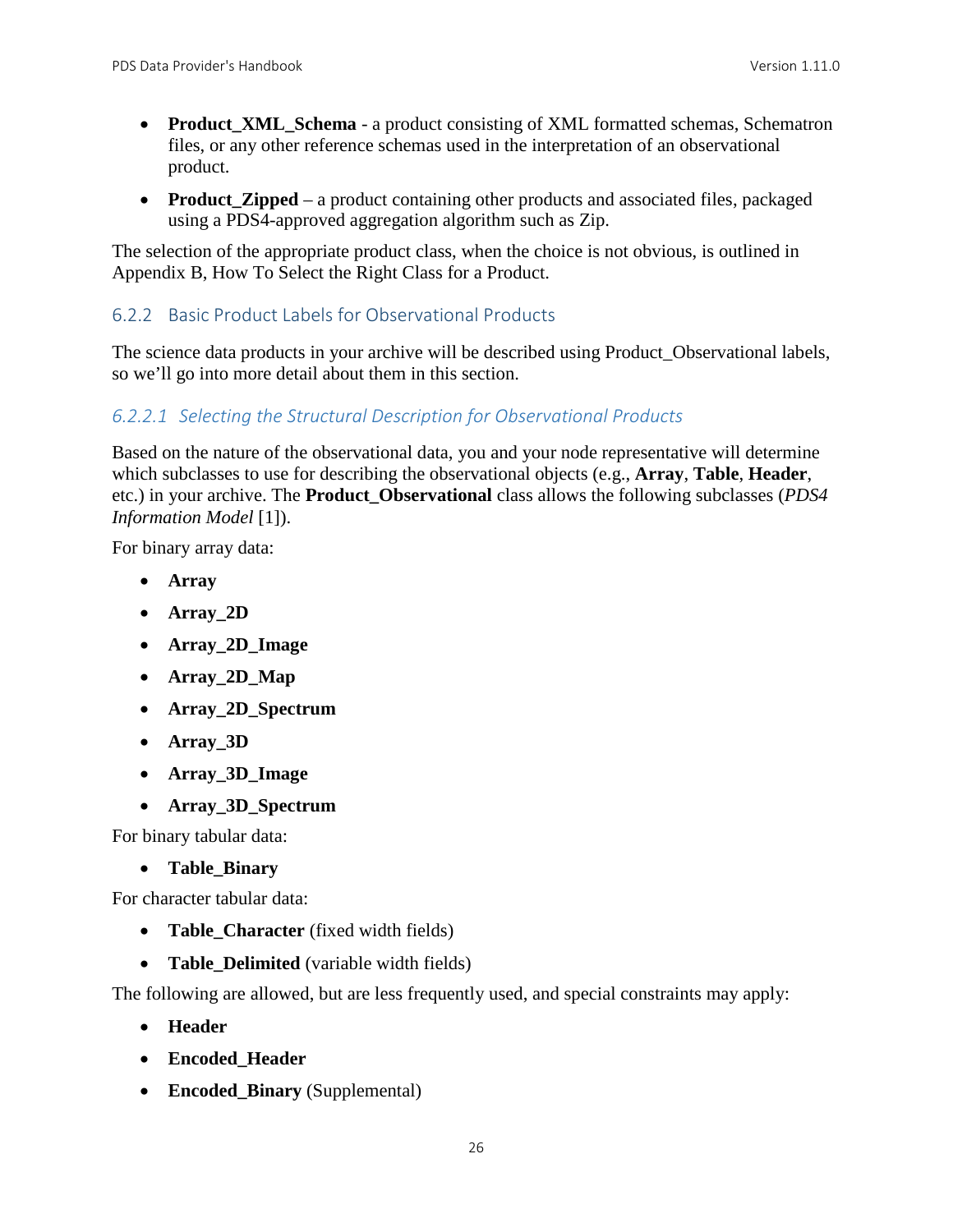- **Encoded\_Byte\_Stream** (Supplemental)
- **Encoded\_Image** (Supplemental)
- **Parsable\_Byte\_Stream** (Supplemental)
- **Stream\_Text**

When a class with one or more levels of subclasses could be used to describe an object, the most specific subclass that is appropriate and allowed in the class must be used. For example, when a two-dimensional array contains image pixels, and **Array**, **Array\_2D**, and **Array\_2D\_Image** are possible choices, **Array\_2D\_Image** must be used rather than **Array** or **Array\_2D**.

#### *6.2.2.2 Basic Product Label Organization – Observational Products*

In a **Product\_Observational** label there are several blocks of information called *areas*. Each area contains one or more classes, each of which may have several attributes. The areas, plus some XML overhead at the beginning, are shown in Figure 6-1 and explained in the text that follows. The figure omits the contents of each area for brevity; see Appendix E for the details.

- XML Prolog
	- o The statement beginning with <?xml is an XML declaration. It means that the label is an XML versioned document.
	- o The statement beginning with <?xml-model is a processing instruction. It identifies the Schematron file against which the label is validated. A label may have more than one of these statements.
- Root Tag
	- $\circ$  Provides a declaration of the root element of the label; the product type in this case, **Product\_Observational**.
	- o Lines beginning with xmlns: identify the namespaces used in the label (i.e., the **pds** namespace plus any additional discipline or mission namespaces from the Namespace Registry)
	- o Lines beginning with xsi:schemaLocation match namespaces to the locations where the associated schemas are found.
- Identification Area
	- o Provides identification information specific to the product (the LID and VID, the information model version, the product class, etc.)
	- o Provides citation information specific to the product
	- o Provides modification history specific to the product
- Observation Area
	- o Provides information about the investigation, instrument, target, times, etc.
	- o Includes subsections for relevant classes specific to one or more discipline dictionaries, and to the mission (or an equivalent namespace).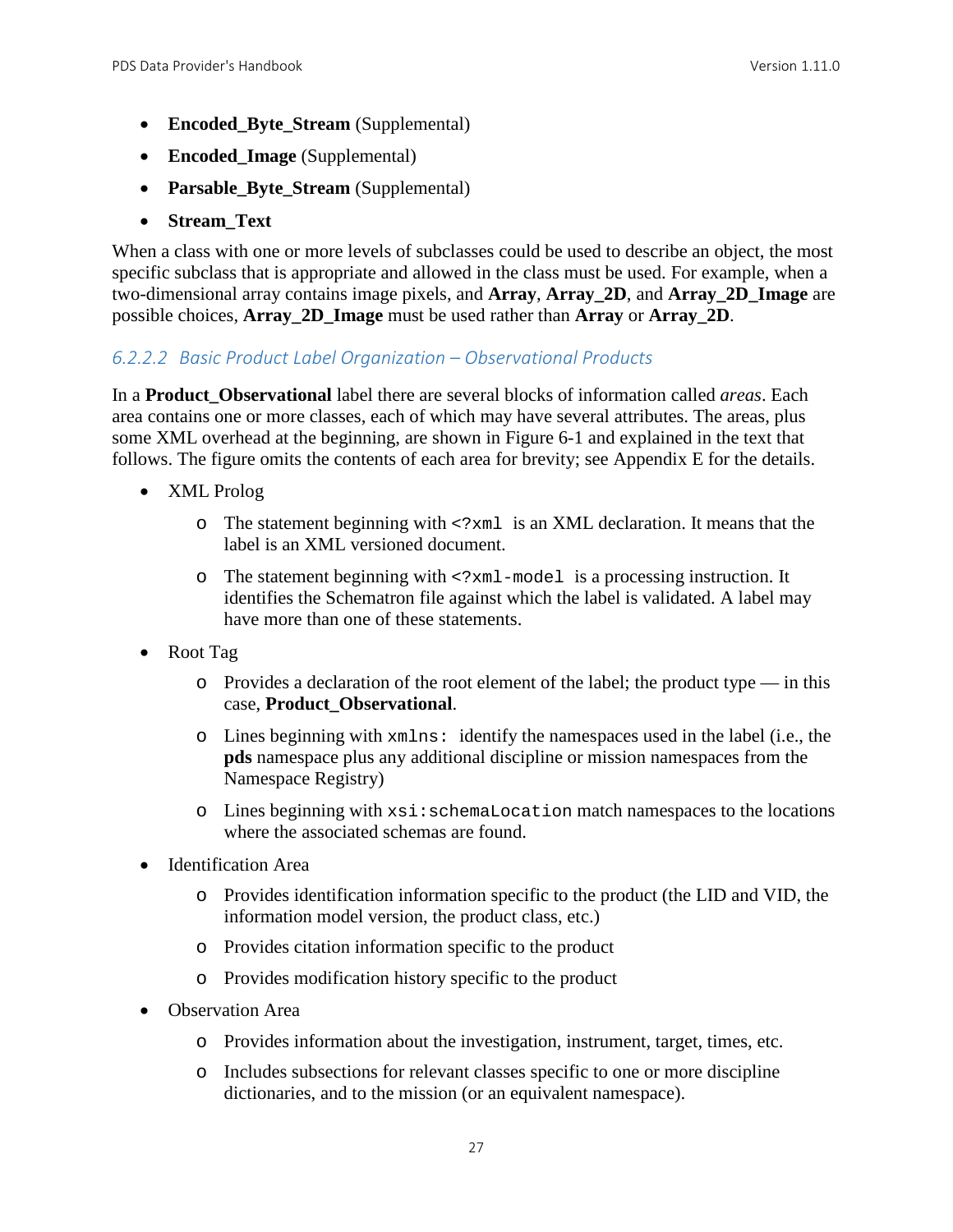| <b>XML Prolog</b>                                                                                                                                                                                                                                                                                            |
|--------------------------------------------------------------------------------------------------------------------------------------------------------------------------------------------------------------------------------------------------------------------------------------------------------------|
| xml version="1.0" encoding="UTF-8"?<br>xml-model href="http://pds.nasa.gov/pds4/pds/v1/PDS4_PDS_1700.sch"<br schematypens="http://purl.oclc.org/dsdl/schematron"?>                                                                                                                                           |
| <b>Root Tag</b>                                                                                                                                                                                                                                                                                              |
| <product <br="" observational="" xmlns="http://pds.nasa.qov/pds4/pds/v1">xmlns: pds="http://pds.nasa.qov/pds4/pds/v1"<br/>xmlns:xsi="http://www.w3.org/2001/XMLSchema-instance"<br/>xsi:schemaLocation="http://pds.nasa.qov/pds4/pds/vl<br/>http://pds.nasa.gov/pds4/pds/v1/PDS4_PDS_1700.xsd"&gt;</product> |
| <b>Areas</b>                                                                                                                                                                                                                                                                                                 |
| <identification area=""><br/>27 lines of detail<br/></identification><br><observation area=""><br/>76 lines of detail<br/></observation><br><reference list=""><br/>10 lines of detail<br/></reference><br><file area="" observational=""><br/>41 lines of detail<br/></file>                                |
| <b>End Tag</b>                                                                                                                                                                                                                                                                                               |
|                                                                                                                                                                                                                                                                                                              |

*Figure 6-1. Example Label Structure for Product\_Observational*

- Reference List Area
	- o Provides identification information for products, such as source products or journal articles, that are relevant to understanding the product. References may be made to sources both internal and external to PDS.
- File Area
	- $\circ$  Identifies the file(s) containing the digital object(s), and
	- o Includes classes that describe each digital object in the given file (e.g., the description and parameters of each header, table, and image).
- End Tag
	- o The end tag corresponds to and closes the Root Tag.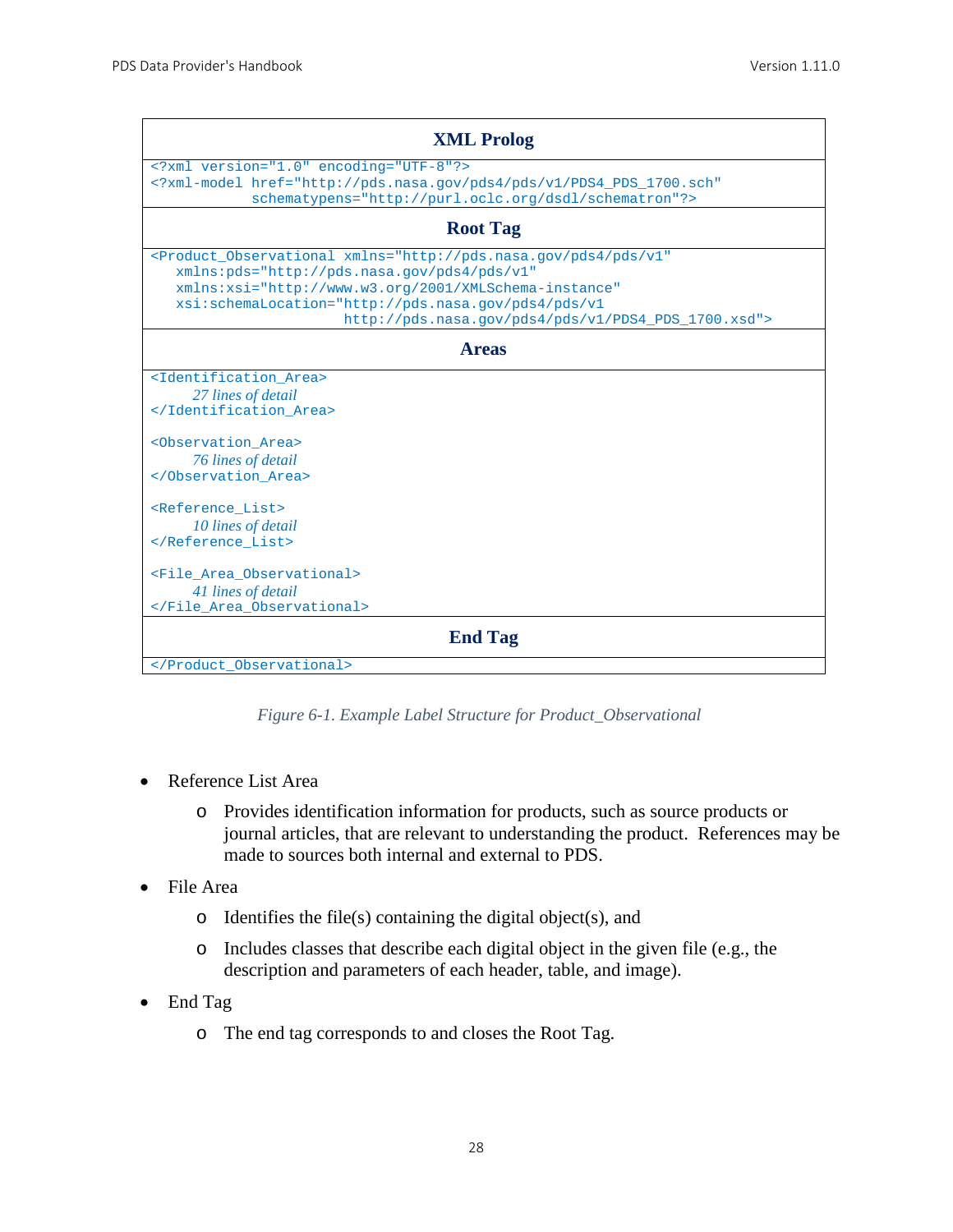Any basic product may include multiple objects and multiple object types. For example, you may have a product comprising an **Array\_2D\_Image**, a **Table\_Character** histogram of pixel values, and a **Header**. The three objects, which may or may not all reside in the same file, coupled with the single XML label that describes these objects, form the single digital product. If they are all in the same file, then the label's File area will have a **File\_Area\_Observational** class that permits inclusion of multiple digital objects (e.g., **Header**, **Table\_Character**,

Array 2D Image). If the objects are in two or more files, then the label will have a separate **File\_Area\_Observational** class for each file. Ask your consulting node to recommend the best method for your products.

If your observational products have associated browse objects, you may treat them as separate browse products and associate them with the corresponding observational products using the **Internal\_Reference** class within the Reference List area.

If your observational products have associated source products, you may associate them with the corresponding observational products using the **Source\_Product\_Internal** and **Source Product External classes within the Reference List area.** 

With two exceptions, all **Product\_Observational** labels must have the structure shown in Figure 6-1 (*PDS4 Information Model* [1]). The exceptions are:

- The **Reference** List class is optional; and
- One or more **File Area Observational Supplemental** classes, which allow supplementary data objects to be carried along with observational data products, may be added. An example of a label that uses the **File\_Area\_Observational\_Supplemental** class is **thermal\_neutron\_map.xml** in the *DPH Examples*  [\(https://pds.nasa.gov/pds4/doc/examples/\)](https://pds.nasa.gov/pds4/doc/examples/).

This structural consistency simplifies extraction of information from such labels, facilitating search and retrieval of products by future users. Note, however, that there is considerable flexibility for content within the areas shown in Figure 6-1.

For additional information regarding the definitions and *cardinality* of the attributes and classes used within the definition of a basic product label, consult the *PDS4 Data Dictionary* [3].

#### <span id="page-35-0"></span>6.2.3 Basic Product Labels for Non-Observational Products

Labels for non-observational products are structurally similar to those for observational products (Section 6.2.2); but there are more product types, and those product types have more variations. This section highlights the differences.

#### *6.2.3.1 Selecting the Appropriate Types for Non-Observational Products*

Common product types for non-observational products include:

- **Product\_Ancillary**
- **Product\_Browse**
- **Product\_Context**
- **Product\_Document**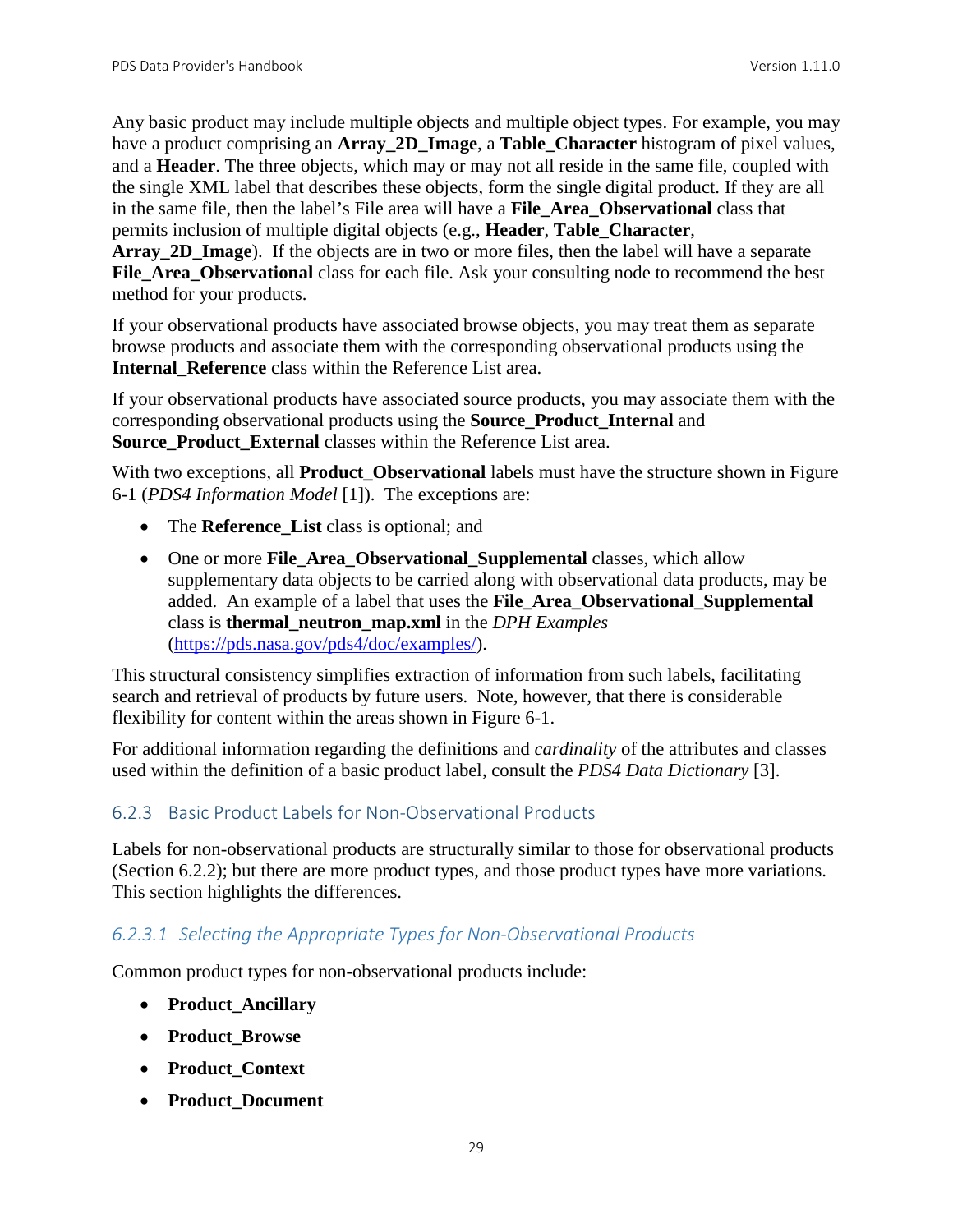- **Product\_File\_Text**
- **Product\_Native**
- **Product\_SPICE\_Kernel**
- **Product\_Thumbnail**
- **Product\_XML\_Schema**

These product types are defined in the *PDS4 Information Model* [1].

#### *6.2.3.2 Basic Product Label Organization – Non-Observational Products*

The label for a non-observational (that is, a supplementary) product is similar to the label for **Product\_Observational**; but the many options for the different product types make a general description impossible. Supplementary product labels begin with the XML Prolog and Root Tag, and they end with the End Tag (see Figure 6-1). They include the **Identification\_Area** and (optionally) the **Reference\_List**; but, after that, the customization for each supplementary product type defies generalization. Start by selecting one of the non-observational product types listed above and look up that product class in the *PDS4 Information Model* [1] to see its components. You will need to work closely with your consulting node when designing these labels. Your node representative can provide examples of the product types to help you choose.

#### 6.2.4 Composite Structures

When an observational product contains multiple objects in the same file, sometimes it is important to describe the relationships among the objects. The **Composite\_Structure** class provides a method for making associations among the classes in the label that describe the multiple objects. **Composite\_Structure** can also make associations between a class that describes an object and another kind of class in the label that relates to the object, such as an **Array\_2D\_Image** class and a **Display\_Settings** class.

The objects that are described as components of a **Composite\_Structure** must all reside in the same file. There may be other objects in the file that are not part of the **Composite\_Structure**.

Use of **Composite\_Structure** is optional. It should be used only when the additional relationship information is important. For instance, a **Composite\_Structure** is likely to be suitable for a data product consisting of an **Array\_3D\_Spectrum** and several related backplanes. On the other hand, a **Composite\_Structure** would not normally be used for a data product consisting of a single **Array\_2D\_Image** with a header.

Each component of a **Composite\_Structure** must be assigned a <local\_identifier> because all of the associations are made using <local identifier> values.

Here is an outline of the class.

| <composite structure=""></composite> |           |
|--------------------------------------|-----------|
| title                                | [0,1]     |
| local identifier                     | [0,1]     |
| type description                     | [0,1]     |
| description                          | [0,1]     |
| Local ID Reference                   | $12. * 1$ |
| Local ID Relation                    | $[1, *]$  |
|                                      |           |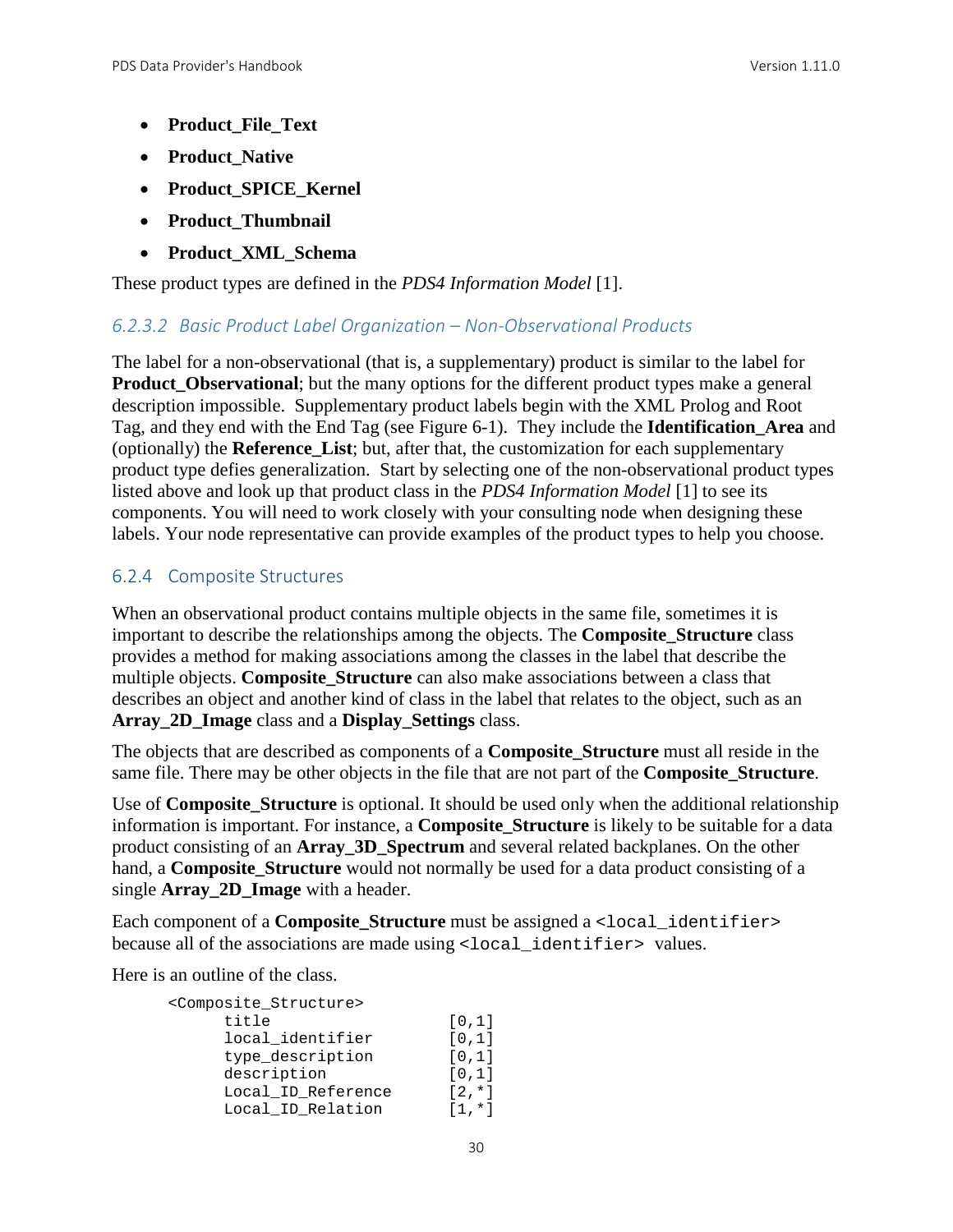The numbers in brackets give the minimum and maximum number of instances for each element.  $[0,1]$  indicates the element is optional, but if used may only occur once.  $[1, *]$  indicates it is required and may be used as many times as necessary. [2,\*] means at least two instances of the element are required.

**Local\_ID\_Reference** appears twice. In the first instance it identifies the primary component of the complex structure using the <id\_reference\_type> value "has\_primary\_component". In the second instance it provides an inventory of all of the components of the composite structure, explicitly including the primary component, using the  $\leq$  id\_reference\_type> "has\_component".

```
<Local_ID_Reference>
         \begin{array}{cc}\n\text{comment} & [0,1] \\
\text{id reference to} & [1,*]\n\end{array}id_reference_to [1,*]<br>id reference type [1,1]
          id_reference_type
```
**Local\_ID\_Relation** defines a one-directional relationship between two or more classes in the label. Every component mentioned in **Local\_ID\_Reference** must appear in a **Local\_ID\_Relation** class. There may be more than one **Local\_ID\_Relation**.

```
<Local_ID_Relation>
        \begin{align} \text{comment} & [0,1] \\ \text{id reference from} & [1,*] \end{align}id_reference_from [1,*]<br>id reference to [1,*]
        id reference to
        id_reference_type [1,1]
```
**Local ID Relation** must use one of the following values for  $\leq$  id reference type>.

```
has_axis_values
has backplane
has display settings
has_spectral_characteristics
```
Here is an example. Suppose our composite structure consists of:

- a 2D array with the <local identifier> "reflectance\_array", which is the primary component of the composite structure,
- three additional 2D arrays which are considered backplanes of the primary component, having <local\_identifier> values of "longitude", "phase\_angle", and "emission\_angle".

We want to ensure that <id\_reference\_from> and <id\_reference\_to> are used consistently. Perhaps the easiest way to get a handle on their use is to consider a truncated entry from the resulting composite structure outlined above. Here we show the relationship between the primary component and one of its backplanes:

```
<Local_ID_Relation>
   <id_reference_from>reflectance_array</id_reference_from> 
   <id_reference_to>emission_angle</id_reference_to>
   <id_reference_type>has_backplane</id_reference_type>
</Local_ID_Relation>
```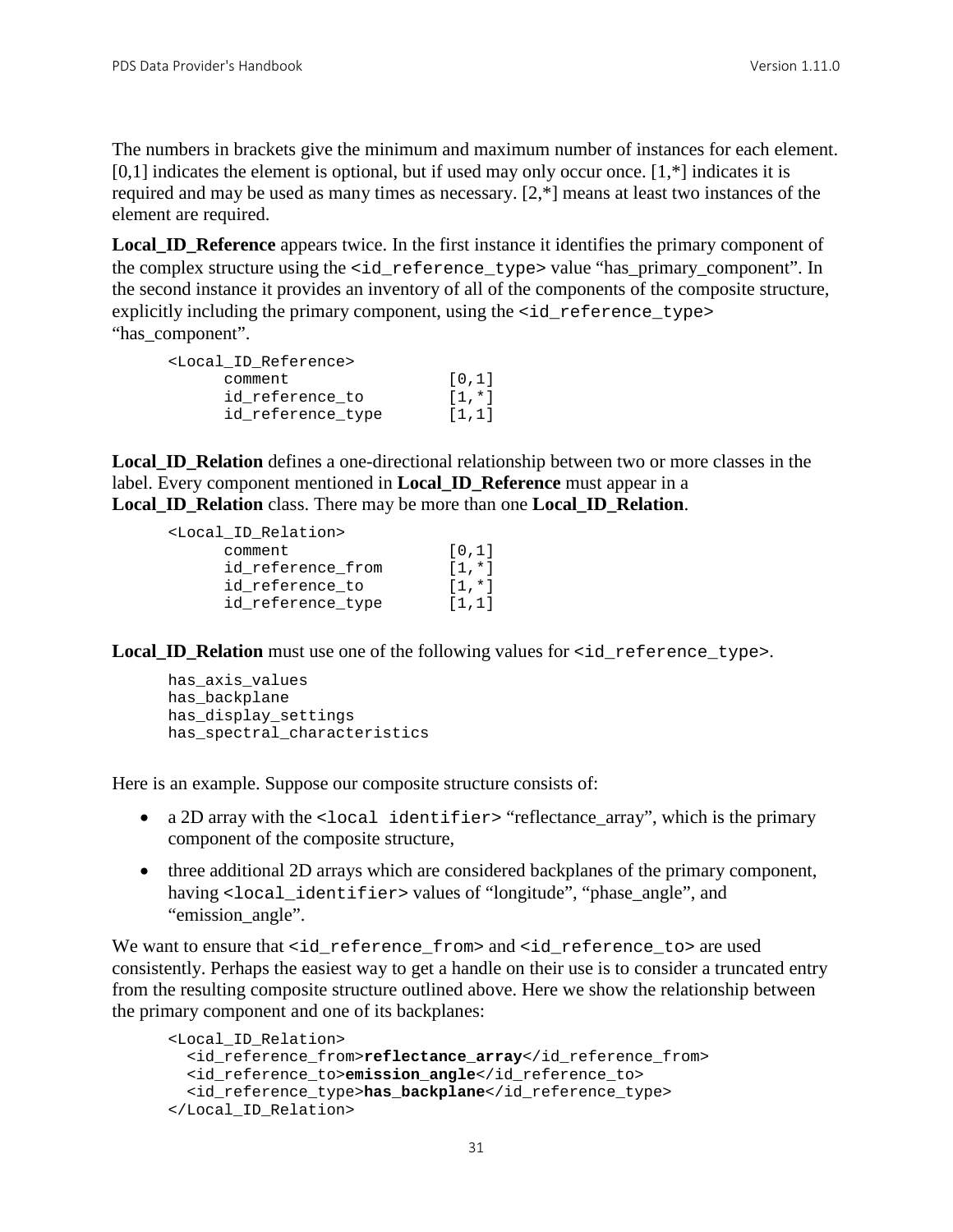To state the relationship as a sentence, use this chart.

| <b>Subject</b>                 | <b>Predicate</b>            | <b>Object</b>                |
|--------------------------------|-----------------------------|------------------------------|
| <id from="" reference=""></id> | <id reference_type=""></id> | <id reference="" to=""></id> |
| reflectance array              | has backplane               | emission angle               |

This gives us "The reflectance array has a backplane named emission\_angle."

Here is how the entire composite structure class might look.

```
<Composite_Structure>
 <title>Cassini VIMS Ring Reflectance 0001</title>
  <local_identifier>Cassini_VIMS_Ring_Reflectance_0001</local_identifier>
  <type_description>2D array with backplanes</type_description>
  <description>
     VIMS ring reflectance array with backplanes longitude, phase angle,
     and emission angle
  </description>
  <Local_ID_Reference>
       <comment>
           This inventory lists the primary component of the 
           composite structure.
       </comment>
       <id_reference_to>reflectance_array</id_reference_to>
       <id_reference_type>has_primary_component</id_reference_type>
  </Local_ID_Reference>
  <Local_ID_Reference>
       <comment>
           This inventory lists all of the components of the 
           composite structure.
       </comment>
       <id_reference_to>reflectance_array</id_reference_to>
       <id_reference_to>longitude</id_reference_to>
       <id_reference_to>phase_angle</id_reference_to>
       <id_reference_to>emission_angle</id_reference_to>
       <id_reference_type>has_component</id_reference_type>
  </Local_ID_Reference>
  <Local_ID_Relation>
       <comment>This inventory identifies the relationship
           of the primary component to the other components.</comment>
       <id_reference_from>reflectance_array</id_reference_from>
       <id_reference_to>longitude</id_reference_to>
       <id_reference_to>phase_angle</id_reference_to>
       <id_reference_to>emission_angle</id_reference_to>
       <id_reference_type>has_backplane</id_reference_type>
  </Local_ID_Relation>
```
</Composite\_Structure>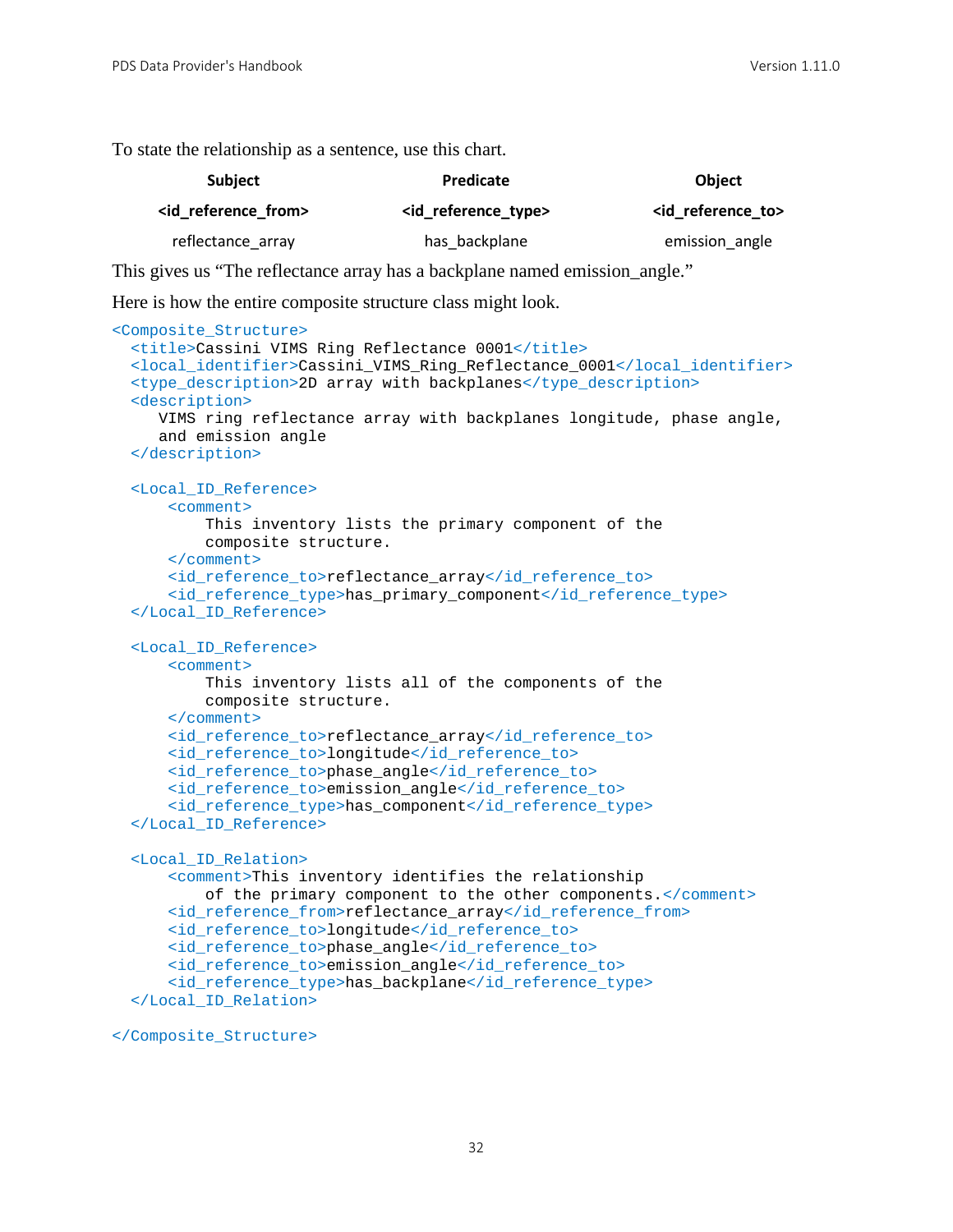#### 6.2.5 Aggregate Product Labels

There are two types of aggregate products:

- **Product\_Collection**
- **Product\_Bundle**

As mentioned in Section 4.1, a collection is a group of related products. A **Product\_Collection** product is simply a list, or inventory, of the products in the collection. The products are listed by their LIDs or LIDVIDs. As it is possible for a product to belong to more than one collection, the inventory also tells whether this is the primary collection for a product or whether it is a product's secondary collection. A **Product\_Collection** product is accompanied by an XML label.

Similarly, a bundle is a group of related collections. A **Product\_Bundle** product is an inventory of the collections in the bundle. Unlike a **Product\_Collection** product, a **Product\_Bundle** product consists of the label only, not a label and a separate file. The inventory of collections is included in the label.

Instructions for creating **Product\_Collection** and **Product\_Bundle** labels are in Appendix K.

#### 6.2.6 Special Characters in Product Labels

In PDS4 labels some characters have a special meaning to software that interprets XML. For instance, "<", ">", and sometimes "&" are used to delimit tags, as in

```
<?xml version="1.0" encoding="UTF-8"?>
```
as you can see in Figure 6-1. The XML standard provides a structure known as CDATA (for Character Data) that allows special characters to be entered as regular text. Here is an example.

```
<description>
   <![CDATA[
    Within this Character Data block I can use otherwise reserved characters 
    like \langle , \rangle, &.
  11</description>
```
PDS permits the reasonable use of XML's CDATA structure. For example, CDATA may be used when the text includes a formula that uses reserved characters such as "<" and ">", or when it includes an XML fragment. If CDATA is used in a PDS4 label, it is likely to be scrutinized during peer review. For more information about reserved characters and CDATA, refer to XML standard documentation such as [https://www.w3.org/TR/REC-xml/.](https://www.w3.org/TR/REC-xml/)

#### 6.3 Data Dictionary Overview

#### 6.3.1 What Is a Data Dictionary For?

A data dictionary has several purposes. First, the dictionary is a reference for users of the PDS, defining attributes and classes that describe planetary data. Second, the dictionary is a reference for data producers in designing data labels. Third, the dictionary ensures that attributes and classes in the data descriptions are used in a standard, consistent, and predictable manner.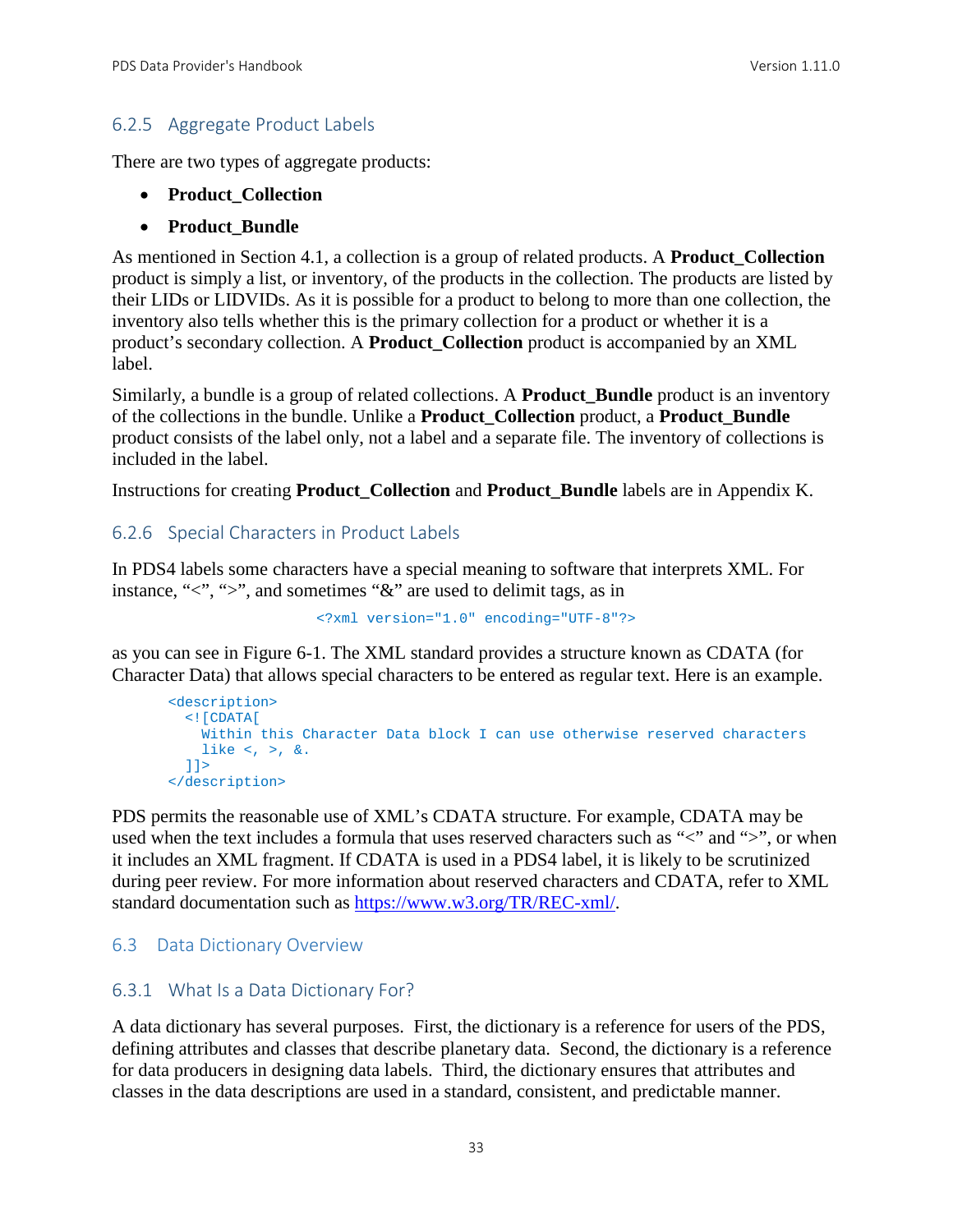Conceptually, a data dictionary defines the attributes and classes that may be used in PDS4 product labels. It is intended to be readable both by humans and by software. Practically speaking, it must contain definitions as well as the syntax and semantic constraints placed on values of attributes. For classes, it provides the explicit list of attributes defining the class and indicates which are required, optional, and repeatable.

Every attribute and class that is used in any PDS label must first be defined in a data dictionary.

Data dictionaries are classified as:

- Common
- Discipline-specific
- Mission-specific

The common dictionary is the fundamental PDS4 Data Dictionary, which is represented using the **pds** namespace in labels, schemas and Schematron files. Discipline-specific and missionspecific dictionaries are known as Local Data Dictionaries (LDDs). All PDS archives are based on the common dictionary; they may also include classes and attributes defined in one or more PDS discipline and/or mission dictionaries. Only namespaces that are registered in the Namespace Registry may be used in PDS4 labels [\(https://pds.nasa.gov/pds4/schema/pds](https://pds.nasa.gov/pds4/schema/pds-namespace-registry.pdf)[namespace-registry.pdf\)](https://pds.nasa.gov/pds4/schema/pds-namespace-registry.pdf).

The list is hierarchical. Discipline and mission dictionaries reference the common dictionary and any other relevant discipline dictionaries. However, a mission-specific dictionary is not referenced by any other dictionary.

Discipline-specific data dictionaries are produced by PDS. These include dictionaries intended to support archives relevant to specific discipline nodes (e.g., an Atmospheres Node dictionary managed by the Atmospheres Node) and dictionaries that support cross-discipline concepts such as geometry and cartography.

Mission-specific data dictionaries are produced by PDS in consultation with mission personnel who are responsible for archive development. They contain attributes and classes specific to a particular mission or investigation. For example, the MAVEN mission data dictionary includes the attributes **mission\_phase\_name**, **mission\_event\_time\_start\_count**, and **mission\_event\_time\_stop\_count**, among others. A mission may have a single dictionary or multiple dictionaries; for example, it may have one dictionary for instrumentation descriptors and another for data descriptors.

Creating a Local Data Dictionary is a big job. If you and your consulting PDS node determine that your archive should use an LDD, the node will participate actively in its design to ensure conformance with PDS standards. After all, PDS will have to maintain your LDD indefinitely.

#### 6.3.2 Why You Need to Understand Data Dictionaries

During the process of designing labels for your observational and non-observational products, you may discover that you want to include certain items of information in the labels but you can't find any relevant attributes or classes for them in the PDS4 common data dictionary. The first thing to do is ask your PDS node representative, in case you have overlooked the classes or attributes you need. The next step is to look for the relevant definitions in one of the existing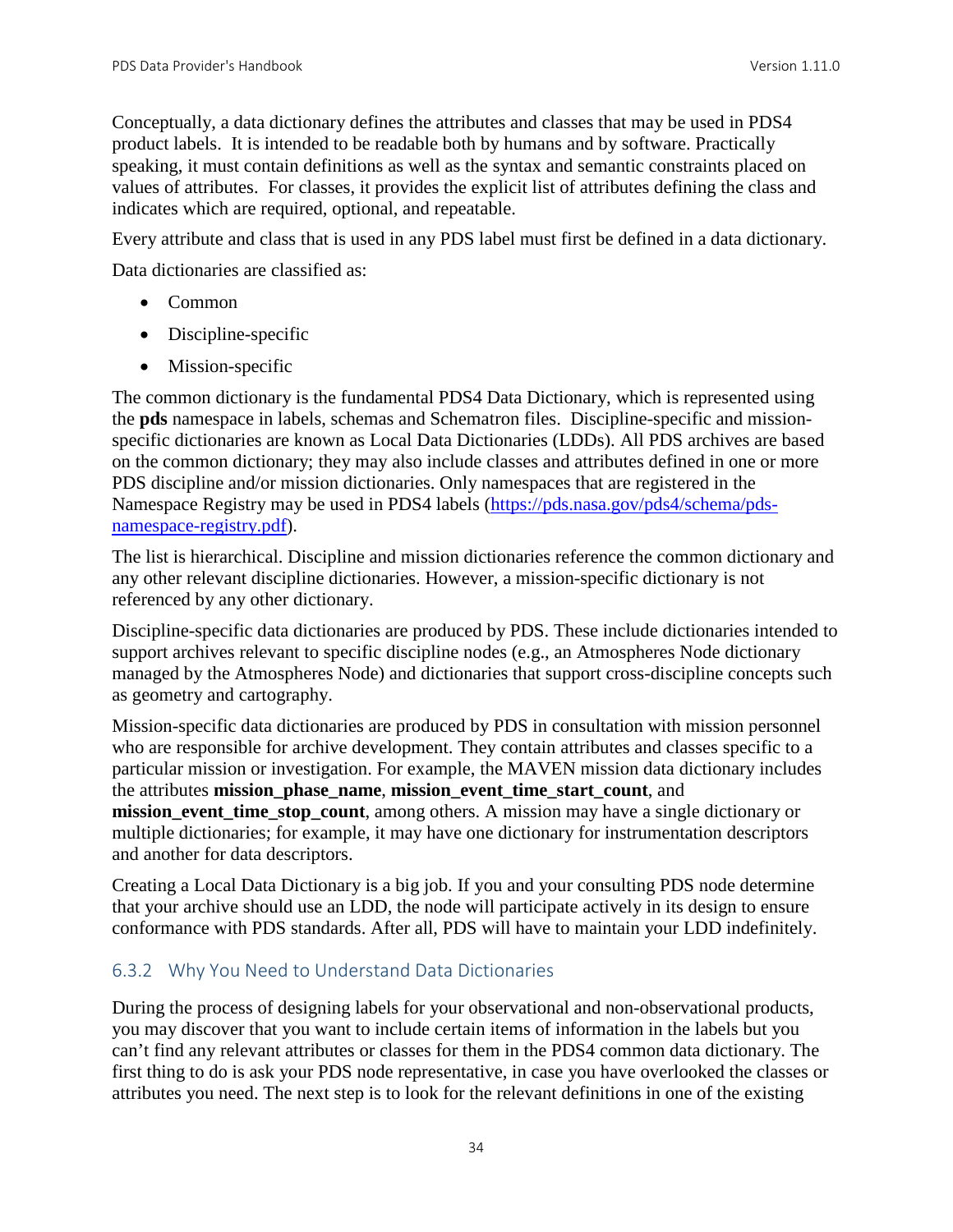Local Data Dictionaries. For example, if you are labeling an image and you want to include map projection information, the Cartography LDD is the logical place to look. Or, if you want to include mission-specific information in the label, look for a Local Data Dictionary for the mission. You'll find the currently available Local Data Dictionaries online at [https://pds.nasa.gov/pds4/schema/released/.](https://pds.nasa.gov/pds4/schema/released/) Each LDD is given in three parts: an XML schema file (extension .xsd), a Schematron file containing validation rules (extension .sch), and a PDS4 label that describes them both (extension .xml).

It's possible that the new attributes or classes you want rightly belong in one of the existing LDDs. In this case you and your PDS node representative should contact the PDS node that maintains the LDD to see whether the desired attributes and/or classes can be added.

It's also possible that the attributes or classes you want do not belong in either the common PDS4 Data Dictionary or any of the current LDDs. In this case you'll need to create a new LDD to define these items, which is a non-trivial task, as we have mentioned. You'll need help from your PDS node representative.

The Small Bodies Node PDS4 Wiki [\(http://sbndev.astro.umd.edu/wiki/SBN\\_PDS4\\_Wiki\)](http://sbndev.astro.umd.edu/wiki/SBN_PDS4_Wiki) has detailed instructions for creating and using LDDs.

# 6.4 Label Design Tools

PDS provides and recommends tools to help you design labels, validate labels, produce many labels at one time, and create a Local Data Dictionary. You may use these tools or any others that you prefer. This section discusses label design tools. Validation tools are discussed in Section 11.5, bulk label generation tools in Section 7, and the Local Data Dictionary tool (LDDTool) is discussed on the Small Bodies Node PDS4 Wiki

[\(http://sbndev.astro.umd.edu/wiki/SBN\\_PDS4\\_Wiki\)](http://sbndev.astro.umd.edu/wiki/SBN_PDS4_Wiki). PDS tools are available on the PDS4 Software web page at [https://pds.nasa.gov/pds4/software/.](https://pds.nasa.gov/pds4/software/) User-contributed tools are available in the PDS Tool Registry at [https://pds.nasa.gov/tools/tool-registry/.](https://pds.nasa.gov/tools/tool-registry/)

# 6.4.1 XML-Aware Editors

When you are ready to begin designing XML labels for your data products, you do not need to start with a blank slate. One of the advantages of having the PDS4 Information Model expressed as an XML schema is that an XML-aware editor can read the schema and automatically generate a draft label for you. You can then add and subtract parts of the label as needed and fill in some of the blanks. The editor will alert you if you make a change that is not supported by the model.

You can create a complete, valid PDS4 label in this way. You can also create a label *template* – that is, a label with some placeholders that can be filled in later by software. For instance, you could draft a simple label with placeholders for the product LID, VID, and file name. You would then use software (see Section 7) to create a label for each data product by starting with the template and filling in the missing information for each product.

Two XML-aware editors are commonly used within PDS, the oXygen editor [\(http://www.oxygenxml.com\)](http://www.oxygenxml.com/) and the Eclipse editor [\(http://www.eclipse.org\)](http://www.eclipse.org/). Both of these make it easier to view XML files, which can appear daunting on your first encounter. They offer color highlighting and different graphic views of an XML file, as well as instant validation of the label based on its associated schema. Eclipse is an open source product available for free. It is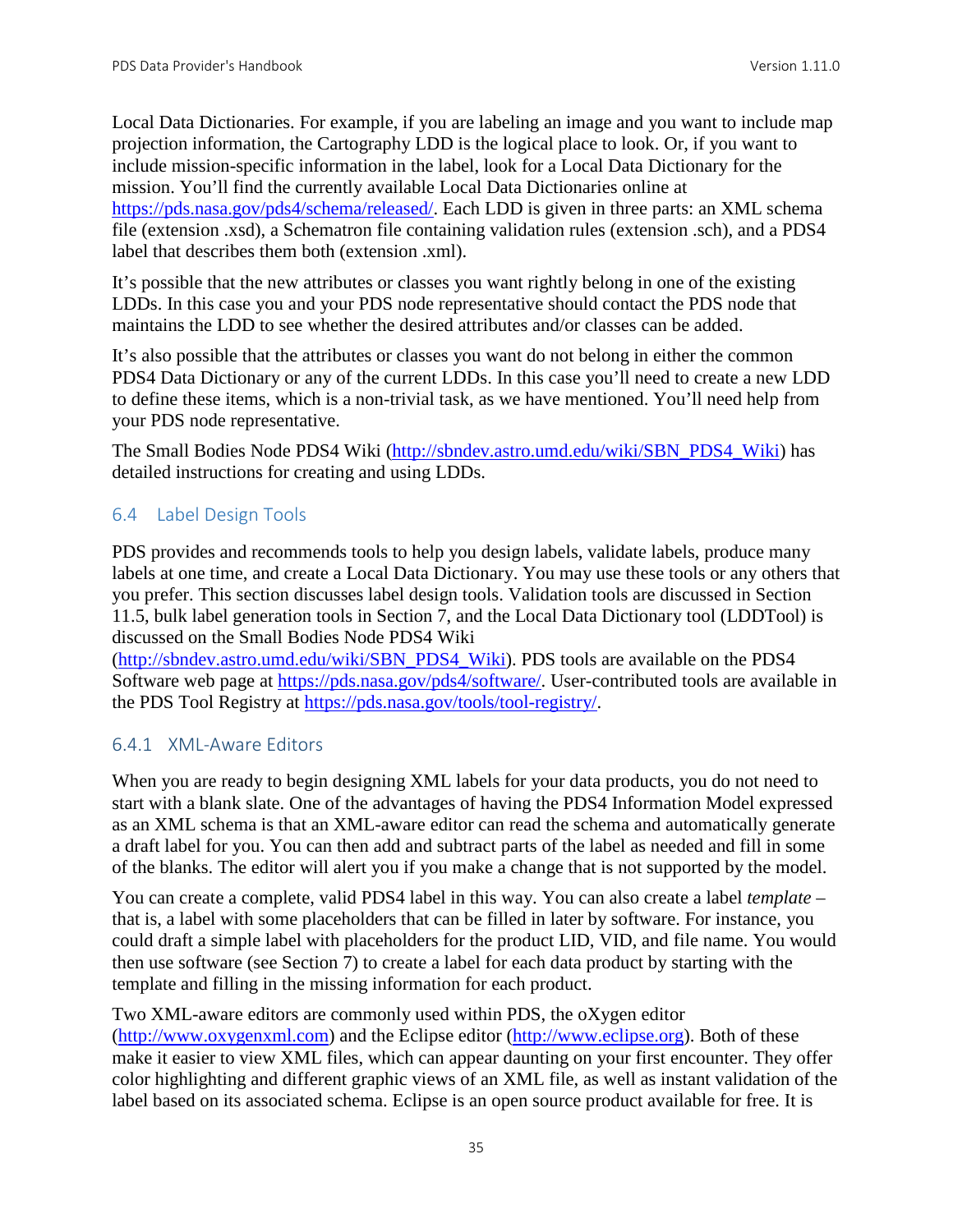the framework that underlies several commercial products, including oXygen. As you might expect, oXygen has more functionality and is generally easier for new users to learn than the free Eclipse editor.

It's also possible to use a standard text editor to read and write XML labels. Some provide XML highlighting and other options. Most popular web browsers can display XML files with some kind of helpful formatting. If yours doesn't immediately recognize and format the XML, try using the View Source option in the browser.

Your initial draft label will be based on the type of product to be described. For example, if you are labeling a two-dimensional image, you'll start with a generic **Product\_Observational** label with the subclass **Array** 2D Image. Your PDS node representative can create the initial draft label for you, or you can do it yourself following the instructions in Appendix D. Once you have the initial draft, you may modify it to suit your needs. Details about editing a label are in Appendix E.

# 6.4.2 Copying a Similar Label

Another way to draft a label is to start with a completed PDS4 label for a similar product. Your PDS representative can help you find one. It's best to use a recent label that relies on the current PDS Information Model, and one that uses the product class that you need. You will still find an XML-aware editor to be very useful for modifying the existing label to fit your needs. Details about editing a label are in Appendix E.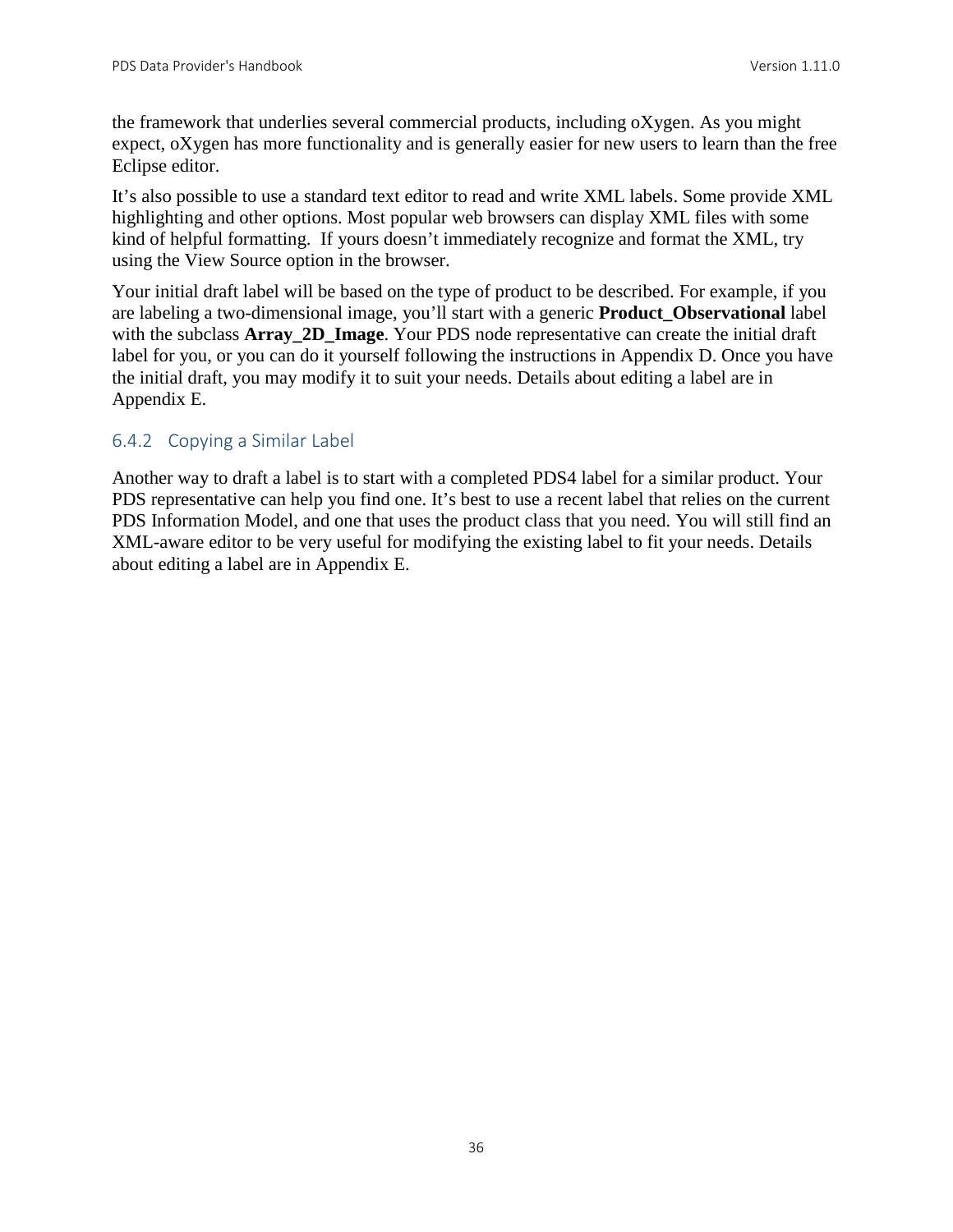# 7 Mass Producing Labels

If you are developing an archive with more than just a few products, you will want to automate label generation as much as possible. A common approach is to first generate a label template and then use a software tool to fill in the template to create a label for each data product. A label template looks like the final label except that it contains placeholders that software will replace.

# 8 Documenting the Archive

Archives include documentation to augment the information furnished in the product labels and provide assistance in understanding the data products and accompanying materials. Typical archive documents include:

- Relevant flight project documents
- Instrument papers
- Science articles
- Software Interface Specifications (SISs)
- Software user manuals

Criteria for inclusion of a document in a PDS archive are:

- The document is necessary (or at least useful) for evaluating, understanding, and using the data.
- Document distribution is not restricted.

A scientist who is familiar with the field, but not necessarily with the observing system or data, should be able to understand and use the data based on information contained in labels, in documents within the archive, and in external documents referenced by the archive.

#### 8.1 Documents Included in the Archive

Your archive bundle will probably include a document collection. Each document in the collection will be described by a PDS4 label. When designing these labels for your documents, you may use the **Product\_Document** and/or **Product\_File\_Text** classes (see Section 6.2.1). Documents must be in a PDS-compliant format — UTF-8 text, PDF/A-1a (which is preferred), or PDF/A-1b (see Section 4.3.3). Document labels are fairly simple to create compared to labels for observational products, but you can always get help from your consulting node representative. Figure 8-1 shows how to use the **Product\_Document** class to describe a document. You may see the full label in the *DPH Examples* [7] online at [https://pds.nasa.gov/pds4/doc/examples.](https://pds.nasa.gov/pds4/doc/examples)

Documents prepared for inclusion in an archive must conform to the *Policy on Formats for PDS4 Data and Documentation* at [https://pds.nasa.gov/policy/format\\_policies\\_final.pdf](http://pds.nasa.gov/policy/format_policies_final.pdf)

Documents in an archive are expected to meet not only the PDS label and format requirements, but also the structural, grammatical and lexical requirements of a refereed journal submission. Documents submitted for archiving that contain spelling errors, poor grammar or illogical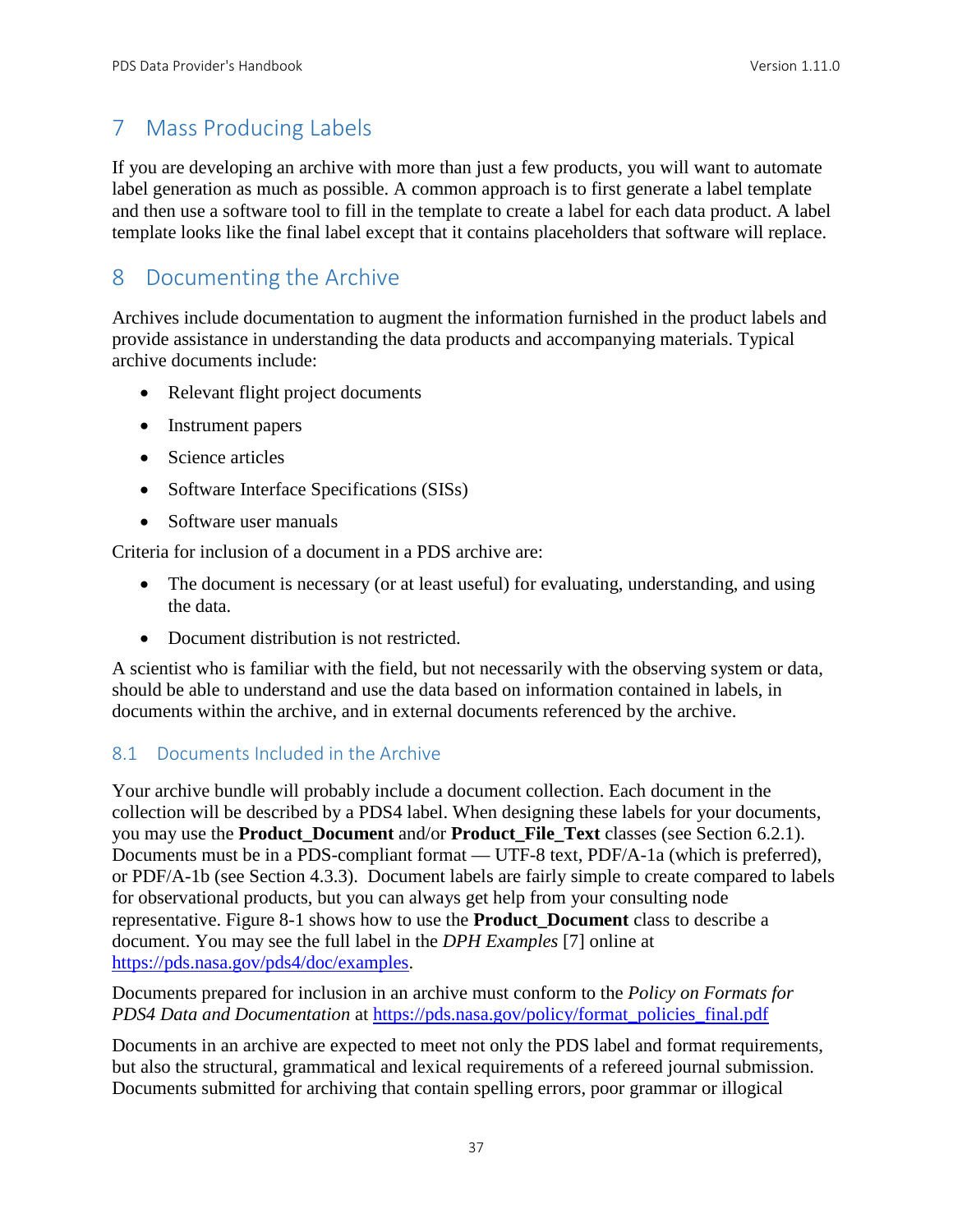```
<Product_Document xmlns="http://pds.nasa.gov/pds4/pds/v1"
xmlns:xsi="http://www.w3.org/2001/XMLSchema-instance"
xsi:schemaLocation="http://pds.nasa.gov/pds4/pds/v1 
                      http://pds.nasa.gov/pds4/pds/v1/PDS4_PDS_1700.xsd">
    <Identification_Area> 
       [17 lines omitted]
     </Identification_Area>
     <Document>
         <publication_date>2016-06-16</publication_date>
         <description>Description of the MER Pancam 
                      photometry cube dataset.</description>
         <Document_Edition>
            <edition_name>MER Pancam Photometry Dataset Description
             </edition_name>
             <language>English</language>
             <files>1</files>
             <Document_File>
                 <file_name>pancam_photometry_archive_description.pdf</file_name>
                 <document_standard_id>PDF/A</document_standard_id>
            </Document_File>
         </Document_Edition>
     </Document>
</Product_Document>
```
*Figure 8-1. Example Product\_Document Label*

organization may be rejected and may ultimately lead to the rejection of the submitted data for lack of adequate documentation.

#### 8.2 Documents External to PDS

To ensure the integrity of the archive, the preferred approach is to have all documentation within the archive, but in some cases this is either impractical or impossible. For example, when a copyright holder will not allow a document to appear in the archive, a reference to the document must be supplied instead. The reference should appear in the label of the product to which the document applies.

Use the **External\_Reference** class to cite a document that resides outside of PDS. This class occurs inside the **Observing\_System\_Component** class in your **Product\_Observational** label. It also occurs inside the **Reference\_List** class, which can be used in many types of labels. You can include any number of **External\_References** and **Internal\_References** in a **Reference\_List**.

The **External\_Reference** class provides a complete bibliographic citation to a published work, optionally including its Digital Object Identifier (DOI) and a description of the work. Figure 8-2 shows an example of an **External\_Reference** to a published paper.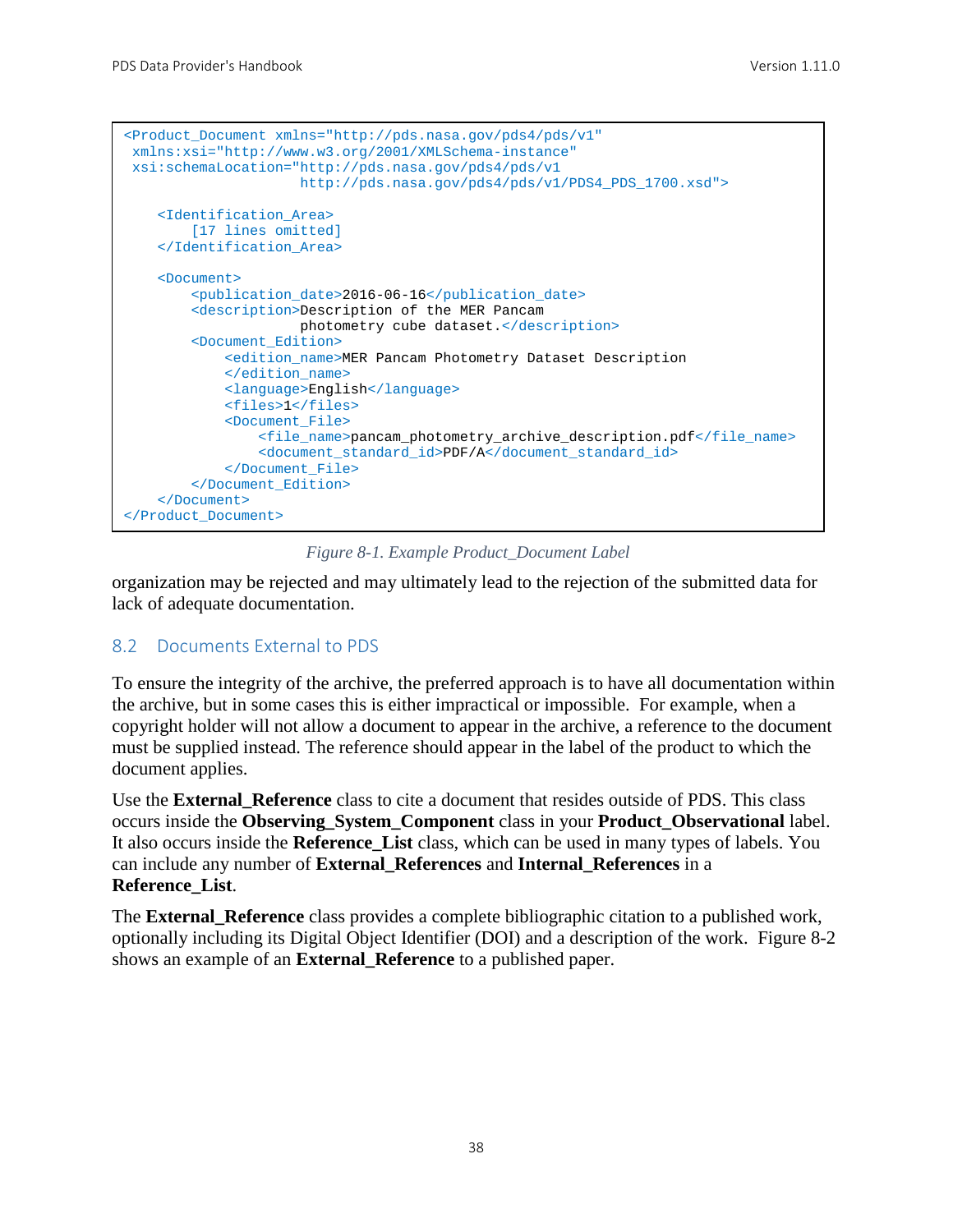```
 <Reference_List>
     <Internal_Reference>
        <lidvid_reference>
             urn:nasa:pds:investigator_spectra:calibration:calib_foil::1.0
        </lidvid_reference>
        <reference_type>data_to_calibration_product</reference_type>
        <comment>Spectrum of 25 micrometer Fe foil 
                  used for calibration</comment>
     </Internal_Reference>
     <External_Reference>
        <doi>10.1002/2016JE987654321</doi>
         <reference_text>Investigator, J.O., 2017, Spectral Properties 
             of Laboratory-Synthesized Glasses, Journal of Geophysical 
            Research - Planets, doi:10.1002/2016JE987654321</reference_text>
     </External_Reference>
 </Reference_List>
```
*Figure 8-2. Examples of Internal\_Reference and External\_Reference*

#### 8.3 Documents Elsewhere in PDS

Just as the **External\_Reference** class is used to cite a reference outside of PDS, the **Internal\_Reference** class may be used to link to a document registered in the PDS archives, using the document's LID or LIDVID. Figure 8-2 also shows an **Internal\_Reference** to a calibration product using the LIDVID for the product.

Notice that an internal reference must include both a LID (or LIDVID) and a reference type. You can look up the appropriate value for reference type in the online *PDS Information Model* [1] [\(https://pds.nasa.gov/pds4/doc/im/current/\)](https://pds.nasa.gov/pds4/doc/im/current/) by searching for "reference\_type in Internal Reference".

#### 8.4 Restricted Documents

Certain documents have restricted distributions and therefore cannot be included in PDS archives, which are accessible to anyone with an Internet connection. The most common situations involve documents protected by copyright (when the copyright holder has not given permission for re-use) and documents covered by United States International Traffic in Arms Regulations (ITAR). Both circumstances are covered by United States law, and violations could lead to serious consequences for both PDS and the individuals involved. Discuss the issues with your consulting node should it appear that your documents may be restricted; your consulting node may wish to raise the question to higher levels within PDS and NASA.

Copyright issues are the easiest to resolve. If the documents in question are available to the public through the copyright holder, then **External\_Reference** is the appropriate way to cite the document. The data user can negotiate access to the documents with the copyright holder, possibly in exchange for a fee.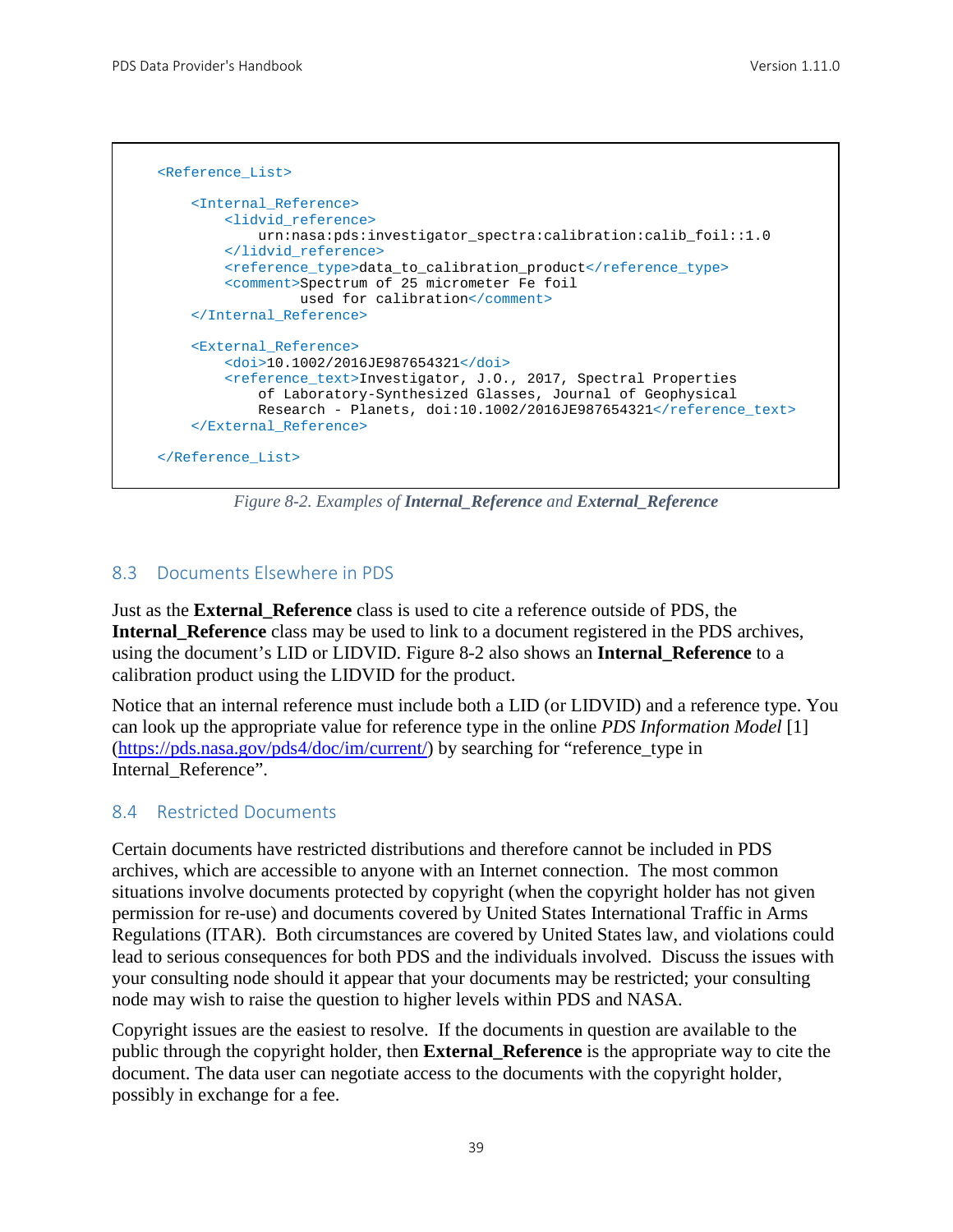ITAR covers a wide range of hardware, software, and operations topics in the weapons, missiles, and technology areas. In general, the results of science investigations are not subject to ITAR control, but the performance, design, and operation of the equipment may be. Documentation concerning the construction and operational details of new state-of-the-art instrumentation are likely candidates for review. NASA centers (e.g. JPL and GSFC) and institutions heavily involved in technology (e.g. JHU/APL) often have ITAR review teams, which can determine whether questionable documents are suitable for release and certify them as such. If not suitable, investigation teams may have to rewrite the documents; determining when redaction has a negative impact on the ability of a science user to understand and work with the data can be challenging.

In the end it is the responsibility of the data provider, not PDS, to ensure that archive documents submitted to PDS are unrestricted.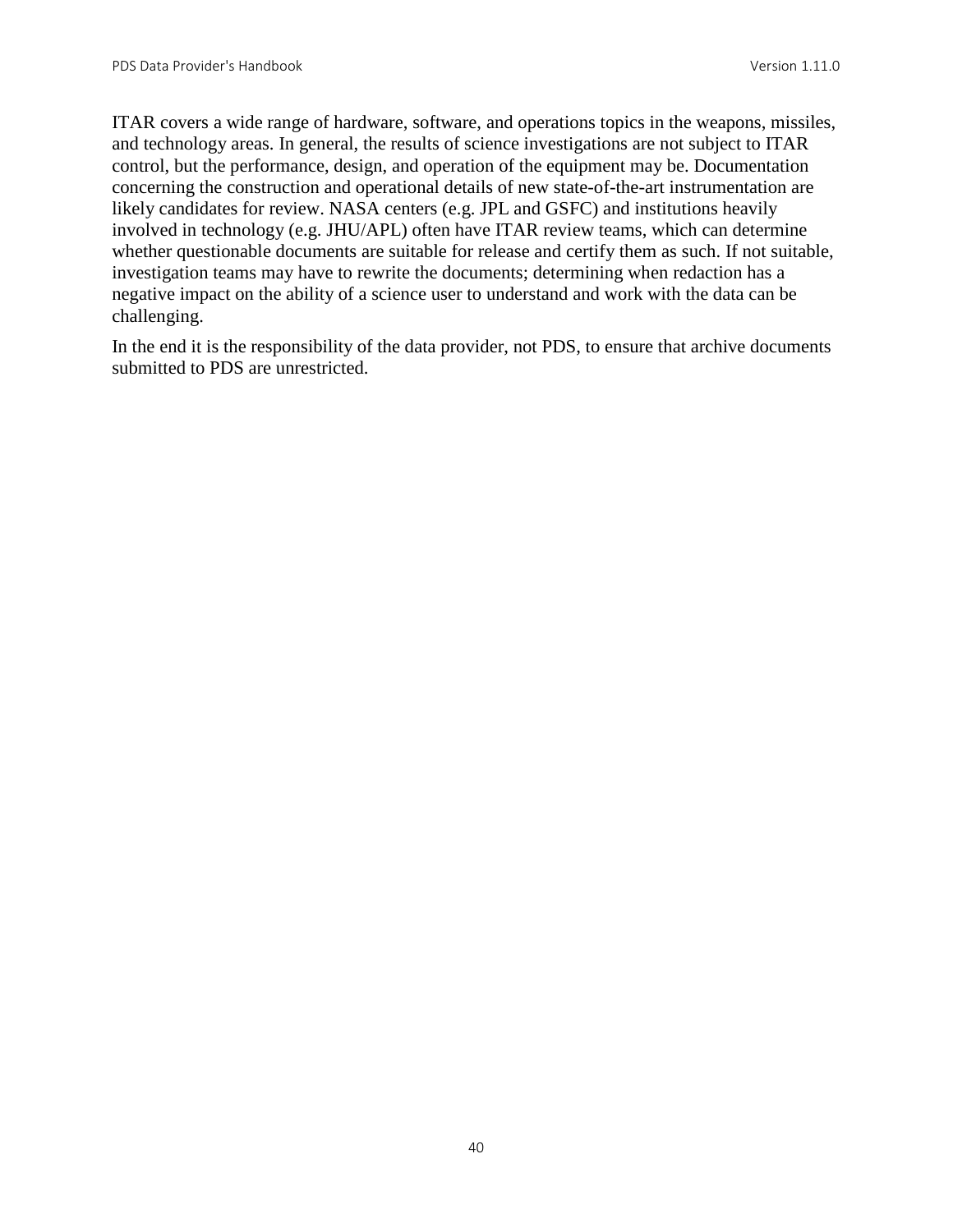#### 8.5 Creating a Label Template

A good way to create a label template is to start with a valid label for a particular data product, and then generalize by inserting placeholders for those values that will change from one product to the next. Appendix D and Appendix E walk you through the process of creating a label using an XML-aware editor and then modifying it to create a label template.

#### 8.6 The PDS Generate Tool

PDS has a Generate Tool that generates PDS4 labels from either a PDS3 label or a PDS3- specific Document Object Model<sup>[8](#page-47-0)</sup> (DOM) object. This is useful if you are migrating PDS3 data to PDS4 rather than building a new PDS4 archive from scratch. The Generate Tool allows you to generate PDS4 labels having values that map directly to the keywords and keyword values in the original PDS3 label. For more information, go to:

[https://pds.nasa.gov/pds4/software/generate/](http://pds.nasa.gov/pds4/software/generate/)

#### 8.7 PDS Node-Specific Tools

Several of the PDS Nodes have created their own tools for generating labels from a label template. Ask your consulting node for a recommendation.

#### 8.8 The PDS Tool Registry

The PDS Tool Registry at<https://pds.nasa.gov/tools/tool-registry/> accepts tools submitted by PDS users. Submissions to the Tool Registry are vetted by the PDS Engineering Node. Check the registry for label-generation tools.

<span id="page-47-0"></span> <sup>8</sup> The Document Object Model (DOM) is a programming interface for HTML and XML documents. It provides a structured representation of the document and it defines a way that the structure can be accessed from programs so that they can change the document structure, style and content.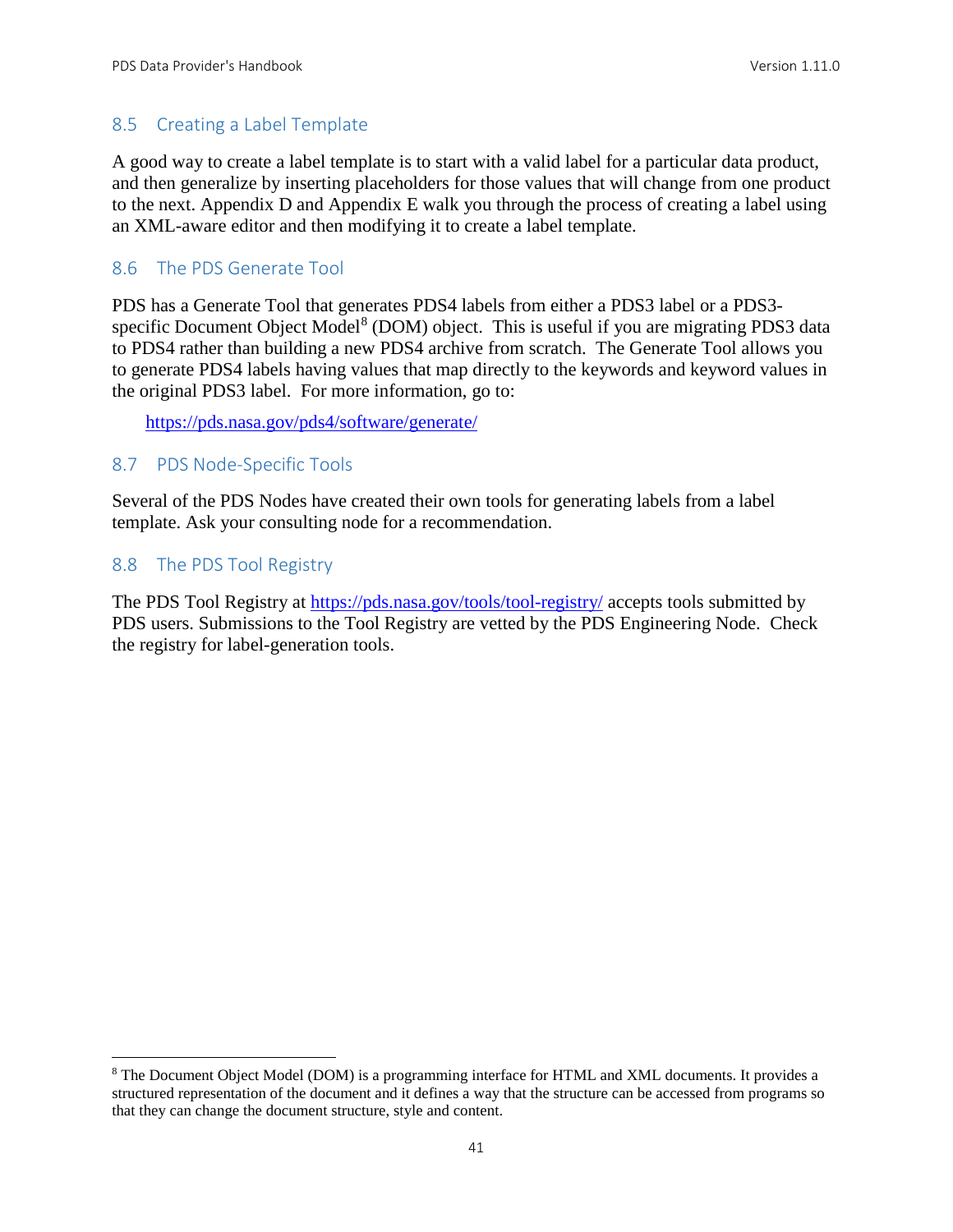# 9 Creating and Using Context Products

## 9.1 What Are Context Products?

As mentioned before in Section 2.6, context products provide a way to associate the material in an archive with relevant information outside the archive – to place an archive in the context of the whole of PDS.

There are context products for missions, spacecraft, instruments, laboratories, observatories, telescopes, planetary bodies, PDS nodes, and a few other things. A context product is an exception to the general rule that a product consists of a digital object and a PDS label; a context product consists of a label only. It contains a unique identifier for the physical or conceptual object (i.e. the mission, spacecraft, etc.), a brief description of the object, and an optional list of references that provide more information about the object.

All context products belong to the master context bundle, which is maintained by the PDS Engineering Node. If you are submitting an archive to PDS that requires new context products – that is, your archive is related to a mission, spacecraft, instrument, etc., that is not already in the master context bundle – you will need to work with your consulting node representative to create the new context products.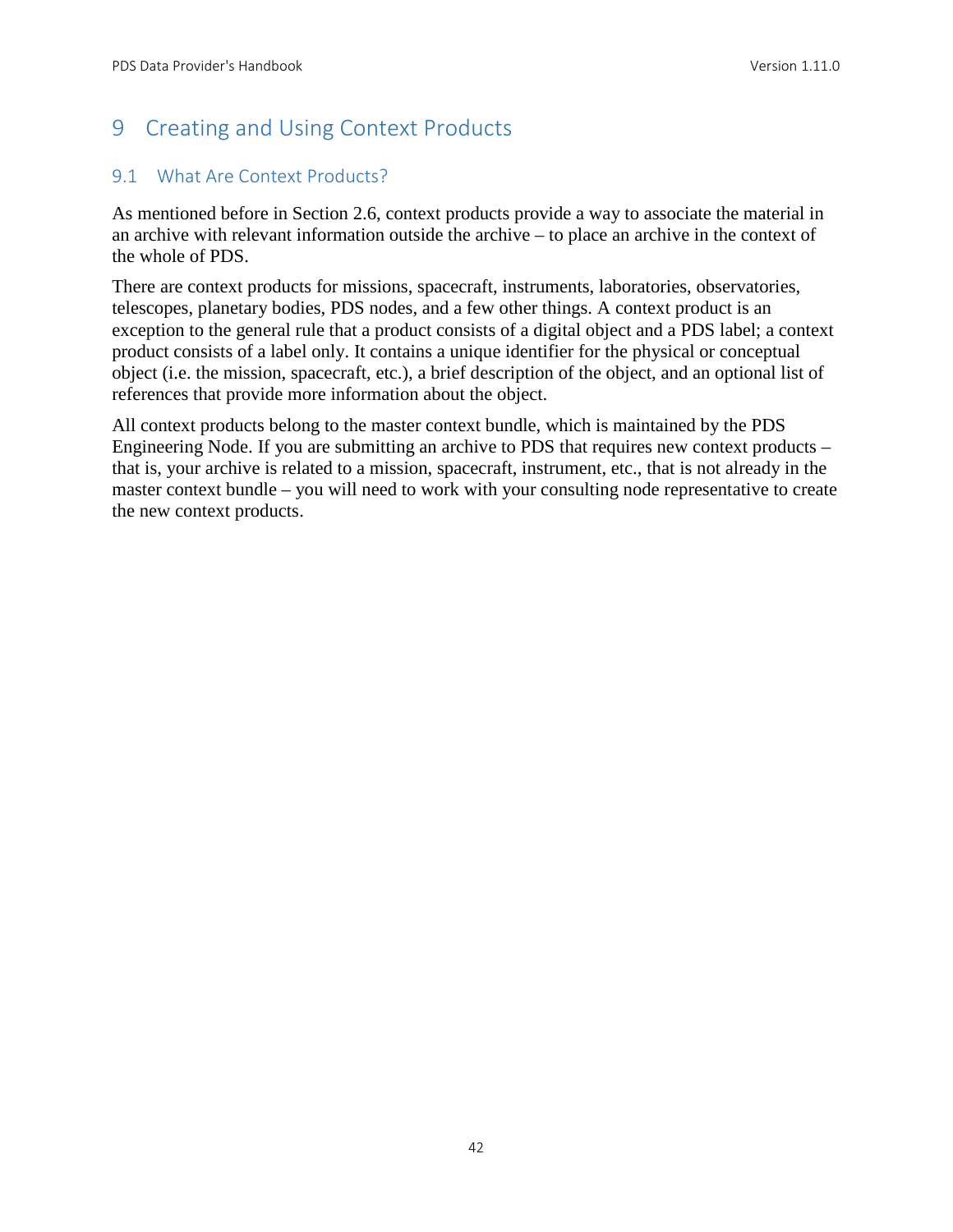Figure 9-1 is the context product for the target (planet) Mars.

```
<?xml version="1.0" encoding="UTF-8"?>
<?xml-model href="http://pds.nasa.gov/pds4/pds/v1/PDS4_PDS_1301.sch"
             schematypens="http://purl.oclc.org/dsdl/schematron"?>
<Product_Context 
    xmlns="http://pds.nasa.gov/pds4/pds/v1"
    xmlns:xsi="http://www.w3.org/2001/XMLSchema-instance"
    xsi:schemaLocation="http://pds.nasa.gov/pds4/pds/v1 
                         http://pds.nasa.gov/pds4/pds/v1/PDS4_PDS_1301.xsd">
     <Identification_Area>
         <logical_identifier>
              urn:nasa:pds:context:target:planet.mars
         </logical_identifier>
         <version_id>1.0</version_id>
        <title>MARS</title>
         <information_model_version>1.3.0.1</information_model_version>
         <product_class>Product_Context</product_class>
         <Modification_History>
             <Modification_Detail>
                 <modification_date>2014-11-21</modification_date>
                 <version_id>1.0</version_id>
                 <description>
                     extracted metadata from PDS3 catalog and
                    modified to comply with PDS4 Information Model
                 </description>
             </Modification_Detail>
         </Modification_History>
     </Identification_Area>
     <Target>
        <name>MARS</name>
         <type>Planet</type>
         <description>
          [lines omitted]
        </description>
     </Target>
</Product_Context>
```
*Figure 9-1. Example of a Context Product: Target Mars*

# 9.2 How Context Products are Generated

When creating a new context product it is easiest to modify an existing one of the same type. Look in the PDS4 master context bundle, which is available at [https://starbase.jpl.nasa.gov/pds4/context-pds4/.](https://starbase.jpl.nasa.gov/pds4/context-pds4/) Alternatively, use an XML-aware editor to create a draft context product label from the PDS4 common schema, using the method described in Appendix D. When you have your draft label, use the instructions in Appendix E to modify it.

The most important element in a context product is its LID. If you need to create a new context product, you should review the guidelines given in Appendix J for forming a context product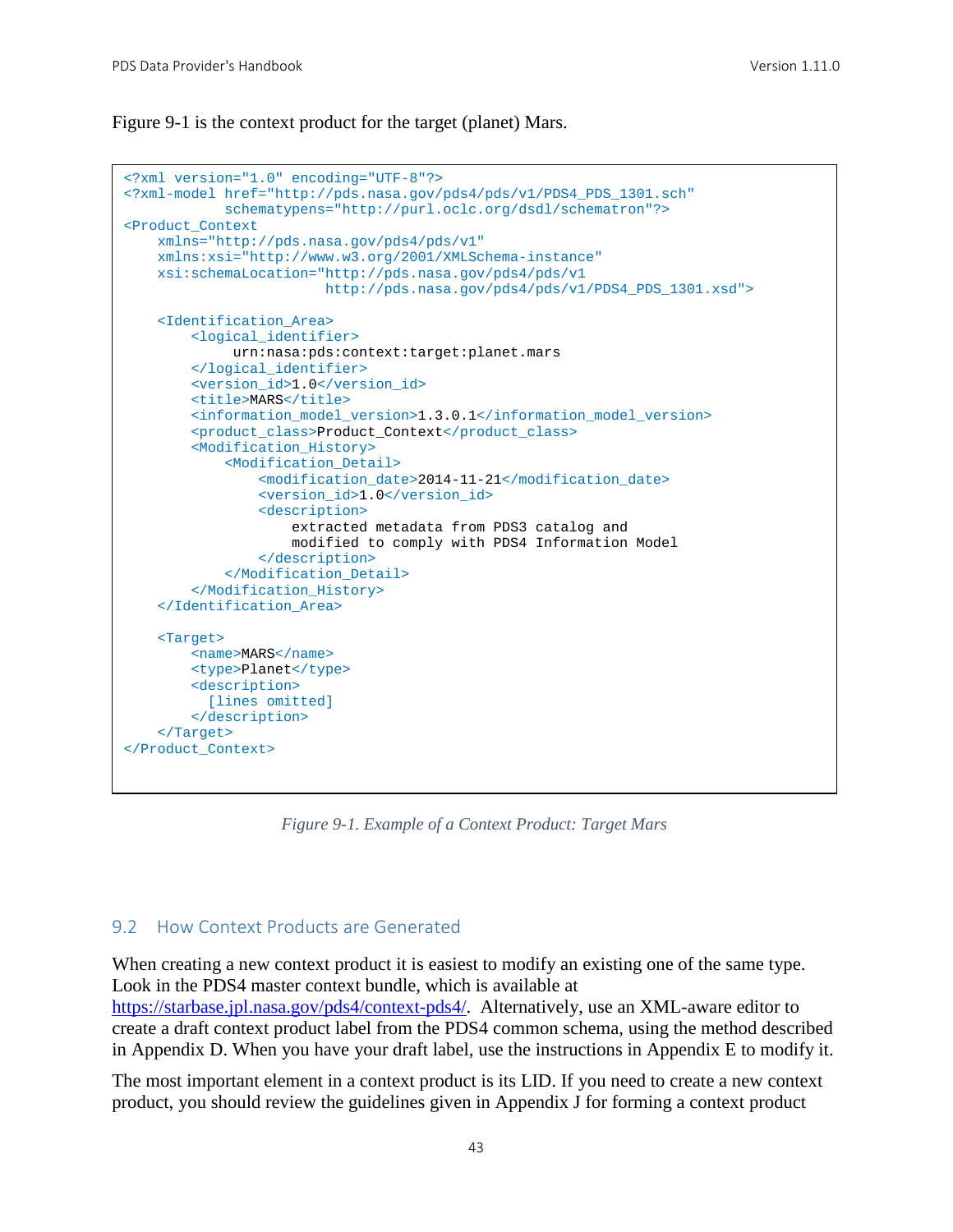LID. You or your consulting PDS node will need to submit your proposed LIDs to a data engineer at the PDS Engineering Node to make sure they are unique and acceptable.

#### 9.3 How Context Products are Maintained

Context products are maintained in the master context bundle by a data engineer at the PDS Engineering Node. It is not necessary to include them in your archive bundle, although you may choose to do so. If you do, they must be listed as secondary members of a context collection in your bundle. See *Standards Reference* [2] Section 8B.3 for details.

If a change to a context product is needed, notify the data engineer responsible for maintaining the master context bundle. Ask your consulting node representative if you don't know who the data engineer is.

#### 9.4 How Context Products are Used

The **Observation\_Area** section of a **Product\_Observational** label includes several places where an **Internal\_Reference** is called for. In each case the LID in the **Internal\_Reference** is the LID of a context product. This is how a data product is connected to a mission, spacecraft, instrument, and target. Figure 9-2 is a label excerpt from the *DPH Examples* [7] online showing the **Observation\_Area** of a **Product\_Observational** label.

You will also find **Internal\_References** to context product LIDs in the label for a collection product. This is how a collection is associated with a mission, spacecraft, instruments, and targets.

You may run into other kinds of labels with an **Internal\_Reference** class that requires a context product LID, but these are the most common uses.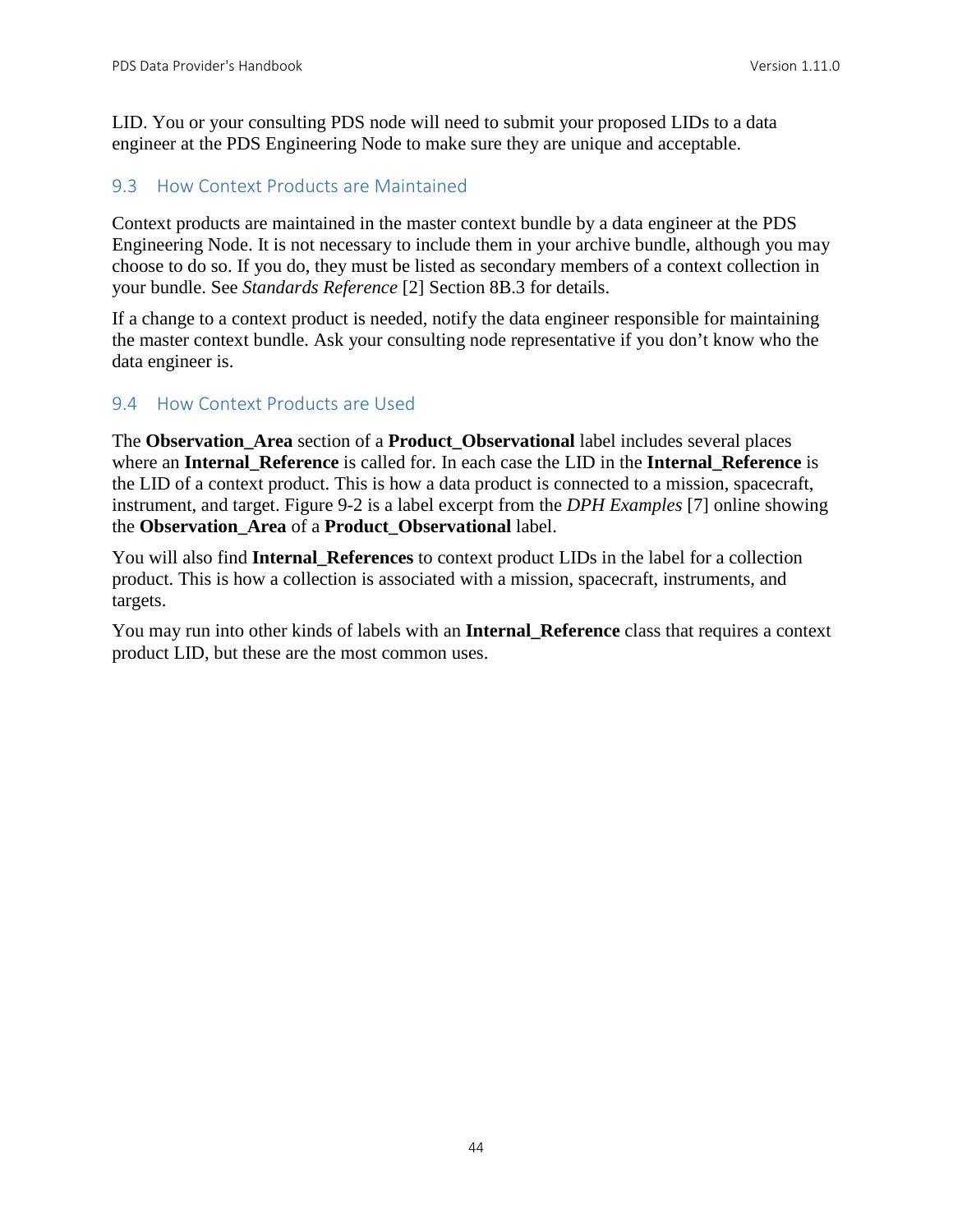```
<Product_Observational [9 lines omitted]>
   <Identification_Area> [6 lines omitted] </Identification_Area>
  <Observation_Area>
    <Time_Coordinates>
      <start_date_time>2005-12-30T18:06:12.650Z</start_date_time>
       <stop_date_time>2005-12-30T18:07:35.467Z</stop_date_time>
     </Time_Coordinates>
     <Investigation_Area>
       <name>Mars Exploration Rover</name>
       <type>Mission</type>
       <Internal_Reference>
         <lid_reference>
           urn:nasa:pds:context:investigation:mission.mars_exploration_rover
         </lid_reference>
         <reference_type>data_to_investigation</reference_type>
      </Internal_Reference>
     </Investigation_Area>
     <Observing_System>
     <name>MER 2 Pancam</name>
      <Observing_System_Component>
        <name>MER2</name>
         <type>Spacecraft</type>
         <Internal_Reference>
           <lid_reference>
             urn:nasa:pds:context:instrument_host:spacecraft.mer2</lid_reference>
           <reference_type>is_instrument_host</reference_type>
         </Internal_Reference>
       </Observing_System_Component>
       <Observing_System_Component>
         <name>Pancam</name>
        <type>Instrument</type>
        <Internal_Reference>
          <lid_reference>urn:nasa:pds:context:instrument:pancam.mer2</lid_reference>
          <reference_type>is_instrument</reference_type>
        </Internal_Reference>
       </Observing_System_Component>
     </Observing_System>
     <Target_Identification>
       <name>Mars</name>
       <type>Planet</type>
       <Internal_Reference>
         <lid_reference>urn:nasa:pds:context:target:planet.mars</lid_reference>
         <reference_type>data_to_target</reference_type>
       </Internal_Reference>
     </Target_Identification>
     <Discipline_Area> [67 lines omitted] </Discipline_Area>
   </Observation_Area>
   <File_Area_Observational> [487 lines omitted] </File_Area_Observational>
</Product_Observational>
```
*Figure 9-2. Example of Context Product LIDs in Product\_Observational Label*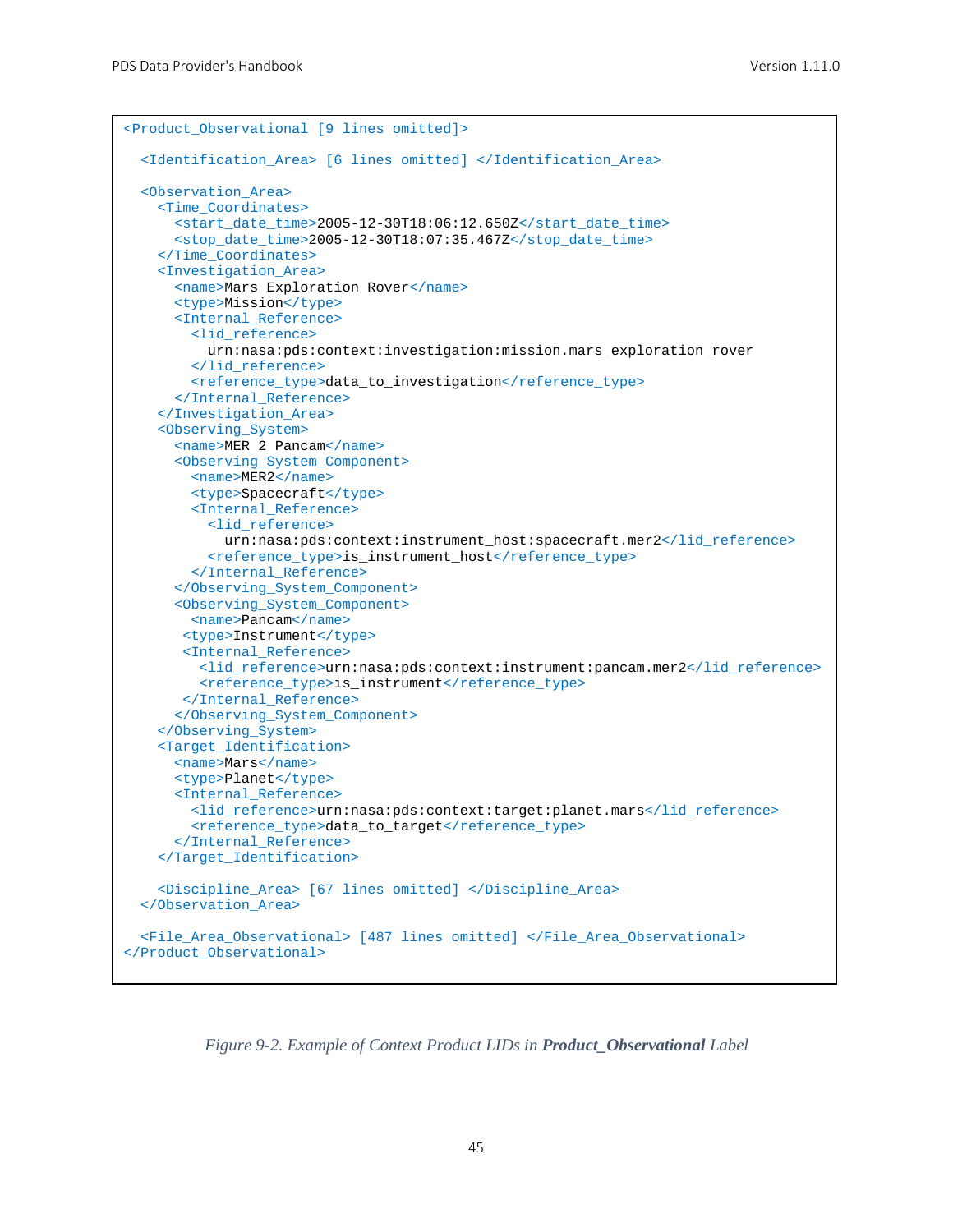# 10 Assembling the Whole Archive

When the time comes to deliver your archive to PDS, you will need to assemble all the pieces and validate the archive as a whole. If your delivery is the first of many over an extended time period, as for a mission, it will of course have only a partial delivery of data products, but all the other components must be present. We'll discuss validation in Section 11. This section explains what a fully assembled archive looks like.

Recall that the design of your archive (Section 4.3) defined the bundle and collections it would contain, the directory organization, and the directory and file naming schemes. Start assembling your archive by building a directory tree to hold the pieces. In particular, if you have more than about 20 data products, consider how to divide your many data files and their labels into subdirectories. The directory tree usually mimics the bundle and collection hierarchy, but it doesn't have to.

Figure 10-1 is a diagram of a typical directory tree. This example uses directory names in uppercase and file names in lowercase just for illustration; this is not required. You can see a different example online at [https://pds.nasa.gov/pds4/doc/examples/.](https://pds.nasa.gov/pds4/doc/examples/)

Section 2.B of the *SR* [2] describes a suggested organization for assembling a PDS4 bundle for transfer to the PDS node that will permanently house it. You and the node may agree to use this organization, or you can agree to use something different. The transfer organization may be temporary, in that the archiving node may want to rearrange some aspects of your bundle in order to integrate it into their overall holdings. In the top level directory is the bundle product. It's a label for the bundle as a whole. It may have any name starting with **bundle**, such as **bundle raw.xml**, but plain **bundle.xml** is fine. A readme file, if present, can be an overview of the contents of the bundle. It's described in **bundle.xml**.

There are no requirements for specific collections in a bundle, not even a data collection (you could have a bundle containing only documents, for example.) But if the bundle does contain a data collection, the suggested organization puts it in a directory whose name starts with **data** (*SR* [2] Section 2B.2.2). Similarly, if the bundle contains browse or document collections, they may be in directories whose names start with **browse** or **document**. Subdirectories beneath these directories can be named as you see fit. If you have browse products you'll probably find it convenient to store them in a structure that matches the data directory structure. Review Section 4.3.2 for rules about naming files and directories.

For each collection there must be a collection inventory table and its label, and these must be in the top level of the collection's directory. Their names must start with **collection**. A collection inventory is simply a table listing the LIDs or LIDVIDs of the products in the collection. As it is possible for a product to belong to more than one collection, the collection inventory also tells whether each product is a primary or secondary member of the collection. (It's a secondary member if it is already a primary member of another collection.) The collection inventory label describes the inventory table, of course, but it contains additional information about the collection that must follow the specific requirements in the *Standards Reference* [2] Section 9C.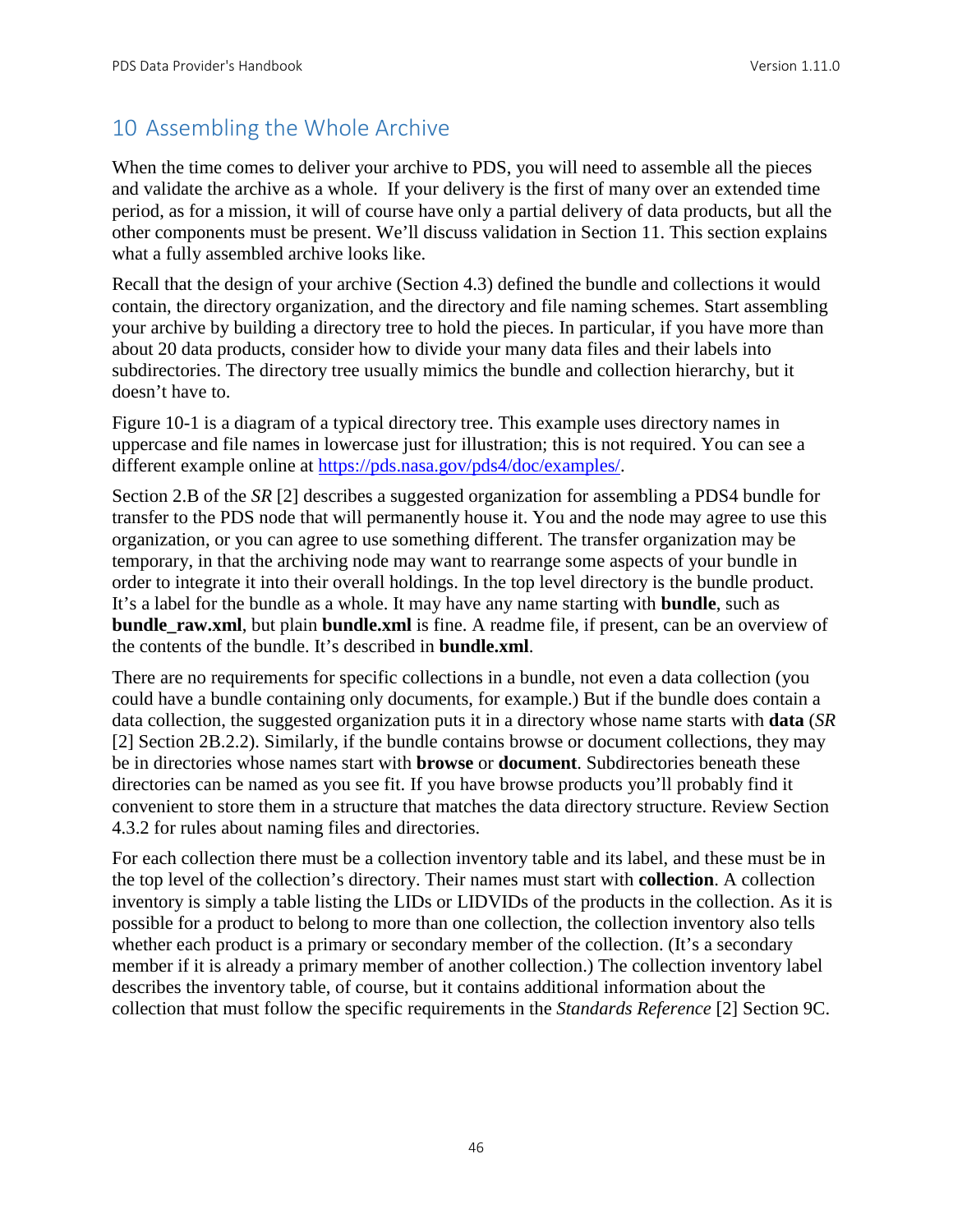Instructions for generating collection inventories and labels, along with bundle labels, are found in Appendix K. $9$ 

| readme.txt<br>bundle.xml<br><b>DATA</b>                                                                                                                 |  |
|---------------------------------------------------------------------------------------------------------------------------------------------------------|--|
| collection_data_inventory.csv<br>collection_data_inventory.xml<br>YEAR1                                                                                 |  |
| data_2017_01_01.csv<br>data_2017_01_01.xml                                                                                                              |  |
| YEAR2<br>data_2018_01_01.csv<br>data 2018 01 01.xml                                                                                                     |  |
| <br><b>BROWSE</b>                                                                                                                                       |  |
| collection_browse_inventory.csv<br>collection_browse_inventory.xml<br>YEAR1<br>browse_2017_01_01.jpg<br>browse_2017_01_01.xml<br><br>YEAR2              |  |
| browse_2018_01_01.jpg<br>browse_2018_01_01.xml<br>                                                                                                      |  |
| <b>DOCUMENT</b><br>collection_document_inventory.csv<br>collection_document_inventory.xml<br>errata.txt<br>errata.xml<br>userguide.pdf<br>userguide.xml |  |

*Figure 10-1. Example archive directory structure*

It's worth repeating that a context collection is not required. If your bundle has not introduced any new context products to PDS4 (see Section 9), there is no reason to include a context collection. Even if your bundle does require new context products, they may be delivered separately to the PDS Engineering Node, as negotiated with your consulting node. See the *Standards Reference* Section 8B.3. If you do include a context product collection in your bundle, the products should be listed in the context collection inventory table as secondary products. They are always primary products in the PDS4 master context bundle.

<span id="page-53-0"></span> <sup>9</sup> If your collection meets the criteria for a Mission Science Data Collection defined in the *Standards Reference* [2] Section 9C.3.1, then your collection inventory label must include the metadata listed in that section.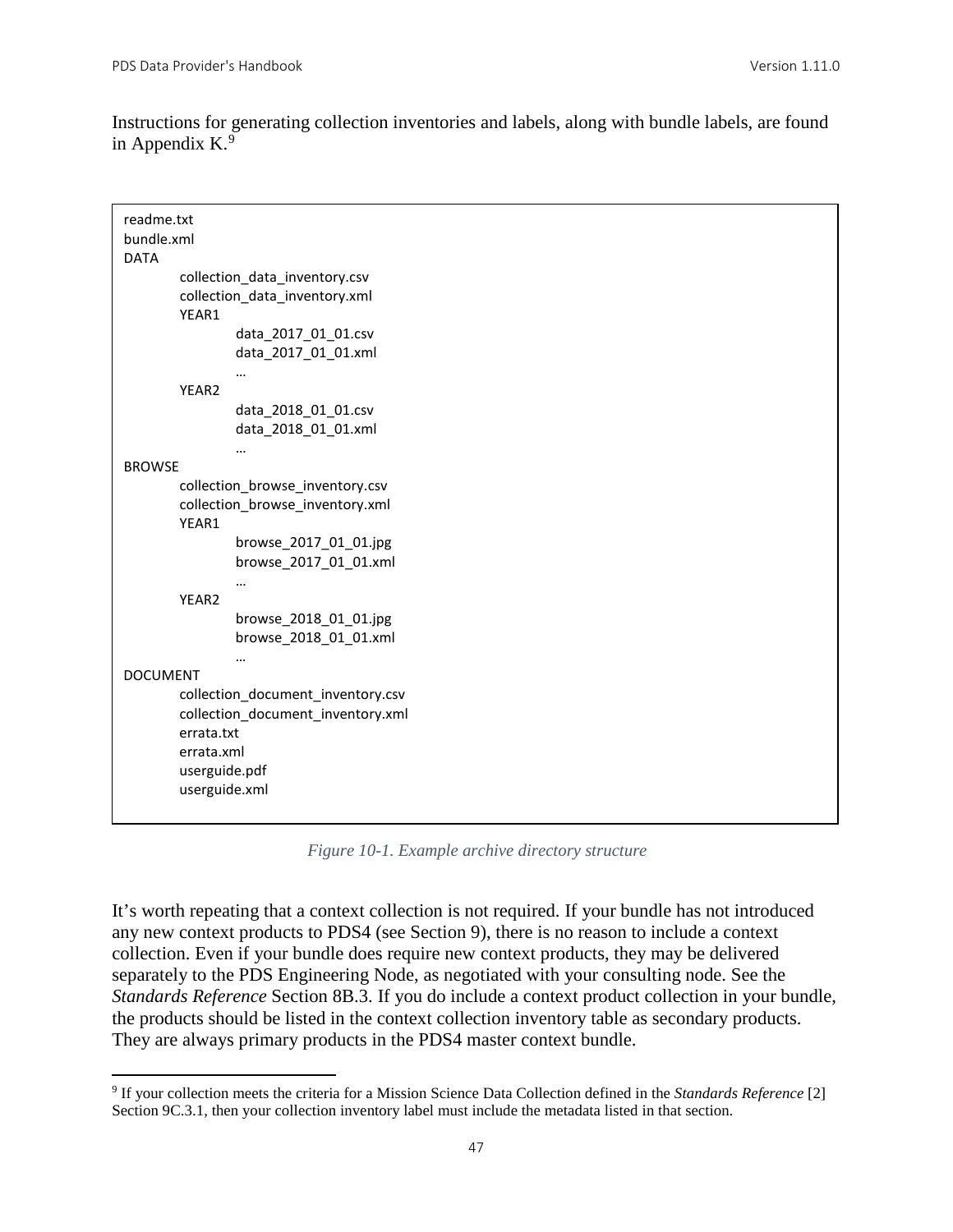When you have built your bundle's directory structure, you may populate it with the files that belong in each directory, and update the collection inventory tables accordingly. When all the pieces are in place you can then validate the bundle. This is discussed in Section 11, Archive Validation.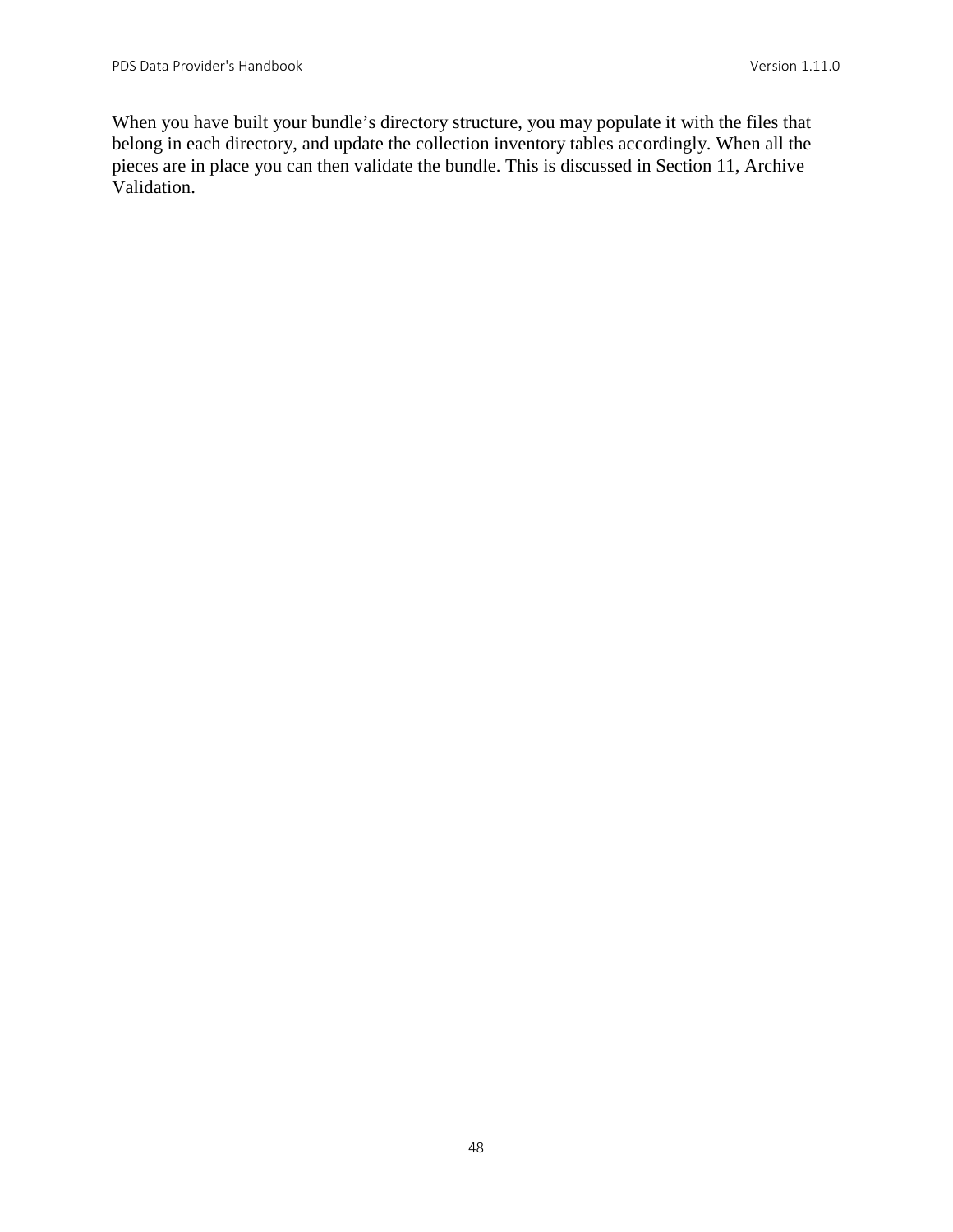# 11 Archive Validation

Archives submitted to PDS must be shown to be valid before they can be accepted. Validation means ensuring that the archive is complete, internally consistent, and consistent with other PDS archives and that the products in the archive are documented, correctly labeled, and error-free.

The PDS node that receives your delivery will perform most of these validation checks (except for science validation, as explained in Section 11.3). If errors are found, you will have to correct them and re-deliver. It's best to run the PDS-supplied validation tools on your bundles before delivering them in order to avoid last-minute corrections.

#### 11.1 Label Validation

To be compliant with PDS4 standards an XML label must:

- Be both semantically and syntactically correct.
- Be compliant both in content and in referential integrity.
- Be compliant with the class and attribute structures defined by the PDS4 common schema and any relevant discipline and mission dictionary schemas.
- Be compliant with the rules governing specific attributes and their values as set by the PDS Schematron files and any relevant discipline and mission Schematron files. (See Appendix I for more about validation using Schematron files.)
- Properly describe the structure of the digital objects.

#### 11.2 Data Product Validation

Validation against the schemas and Schematron files demonstrates only that a label is correctly formed and populated; it does not show that the label correctly describes its data product. You need to ensure that the data product can be read or displayed correctly using only the information in the label. For large deliveries it may be impractical to apply this test to every product, but you should at least do spot checks of each type of product. This kind of validation needs to be done by the data provider, who knows what to expect in a data product and would be able to recognize an error caused by misreading the file. The receiving PDS node will also do spot checks of the data.

You may test your labels and data products using PDS tools (see below) or using your own labelreading software that you would normally use to work with the data. If your archive contains browse data, they may be useful for comparing to the observational data as a test to see if the latter are being read correctly.

#### 11.3 Science Validation

Science validation means checking that the data products in your archive contain the data you expect them to contain. This can be done by spot checking products, as just mentioned, but the best way to validate the science content of your data is to use the products. That is, the products that go into the archive should be *the same products that you use for research*, so that you are likely to uncover any anomalies in them in the course of your science analysis. This kind of validation can be performed only by the scientist providing the data. PDS personnel might not use your data products in a research environment.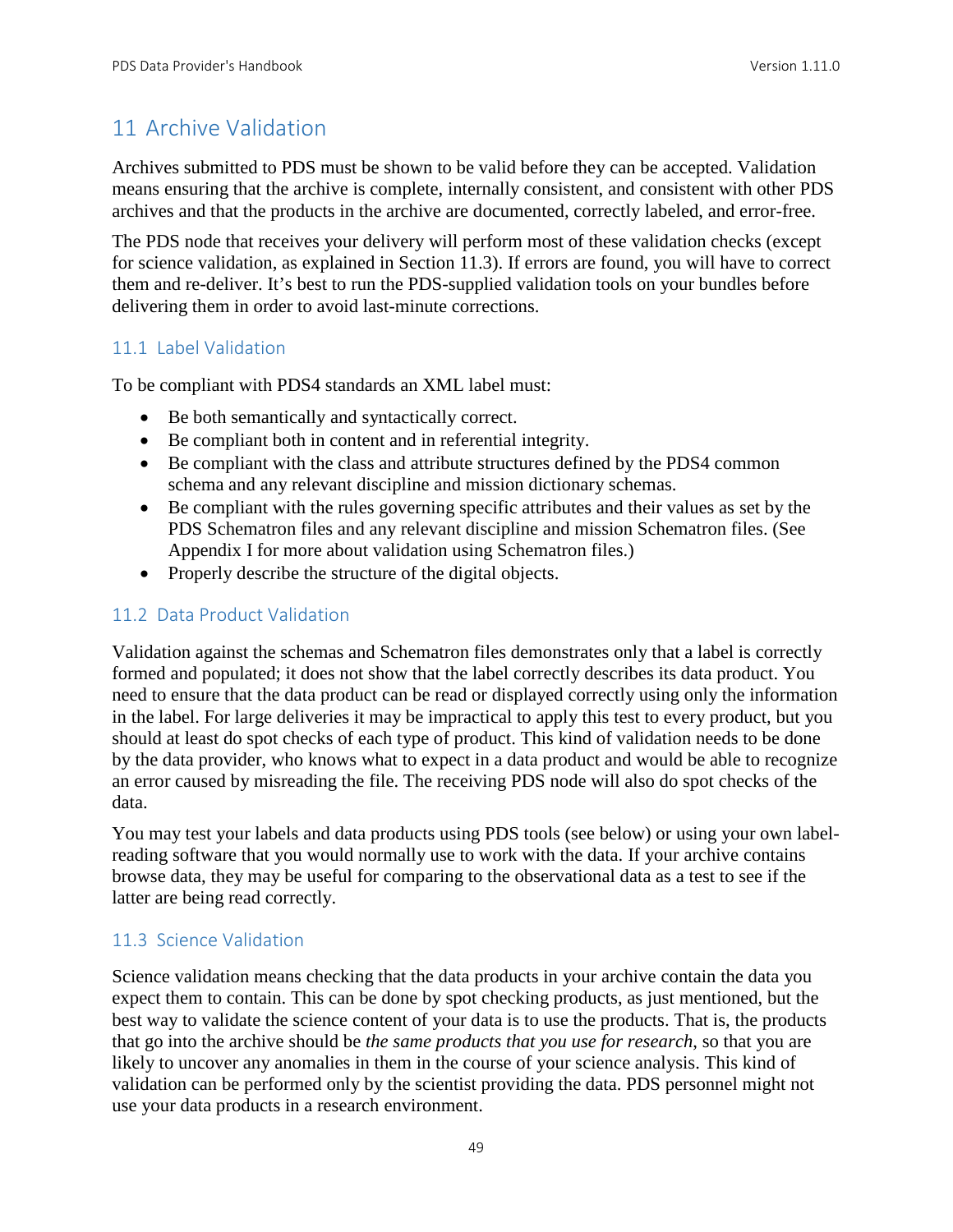#### 11.4 Archive Validation

The archive as a whole must be complete, internally consistent, and consistent with other PDS archives. To be complete, it must have all the products, collections, and bundles that it should have according to both its documentation and also the peer review results. Of course, a missionbased archive that accumulates over many deliveries may not be complete until the end of the mission, but the products, collections, and bundles expected for a particular delivery must be complete.

To be internally consistent, all products must belong to at least one collection and must be listed in the collection's inventory. All collections must belong to at least one bundle and must be listed in the bundle label. LIDVIDs must be correctly formed and unique.

To be consistent with other PDS archives, internal references must lead to documents and context products that actually exist.

#### 11.5 Validation Tools

#### 11.5.1 XML-Aware Editors

The best way to ensure a valid label is to use an XML-aware editor (see Section 6.4.1). These editors can show you at a glance where the label is not compliant with the schema(s). This is useful as a first step in validation, but keep in mind that XML-aware editors validate only the contents of the label, not the data file.

#### 11.5.2 The PDS4 Validate Tool

The PDS4 Validate Tool is used for validating PDS4 product labels, collections and bundles. It can be found here:

#### [https://pds.nasa.gov/pds4/software/validate](http://pds.nasa.gov/pds4/software/validate)

The Validate Tool performs the following checks:

- Checks whether a label complies with the schemas and Schematrons specified in its XML prolog and root tag
- Checks that files referenced in the label exist
- Checks that file names in the label have the same case as the actual file names
- Checks that file checksums in the label, if any, match the actual file checksums
- Checks that file checksums in the Checksum file, if any, match the actual file checksums
- Checks the referential integrity of LIDs and LIDVIDs, including
	- o Is the LID valid?
	- o Is the LID listed in the collection inventory product?
	- o Are all LIDs listed in the collection inventory present in the collection?
	- o For a collection product LID: is it listed in the bundle label?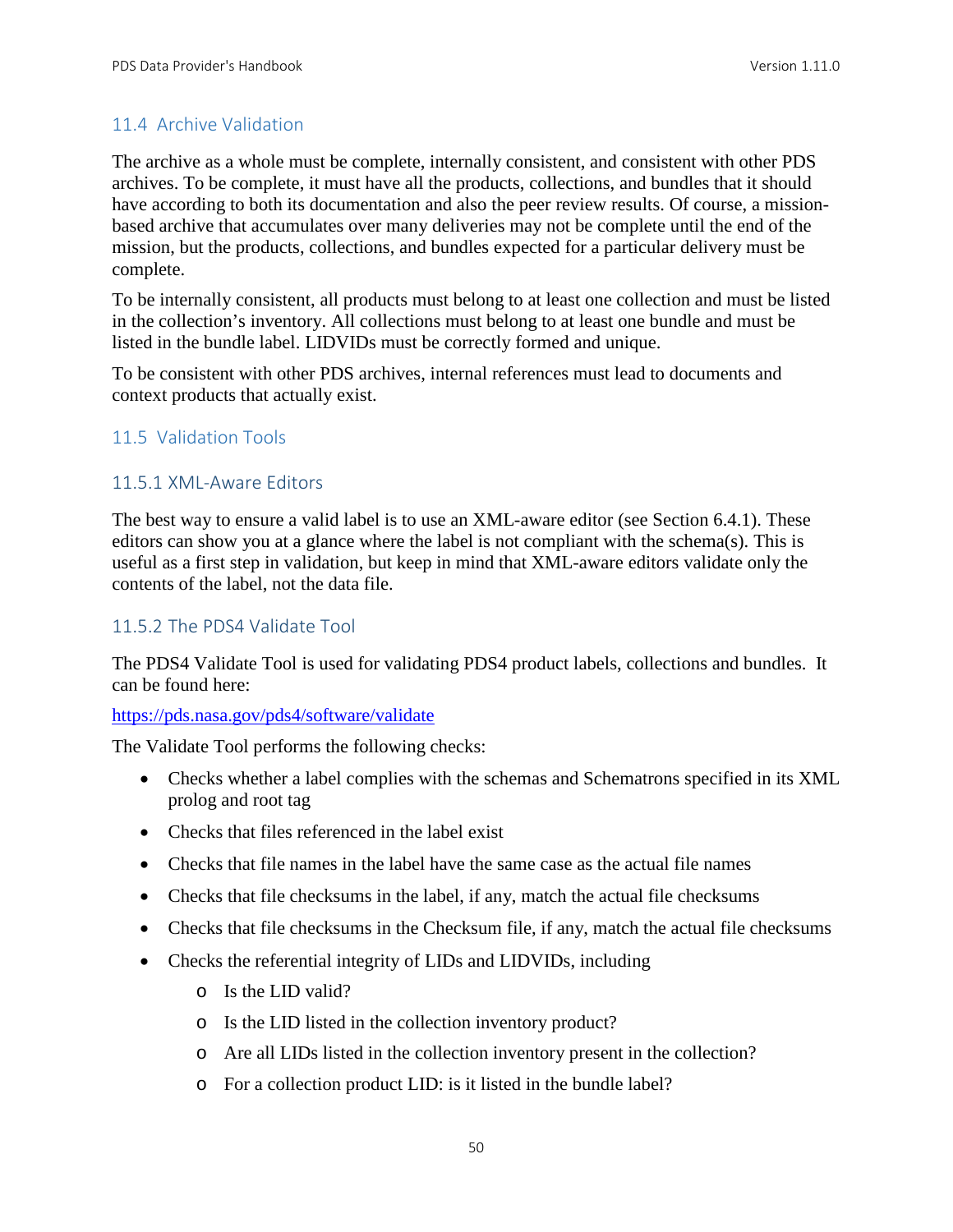o Are all collection product LIDs listed in the bundle label present in the bundle?

Currently the Validate Tool does not check that the label correctly describes the contents of the data file.

### 11.5.3 The Small Bodies Node PDS4 Viewer and Other Tools

The Small Bodies Node maintains a set of tools for reading and manipulating PDS4-labeled data at [http://sbn.astro.umd.edu/tools/tools\\_readPDS.shtml.](http://sbn.astro.umd.edu/tools/tools_readPDS.shtml) While most of the tools are intended for use by programmers, the set also includes the PDS4 Viewer, a standalone program that reads and displays PDS4 images, tables, spectra and arrays, at

[http://sbndev.astro.umd.edu/wiki/PDS4\\_Viewer.](http://sbndev.astro.umd.edu/wiki/PDS4_Viewer) This tool can be useful for verifying that a label correctly describes its data object.

#### 11.5.4 The PDS Transform Tool

The PDS Transform Tool converts PDS3 and PDS4 labels and data into other formats, including JPEG, GIF, PNG, TIFF, and others.

<https://pds.nasa.gov/pds4/software/transform/>

#### 11.5.5 Other Tools Maintained by PDS

Other label-reading tools maintained by the PDS Engineering Node include software libraries, which can be found here:

[https://pds.nasa.gov/pds4/software/](http://pds.nasa.gov/pds4/software/)

# 11.5.6 Tools Contributed by PDS Users

PDS maintains a Tool Registry at<https://pds.nasa.gov/tools/tool-registry/> to which PDS users may submit tools they have developed and download tools submitted by other users. Submissions to the Tool Registry are vetted by the PDS Engineering Node.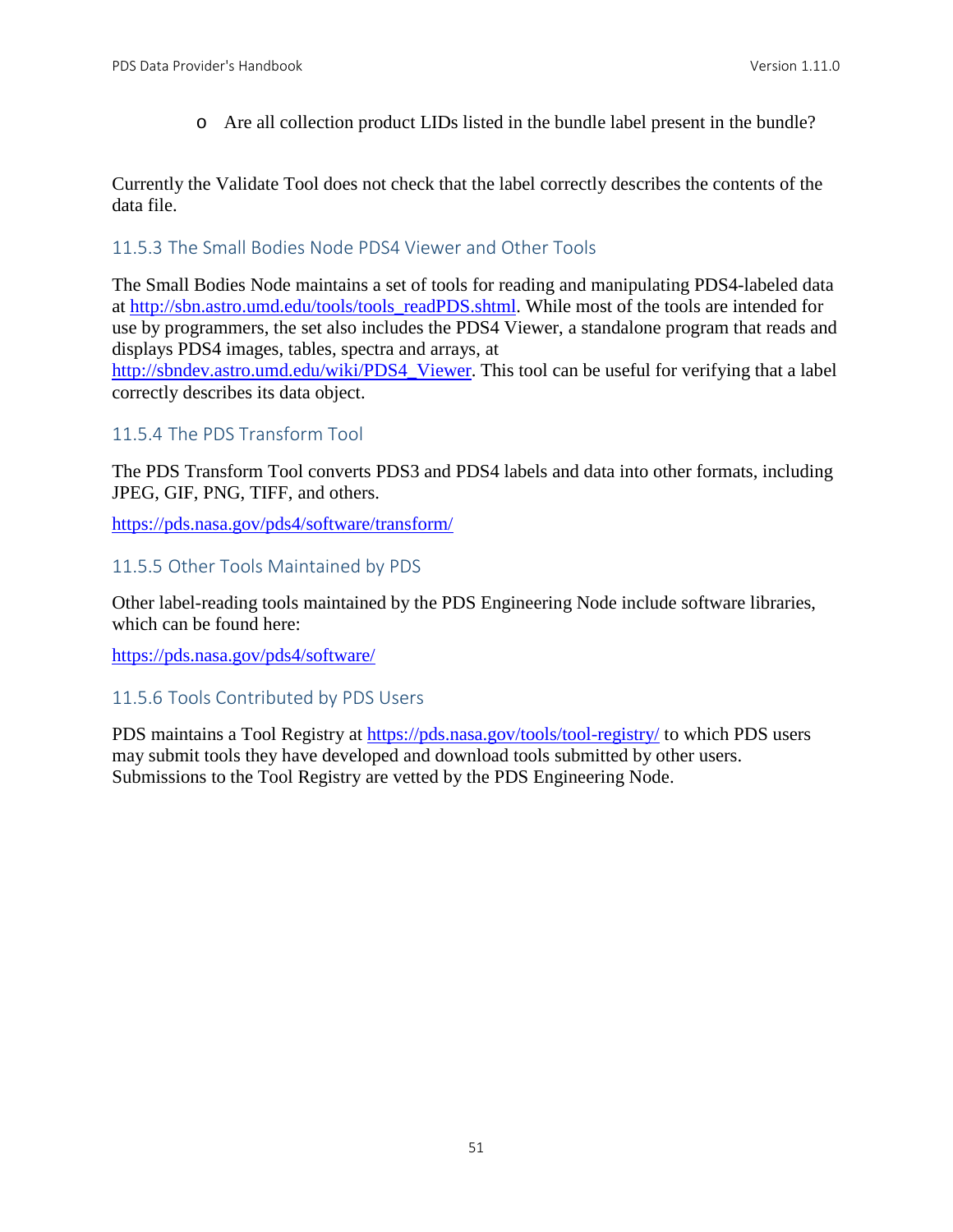# 12 Peer Review

#### 12.1 Why Peer Review Is Needed

Peer review is the key to the integrity of the PDS holdings. Every archive submitted to PDS must pass a peer review before it can be accepted. Archive peer review is analogous to the review of an article submitted to a scientific journal, although the procedure is different. Your consulting PDS node representative will coordinate the peer review of your archive by soliciting reviewers, setting a schedule, making the bundle available, collecting review comments, and coordinating your response to the comments.

The review committee will include scientists who are experienced in the types of data in the bundle and, preferably, have a particular interest in your data. In the case of a mission-related bundle, the ideal mix of science reviewers includes some from outside the mission, some from within the mission but outside the instrument team, and possibly some who are involved in the team but not in the data product design. This last group may be the most critical of reviewers, having a real stake in the outcome. The committee will also include at least one PDS reviewer from another node and a PDS data engineer from the Engineering Node. Finally, the data provider(s) are included in the review committee. Reviews are held openly; data providers know who the reviewers are, all comments are shared with the whole committee, and members are expected to discuss any serious issues in order to reach a resolution.

When a reviewer submits a comment that recommends a change to the review material, or asks a question about it, the comment is called a *lien*. The review coordinator keeps a master list of all liens raised during a review. The data provider is asked to respond to each lien by stating what action, if any, will be taken to resolve it. If a recommendation will not be followed, the data provider must explain why, and the reviewer may either accept or reject that explanation. The period of time during which the data provider is working on the review recommendations is called *lien resolution*.

As a rule the archive is accepted by PDS when all liens have been resolved. If outstanding liens do not materially affect scientific use of the data, the archive may be declared *certified* before all liens have been resolved. Once certified, the archive may be released online. Archives distributed from PDS web sites should be marked as Certified Data, or the web site should make the statement that all available archives are Certified Data unless otherwise indicated. See the PDS Policy Defining Certified Data on the *PDS Policies* web page, [https://pds.nasa.gov/policy/.](https://pds.nasa.gov/policy/) Note that delivery is not complete until all liens have been resolved regardless of whether the data have been certified.

#### 12.2 Typical Review Procedure

The approach to conducting a peer review varies depending on whether the archive accumulates over a long period of time, as for a planetary mission, or is completed in a single delivery, as for observatory or laboratory data.

Usually individual data providers are funded to generate an archive and deliver it to PDS in a single delivery near the close of the funding period. In this case the complete archive should be submitted to peer review sufficiently in advance of the end of funding to allow changes to be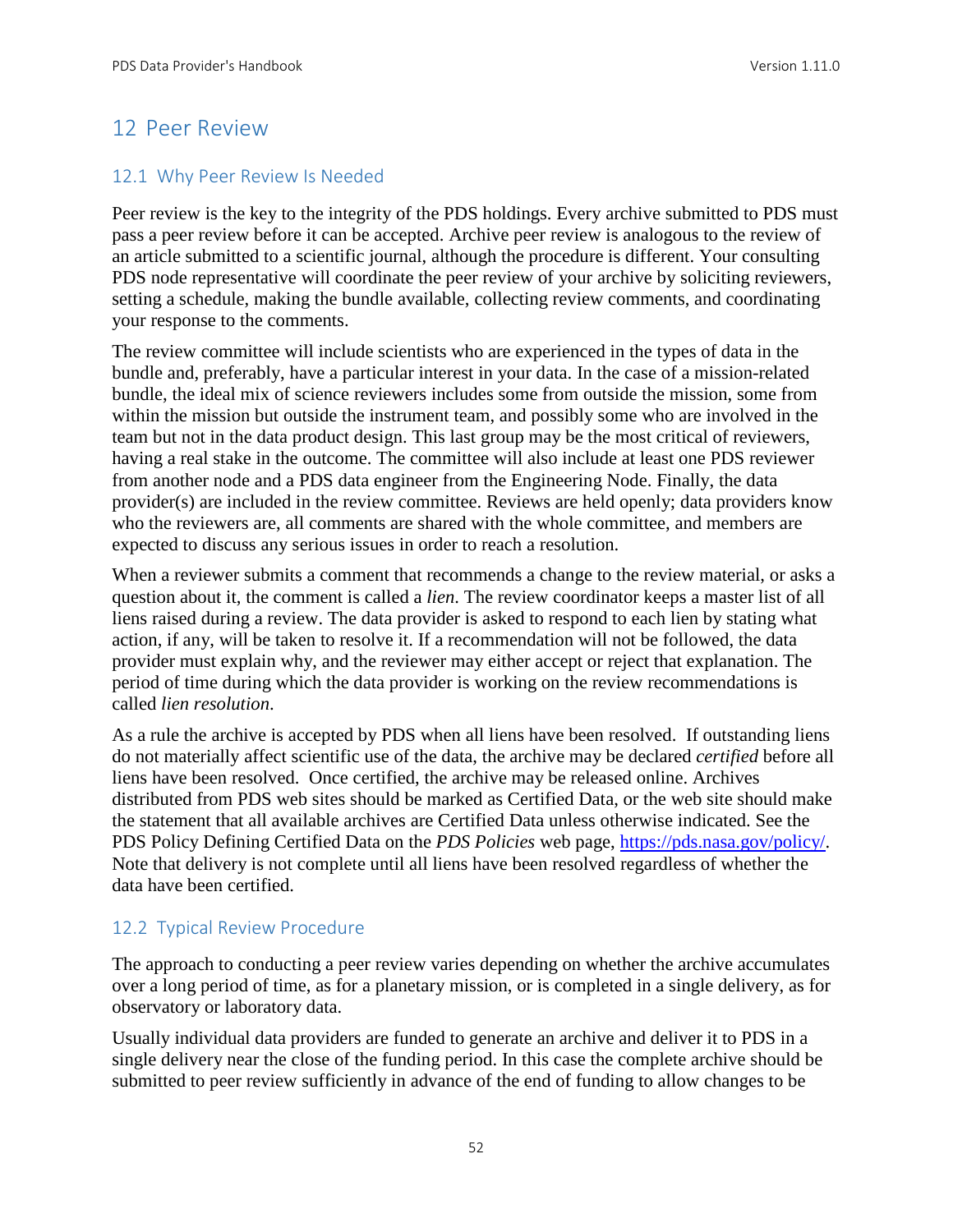made if needed. Your PDS representative will work out a schedule with you. With a single delivery, the products that are reviewed are the products that will be archived.

In the case of a mission that will deliver many times over several years, it is not practical to conduct a review for every delivery, nor to wait until the end of the mission to review the complete archive. The review must take place in time for any recommended changes to be made to the processing pipeline software, well before routine data handling begins. Therefore this kind of review covers a representative sample of pipeline data products and their documentation typically a Data Product Software Interface Specification (SIS) document<sup>10</sup>. When actual data are delivered, they are validated by the receiving node for compliance with PDS standards and for compliance with the peer-reviewed documentation.

In general, the procedure is as follows, although it may vary slightly among PDS nodes.

- 1. The data provider delivers the archive (or a representative sample) to the coordinating node. Node personnel confirm that the delivery is suitable for review.
- 2. The review coordinator assembles a list of potential reviewers and invites them by email.
- 3. The review coordinator announces the opening of the review and provides access to a password-protected web site where the review materials are posted.
- 4. Reviewers have about two weeks to examine the materials and email their comments to the review coordinator.
- 5. The review coordinator posts comments (either separately, or collated in one list, or both) on the web site.
- 6. The data providers have about two weeks to email their response to the comments, which the review coordinator posts on the web site.
- 7. The review coordinator decides whether there is reason to hold a review teleconference, based on the data providers' response, for instance if there is an issue that cannot be resolved by email. If so, a teleconference is arranged at a time convenient for reviewers, data providers, and PDS representatives.
- 8. The review coordinator posts a list of the review liens (comments that require an action). At the teleconference, if there is one, the unresolved liens are discussed one by one and decisions are made for their resolution; otherwise the data providers simply begin working on the liens. Data providers may decline to follow a reviewer's recommendation if they can justify doing so (for example, because of insufficient resources), as long as the reviewer agrees and the resulting archive would still be PDS-compliant. A record of the resolution of each lien is posted on the review web site and retained by the PDS node.
- 9. The data provider resolves the liens within a given period of time, say from two weeks to a month. (The schedule should take into consideration other mission activities going on; in particular the liens should be resolved before delivery testing begins.)

<span id="page-59-0"></span><sup>&</sup>lt;sup>10</sup> A SIS document is usually a mission deliverable. PDS does not require an archive to include a SIS; the requirement is only for adequate documentation to use and understand the archive. However, if an instrument team has to write a SIS anyway, they may include it in the archive if it helps meet the PDS documentation requirement (*Standards Reference* [2] Section 8A).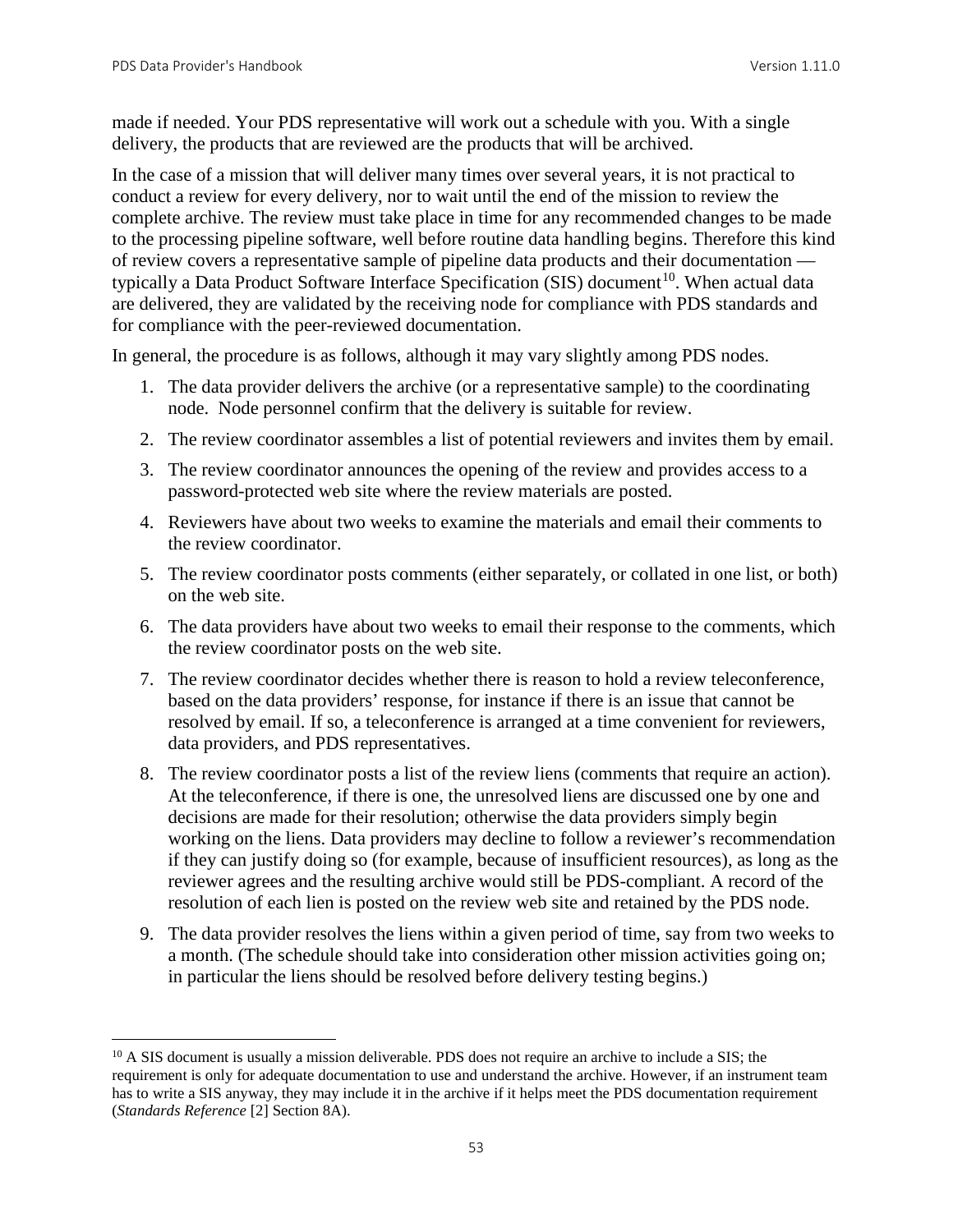- 10. The data provider delivers revised materials to the review coordinator, who posts them on the review web site.
- 11. The review coordinator invites the reviewers to examine the revised material to be sure their comments have been addressed. If the reviewers are satisfied, the review is complete.

A representative archive that is to be delivered as real data in many installments  $-e.g.,$  a mission archive – will not be made public because it is not an actual delivery; it contains only examples of data products. Actual deliveries will take place according to a schedule agreed upon between the mission and PDS. See Section 13 for details of how these archives are to be delivered to PDS.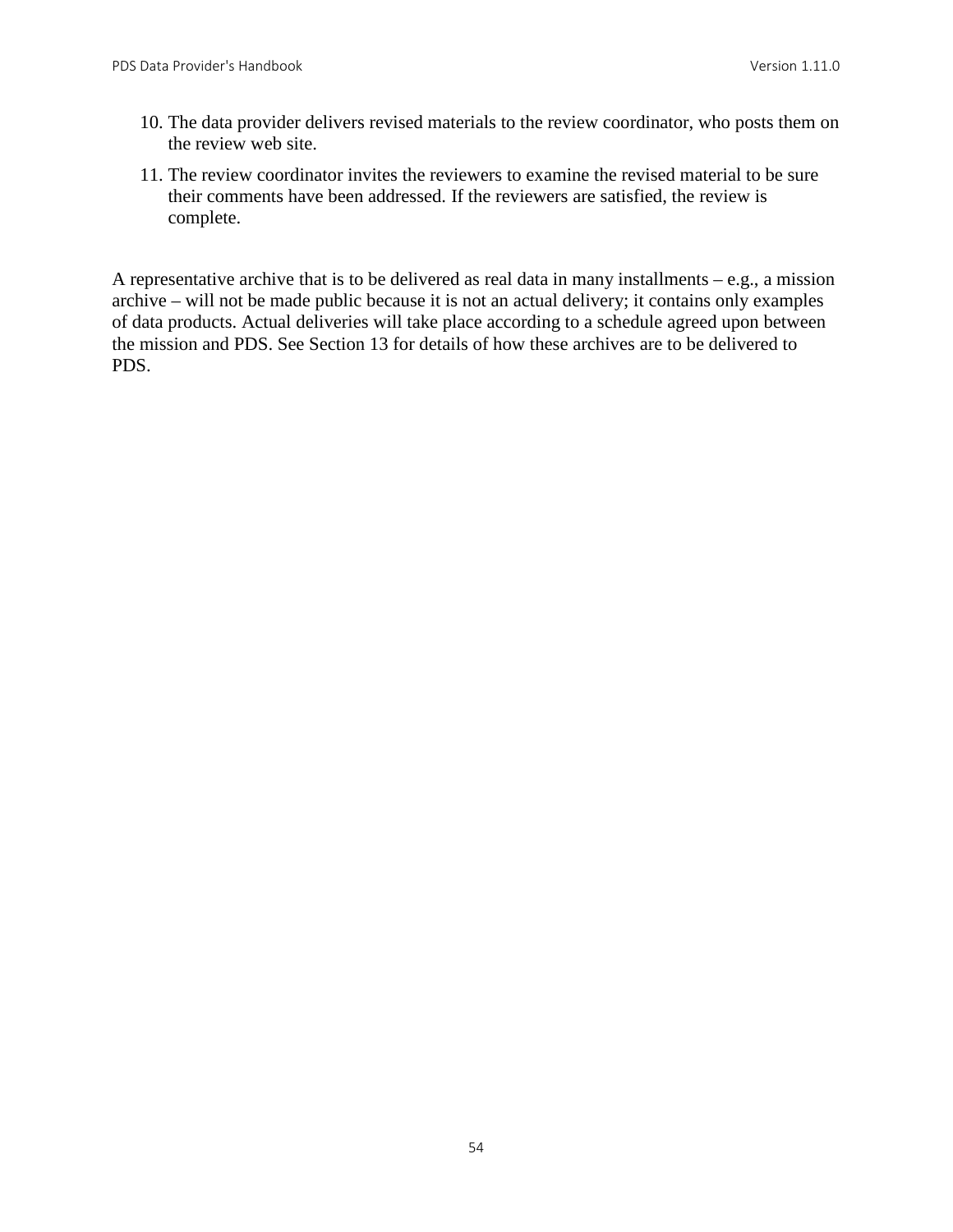# 13 Archive Delivery

The organization of PDS4 products (i.e., bundles and collections) is a logical, not a physical, structure. However, products transferred to, within, or from PDS need to be placed into a physical structure. PDS uses delivery packages to accomplish such transfers.

In most cases it is convenient to organize delivery packages into a physical structure that parallels the logical structure of the archive (i.e., the bundle product at the root level with subdirectories for collections, etc.). However, alternate organizations are possible (such as flat directory structures for incremental deliveries of accumulating collections). PDS only requires that the sender and receiver agree on the structure in advance and that an MD5 checksum be provided for each file transferred (*PDS Policy on Use of Checksums*, PDS Policies page, [https://pds.nasa.gov/policy/\)](http://pds.nasa.gov/policy/).

This section describes the typical procedures involved in delivering data to PDS. In practice, you should work with the discipline node that will receive the delivery to agree on the procedures that you will use.

#### 13.1 Contents of the Delivery to PDS

A delivery to PDS may have up to three components:

- 1. The delivery package containing the material being transferred,
- 2. The checksum file, a list of individual MD5 checksums for every file in the delivery package,
- 3. The optional delivery manifest, which maps each product's LIDVID to the name of the product's label file.

#### 13.1.1 The Delivery Package

The term *package* is used to indicate the batch of archival material being transferred. A delivery package may come as a compressed file, e.g. with Zip or gzip. It may come on an external drive delivered through the mail, or by electronic transmission such as FTP. The data provider and receiver determine the best packaging options for the delivery. In the absence of a transfer agreement, PDS provides a default procedure (see *PDS Standards Reference* [2], Section 2B.2) which is often recommended by discipline nodes.

#### 13.1.2 The Checksum File

The checksum file is a file provided with each transfer to, from, or within PDS. The purpose of the checksum file is to allow the recipient to verify that the files have been delivered intact. By computing checksums on the files after delivery and comparing them to the original checksum file, the recipient will know if any errors have been introduced. The checksum file is required for every delivery.

The checksum file lists a checksum for *every* file in the package (not just every label file). If the delivery package is a zip file, tar file, etc., the checksum file must contain an entry for every file in the package after the package has been unpacked. Currently PDS uses MD5 checksums, so the checksum manifest is output from an MD5 checksum utility such as md5deep. Each entry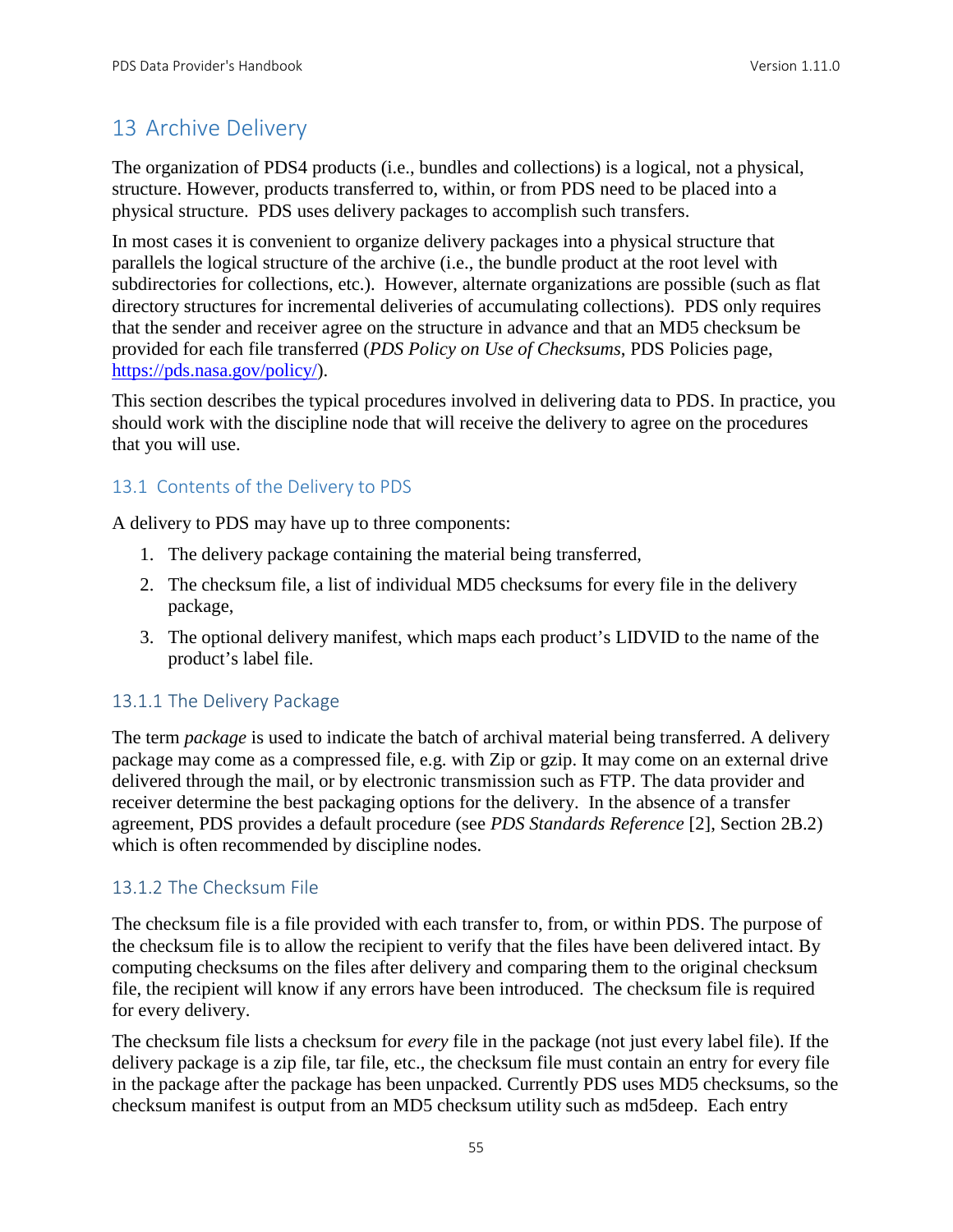consists of a 32-character hexadecimal MD5 checksum value, followed by two spaces, followed by the file specification name relative to the root directory of the package, followed by an ASCII carriage-return line-feed pair.

The example below shows the structure of a checksum file:

```
6dab19e22439a419e3e9b9f4046bf390 ./browse/collection_browse.xml
                                        ./browse/collection_browse_inventory.csv<br>./browse/ele_mom.pdf
3ff61c98cbed11e99690f76b5f6831b0 ./browse/ele_mom.pdf
fd014ead868211ac6421efd1633c1a33 ./browse/ele_mom_browse.xml
2e47917704231a1f8bd2d3a66e5588b3<br>2cef640ecac021083ef1fe3f03f4c6f6
                                        ./data/collection_data_inventory.csv<br>./data/ele mom.tab
2b555c42a7e7b4981407c9a824237f4a
117982301d1b009b842104b134d86d3d ./data/ele_mom_tblchar.xml
```
Since the checksum file is external to the package, and hence external to the archive, there is no requirement to provide a separate PDS4 XML label for it.

#### 13.1.3 The Delivery Manifest

The delivery manifest is an optional file provided with a transfer to, from, or within PDS. The purpose of the delivery manifest is to show what products are intended to be included in the delivery. It is analogous to a packing slip in a physical package; by comparing the delivery manifest to the package contents, the recipient can tell if a product is missing from the delivery or if it contains any unexpected products. The delivery manifest may be required or optional depending on the policy of the PDS discipline node receiving the delivery.

The delivery manifest maps product LIDVIDs to file names for each product label file in the package. If the delivery package is a zip file, tar file, etc., the manifest must contain entries for every label file in the package after the package has been unpacked. The delivery manifest is in the form of a Table\_Character file, a two-field fixed-width table with one row for each of the products in the package. The first field gives the LIDVID of each product in the package. The second field gives the name of the product's label file relative to the root directory of the package. Each record is delimited by an ASCII carriage-return line-feed pair.

The example below shows the structure of a delivery manifest:

```
urn:nasa:pds:example.dph.sample:browse:collection::1.0 ./browse/collection.xml<br>urn:nasa:pds:example.dph.sample:browse:ele_mon::1.0 ./browse/ele_mom_browse.xml
urn:nasa:pds:example.dph.sample:browse:ele_mon::1.0 ./browse/ele_mom_brow<br>urn:nasa:pds:example.dph.sample:data:collection::1.0 ./data/collection.xml
urn:nasa:pds:example.dph.sample:data:collection::1.0 ./data/collection.xml<br>urn:nasa:pds:example.dph.sample:data:ele_mon::1.0 ./data/ele_mom_data.xml
urn:nasa:pds:example.dph.sample:data:ele_mon::1.0
```
Since the delivery manifest is external to the package, and hence external to the archive, there is no requirement to provide a separate PDS4 XML label for it.

#### 13.1.4 The Difference Between a Delivery Manifest and a Checksum File

The delivery manifest and the checksum file are not the same, and one file cannot serve both purposes. A delivery manifest has an entry for every *label* file in the delivery. It tells the recipient whether the delivery is complete; that is, whether it contains exactly what the sender intended to send. A checksum file has an entry for *every file* in the delivery – labels, data, and all. It tells the recipient whether any file in the delivery is corrupted. The delivery manifest may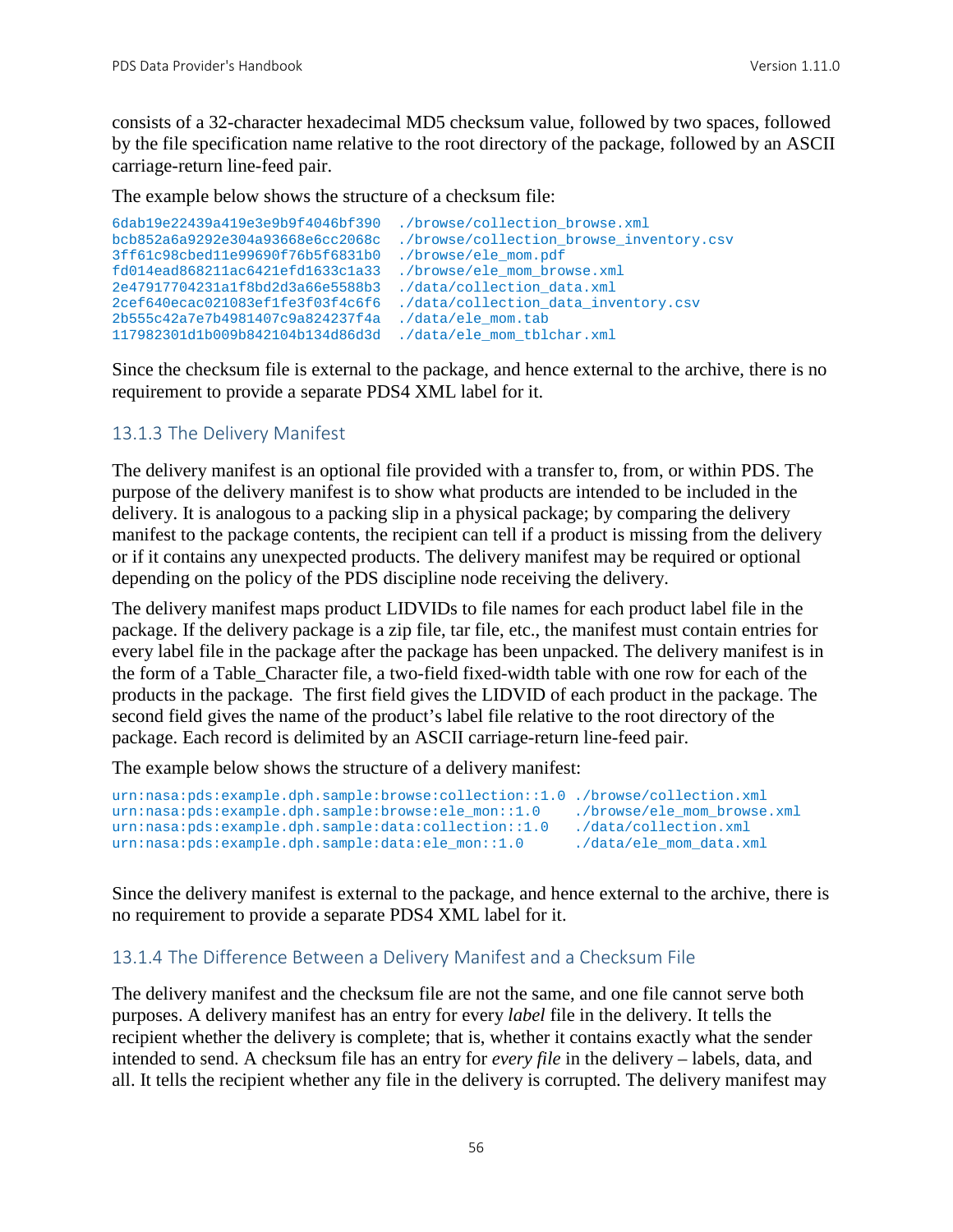or may not be required by the PDS node receiving the delivery. The checksum file is always required.

## 13.2 Transfer Procedures

You and your PDS node representative should agree on the procedure for delivering your archive to PDS. If your archive consists of a single delivery, then there may be nothing more for you to do if the PDS node already has the complete archive. Check with your node representative to be sure. On the other hand, if you will be delivering the archive incrementally, a more formal procedure should be put in place.

## 13.2.1 Logistics

When planning a delivery, both sides should have the following information.

- What is the format of the delivery package (e.g., a zip file)?
- What is the delivery mechanism (e.g., FTP "push" by provider to recipient's server)?
- What URL, account and password will be used to make the transfer?
- Is a delivery manifest required?
- What handshaking methods will be used? For example,
	- o Notification of delivery
	- o Notification of receipt
	- o Notification of checksum verification, manifest verification, and validation status

If the delivery contains any damaged files, or is missing any files, it's the provider's job to replace them with intact ones, either individually or by repeating the whole delivery, as agreed between the two parties. If unexpected files are present, the provider must tell the recipient what to do with them. If there are validation errors, the data provider is responsible for correcting the errors.

# 13.2.2 Delivery Checklist

The following discussion applies mainly to missions delivering data in scheduled installments, say every three months, over a long period of time. A mission usually involves several instrument teams delivering to several PDS nodes at the same time, and one node may be receiving data from several teams. With so many interfaces and moving parts, a formal delivery plan is necessary.

A good approach is for each pair of provider and recipient to agree on a delivery checklist to follow. Here is an example of such a checklist.

| Step     | Task                                  | <b>Responsibility</b>  |
|----------|---------------------------------------|------------------------|
| <b>.</b> | Agree on transfer method for delivery | Provider and recipient |

| Table 13-1. Example of an Archive Delivery Checklist |  |  |  |  |  |
|------------------------------------------------------|--|--|--|--|--|
|------------------------------------------------------|--|--|--|--|--|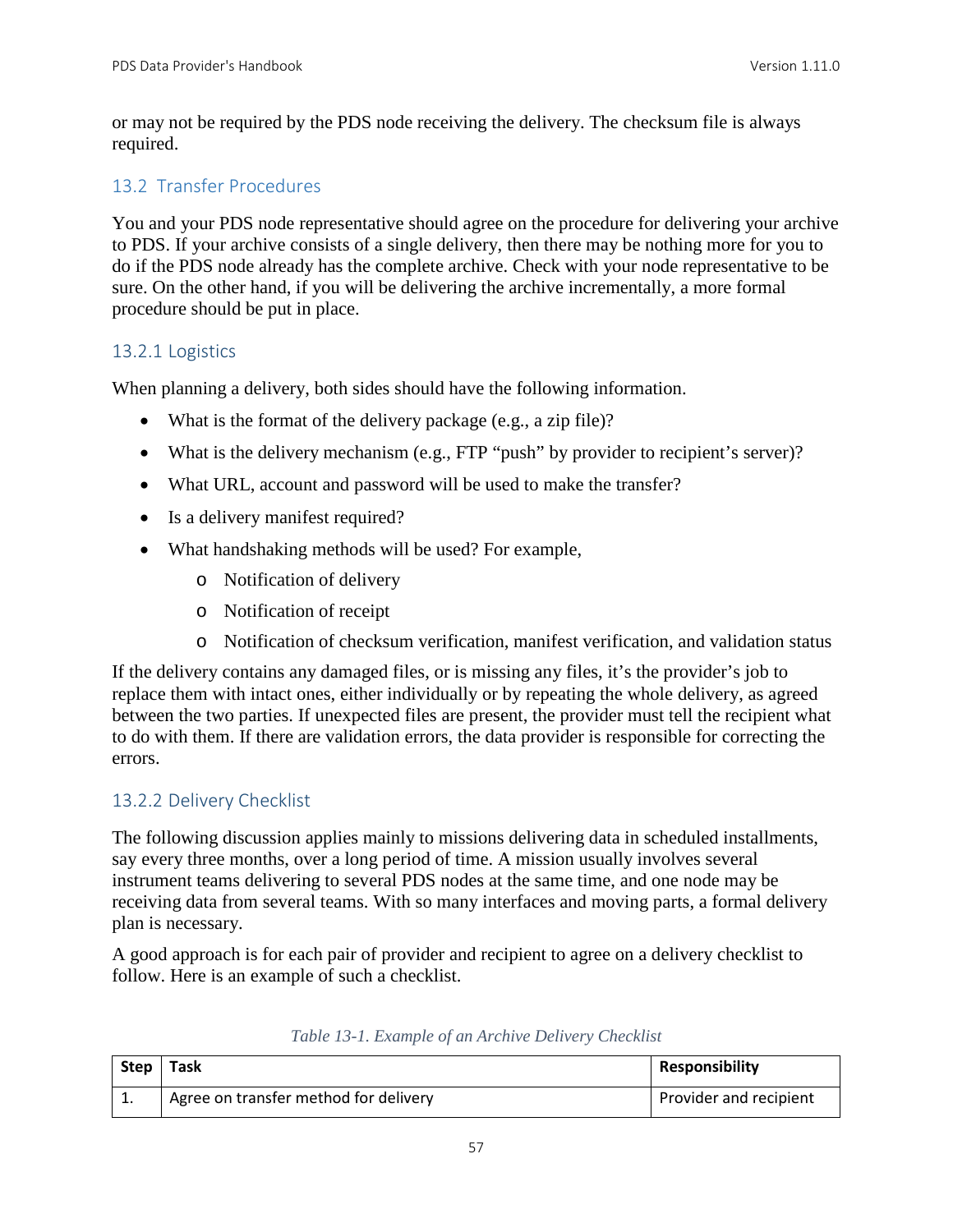| 2.  | Establish staging area at provider's site                                                                                     | Provider               |
|-----|-------------------------------------------------------------------------------------------------------------------------------|------------------------|
| 3.  | Establish staging area at recipient's site                                                                                    | Recipient              |
| 4.  | Determine destination address, account and password                                                                           | Provider and recipient |
| 5.  | Determine whether delivery manifest is required                                                                               | Recipient              |
| 6.  | Create delivery package, checksum file, and possibly delivery<br>manifest in provider's staging area                          | Provider               |
| 7.  | Notify recipient that delivery is ready for transfer                                                                          | Provider               |
| 8.  | Transfer the package to recipient's staging area                                                                              | Provider               |
| 9.  | Notify recipient that package has been delivered                                                                              | Provider               |
| 10. | Notify provider that package has been received                                                                                | Recipient              |
| 11. | Verify checksums and report to provider                                                                                       | Recipient              |
| 12. | Verify delivery manifest, if any, and report to provider                                                                      | Recipient              |
| 13. | Validate the delivery for PDS compliance and for compliance with<br>previously reviewed documentation, and report to provider | Recipient              |

After the first few deliveries the procedure may become routine enough that an actual checklist is no longer needed; but the checksum files, delivery manifests, and reports should continue to be produced, and the recipient PDS node may maintain them for future reference.

Most mission archives are cumulative; that is, each delivery adds more data to existing collections in an existing bundle, rather than a new bundle being created each time. For the second and subsequent deliveries of such an archive, the PDS node will probably ask the data provider to deliver only new files and files that have changed from previous deliveries. There should be no need to re-deliver parts of the archive that have not changed. See Section 13.3 for guidance about delivering revisions of previously released data products.

A note on the terms *delivery* and *release*: Both PDS and missions often talk about data releases as milestones, and missions usually publish a release schedule. A release happens when data are made publicly available on PDS web sites. A delivery, on the other hand, happens a few weeks before the release date, when a data provider delivers a package to a PDS node. (The schedule will be agreed upon by the mission and PDS.) Be careful to use the right terms when discussing data deliveries and releases to avoid misunderstandings.

#### 13.3 Revising Previously Released Products

It's not unusual for data products that have been released to PDS to be revised later by the data provider, especially for mission-generated products. A common reason for revising data products is that calibration data or procedures have improved. Occasionally revisions occur to correct errors that have been discovered in the data. PDS policy is to retain previous versions of the data for at least six months in a place accessible to users, unless the revisions have been made to correct major errors that render the previous versions unfit for use. This policy applies to archives that are accumulating from an ongoing mission; contents are considered to have *draft*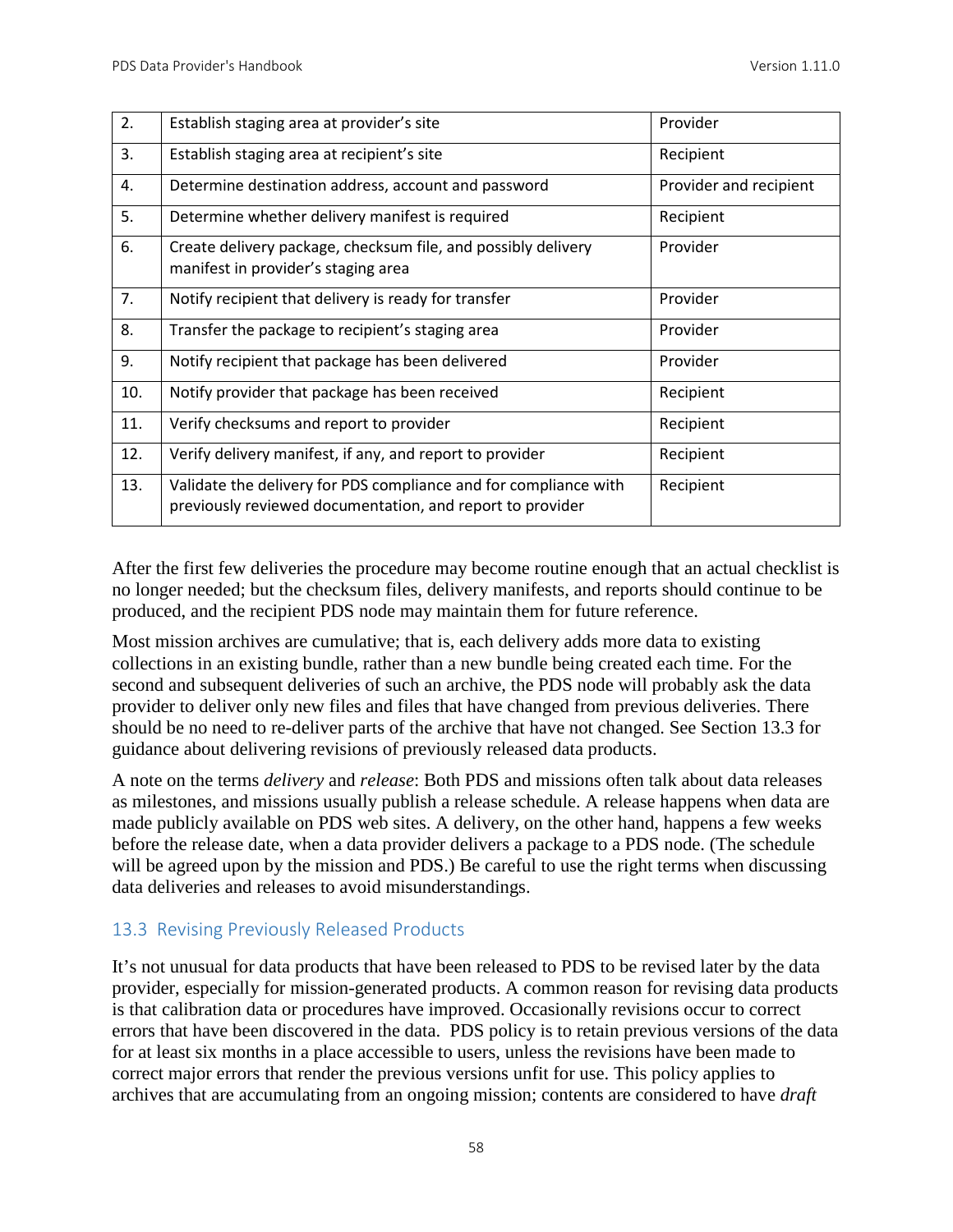status as long as the mission is ongoing. If data products in a closed collection – one for which the mission is over and no new products are expected – are revised, the previous versions are considered to be *superseded*, and will not be made available for use except in special circumstances. See the PDS policies for draft data and superseded data on the *PDS Policies* page, [https://pds.nasa.gov/policy/.](https://pds.nasa.gov/policy/)

PDS nodes are careful to ensure that the data available online are the most current versions but that older versions are retained for the specified time period. As a data provider you can help make this happen by informing your receiving node when a delivery contains revised products, exactly which products have been revised, and what you think should be done with the previous versions.

#### 13.3.1 What Should Be Changed in the Labels of Revised Data Products

In a **Product\_Observational** label the following attributes should be updated to indicate that the product has been revised:

<version\_id> in the Identification Area <creation\_date\_time> in the File Area <Modification\_History> in the Identification Area

**creation\_date\_time** and **Modification\_History** are optional but strongly recommended when changes are introduced; the first can be very useful in confirming the version change; the latter can provide information on what was changed and why. <logical identifier> in the Identification Area should *not* change. If you think this is incorrect, then what you have may not be a revision but a new product.

The file names associated with the product do not have to change, but they may. It may be easier for the PDS node to keep track of revisions to products if the file names stay the same, so discuss this with your node representative.

#### 13.3.2 Versioning of Products, Collections, and Bundles

Recall that every product, collection, and bundle has a unique LIDVID, and that the VID part represents a version number. When a data product is revised, its VID should be incremented. A VID has the form M.n where M and n are both integers. M denotes a major version number and n denotes a minor version number. The first time a product is delivered to PDS its VID should be 1.0. If the product is revised later, either the minor version number should be incremented by 1, or the major version number incremented by 1 and the minor number set back to 0. It's up to the data provider to decide whether a revision is major or minor. Note that changes to a data product label count as a revision, even if the data product itself has not changed.

The addition or deletion of any product in a collection means that the collection itself has been revised because the collection inventory table has changed; so the collection VID should be incremented. If a product is revised, then the collection inventory table may or may not change, depending on whether it lists the products by LIDVID or just LID. If by LIDVID, then the inventory table will have to be revised and therefore the collection VID will have to be incremented.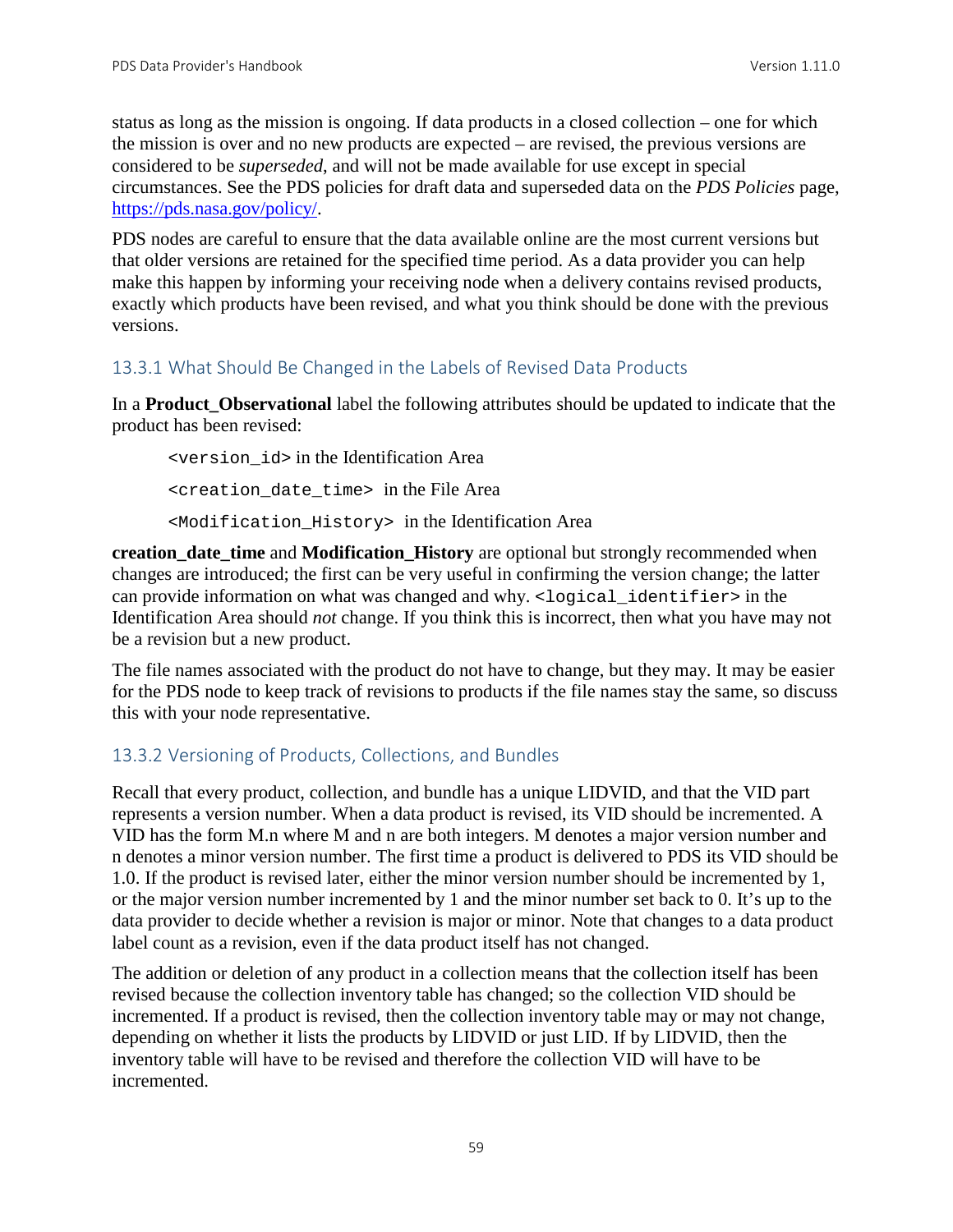The same is true of bundles. If a collection is added or removed from a bundle, then the bundle inventory must change and therefore the bundle VID must be incremented. If the inventory lists the collections by LIDVID, and one of the collections is revised, then the inventory must be changed and the bundle VID incremented.

The *Standards Reference* [2] Section 6D.3 explains versioning in detail.

#### 13.4 Making Products Available to Users

Once a delivery has been received, validated, and accepted by a PDS node, it is ready to be released. The PDS node will make it available online and announce it on the node's web site. The node representative will inform the responsible PDS Engineering Node data engineer, who will ensure that the data are also available from the main PDS web site via the search function on the PDS home page [\(https://pds.nasa.gov\)](http://pds.nasa.gov/).

PDS maintains a subscription service to announce new data releases [\(https://pds.nasa.gov/tools/subscription\\_service/\)](http://pds.nasa.gov/tools/subscription_service/). Users may subscribe to receive email announcements about releases of selected data sets, documentation, and software. When a node representative informs the PDS data engineer of a new release, together they create an announcement to be sent to subscribers. The announcement may also be posted in media outlets likely to be seen by users, such as the Planetary Exploration Newsletter [\(http://planetarynews.org\)](http://planetarynews.org/).

A mission or data provider may request that a release be posted and announced at a particular date and time, for example to coincide with the release of a journal publication about the data. PDS will comply with the request as closely as possible.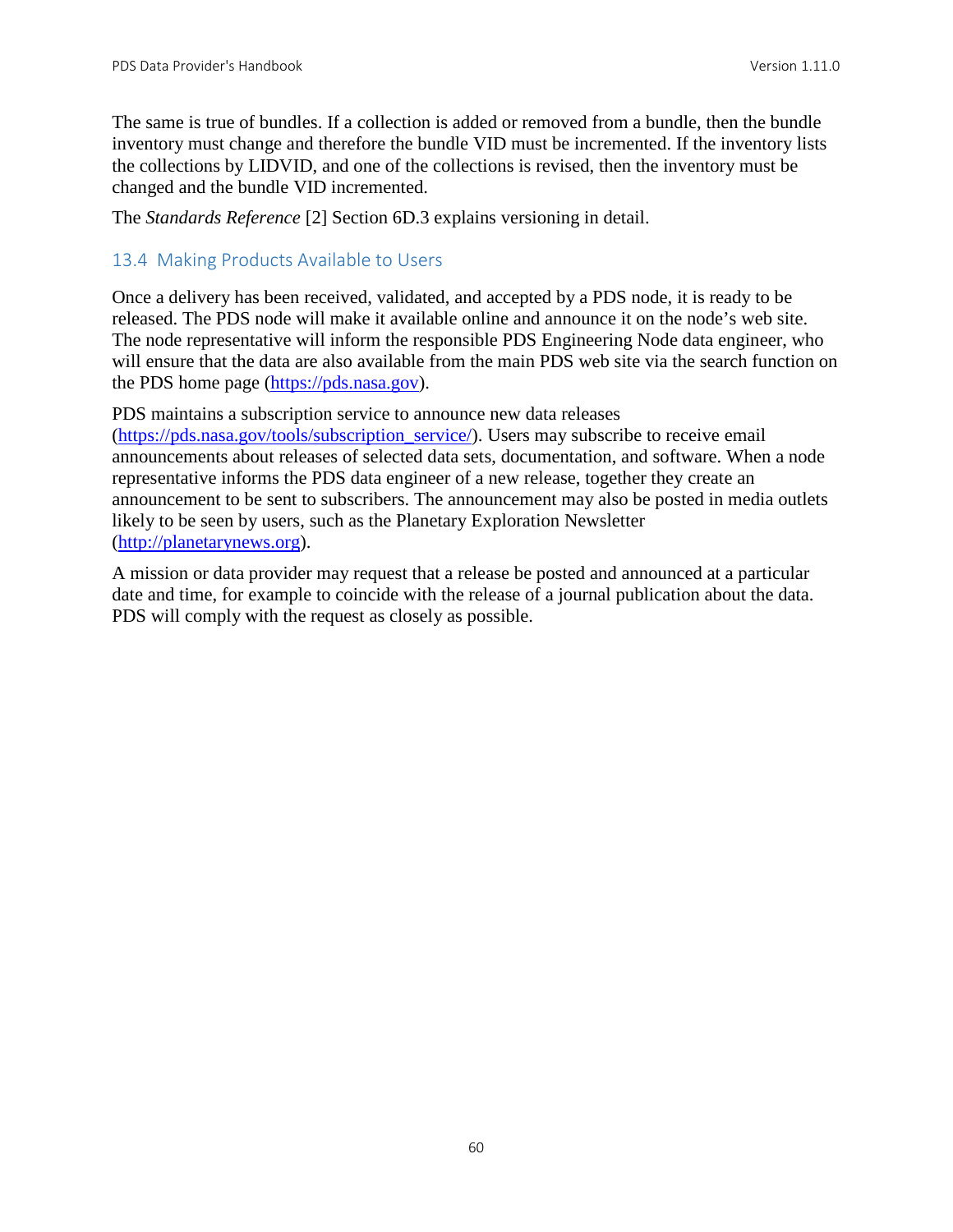# Appendices

| Appendix A       | <b>Acronyms and Abbreviations</b>                                         |
|------------------|---------------------------------------------------------------------------|
| <b>AMMOS</b>     | <b>Advanced Multi-Mission Operations System</b>                           |
| <b>APL</b>       | <b>Applied Physics Laboratory</b>                                         |
| <b>APPS</b>      | AMMOS-PDS Pipeline Service                                                |
| <b>ASCII</b>     | American Standard Code for Information Interchange                        |
| <b>CCSDS</b>     | Consultative Committee for Space Data Systems (file transfer protocol)    |
| <b>CDF</b>       | <b>Common Data Format</b>                                                 |
| <b>CR</b>        | Carriage Return                                                           |
| <b>CSV</b>       | Comma-Separated Value                                                     |
| <b>DIP</b>       | <b>Dissemination Information Package</b>                                  |
| DN               | Discipline Node (PDS)                                                     |
| DOI              | Digital Object Identifier                                                 |
| <b>DOM</b>       | Document Object Model                                                     |
| <b>DPH</b>       | Data Provider's Handbook                                                  |
| <b>DSV</b>       | Delimiter-Separated Value                                                 |
| <b>DTD</b>       | Document Type Definition                                                  |
| EN               | <b>Engineering Node (PDS)</b>                                             |
| <b>ESA</b>       | <b>European Space Agency</b>                                              |
| <b>FITS</b>      | Flexible Image Transport System                                           |
| <b>FTP</b>       | <b>File Transfer Protocol</b>                                             |
| GIF              | Graphics Interchange Format                                               |
| <b>GSFC</b>      | Goddard Space Flight Center (NASA)                                        |
| <b>HTML</b>      | Hypertext Markup Language                                                 |
| <b>IEEE</b>      | Institute of Electrical and Electronics Engineers                         |
| IM               | <b>Information Model</b>                                                  |
| <b>ISIS</b>      | Integrated Software for Imagers and Spectrometers                         |
| <b>ISO</b>       | International Organization for Standardization                            |
| ISTP/IACG        | International Solar-Terrestrial Physics / Inter-Agency Consultative Group |
| <b>ITAR</b>      | <b>International Traffic in Arms Regulations</b>                          |
| J <sub>2</sub> C | JPEG-2000 compression algorithm                                           |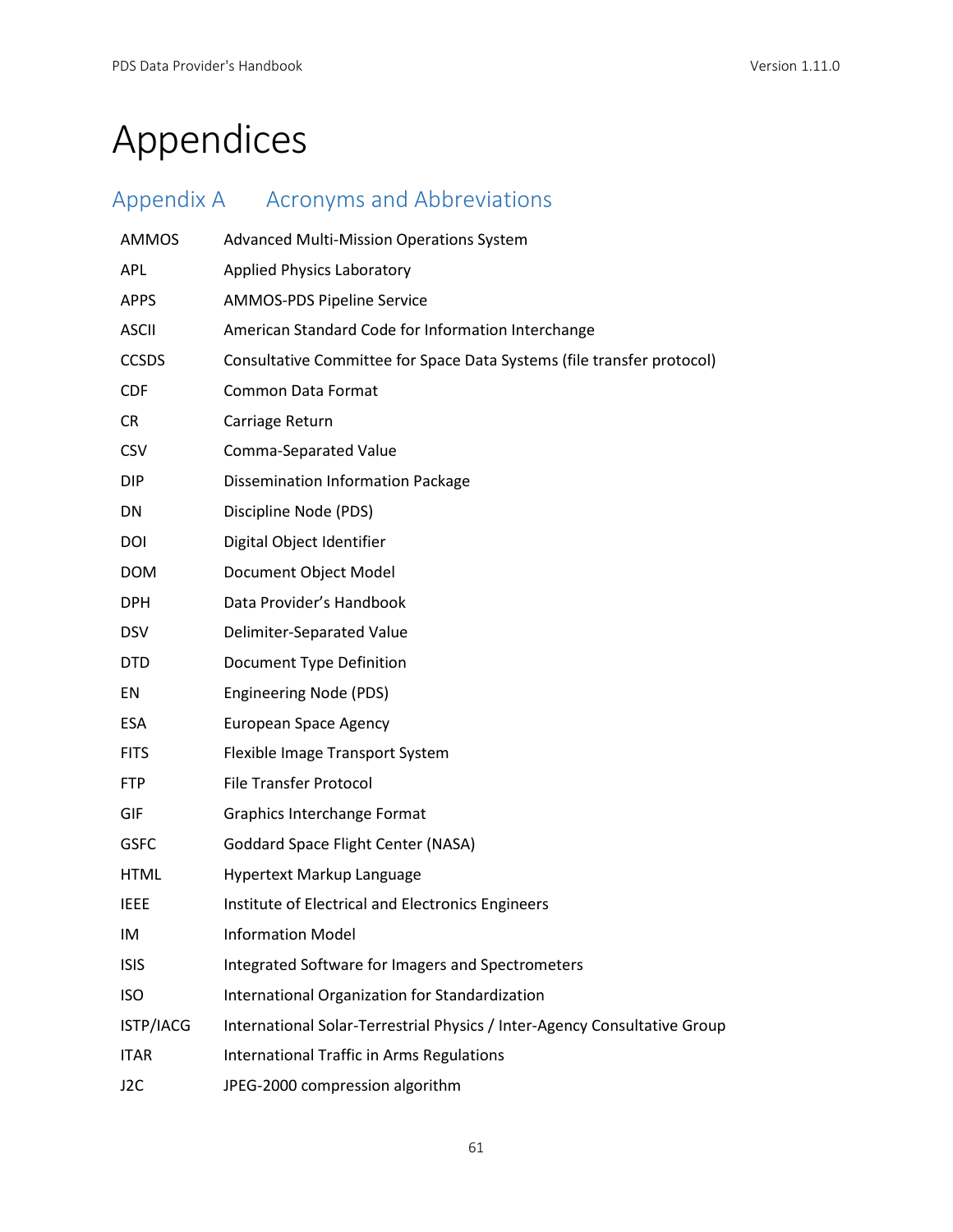| JHU           | Johns Hopkins University                                              |
|---------------|-----------------------------------------------------------------------|
| <b>JPEG</b>   | Joint Photographic Experts Group (compression algorithm)              |
| JPEG2000      | JPEG compression algorithm created in 2000 to supersede original JPEG |
| <b>JPL</b>    | Jet Propulsion Laboratory                                             |
| <b>LACE</b>   | Label Creation and Editing (tool)                                     |
| LDD           | Local Data Dictionary                                                 |
| <b>LDT</b>    | Label Design Tool                                                     |
| LF            | Line Feed                                                             |
| LID           | Logical Identifier                                                    |
| <b>LIDVID</b> | <b>Versioned LID</b>                                                  |
| LSB           | Least Significant Byte First (storage order)                          |
| <b>MAVEN</b>  | Mars Atmosphere and Volatile Evolution (mission)                      |
| MD5           | Message Digest 5 (checksum format)                                    |
| <b>MSB</b>    | Most Significant Byte first (storage order)                           |
| <b>NAIF</b>   | Navigation and Ancillary Information Node (PDS)                       |
| NASA          | National Aeronautics and Space Administration                         |
| ODL           | <b>Object Description Language</b>                                    |
| P             | Primary (member)                                                      |
| <b>PDF</b>    | <b>Portable Document Format</b>                                       |
| PDF/A         | Portable Document Format (archival)                                   |
| <b>PDS</b>    | Planetary Data System                                                 |
| PDS3          | PDS version 3                                                         |
| PDS4          | PDS version 4                                                         |
| <b>PNG</b>    | <b>Portable Network Graphics</b>                                      |
| PPI           | Planetary Plasma Interactions (PDS DN)                                |
| <b>PSA</b>    | Planetary Science Archive (European Space Agency)                     |
| S             | Secondary (member)                                                    |
| <b>SBN</b>    | Small Bodies Node (PDS)                                               |
| <b>SCH</b>    | Schematron                                                            |
| <b>SEED</b>   | Standard for the Exchange of Earthquake Data                          |
| SI            | Système International (International System of Units)                 |
| <b>SIS</b>    | Software Interface Specification                                      |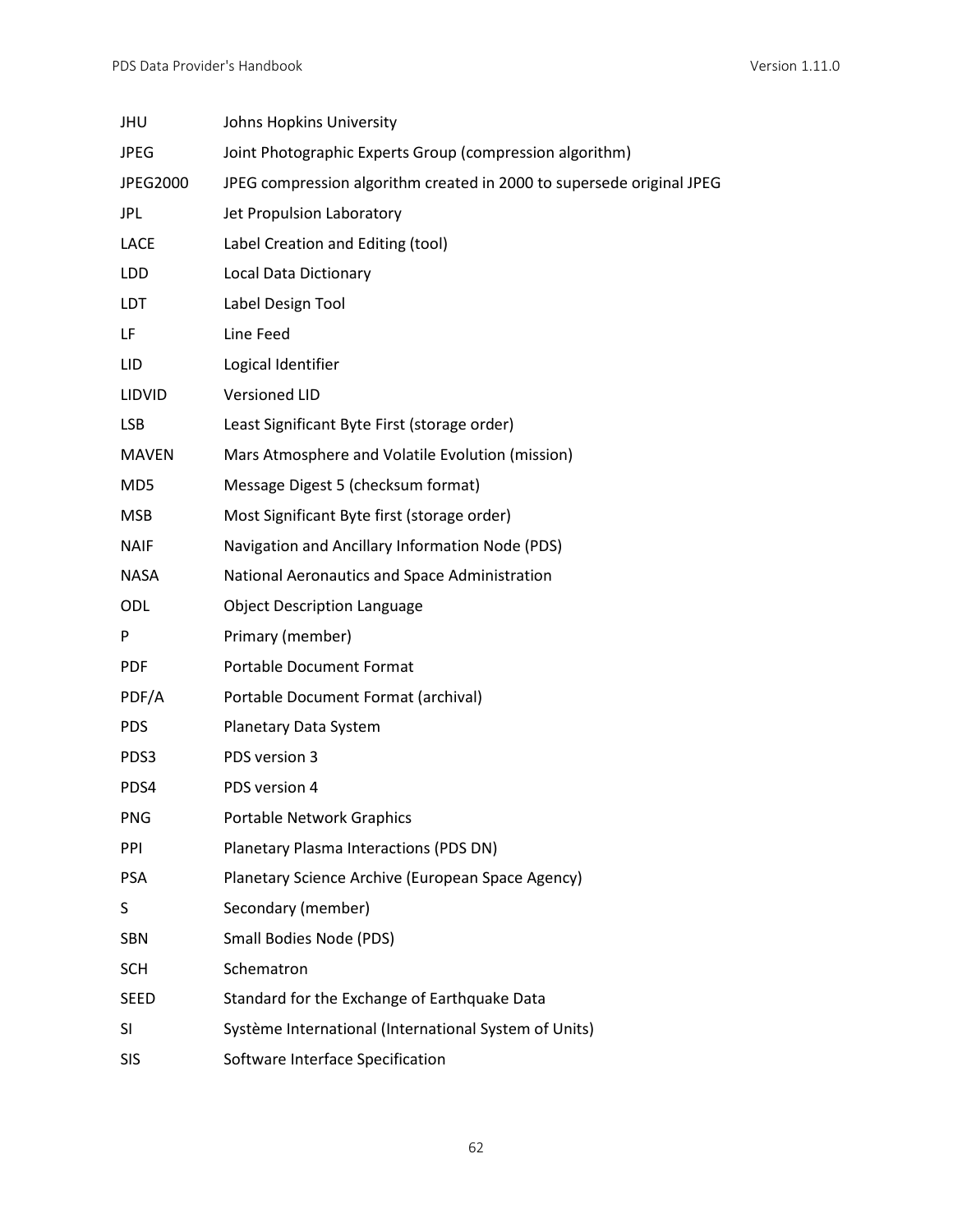SPICE Spacecraft, Planet, Instrument, Camera Matrix, and Event (historic acronym for system of storing planetary navigation and other ancillary information) SR Standards Reference TIFF Tagged Image File Format UCD User Centered Design URI Uniform Resource Identifier URL Uniform Resource Locator URN Uniform Resource Name UTC Coordinated Universal Time UTF-8 Unicode Transformation Format 8 (character set) VICAR Video Image Communication and Retrieval (software) VID Version Identifier XAE XML-aware editor XML eXtensible Markup Language Xpath XML Path Language XSD XML Schema Definition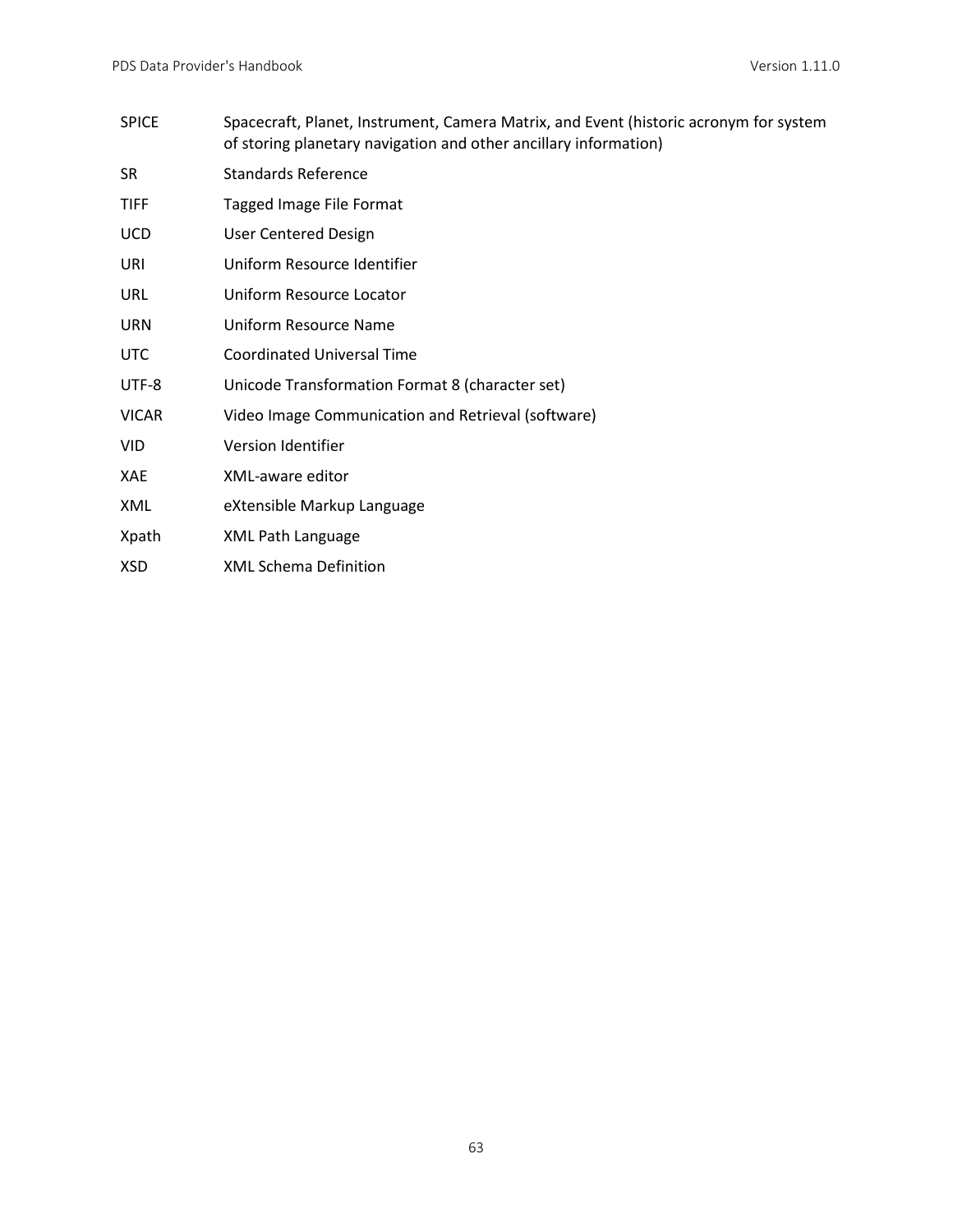# Appendix B How to Select the Right Class for a Product

This appendix continues the discussion in Section 6.2.1 about identifying the type of product to be described by a PDS label. The questions below outline the decision process used to select the appropriate product class when the choice is not obvious. For simplicity this outline assumes there is one data object in the product.

- 1. Is the object digital, a bundle, a collection, or an update to an existing product? If none of these, use **Product\_Context**.
- 2. Does the object contain PDS operational data? If so, use one of several classes for operational products defined in Chapter 3 of the *Data Dictionary* [3] (these are not, strictly speaking, science data). Operational products contain behind-the-scenes data such as class and attribute definitions, and are probably not of interest to science data providers.
- 3. Is this an aggregation product? If so, choose between **Product\_Collection** and **Product\_Bundle**. **Product\_Collection** contains an Inventory table listing basic products. **Product\_Bundle** contains a list of member collections.
- 4. Is this a product that supports the archive rather than being data per se? That is …
	- a. Is this a ZIP compressed file? If so, use **Product\_Zipped**.
	- b. Is this an XML schema and/or Schematron file? If so, use **Product\_XML\_Schema**.
	- c. If (4) but neither (a) nor (b) and it is ASCII\_Short\_String\_Collapsed with <CR><LF> record delimiters, then use **Product\_File\_Text**.
	- d. If (4) but not (a), (b), or (c) work with the consulting DN to determine the appropriate product type.
- 5. Is this a SPICE kernel? If so, use **Product\_SPICE\_Kernel**.
- 6. Is this solely a finding aid for humans? If so,
	- a. Is this used in an image index? If so, use **Product\_Thumbnail**.
	- b. If not to be used in an image index, use **Product\_Browse**.
- 7. Is this intended primarily to be read by humans? If so, use **Product\_Document**.
- 8. Does the digital object contain observational data?
	- a. If it contains observational data, does it have one of the following PDS4 structures: **Array**, **Encoded\_Header**, **Header**, **Stream\_Text**, **Table\_Binary**, **Table\_Character**, or **Table\_Delimited**?
		- i. If it has one of these structures and the processing level is "raw", use **Product Observational.** (See Table 2-1 for processing level definitions.)
		- ii. If it has one of these structures, is not "raw", and its function is primarily to support other products in the archive, use **Product\_Ancillary**.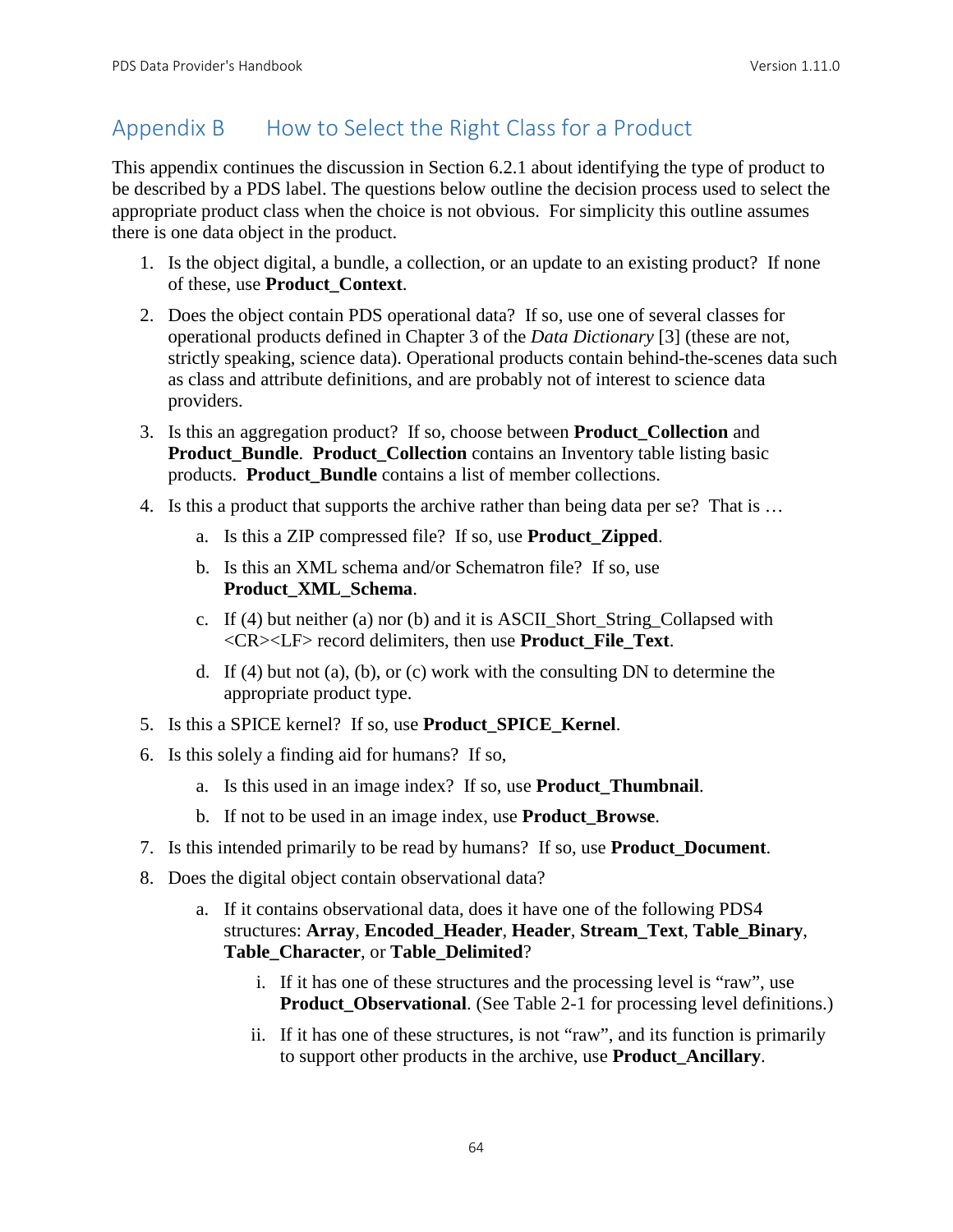- iii. If it has one of these structures, is not "raw", and its function is not primarily to support other products in the archive, use **Product\_Observational**.
- iv. If it does not have one of these structures but it is in an original format (such as from the observing system), use **Product\_Native** (see Section 9E for special requirements)
- v. If it does not have one of these structures and is not in an original observing system format, use **Product\_Ancillary**.
- b. If it does not contain observational data, use **Product\_Ancillary**.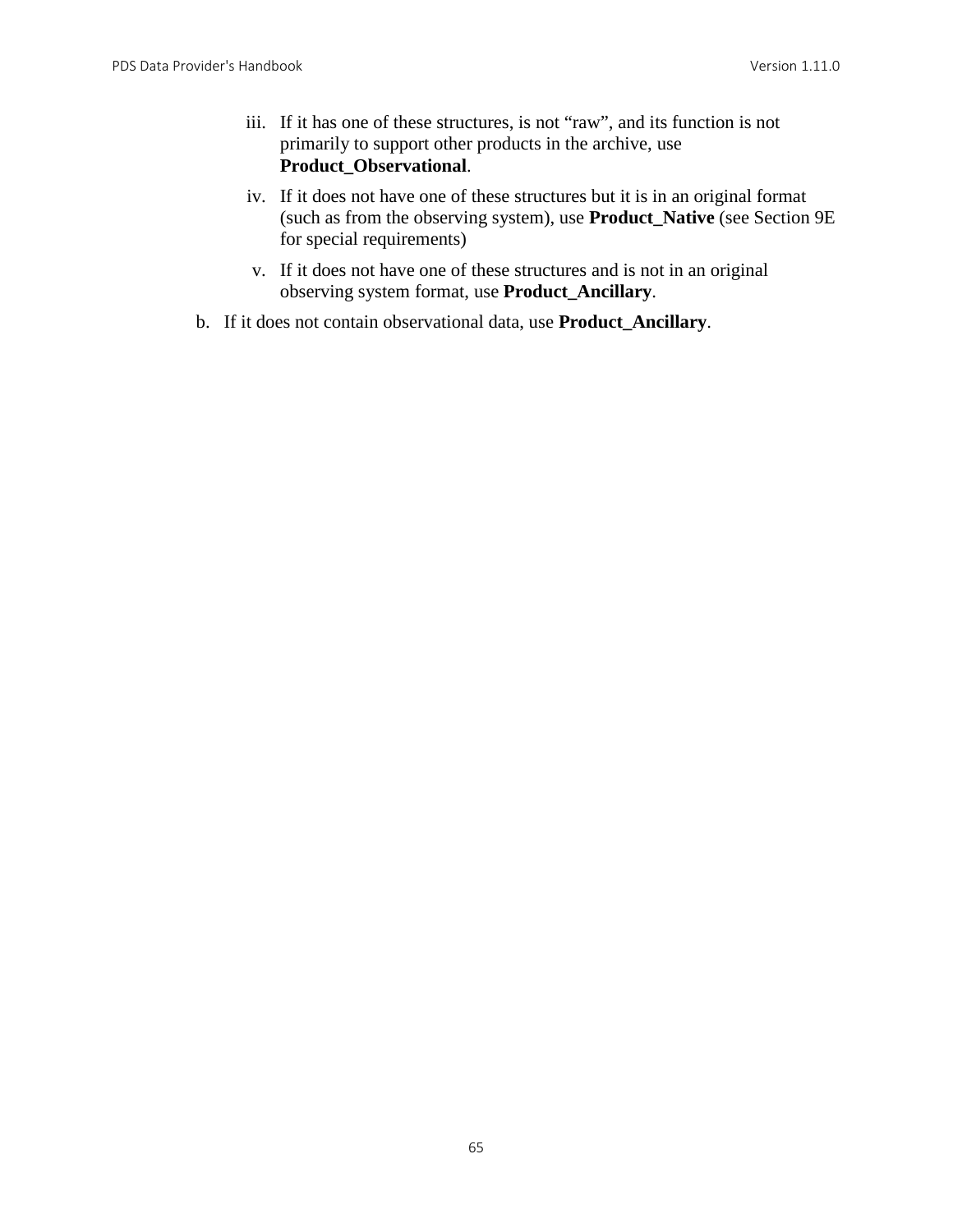# Appendix C XML Schema Basics

This appendix gives a very basic introduction to XML and XML Schema for the novice user, without getting into PDS-specific details. Section 6, Designing Labels, refers to this appendix.

XML [\(https://www.w3.org/TR/xml/\)](https://www.w3.org/TR/xml/) is a language for writing documents that are intended to be parsed by software. For example, HTML is a specific implementation of XML that is used for writing web pages. PDS labels are written in XML.

XML alone is not sufficient for recording metadata for science products. To organize the metadata it is necessary to impose a structure. Without a structure, you would not know what to put in your PDS XML labels. You would have to make up attributes and classes and validation rules, and no two providers would do it the same way. XML Schema [\(https://www.w3.org/TR/xmlschema11-1/\)](https://www.w3.org/TR/xmlschema11-1/) is a standard for defining a structure for XML documents.

Schematron [\(http://schematron.com/\)](http://schematron.com/) is another standard that PDS uses to ensure quality metadata in labels. It is a way to write validation rules for XML documents when the rules are too complicated to be expressed using XML Schema alone. This is discussed in Appendix I.

# C.1 Reading XML Files

At first glance an XML file can appear to be dense and rather cryptic text sprinkled with angle brackets. It helps to view the file in an editor that understands XML and can provide colorcoding and other embellishments to make components of the file stand out. See Section 6.4.1, XML-Aware Editors.

You may be familiar with PDS3 labels, which used a keyword = value format to record metadata, as in FILE\_NAME = "MYFILE.DAT". XML uses *tags*:

<file\_name>myfile.dat</file\_name>

In this example  $\le$  file\_name> is the tag, which is analogous to the keyword, and myfile.dat is the *content*. Every tag includes its angle brackets, and every tag must have a matching *closing tag*, which includes a forward slash. The full line — tag, content, and closing tag — is called an *XML element*. Tags can be nested.

White space outside of tags is ignored, so you can add blank lines, spaces and line endings however you like to make the file easier to read.

Angle brackets ( $\lt$  and  $\gt$ ) and the ampersand character ( $\&$ ) have special meaning in XML, so they should not be used in your label except to delimit tags and to indicate special characters. (For example,  $\epsilon$ nbsp; indicates a non-breaking space. You won't see many of these special characters in PDS labels.)

Comments in XML start with  $\lt$ ! -- and end with  $\lt$  ->.

PDS uses the convention that class names have each word capitalized, as in <Product\_Observational>, and attribute names have all lower case letters, as in <file\_name>.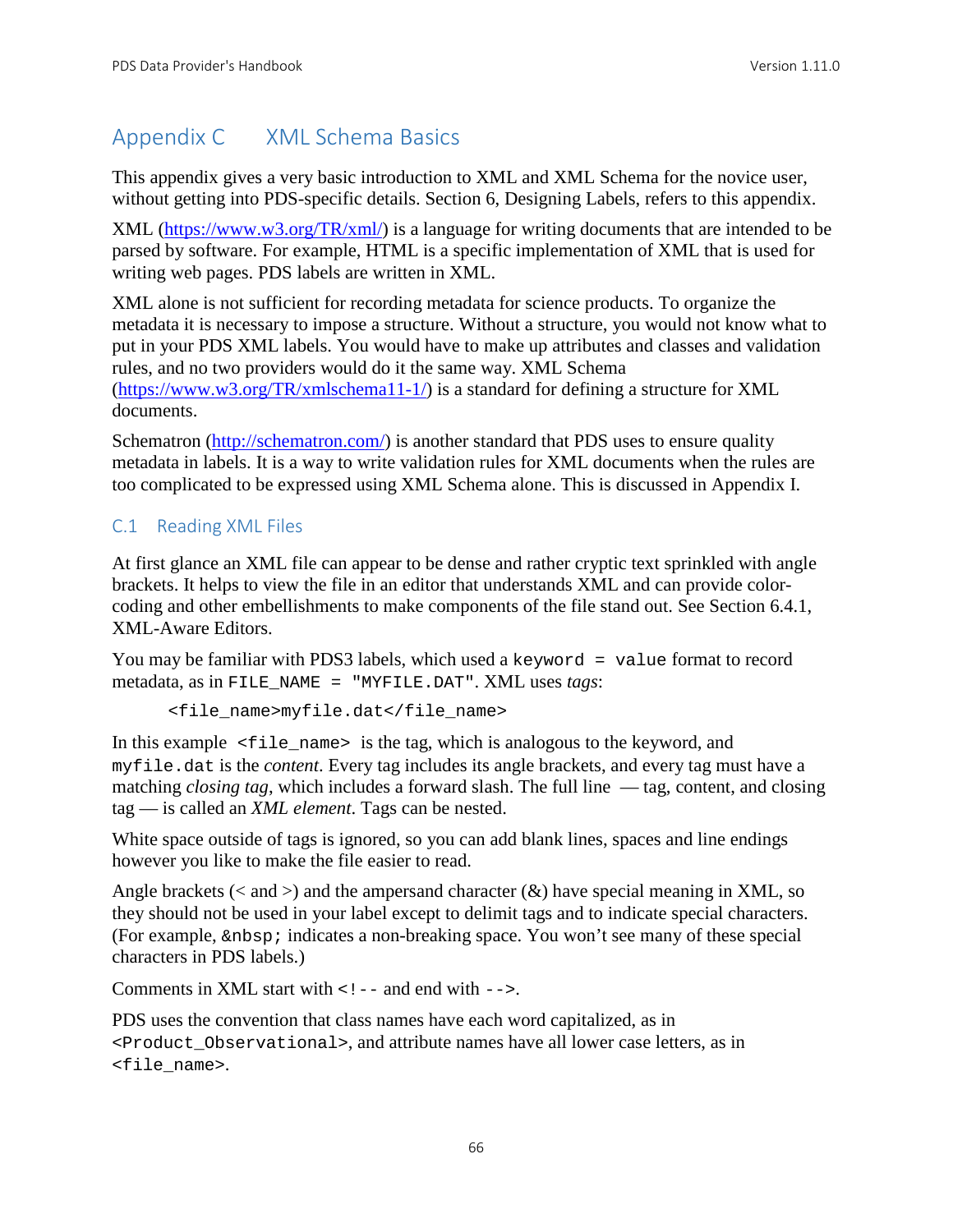#### The *PDS Small Bodies Node Wiki* (see Section 1.4.4,

[http://sbndev.astro.umd.edu/wiki/SBN\\_PDS4\\_Wiki\)](http://sbndev.astro.umd.edu/wiki/SBN_PDS4_Wiki) has a more complete overview of XML as it applies to PDS4.

## C.2 Using XML Schema

In order for any XML document, including a PDS4 label, to meet the XML standard, it must be both *well-formed* and *valid*. A well-formed XML document must have correct XML syntax; a valid XML document must conform to the rules of an XML schema document (which you'll find in a file with the extension .xsd) and, if applicable, an XML Schematron document (extension .sch). Under PDS4, schemas provide the rules governing the structure and some of the content of each XML class, and Schematron documents further constrain the contents of those classes and attributes within classes.

The PDS4 common schema specifies the content of a PDS label, the order of the classes and attributes, which ones are required and which are optional, and what kinds of values are expected for each attribute.

Figure C-1 illustrates the PDS4 label components that tell label-parsing software what schemas and Schematron documents apply to the label. Every label begins with an XML prolog that identifies it as an XML document and identifies any Schematron documents that apply to it (the blue text in the figure). The rest of the label is enclosed between a pair of XML tags corresponding to the class of the product being described, such as Product\_Observational. The opening tag includes information about the namespaces used in the label (red text) and the locations of the XML schemas that go with those namespaces (green text). These components are explained in more detail in Appendix E.3, Editing the XML Prolog and Root Tag.

```
<?xml version="1.0" encoding="UTF-8"?>
<?xml-model href="http://pds.nasa.gov/pds4/pds/v1/PDS4_PDS_1700.sch"
    schematypens="http://purl.oclc.org/dsdl/schematron"?>
<?xml-model href="http://pds.nasa.gov/pds4/disp/v1/PDS4_DISP_1301.sch" 
    schematypens="http://purl.oclc.org/dsdl/schematron"?>
<?xml-model href="http://pds.nasa.gov/pds4/sp/v1/PDS4_SP_1100.sch" 
    schematypens="http://purl.oclc.org/dsdl/schematron"?>
<Product_Observational 
     xmlns="http://pds.nasa.gov/pds4/pds/v1"
      xmlns:pds="http://pds.nasa.gov/pds4/pds/v1"
      xmlns:disp="http://pds.nasa.gov/pds4/disp/v1"
      xmlns:sp="http://pds.nasa.gov/pds4/sp/v1"
     xmlns:xsi="http://www.w3.org/2001/XMLSchema-instance"
      xsi:schemaLocation="http://pds.nasa.gov/pds4/pds/v1
                          http://pds.nasa.gov/pds4/pds/v1/PDS4_PDS_1700.xsd 
                         http://pds.nasa.gov/pds4/disp/v1 
                          http://pds.nasa.gov/pds4/disp/v1/PDS4_DISP_1301.xsd
                          http://pds.nasa.gov/pds4/sp/v1 
                         http://pds.nasa.gov/pds4/sp/v1/PDS4_SP_1100.xsd">
      [many lines omitted]
</Product_Observational>
```
*Figure C-1. Schema and Schematron References in a PDS4 Label*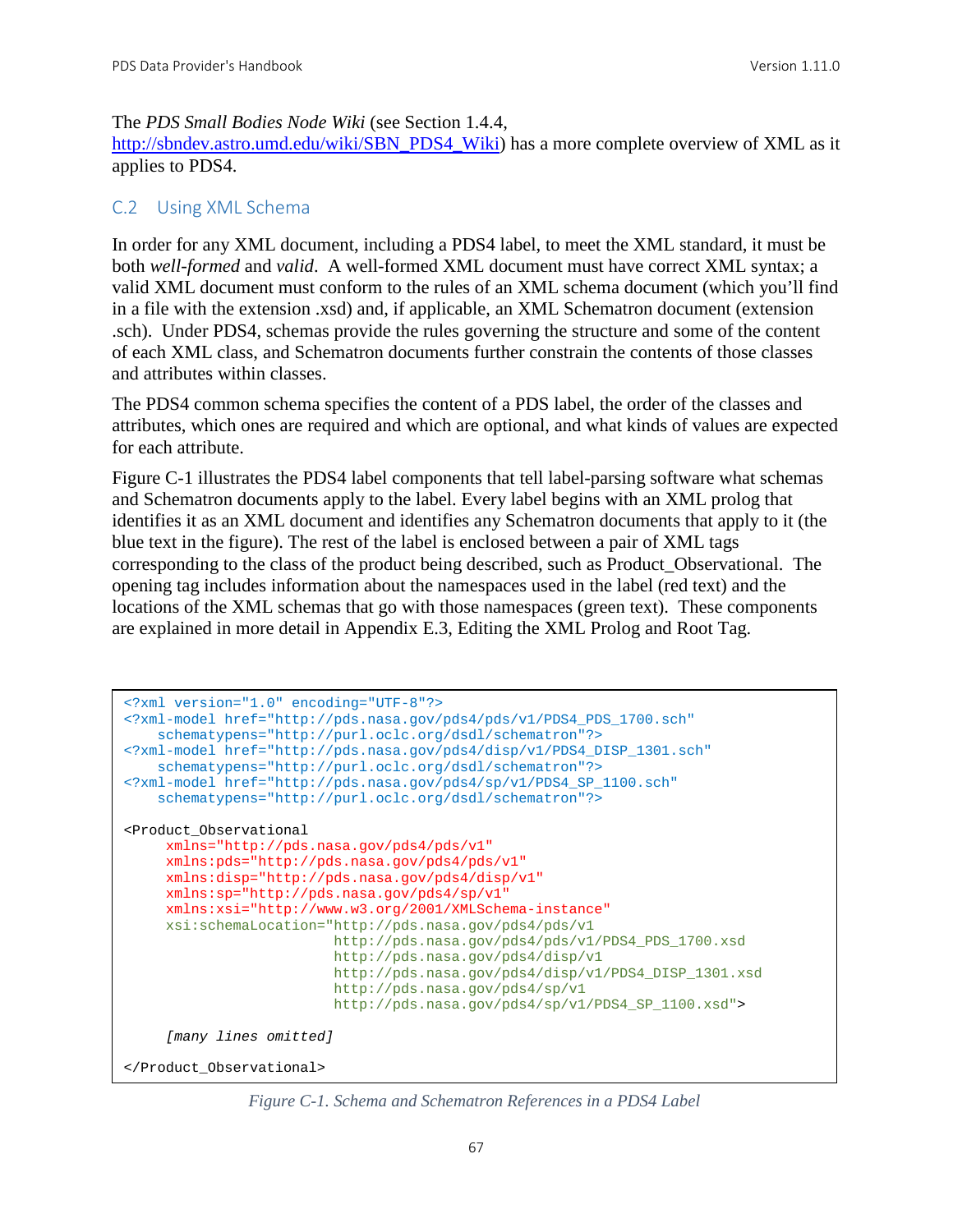# Appendix D Creating an Initial Draft Label

This appendix lists the steps to be used in creating a draft label that can then be modified to become a label template, as discussed in Section 6.4. This discussion focuses on specific instructions for the oXygen XML editor, with a link to instructions for the Eclipse XML editor.

# D.1 Appropriation

The simplest way to create a draft label is to copy the label from a product that is similar to the one you are planning to label. Your consulting DN data engineer may be able to provide one. If you have in hand a label that describes the kind of product you will be archiving, and the label is fairly recent (the latest PDS4 Information Model, if possible), then you can skip the rest of this appendix and go to Appendix E, XML Label Editing, to learn how to modify the label to make your template.

## D.2 Eclipse XML Editor

The Small Bodies Node wiki includes instructions on generating new label files from the PDS4 common schema using the Eclipse XML editor. Go to:

http://sbndev.astro.umd.edu/wiki/Eclipse: Creating a New\_XML\_File\_from\_an\_XSD\_Schema\_File

The SBN wiki pages also cover editing of the XML Declaration and Root Tag, so if you follow those instructions you can skip the corresponding parts of Appendix E in this handbook.

## D.3 oXygen XML Editor

This set of steps is based on the oXygen 17.0 XML editor (other versions of oXygen should perform similarly). It produces a label from the PDS4 common schema (the xsd file); the label has all levels and all options. You must then remove options you don't want by subsequent editing. XML elements for attributes are created with empty values by default, but you can select an option which inserts values that are either valid or not, your choice. You then need to edit those by inserting legitimate values for your labels.

## **Step 1: Download a copy of the current common schema (xsd)**

- a. The current version of the PDS4 common schema (xsd) can always be found at the PDS4 Schema web page. Go to: [https://pds.nasa.gov/pds4/schema/released/.](https://pds.nasa.gov/pds4/schema/released/)
- b. Click to download
	- o The current Schematron file: PDS4\_PDS\_nnnn.sch
	- o The current common schema file: PDS4\_PDS\_nnnn.xsd

The third file, PDS4\_PDS\_nnnn.xml, is a PDS4 label that describes the other two. You may wish to download it also, but it is not needed for the exercise we are going to do now.

c. Save the files to a working directory or folder.

## **Step 2: Open the common-schema in an XML-aware Editor**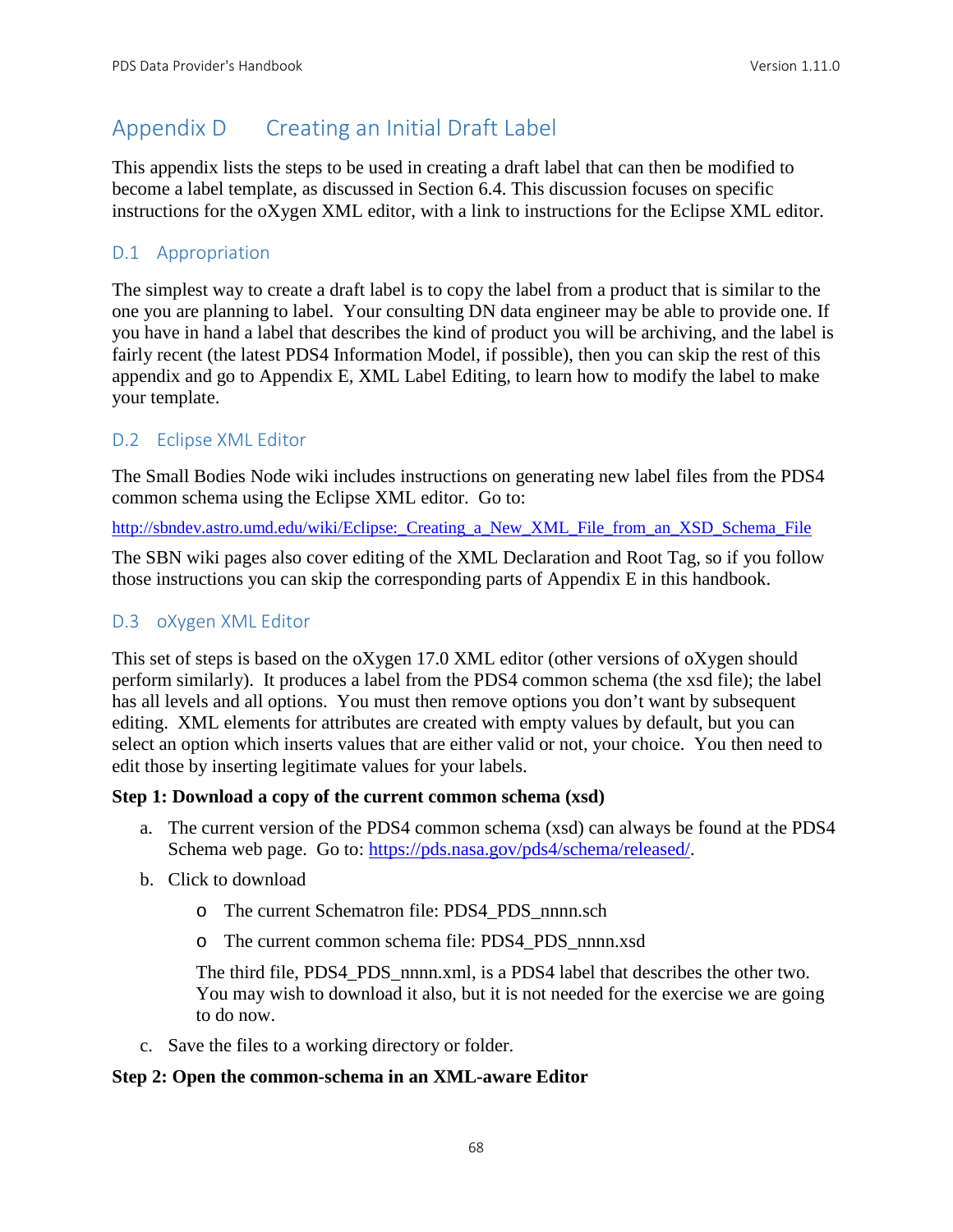- a. Using the oXygen XML editor, open the common schema (e.g. PDS4\_PDS\_1700.xsd) in your working directory.
- b. Pull down the **Tools** menu from the top menu bar and select **Generate Sample XML Files ...** You will get a window like the one shown in Figure D-1. (Note that the screenshots in the following figures may look slightly different on your system.)
- c. From the three tabs at the top, select the **Schema** tab.
- d. The **URL** entry will be blank. Use the folder icon at the right to select the local copy of the common schema (the xsd file you just downloaded). This will also populate the **Namespace** with the appropriate value from the xsd file.

| URL:                             |           | $\cdot c$<br>$\overline{\mathbf v}$ |  |
|----------------------------------|-----------|-------------------------------------|--|
| Namespace:                       |           |                                     |  |
| <b>Root Element:</b>             |           | $\hat{\mathbf{v}}$                  |  |
| Output folder:                   |           | Բ                                   |  |
| Filename prefix:                 | instance  | Extension: xml                      |  |
| Number of instances: 1           |           |                                     |  |
|                                  |           |                                     |  |
| Open first instance in editor    |           |                                     |  |
|                                  |           |                                     |  |
| Namespaces<br>Default Namespace: |           | ÷                                   |  |
| Prefix                           | Namespace |                                     |  |
|                                  |           |                                     |  |
|                                  |           |                                     |  |
|                                  |           |                                     |  |

*Figure D-1. Using oXygen to Generate an XML Label, part 1*

e. Use the down arrow and scroll bar next to the **Root Element** box to select the product type you want — for example, Product\_Observational.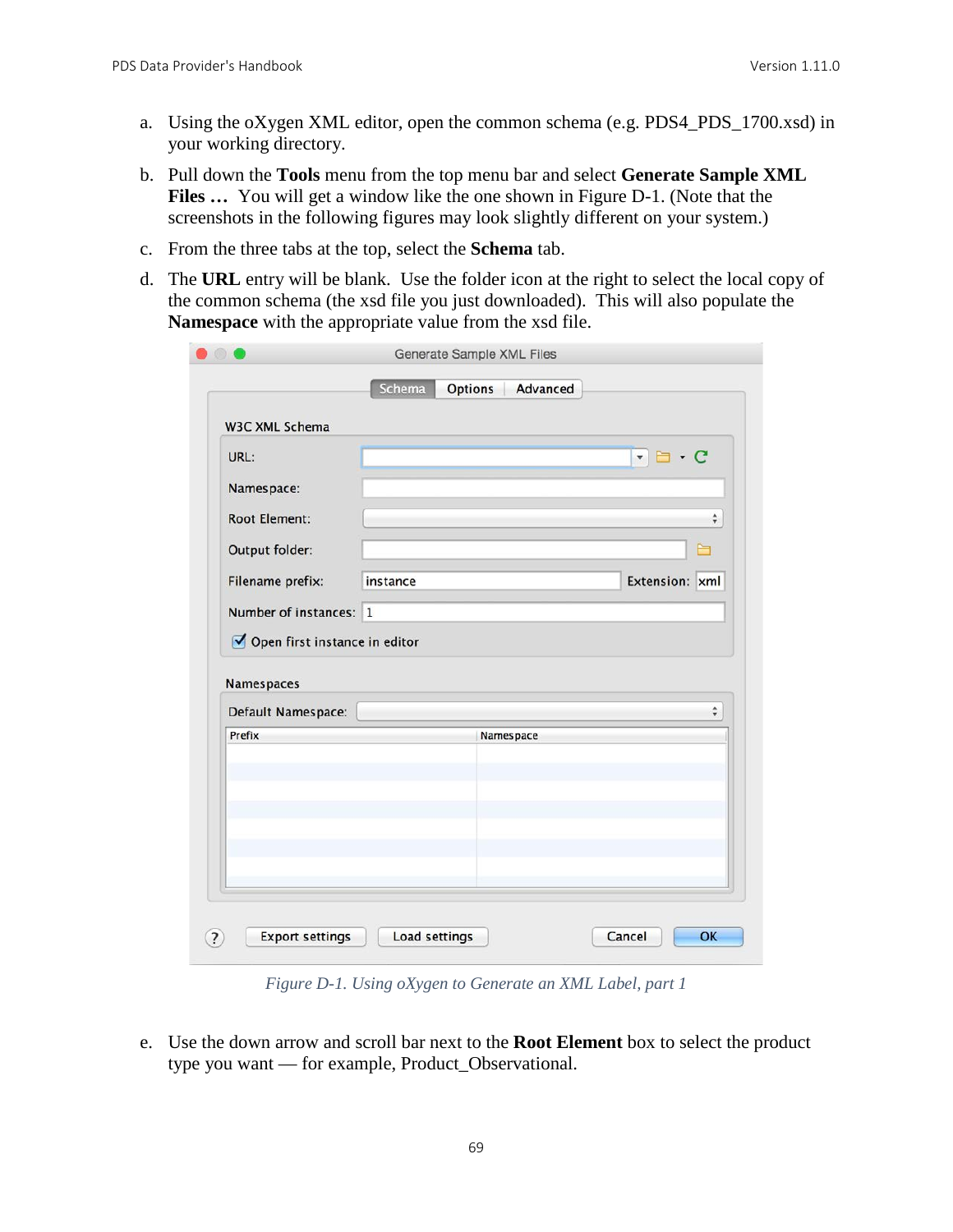- f. The **Output folder** box is filled in with the path to your common schema file. Change this to the path to your working directory, if it is different.
- g. In the **Filename prefix** box, enter the base file name for your label file. As noted at the right, it will be given the extension \*.xml.

### **Step 3: Select Options**

a. Do not select **OK** yet. From the three tabs at the top, select the **Options** tab. You will get a window like the one shown in Figure D-2.

|                                                                                             | <b>Generate Sample XML Files</b>                                    |  |  |  |  |  |
|---------------------------------------------------------------------------------------------|---------------------------------------------------------------------|--|--|--|--|--|
|                                                                                             | <b>Options</b><br><b>Schema</b><br>Advanced                         |  |  |  |  |  |
| Namespace                                                                                   | Element                                                             |  |  |  |  |  |
| $<$ ANY $>$                                                                                 | $<$ ANY $>$                                                         |  |  |  |  |  |
|                                                                                             |                                                                     |  |  |  |  |  |
|                                                                                             |                                                                     |  |  |  |  |  |
|                                                                                             |                                                                     |  |  |  |  |  |
|                                                                                             | Edit<br><b>Delete</b><br><b>New</b>                                 |  |  |  |  |  |
|                                                                                             |                                                                     |  |  |  |  |  |
|                                                                                             | <b>Attribute values</b><br><b>Settings</b><br><b>Element values</b> |  |  |  |  |  |
| Namespace:                                                                                  | $<$ ANY $>$                                                         |  |  |  |  |  |
| Element:                                                                                    | $<$ ANY $>$                                                         |  |  |  |  |  |
|                                                                                             | Generate optional elements                                          |  |  |  |  |  |
|                                                                                             | Generate optional attributes                                        |  |  |  |  |  |
| Default (ignore restrictions)<br>Values of elements and attributes:<br>$\frac{4}{7}$<br>(i) |                                                                     |  |  |  |  |  |
|                                                                                             |                                                                     |  |  |  |  |  |
|                                                                                             | $\overline{2}$<br>$\circledi$<br>Preferred number of repetitions:   |  |  |  |  |  |
| Maximum recursivity level:                                                                  | $\circled{t}$<br>1                                                  |  |  |  |  |  |
| Type alternative strategy:                                                                  | <b>First</b><br>$\left( i\right)$<br>$\frac{4}{7}$                  |  |  |  |  |  |
|                                                                                             |                                                                     |  |  |  |  |  |
|                                                                                             | "Choice" and "Substitution Group"                                   |  |  |  |  |  |
| Choice strategy:                                                                            | Random<br>$\frac{A}{\pi}$<br>$_{\scriptscriptstyle(i)}$             |  |  |  |  |  |
|                                                                                             | $\left( i\right)$<br>Generate the other options as comments         |  |  |  |  |  |
|                                                                                             |                                                                     |  |  |  |  |  |
|                                                                                             |                                                                     |  |  |  |  |  |
| Load settings<br>OK<br><b>Export settings</b><br>Cancel                                     |                                                                     |  |  |  |  |  |
|                                                                                             |                                                                     |  |  |  |  |  |

*Figure D-2. Using oXygen to Generate an XML Label, part 2*

- b. Check the boxes for **Generate optional elements** and **Generate optional attributes**.
- c. For the **Value of elements and attributes** you have three choices: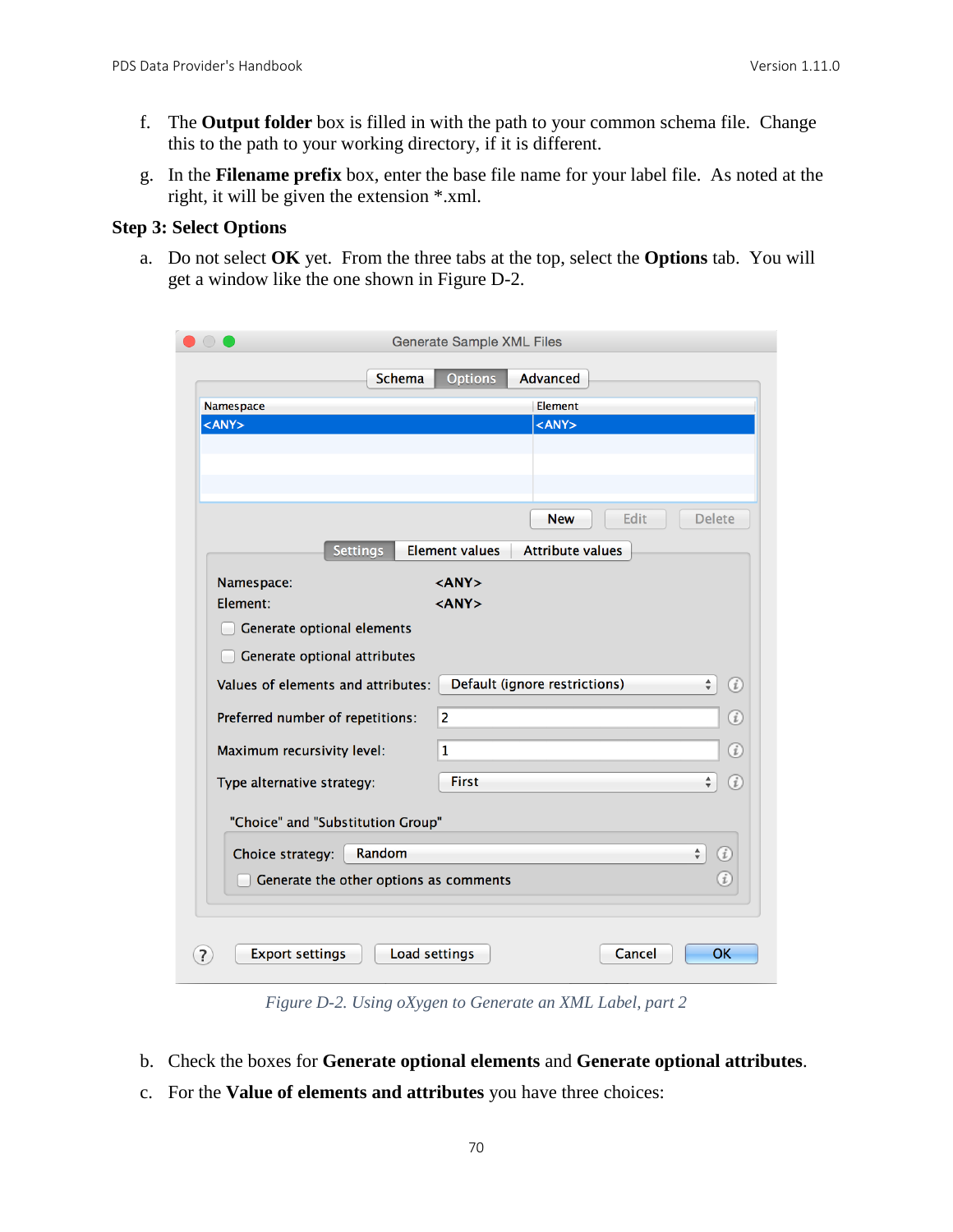None

Default (ignore restrictions)

Random (apply restrictions)

You should select **None**; this means that all of the attributes in the label will have empty values. The empty values will be flagged by the real time validation function of the oXygen XML editor; you can insert values and clear the error flags when you edit the label later.

If you select **Default (ignore restrictions)**, meaningless values will be inserted. The real-time oXygen validation may not report errors. If you select **Random (apply restrictions)**, plausible values will be inserted. In both cases, you will have to check the label *very* carefully to prevent bad values from leaking into the final labels. It is simpler and safer to select **None** and work through the label, clearing flagged errors (empty values).

- d. Set **Preferred number of repetitions** to 1. If you need repetitions, you can add them later when you edit the label.
- e. In the **Type alternative strategy** and **Choice strategy** boxes, select **First**. If you select **Random**, the results may be unpredictable. **Random** is useful if you're simply interested in surveying example labels, but when generating a label that will become a label template, you want predictable results.
- f. Check **Generate the other options as comments**. This fleshes out the label with all possible options. Removing the comment notation is not difficult; but removing the large number of unwanted options is the primary disadvantage of this method.

## **Step 4: Create the label (XML) document**

- a. Click OK at the bottom right of the window.
- b. The label will auto-display in oXygen.
- c. The label has everything you need (and quite a bit more). Options included as comments will be set off by  $\lt!$ ! -- at the left margin (and by --> after the corresponding end tag, which is harder to spot). You can accept the ones you want by removing the special punctuation; you can remove the ones you don't want by deleting the appropriate rows.
- d. Save the label file to your working directory; it will have the unique file name you specified on the Schema page (Figure D-1).

#### **Step 5: Ensure the label is valid (or not)**

- a. Your initial label is very likely not valid; little red boxes (or lines) in the right scroll bar indicate where errors exist. Most, if not all, of the errors in the initial label result from missing values.
- b. As you proceed with editing the label (Appendix E of this handbook), you will clear the errors, and the red boxes will disappear. Note that the editor may not flag all of the errors initially. As you clear errors early in the file, red boxes will appear later in the file for errors that have been newly identified.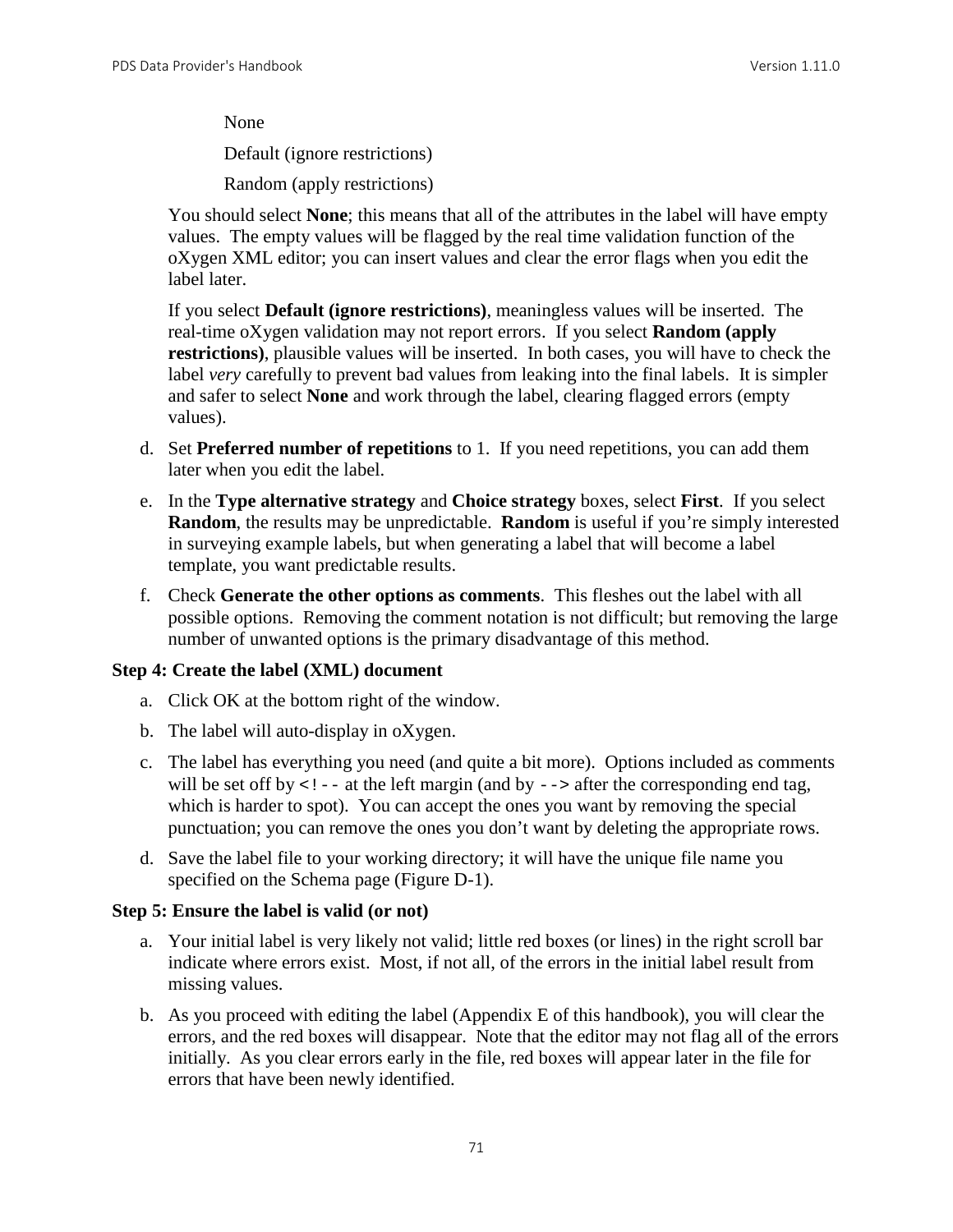- c. Once a full set of values has been specified, the label should become valid, indicated by a green box at the top of the right-hand scroll bar.
- d. At this point the label is being validated against the PDS schema, but not against the PDS Schematron rules. Later we will add a statement to the XML prolog section at the top of the label that gives the location of the Schematron rules, and this may cause the XML editor to show errors (i.e. the green box may turn red again). See Appendix E.3.2 for further instructions.

Now that you have an initial draft of your label, you are ready to modify it to create a label template for your data products. A label template is just a label that has some placeholders instead of actual values. The placeholders will be filled in later by software.

Appendix E discusses editing the draft label to create a label template.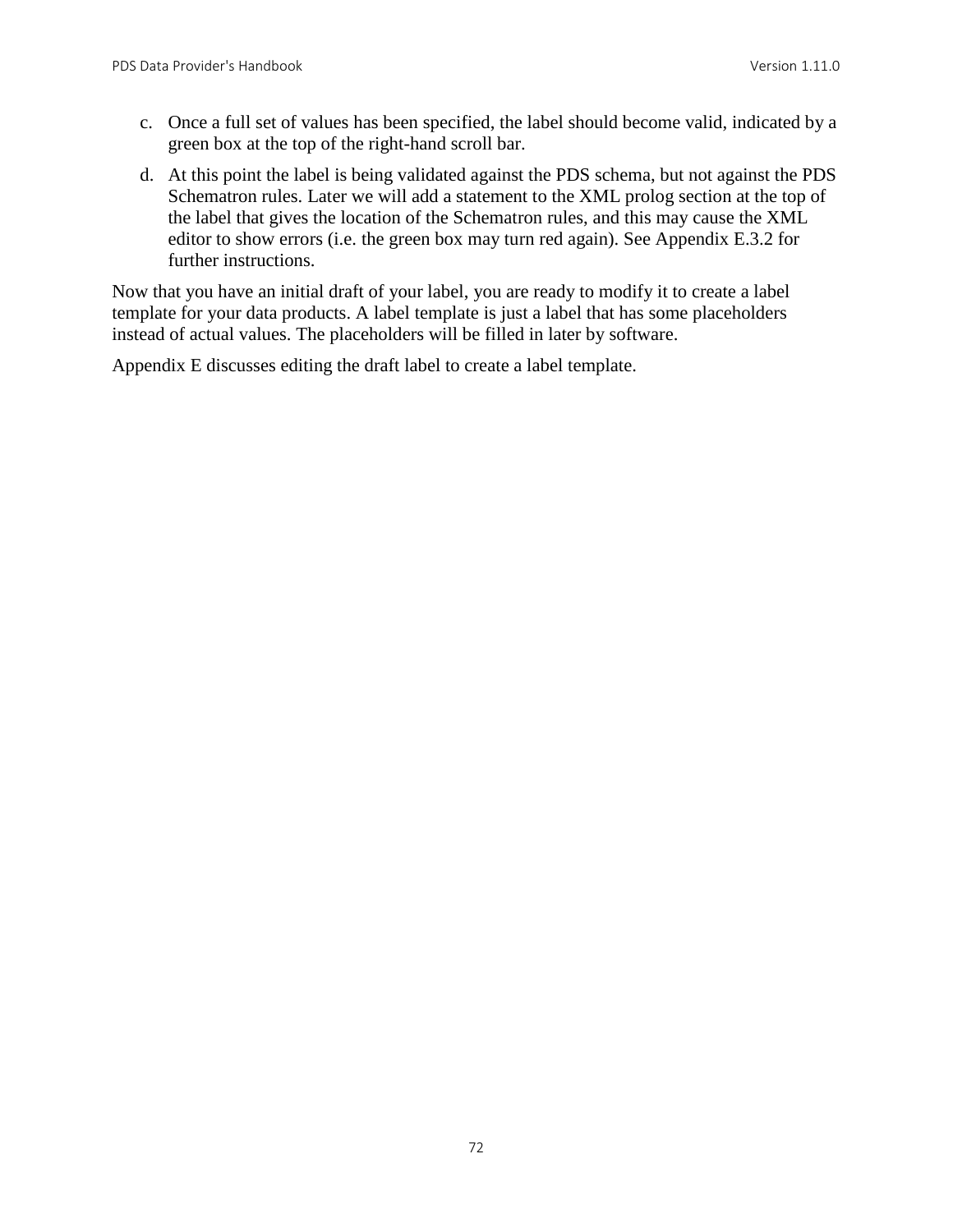# Appendix E XML Label Editing

This appendix goes into the details of using the oXygen XML editor to modify an initial draft label. If you do not already have an initial draft label, see Appendix D. For an overview of PDS4 XML labels, see Section 6.1.

The following instructions walk you through the process of editing a draft label to create a single label for a particular product, and then a label template that can be used to generate labels for many products. Your consulting node representative can help you generate a label template for each type of product that will appear in your archive. If you have several different product types with the same structure — for example, different ASCII tables for solar flux and magnetic field — you will probably need separate templates for each.

The PDS Small Bodies Node (SBN) maintains a good online resource for step-by-step instructions in filling out PDS labels at the SBN PDS4 Wiki, on the page [http://sbndev.astro.umd.edu/wiki/PDS4\\_Product\\_Labels,\\_Step\\_by\\_Step.](http://sbndev.astro.umd.edu/wiki/PDS4_Product_Labels,_Step_by_Step)

# E.1 Getting Started with an Example

In the *DPH Examples* at<https://pds.nasa.gov/pds4/doc/examples/> you'll find the file **Table Character draft1.xml**. This is an initial draft label that was generated in oXygen using the instructions in Appendix D. You may wish to open this file in your own XML-aware editor to follow along as we go over the ways to modify a draft label. When you first open it, the contents may be confusing; refer to the high-level label diagram in Figure 6-1 to get your bearings.

Although the <XML Prolog> and the <Product\_Observational> root tag appear at the beginning of the label, we will discuss editing of the body of the label first. We will return to the XML Prolog and Root Tag later.

As you go through the following sections, keep in mind that this is a tutorial intended to show you the mechanics of editing a PDS4 label, using a simple example. It is not intended to be a comprehensive explanation of every class and attribute that can appear in a label. If you are in doubt about what classes, attributes, and values to include when designing your own label, consult the online resources listed in Section 1.4 and your PDS node representative.

# E.2 Editing the Body of the Label

We're going to modify the draft label **Table\_Character\_draft1.xml** to make it describe a reflectance spectrum that is stored as an ASCII text table with three columns (*fields*) and 224 rows (*records*). Figure E-1 shows a few lines from the beginning and end of this table.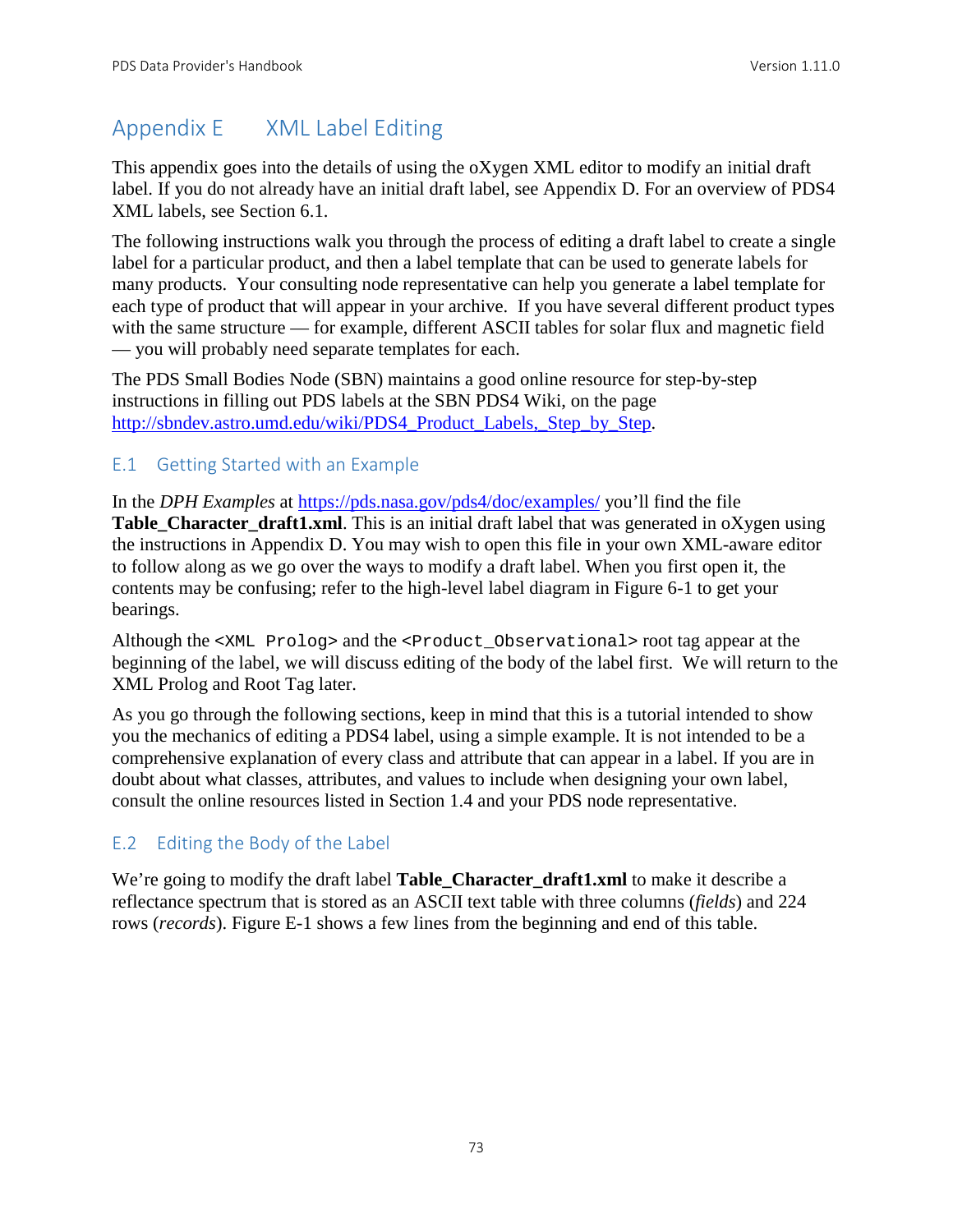| 320.0<br>330.0<br>340.0 | 0.05039<br>0.05898<br>0.06849 | 0.01451<br>0.01123<br>0.01162 |  |
|-------------------------|-------------------------------|-------------------------------|--|
| 350.0                   | 0.07776                       | 0.00851                       |  |
| 360.0                   | 0.08820                       | 0.00314                       |  |
|                         |                               |                               |  |
| 2520.0                  | 0.32924                       | 0.00205                       |  |
| 2530.0                  | 0.32996                       | 0.00385                       |  |
| 2540.0                  | 0.32930                       | 0.00210                       |  |
| 2550.0                  | 0.33209                       | 0.00437                       |  |
|                         |                               |                               |  |
|                         |                               |                               |  |
|                         |                               |                               |  |

*Figure E-1. Example of Table\_Character data*

The table has fixed-width fields, which means it should be described by the **Product\_Observational** subclass **Table\_Character** (Section 6.2.2.1). First we'll create a valid label that describes a single table, and then we'll turn it into a label template that can be used to generate labels for a set of tables.

We're going to start by modifying the <File\_Area\_Observational> tag, and then we'll work on the other areas in the body of the label. We're doing things in this order to help those who are completely new to editing PDS4 labels; it's easier to start with what is familiar – the contents of your data files – and move from there to less familiar areas.

## E.2.1 A Note on Validation

Section 6.4.1 mentioned that using an XML-aware editor is helpful because it will instantly validate your label based on whether it is compliant with its controlling schema(s). As we are working on the body of the label first, the editor may not correctly validate the label yet; we may need to modify the schema and Schematron files specified in the XML prolog and root tag before we can rely on the editor's validation. That comes in Section E.3. If you would rather work on the XML prolog and root tag first, go on to Section E.3, and then return here.

When the XML prolog, the root tag, and the body of the label have all been modified correctly, the XML-aware editor should show the label as valid. In oXygen this is shown as a green square in the upper right corner of the editing window.

One more comment about validation: The XML-aware editor can tell you only whether a label is valid according to its associated schemas and Schematron files. It cannot tell you whether the label correctly describes its associated data product; you could create a valid label even in the absence of any data. Other tools must be used to do a more complete validation. See Section 11, Archive Validation.

# E.2.2 Modifying File\_Area\_Observational

To start, we will close up all but the highest level tags so that we can see an "outline" of the label. (Look in your editor's left margin for an arrow or other symbol to click that will open and close a tag.) The result will look similar to this: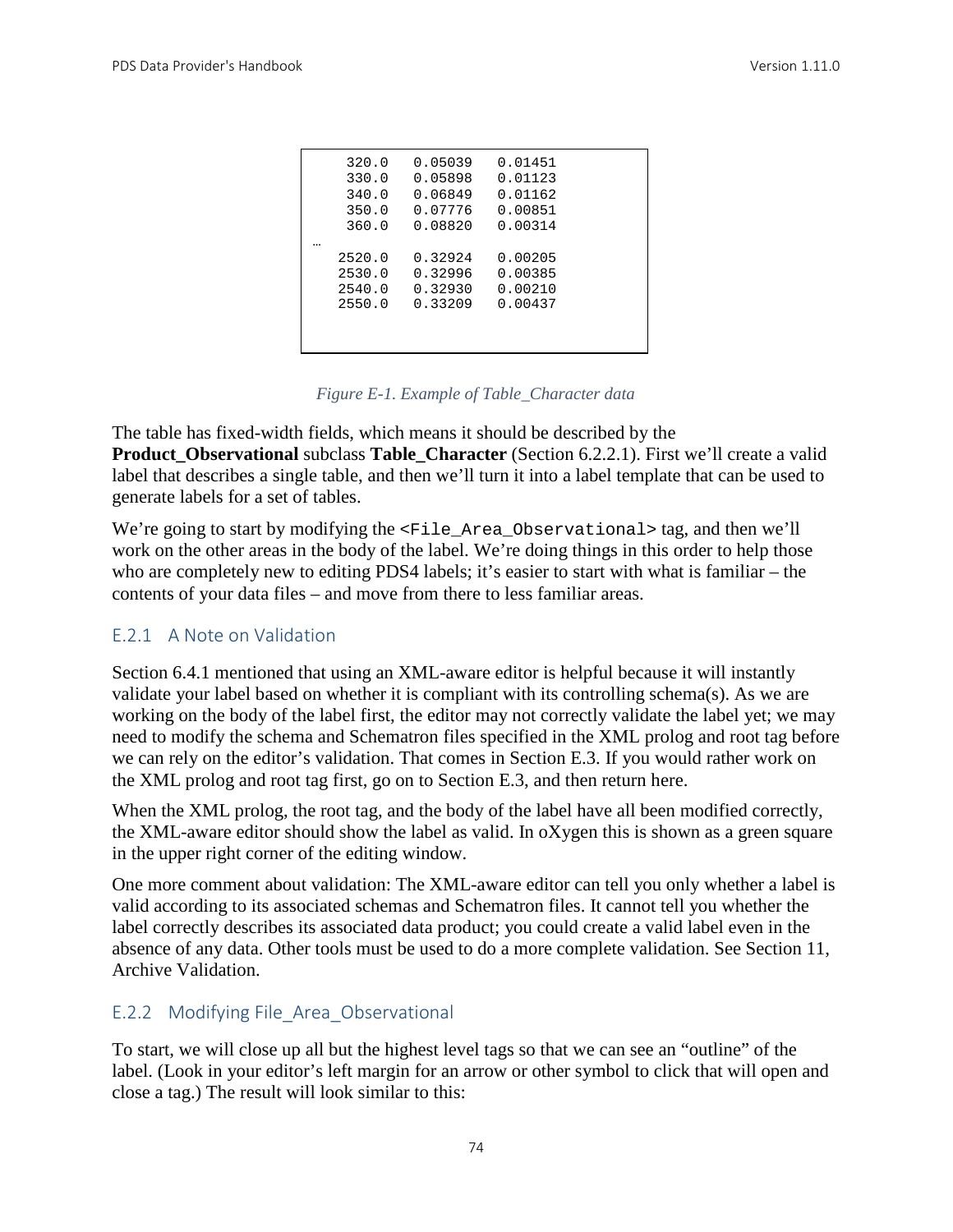```
<?xml version="1.0" encoding="UTF-8"?>
<Product_Observational xmlns="http://pds.nasa.gov/pds4/pds/v1"
xmlns:xsi="http://www.w3.org/2001/XMLSchema-instance"
 xsi:schemaLocation="http://pds.nasa.gov/pds4/pds/v1 
file:/Z:/stage/pds4/schema/pds/v1/PDS4_PDS_1700.xsd">
     <Identification_Area>
     <Observation_Area>
     <Reference_List>
     <File_Area_Observational>
     <File_Area_Observational_Supplemental>
</Product_Observational>
```
## *E.2.2.1 Removing Unwanted Product Types*

Opening up the <File\_Area\_Observational> tag reveals a <File> tag, an <Array> tag, and all the other possible subclasses of **Product\_Observational**, which are given inside comment delimiters. The draft label appears this way because of the choice we made when creating it in step 3.f of Appendix D, **Generate the other options as comments**. The <Array> tag is not inside comment delimiters just because it happens to come first alphabetically. By closing up all the comment fields, the label now appears like this:

```
<?xml version="1.0" encoding="UTF-8"?>
<Product_Observational xmlns="http://pds.nasa.gov/pds4/pds/v1"
xmlns:xsi="http://www.w3.org/2001/XMLSchema-instance"
xsi:schemaLocation="http://pds.nasa.gov/pds4/pds/v1 
file:/Z:/stage/pds4/schema/pds/v1/PDS4_PDS_1700.xsd">
    <Identification_Area>
    <Observation_Area>
    <Reference_List>
    <File_Area_Observational>
        <File>
            <file_name></file_name>
            <local_identifier></local_identifier>
            <creation_date_time></creation_date_time>
            <file_size unit=""></file_size>
           <records></records>
            <md5_checksum></md5_checksum>
            <comment></comment>
        </File>
 <Array>
<!-- <Array_1D><br><!-- <Array 2D>
<!-- <Array_2D><br><!-- <Array_2D_Image>
<!-- <Array_2D_Image>
<!-- <Array_2D_Map>
<!-- <Array_2D_Spectrum>
<!-- <Array_3D>
<!-- <Array_3D_Image>
<!-- <Array_3D_Movie>
<!-- <Array_3D_Spectrum>
<!-- <Encoded_Header>
<!-- <Header>
<!-- <Stream_Text>
<!-- <Table_Binary>
          <Table_Character>
```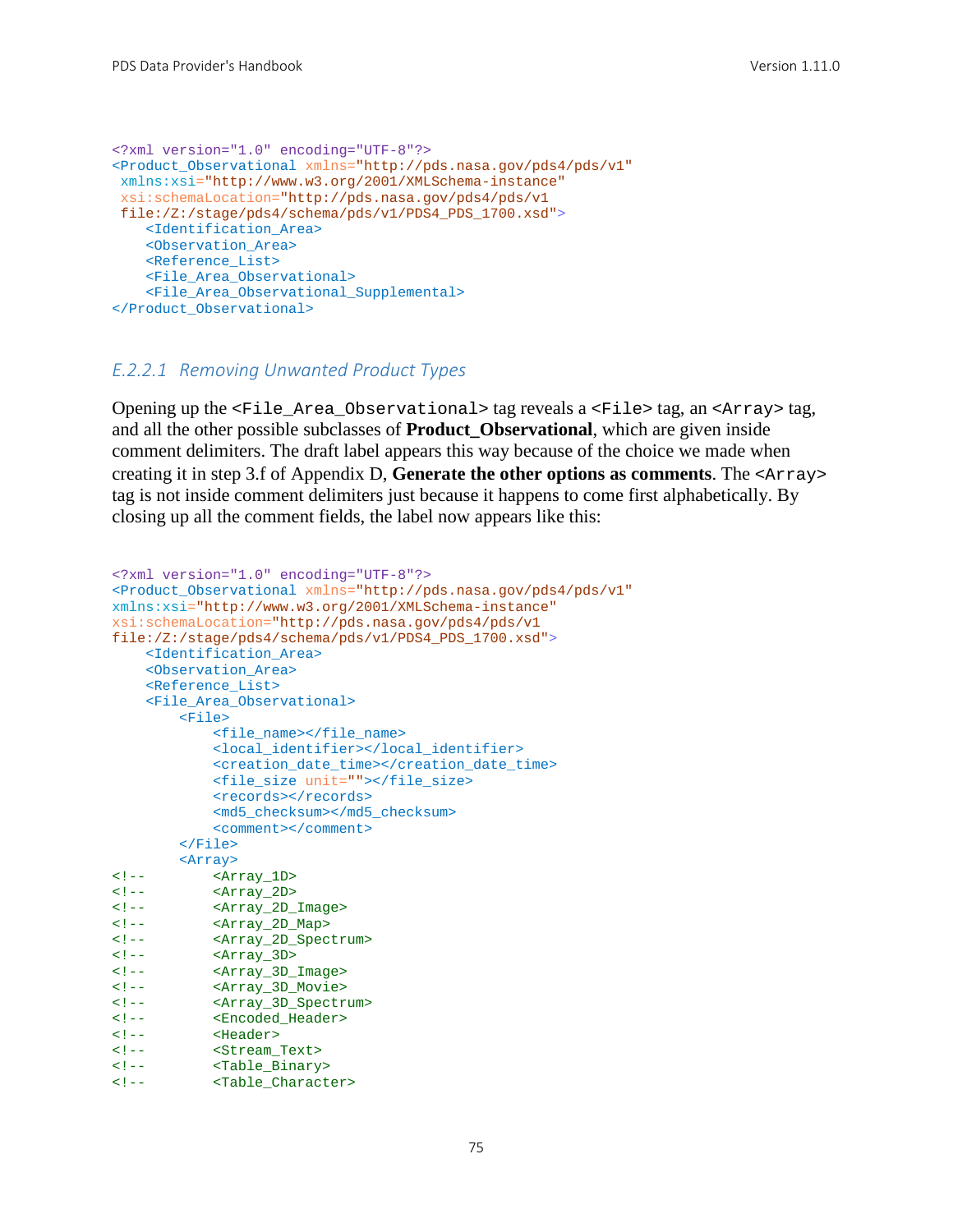```
<!-- <Table_Delimited>
    </File_Area_Observational>
    <File_Area_Observational_Supplemental>
</Product_Observational>
```
We are creating a label for a **Table\_Character** product, so we will now delete all the other types of products from this part of the label, and remove the comment delimiters from around Table\_Character. Now the label looks like this, with the <Table\_Character> tag closed up:

```
<?xml version="1.0" encoding="UTF-8"?>
<Product_Observational xmlns="http://pds.nasa.gov/pds4/pds/v1"
xmlns:xsi="http://www.w3.org/2001/XMLSchema-instance"
xsi:schemaLocation="http://pds.nasa.gov/pds4/pds/v1 
file:/Z:/stage/pds4/schema/pds/v1/PDS4_PDS_1700.xsd">
     <Identification_Area>
     <Observation_Area>
    <Reference_List>
    <File_Area_Observational>
         <File>
             <file_name></file_name>
             <local_identifier></local_identifier>
             <creation_date_time></creation_date_time>
             <file_size unit=""></file_size>
            <records></records>
             <md5_checksum></md5_checksum>
             <comment></comment>
         </File>
        <Table_Character>
     </File_Area_Observational>
     <File_Area_Observational_Supplemental>
</Product_Observational>
```
## *E.2.2.2 Removing Optional Classes and Attributes*

Opening up the <Table Character> tag reveals all the possible classes and attributes that apply to **Table\_Character** observational products. The label appears this way because we chose **Generate optional elements** and **Generate optional attributes** in step 3.b in Appendix D.

We can now delete any of the optional parts of the label that we don't need. A class or attribute is optional if its definition in the data dictionary specifies minOccurs="0" (minimum number of occurrences is 0). In oXygen you can see the definition of a class or attribute by right-clicking on its name and choosing **Show Definition**. This opens the dictionary in the editor and highlights the definition. For example, by right-clicking on the tag <Uniformly\_Sampled> inside the <Table\_Character> tag, we see that its specification is

```
<xs:element name="Uniformly_Sampled" type="pds:Uniformly_Sampled" minOccurs="0" 
maxOccurs="1"> </xs:element>
```
This means the **Uniformly Sampled** class is not required (minOccurs = "0"), and may appear no more than once in a label (maxOccurs="1"). We will delete it from our label because it doesn't apply to the product we are labeling. We'll also delete **local\_identifier**, another optional attribute. We'll keep **name** and **description**, even though they are optional. The other attributes and the **Record\_Character** class are required.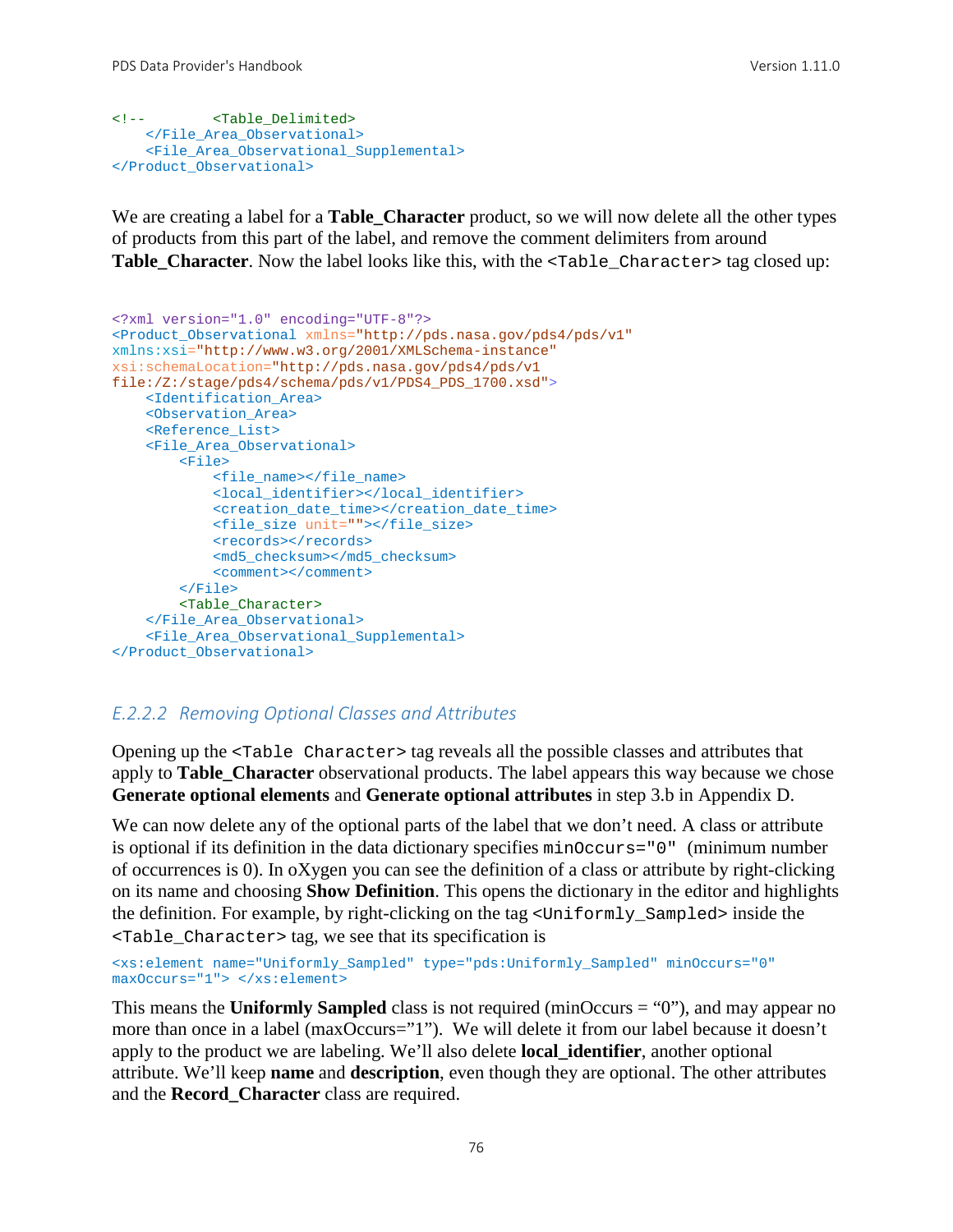Now the <Table\_Character> tag in the label looks like this, with the <Field\_Character> tag closed up for the moment:

```
 <Table_Character>
     <name></name>
     <offset unit=""></offset>
    <records></records>
     <description></description>
    <record_delimiter></record_delimiter>
     <Record_Character>
         <fields></fields>
         <groups></groups>
         <record_length unit=""></record_length>
         <Field_Character>
     </Record_Character>
 </Table_Character>
```
## *E.2.2.3 Setting the Values of Attributes*

We can now start filling in some values in the label. The values are simply inserted between the starting and ending tags of the attributes. These will be values that apply to a single data product. Later we will discuss how to turn this label into a label template by inserting placeholders for those values that vary from one product to the next.

Here is the <Table\_Character> tag with values filled in (again, with <Field\_Character> closed up for now):

```
 <Table_Character>
     <name>Reflectance Spectrum</name>
     <offset unit="byte">0</offset>
     <records>224</records>
     <description>This table contains a reflectance spectrum with 
         fields Wavelength, Reflectance, and Error.</description>
    <record_delimiter>Carriage-Return Line-Feed</record_delimiter>
     <Record_Character>
         <fields>3</fields>
         <groups>0</groups>
         <record_length unit="byte">31</record_length>
         <Field_Character>
     </Record_Character>
 </Table_Character>
```
#### *E.2.2.4 Choosing Values from an Enumerated List*

Some attributes are defined with a limited set of permissible values, called an enumerated list. One such attribute is <record\_delimiter> in the above example. To see the values to choose from, you may open the *PDS4 Information Model* [1] in a web browser at <https://pds.nasa.gov/pds4/doc/im/current/> and use the browser's search tool to look up "record\_delimiter". It appears in several places, so make sure you are looking at the specification for record\_delimiter in the **Table\_Character** class – it's in Section 9.37.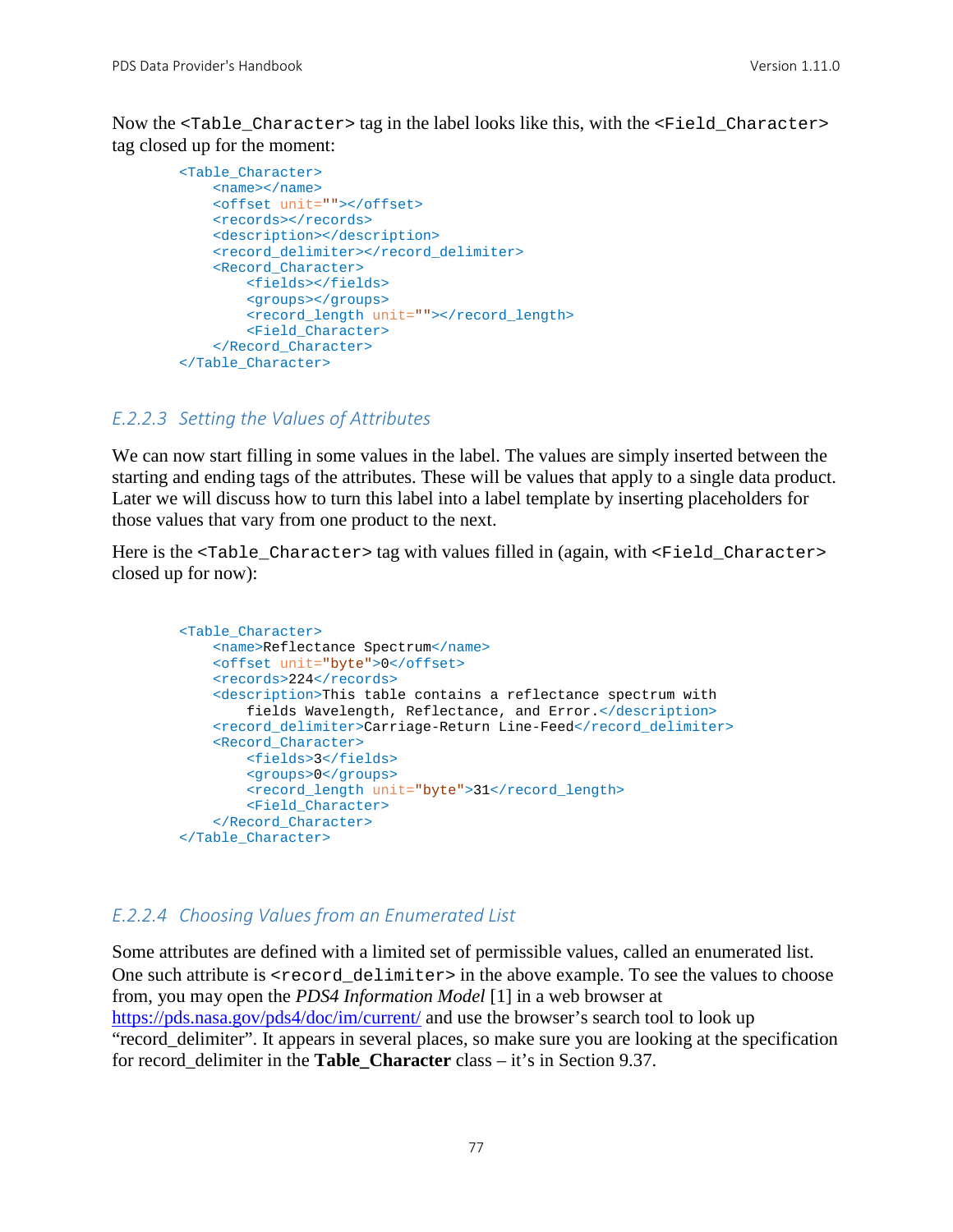# *E.2.2.5 Repeating a Class or Attribute*

As our table has three fields, or columns, we have set the value of  $\le$  fields  $>$  to 3 in the <Record\_Character> tag. This tag already includes a <Field\_Character> tag that we will use to describe one field, but we will need two more for the second and third fields. We can simply copy and paste additional instances of the <Field\_Character> tag. To check whether there is a limit on the number of fields that can be defined in a record, we can right-click on <Field\_Character> to see its definition:

```
<xs:choice minOccurs="1" maxOccurs="unbounded">
     <xs:element name="Field_Character" type="pds:Field_Character"> </xs:element>
     <xs:element name="Group_Field_Character" type="pds:Group_Field_Character">
     </xs:element>
</xs:choice>
```
This is a little more complicated than the first definition we looked up. The  $\langle x \cdot s : \text{choice} \rangle$  tag means that the **Record\_Character** class is required to have at least one **Field\_Character** subclass or **Group\_Field\_Character** subclass, and it may have as many of them as needed (maxOccurs="unbounded").

Here is the <Record Character> tag in our example label now with three <Field\_Character> tags expanded and filled in.

```
 <Record_Character>
    <fields>3</fields>
    <groups>0</groups>
   <record_length unit="byte">31</record_length>
    <Field_Character>
         <name>Wavelength</name>
        <field_number>1</field_number>
        <field_location unit="byte">1</field_location>
         <data_type>ASCII_Real</data_type>
         <field_length unit="byte">9</field_length>
     </Field_Character>
     <Field_Character>
         <name>Reflectance</name>
         <field_number>2</field_number>
         <field_location unit="byte">10</field_location>
         <data_type>ASCII_Real</data_type>
         <field_length unit="byte">10</field_length>
     </Field_Character>
     <Field_Character>
         <name>Error</name>
        <field_number>3</field_number>
        <field_location unit="byte">20</field_location>
         <data_type>ASCII_Real</data_type>
         <field_length unit="byte">10</field_length>
     </Field_Character>
 </Record_Character>
```
The attributes **field\_location** and **field\_length** are important. They give the starting byte and number of bytes respectively for each field in the record, with the first byte in the record numbered byte 1. The **field\_location** and **field\_length** values do not count any spaces or delimiters that may appear between fields in a fixed-width record, nor do they count any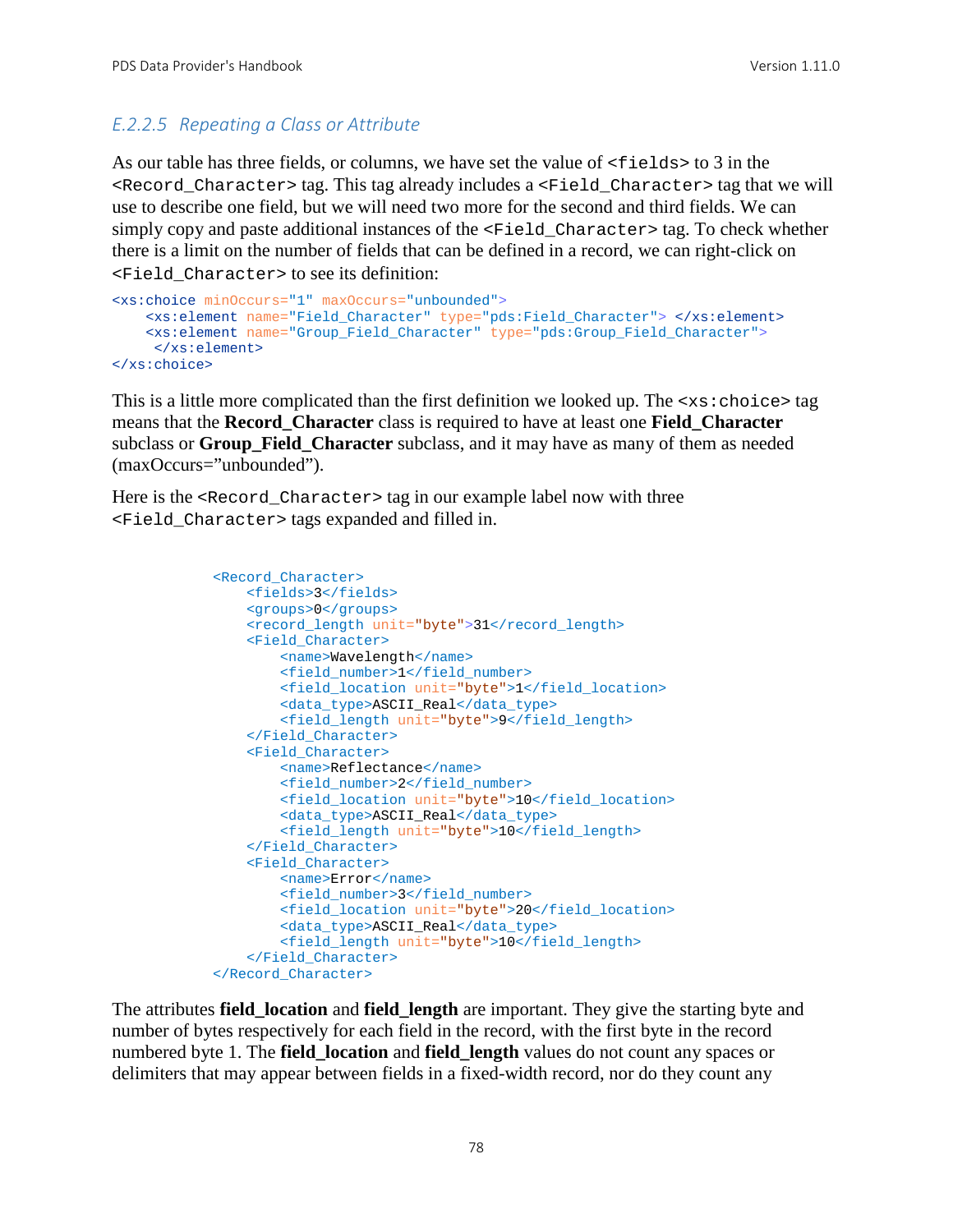quotation marks that surround field values.<sup>[11](#page-85-0)</sup> To make things more complicated, a table may have groups of fields that repeat, which are described using the **Group\_Field\_Character** class (or **Group\_Field\_Delimited** or **Group\_Field\_Binary** classes for **Table\_Delimited** and **Table\_Binary** tables). See Appendix G, Counting Fields and Groups in a Nested Structure, for help in determining the right values for **field\_location** and **field\_length** in a table that contains groups.

# *E.2.2.6 Adding an Optional Class or Attribute*

In the  $\le$ Field Character> tags above we left out several of the optional attributes. Suppose now we decide that we want to include some of them after all. In particular, for the Wavelength field we want to specify that the data are in units of nanometers. It's important to remember that *order matters*; the attributes and classes must appear in the label in the same order in which they are specified in the schema where they are defined. The online version of the *Information Model* [1] is not helpful for this purpose because it gives the attributes of a class in alphabetical order. To see them in schema-defined order we must look in the *PDS4 Data Dictionary* [3], [https://pds.nasa.gov/pds4/doc/dd/current/.](https://pds.nasa.gov/pds4/doc/dd/current/)

Searching in that document for "Field\_Character", we see in its definition that the attribute **unit** should come after **field length** in our label (as we have omitted the optional attribute **field\_format** that would come between them). If we try to put it somewhere else in the <Field\_Character> tag, the editor will flag it as an error.

# *E.2.2.7 Choosing a Value for the* unit *Attribute*

Now that we have restored the unit attribute, what value should it have? Nanometers or nm? Unfortunately there is no easy way to look up an enumerated list of values for units because there are so many of them and they can be combined for complex measurements. In general, PDS uses SI units and abbreviations. In our simple case, either <unit>nm</unit> or  $\frac{1}{\sqrt{1-\frac{1}{\sqrt{1-\frac{1}{\sqrt{1-\frac{1}{\sqrt{1-\frac{1}{\sqrt{1-\frac{1}{\sqrt{1-\frac{1}{\sqrt{1-\frac{1}{\sqrt{1-\frac{1}{\sqrt{1-\frac{1}{\sqrt{1-\frac{1}{\sqrt{1-\frac{1}{\sqrt{1-\frac{1}{\sqrt{1-\frac{1}{\sqrt{1-\frac{1}{\sqrt{1-\frac{1}{\sqrt{1-\frac{1}{\sqrt{1-\frac{1}{\sqrt{1-\frac{1}{\sqrt{1-\frac{1}{\sqrt{1-\frac{1}{\sqrt{1-\frac{1}{\sqrt{1-\frac{1}{\sqrt{1-\frac{1}{\sqrt{1-\frac{1$ *PDS Standards Reference* [2] Section 7, Units, and ask your consulting node if you need help determining the right unit name. The *Small Bodies Node PDS4 Wiki* has a section on Units of Measure at [http://sbndev.astro.umd.edu/wiki/Units\\_of\\_Measure.](http://sbndev.astro.umd.edu/wiki/Units_of_Measure)

So now the wavelength field has this definition:

```
 <Field_Character>
     <name>Wavelength</name>
     <field_number>1</field_number>
    <field_location unit="byte">1</field_location>
     <data_type>ASCII_Real</data_type>
    <field_length unit="byte">9</field_length>
     <unit>nm</unit>
 </Field_Character>
```
<span id="page-85-0"></span> <sup>11</sup> Different attributes are used to describe variable-width records; see the *Information Model* [1] sections on the **Table\_Delimited**, **Record\_Delimited**, and **Field\_Delimited** classes. For more information about tabular data products, see the *Standards Reference* [2] Section 4B, Table Base.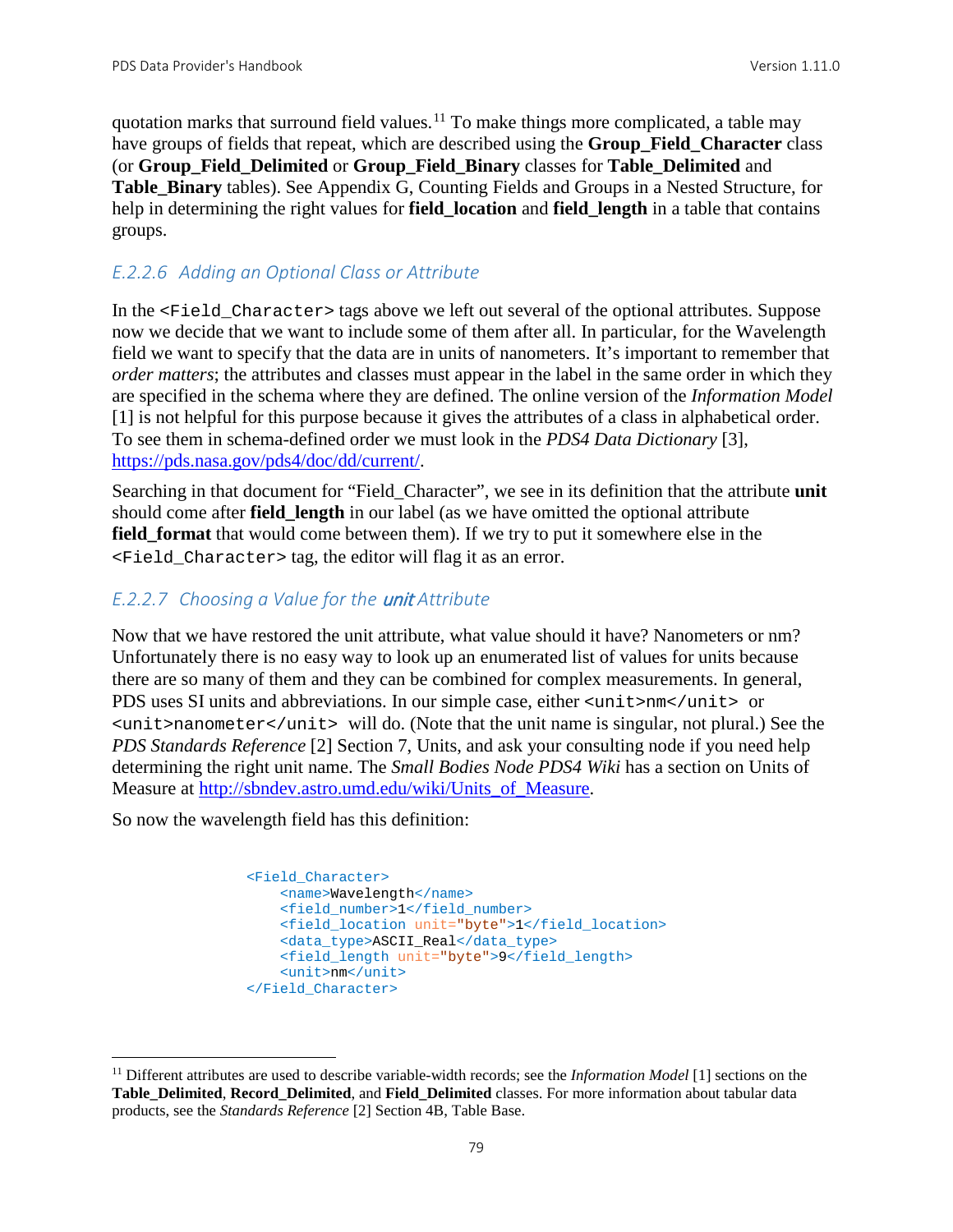You may notice another kind of unit specification in the example:  $\le$  field\_location unit="byte">1</field\_location> and <field\_length unit="byte">9</field\_length>. These attributes refer to the field's starting byte and number of bytes in the record. In this case **byte** is the unit for a label attribute, so it appears as part of the attribute tag, as opposed to **nm**, which is the unit for data in the table.

## *E.2.2.8 Setting Values for Special Constants*

One of the subclasses we left out of the **Field\_Character** class is **Special\_Constants**. A special constant is a value that may occur in a data product to indicate a special case, such as unknown, invalid, or missing data. Look in the *PDS4 Data Dictionary* [3] under **Special\_Constants** to see the complete list. In our example, let's suppose that some of the reflectance values are missing, and that in the table these are given as -999.9 (choosing a value that can't be a real data value). We will put back the **Special\_Constants** class in the Reflectance field definition to indicate that a data value of -999.9 means the reflectance at that wavelength is missing.

Looking at the *Data Dictionary* entry for **Field\_Character** as we did before for **unit**, we can see that the **Special\_Constants** class should come after the **unit** attribute in our label, as we have omitted the intervening optional attributes of **scaling\_factor**, **value\_offset**, and **description**. Then by clicking on "Special\_Constants" in the far right column of the **Field\_Character** entry, we go to the definition of Special Constants where the different kinds of constants are listed. The attribute we want is **missing\_constant**. Here, then, is our updated <Field\_Character> tag:

```
 <Field_Character>
     <name>Reflectance</name>
    <field_number>2</field_number>
    <field_location unit="byte">10</field_location>
     <data_type>ASCII_Real</data_type>
     <field_length unit="byte">10</field_length>
     <Special_Constants>
         <missing_constant>-999.9</missing_constant>
     </Special_Constants>
 </Field_Character>
```
Note that the value that is chosen for a special constant must be the right data type for the field. That is, we chose -999.9 instead of -999 because the field is defined as ASCII\_Real.

## *E.2.2.9 The File Tag*

Now that our label describes the data file with the <Table\_Character> tag, let's fill in the remainder of the **File\_Area\_Observational** area of the label. Just above the  $\epsilon$ Table Character> tag is the  $\epsilon$ File> tag, where we specify the file name and other characteristics. The only required attribute is **file\_name**, but we'll include **creation\_date\_time** and **records** as well.

```
 <File>
     <file_name>Table_Character_Example.tab</file_name>
     <creation_date_time>2017-03-24T12:01</creation_date_time>
     <records>224</records>
 </File>
```
The **creation date time** must be given in the PDS standard date-time format, as specified in the *Standards Reference* [2] Section 5A.2.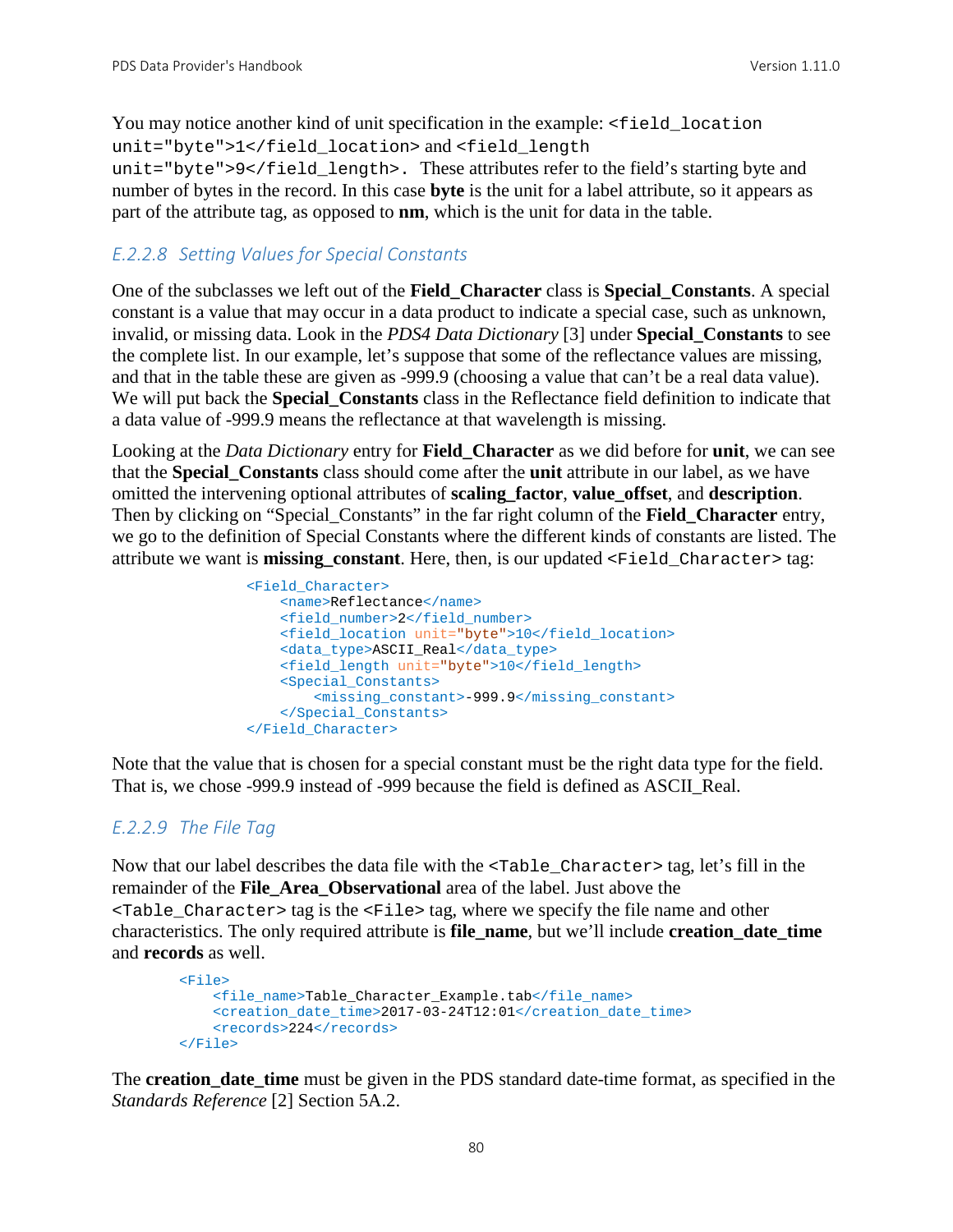## E.2.3 Modifying File\_Area\_Observational\_Supplemental

The **File\_Area\_Observational\_Supplemental** part of the label is used to describe any supplemental data that may accompany a **Product\_Observational** data product. For example, an image may be accompanied by a histogram or other statistics. A table may be accompanied by a figure showing the data plotted on a graph. The supplemental data may be in a separate file from the **Product\_Observational** data, or it may be included in the same file.

Let's assume our example table of reflectance data comes with a plot of the data in a separate file, a PNG image.

Modifying **File\_Area\_Observational\_Supplemental** is done in much the same way as File Area Observational. You can follow the same directions in Section F.2.2, deleting the unwanted product types and removing the comment delimiters from the desired product type. In the case of our PNG image, the desired product type is **Encoded\_Image**. (Refer to Section 6.2 and Appendix B for help choosing the product type.) Here is a completed <File\_Area\_Observational\_Supplemental> tag for our example:

```
 <File_Area_Observational_Supplemental>
    <sub>Fi1e</sub></sub>
         <file_name>Table_Character_Example_Plot.png</file_name>
     </File>
     <Encoded_Image>
         <offset unit="byte">0</offset>
         <encoding_standard_id>PNG</encoding_standard_id>
         <description>This image is a plot of the reflectance data.</description>
     </Encoded_Image>
 </File_Area_Observational_Supplemental>
```
## E.2.4 Modifying Identification\_Area

To continue with our example label, let's now open up the <Identification Area> tag near the top of the label. With the subclasses still closed up, the tag looks like this:

```
 <Identification_Area>
    <logical_identifier></logical_identifier>
    <version_id></version_id>
    <title></title>
    <information_model_version></information_model_version>
    <product_class></product_class>
    <Alias_List>
    <Citation_Information>
    <Modification_History>
 </Identification_Area>
```
The first two attributes, **logical\_identifier** and **version\_id**, are for the LID and VID values that were discussed in Section [5, Assigning Unique Identifiers.](#page-26-0) The **title** attribute should be assigned a value that applies specifically to this individual data product. The

**information\_model\_version** must match the version of the PDS4 schema specified in the root tag, e.g. 1.9.0.0 for schema PDS4\_PDS\_1900. The **product\_class** must match the root tag, e.g. **Product\_Observational**.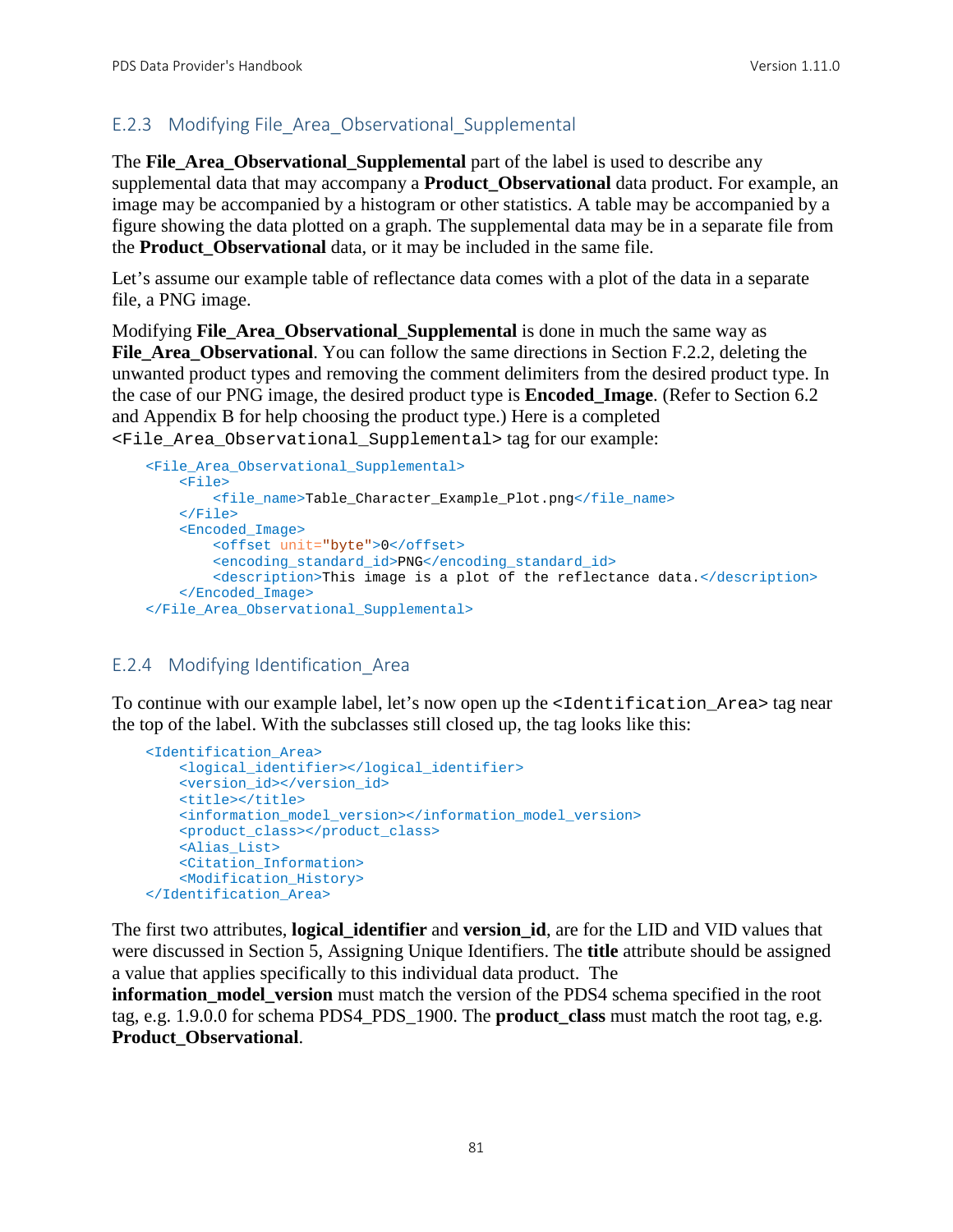The **Alias** List class allows you to specify one or more aliases (other identifiers) for this product. **Citation\_Information** gives information needed to cite the product in scientific publications. Both classes are optional, and we will omit them in our example.

**Modification\_History** provides a way to track versions of the product after it has been archived. It is also optional, but we'll include it here to demonstrate.

So now our example label includes this **Identification\_Area**, using a made-up value for the LID:

```
 <Identification_Area>
     <logical_identifier>
        urn:nasa:pds:examples:tables:Table_Character_Example
     </logical_identifier>
     <version_id>1.0</version_id>
     <title>Example of an ASCII fixed-width table in the tables collection</title>
     <information_model_version>1.9.0.0</information_model_version>
     <product_class>Product_Observational</product_class>
     <Modification_History>
         <Modification_Detail>
             <modification_date>2017-03-23</modification_date>
             <version_id>1.0</version_id>
            <description>Initial version</description>
         </Modification_Detail>
    </Modification_History>
 </Identification_Area>
```
#### E.2.5 Modifying Observation\_Area

There's a lot going on in this part of the label. **Observation\_Area** is where you'll find most of the detailed meta-data about the product. Let's start by opening the <Observation\_Area> tag but leaving the subclasses closed so that we can get a high-level view.

```
 <Observation_Area>
     <comment></comment>
     <Time_Coordinates>
     <Primary_Result_Summary>
    <Investigation_Area>
    <Observing_System>
    <Target_Identification>
    <Mission_Area>
     <Discipline_Area>
 </Observation_Area>
```
Remember that this is an exercise in label editing, not a comprehensive guide to the appropriate use of every class and attribute. We'll be skipping most of the optional classes and attributes here, and calling attention to some that you're most likely to need help with. In particular, we'll omit the optional attribute **comment** and the optional class **Primary\_Result\_Summary**.

#### *E.2.5.1 How to Specify a Nil Value*

The **Time\_Coordinates** class in the **Observation\_Area** is required. It has to include the **start** date time and **stop** date time attributes, although these can be left blank if they are not available. A value left blank is called a *nil* value. There are two things to remember about using nil values: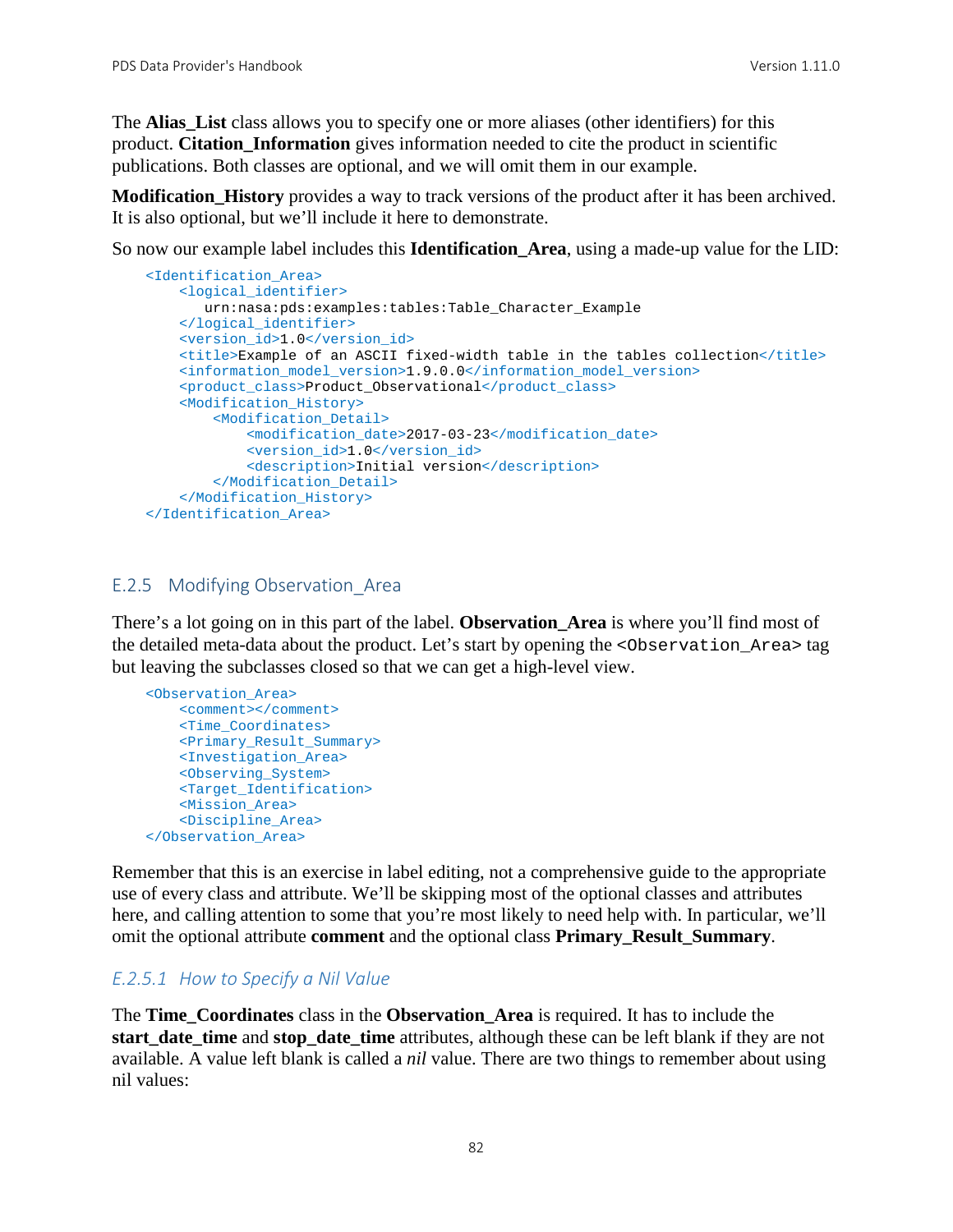- 1. An attribute can have a nil value only if its definition allows.
- 2. You have to give a reason why the value is nil.

Checking the definition of **start\_date\_time** (by right-clicking on the tag in the editor) shows that it is nillable:

```
<xs:element name="start_date_time" nillable="true" type="pds:start_date_time" 
minOccurs="1" maxOccurs="1"> </xs:element>
```
When inserting a label attribute with a nil value, use a statement like this to specify the reason:

<start\_date\_time xsi:nil="true" nilReason="inapplicable"></start\_date\_time>

The allowed values for nilReason are:

- inapplicable
- anticipated
- missing
- unknown

Let's assume that the data product in our example has a start time, but typically stop times are not recorded for these observations. So we'll say that **stop\_date\_time** is nil because it is inapplicable. Our <Time\_Coordinates> tag now looks like this:

```
 <Time_Coordinates>
    <start_date_time>2016-04-19T12:01:33Z</start_date_time>
     <stop_date_time xsi:nil="true" nilReason="inapplicable"></stop_date_time>
 </Time_Coordinates>
```
#### *E.2.5.2 Investigation Area and Observing System (or What Context Product LIDs Are For)*

The <Investigation Area> tag records information about the mission or other coordinated data collection project for which the data product was acquired. The <Observing\_System> tag records information about the instrument(s) that acquired the data product. These are not places to describe the project and instrumentation in detail. They simply identify the project and instruments and point to other resources where more information can be found. The other resources may be external to PDS in the form of published documents, or they may be internal to PDS in the form of instrument context products, as discussed in Section 9.

Here are the <Investigation\_Area> and <Observing\_System> tags for our example product. We'll assume the data collection was done by an individual investigator, and a single instrument component was used to acquire the data. The context product LIDs in this example are made up.

```
 <Investigation_Area>
     <name>Spectral Properties of Planetary Glasses</name>
     <type>Individual Investigation</type>
     <Internal_Reference>
         <lid_reference>
            urn:nasa:pds:investigator_spectra:document:about_this_archive
         </lid_reference>
         <reference_type>data_to_investigation</reference_type>
```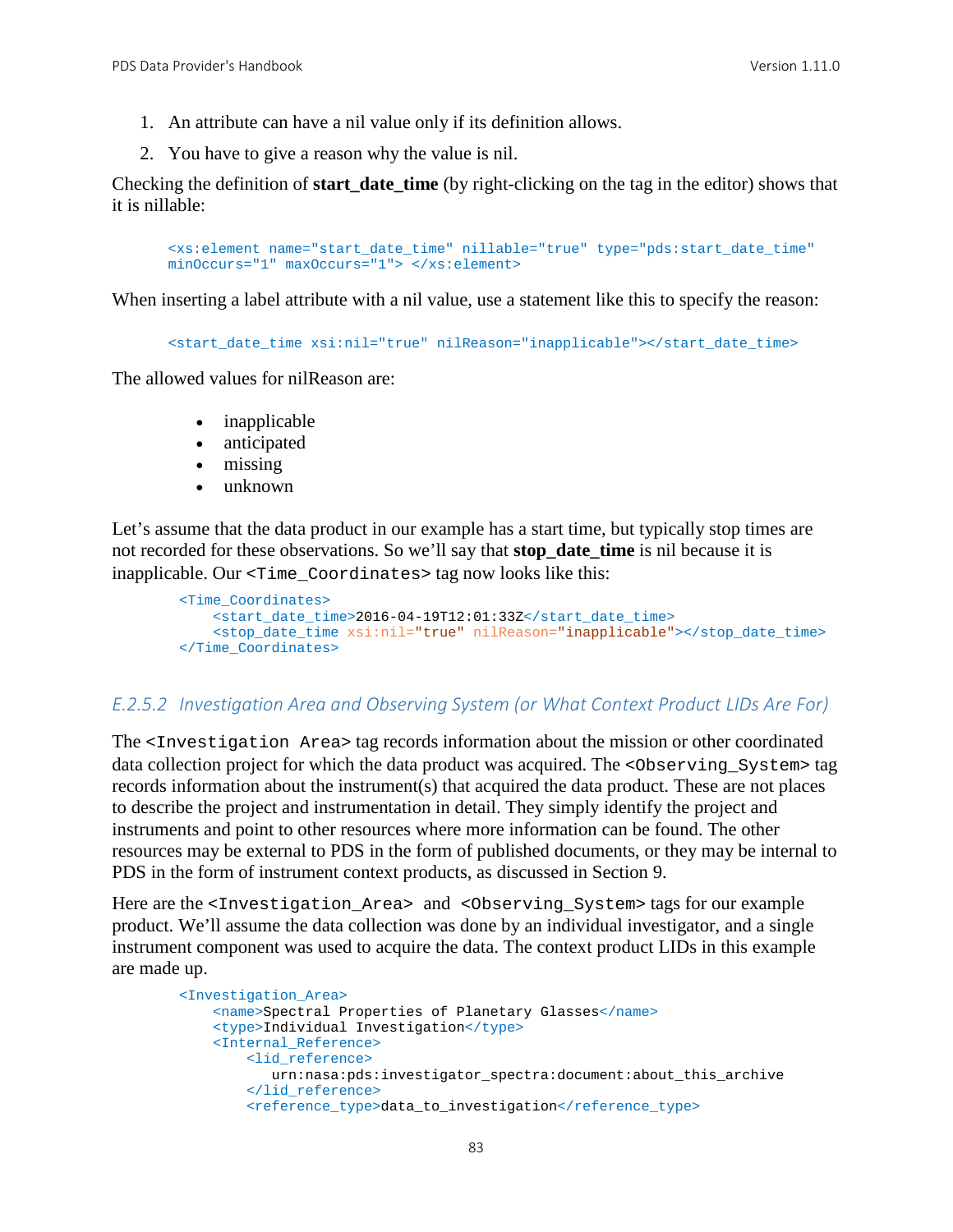```
 </Internal_Reference>
 </Investigation_Area>
 <Observing_System>
    <name>RELAB</name>
     <description>Brown University Reflectance Spectroscopy Laboratory
     </description>
     <Observing_System_Component>
         <name>RELAB Bidirectional Reflectance Spectrometer</name>
         <type>Instrument</type>
         <Internal_Reference>
             <lid_reference>urn:nasa:pds:instrument:bdrs.relab</lid_reference>
            <reference_type>is_instrument</reference_type>
        </Internal_Reference>
     </Observing_System_Component>
 </Observing_System>
```
#### *E.2.5.3 Target\_Identification*

The <Target\_Identification> tag is required. It gives the name and type of the target of the observation, along with an optional description and internal reference. The target can be a planetary body such as a planet, satellite, or asteroid, or a laboratory sample, or many other things. See the complete list of target types in the *Data Dictionary* [3] by searching for "type in Target\_Identification". In our example the target is a synthetically-generated laboratory sample.

Here is our <Target\_Identification> tag.

```
 <Target_Identification>
    <name>ALK-2</name>
     <type>Synthetic Sample</type>
 </Target_Identification>
```
We have omitted the <Internal\_Reference> tag because this laboratory sample does not have a PDS context product that we can refer to. If the target of the observation had been a planet, say Mars for example, then the <Target\_Identification> tag would include the optional <Internal\_Reference> tag with the LID for the Mars context product, like this.

```
 <Target_Identification>
   <name>Mars</name>
   <type>Planet</type>
   <Internal_Reference>
    <lid_reference>urn:nasa:pds:context:target:planet.mars</lid_reference>
    <reference_type>data_to_target</reference_type>
   </Internal_Reference>
 </Target_Identification>
```
#### *E.2.5.4 Mission\_Area and Discipline\_Area are for Local Data Dictionaries*

Local data dictionaries were introduced in Section 6.3. Depending on your data products, you may not need to use any of the existing Local Data Dictionaries, much less create a new one, but if you do, this is the place in the label where those dictionary elements – classes and attributes – are placed. In particular, elements from a mission data dictionary go into the Mission\_Area and elements from any other Local Data Dictionaries go into the Discipline\_Area.

The creation and use of Local Data Dictionaries is a broad topic that is not covered in this handbook; see the relevant tutorials on the Small Bodies Node PDS4 Wiki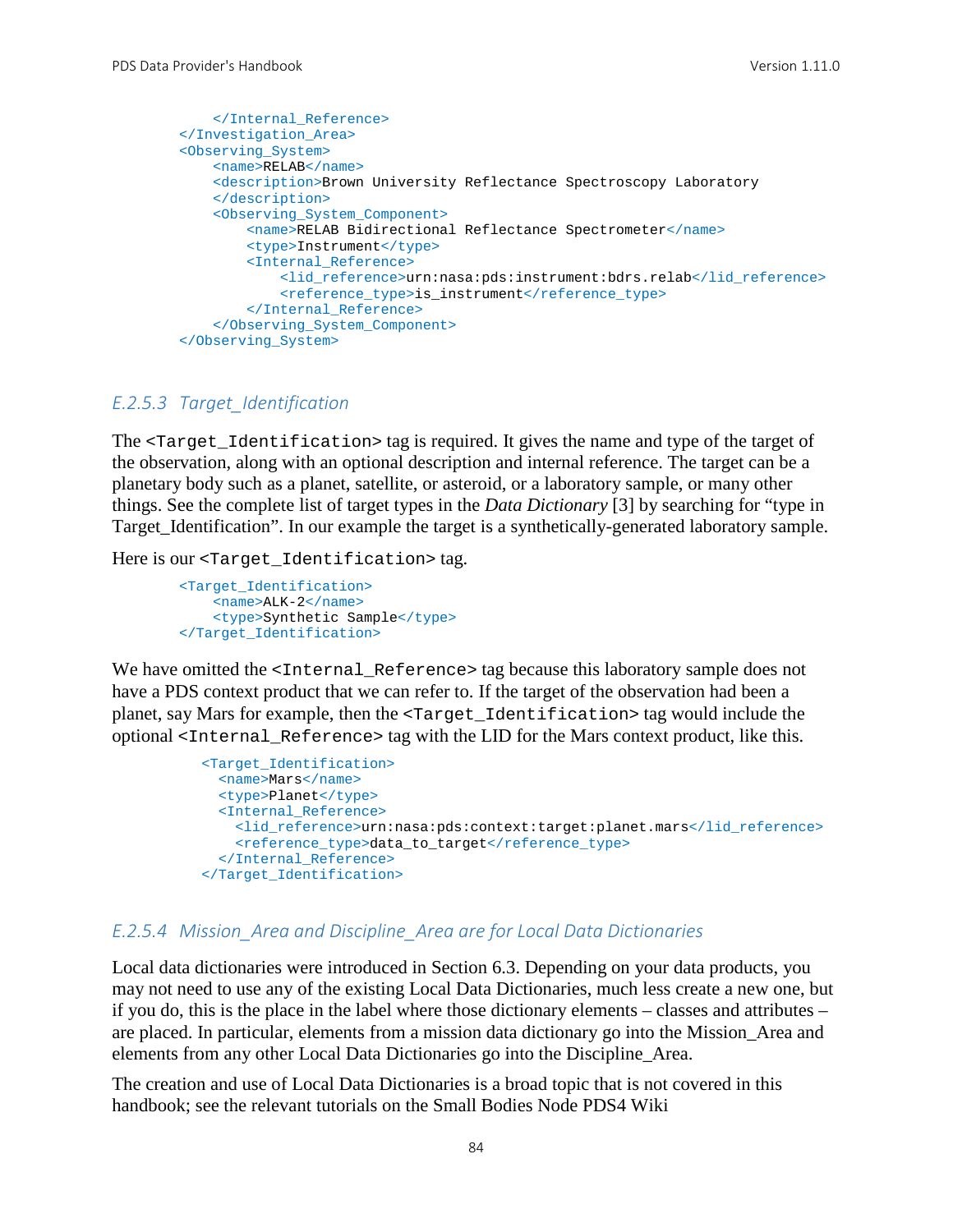[\(http://sbndev.astro.umd.edu/wiki/SBN\\_PDS4\\_Wiki\)](http://sbndev.astro.umd.edu/wiki/SBN_PDS4_Wiki). For the purpose of this label-editing demonstration we will omit Local Data Dictionaries from our example. This completes the modification of the Observation\_Area part of the label.

#### E.2.6 Modifying Reference\_List

The final top-level tag to modify in our example is <Reference\_List>. It is optional, but we'll include it for demonstration. Here is how it looks fully expanded.

```
 <Reference_List>
         <Internal_Reference>
<lid_reference></lid_reference>>>>>>><lidyid
                <!-- <lidvid_reference></lidvid_reference>-->
             <reference_type></reference_type>
             <comment></comment>
         </Internal_Reference>
         <External_Reference>
             <doi></doi>
            <reference_text></reference_text>
             <description></description>
         </External_Reference>
         <Source_Product_Internal>
             <lidvid_reference></lidvid_reference>
               <reference_type></reference_type>
                <comment></comment>
         </Source_Product_Internal>
         <Source_Product_External>
             <external_source_product_identifier></external_source_product_identifier>
             <doi></doi>
             <curating_facility></curating_facility>
             <description></description>
         </Source_Product_External>
     </Reference_List>
```
The <Reference\_List> tag can contain any number of <Internal\_Reference>,

<External\_Reference>, <Source\_Product\_Internal>, and/or <Source\_Product\_External> tags. Internal references are LIDs or LIDVIDs for resources within PDS. (Notice that  $\langle$ lidvid\_reference> is enclosed in comment delimiters. Either <lid\_reference> or <lidvid\_reference> is required, but not both.) External references lead to resources outside of PDS. See Section 8, Documenting the Archive.

We'll include a made-up external reference in our example label.

```
 <Reference_List>
     <External_Reference>
         <doi>doi:10.1002/2016JE987654321</doi>
         <reference_text>Investigator, J.O., 2017, Spectral Properties 
             of Laboratory-Synthesized Glasses, Journal of Geophysical 
            Research - Planets, doi:10.1002/2016JE987654321</reference_text>
     </External_Reference>
 </Reference_List>
```
This completes the body of our example label. Both the original draft and the completed version can be found in the *DPH Example Products* at [https://pds.nasa.gov/pds4/doc/examples/.](https://pds.nasa.gov/pds4/doc/examples/) The next section shows how to modify the XML prolog and the root tag, which are important for validating the label.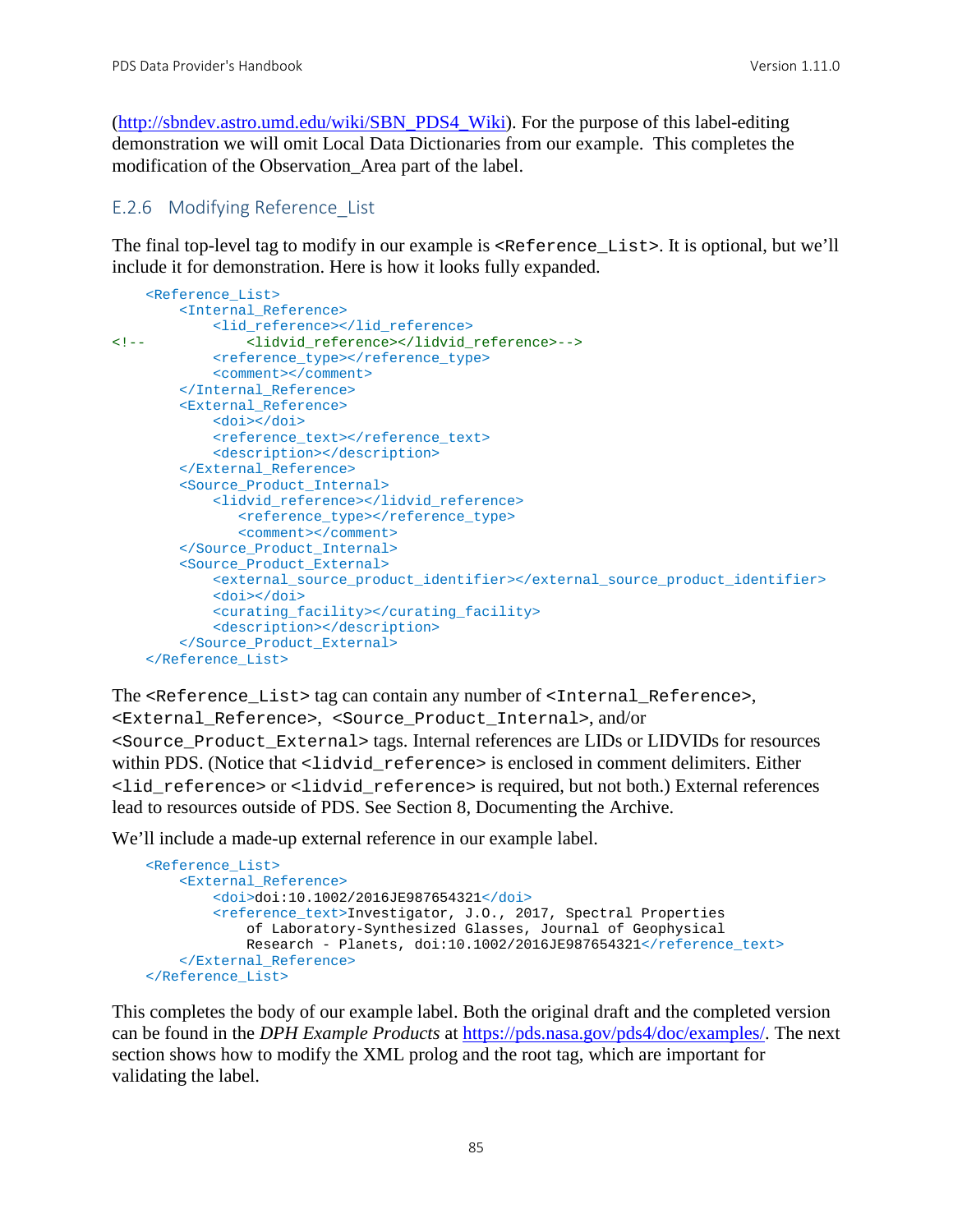# *E.2.6.1 Identifying Source Products*

Let's take a closer look at **Source\_Product\_Internal** and **Source\_Product\_External**. These classes are optional members of the **Reference\_List** class, and are used to refer to one or more source products. A source product is one which is used as input data for the creation of a new product.

The **Source\_Product\_Internal** class is used to refer to source products in the PDS registry system, while the **Source Product External** class is used to refer to source products outside the PDS4 registry system in either a legacy PDS archive (e.g. PDS3, PDS2, NSSDC) or a non-PDS data archive (e.g. JSC, SDDPT).

## *E.2.6.1.1 Source\_Product\_Internal*

The **Source\_Product\_Internal** class must contain one or more **lidvid\_reference** attributes and exactly one **reference\_type** attribute. It may optionally contain a **comment** attribute.

The value of <reference\_type> must be one of the following:

data to raw source product, data to partially processed source product, data\_to\_calibrated\_source\_product, or data\_to\_derived\_source\_product.

Let's put this all together into an example that identifies two raw source products that were used to create our data product:

```
 <Reference_List>
    <Source_Product_Internal>
       <lidvid_reference>
         urn:nasa:pds:insight_cameras:data:d001l0004_596874381edr_f0101_0060m::1.0
       </lidvid_reference>
       <lidvid_reference>
         urn:nasa:pds:insight_cameras:data:d002l0004_596874610edr_f0101_0060m::1.0
        </lidvid_reference>
      <reference_type>data_to_raw_source_product</reference_type>
       <comment>Reference pointer to the raw source product</comment>
    </Source_Product_Internal>
 <Reference_List>
```
## *E.2.6.1.2 Source\_Product\_External*

The **Source Product External** class must contain one or more **external source product identifier** attributes and exactly one **reference** type attribute. It may optionally contain one of each of the following attributes: **doi**, **curating\_facility**, and **description**.

The **external source product identifier** attribute is a unique identifier for a non-PDS4 source product.

For a legacy PDS archive, this identifier would, ideally, be constructed using the format **DATA\_SET\_ID:PRODUCT\_ID.** This is the closest equivalent to the PDS4 logical identifier.

Here's an example of how we'd construct this identifier for an MSL source product:

MSL-M-NAVCAM-2-EDR-V1.0:NLB\_542040434EDR\_F0611332NCAM00375M1

However, if the **PRODUCT ID** is not unique within the legacy data set, then more information will need to be provided in the identifier, delimited by colons, until a unique identifier has been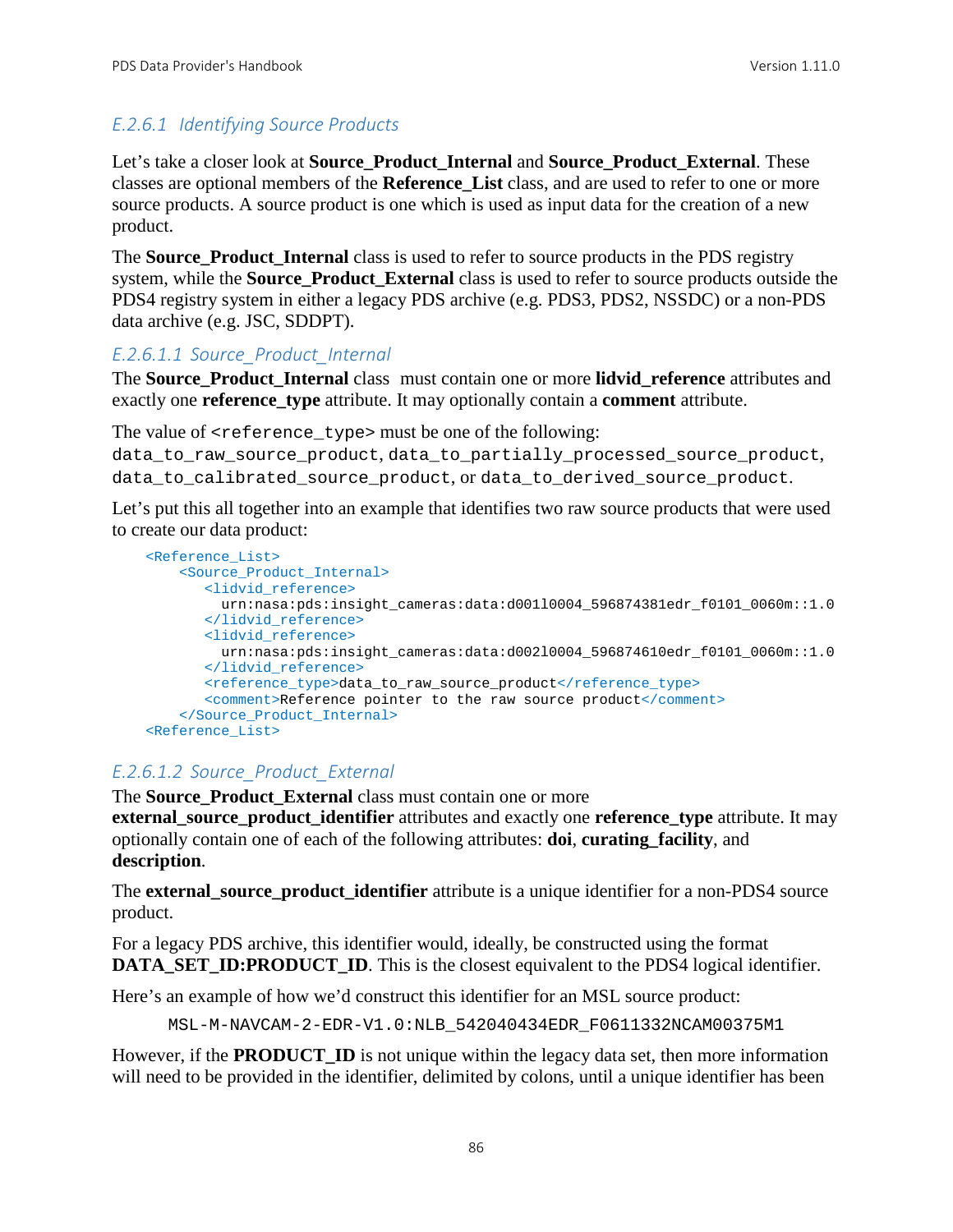## formed. For example, **DATA\_SET\_ID:PRODUCT\_ID:FILE\_NAME** or **DATA\_SET\_ID:VOLUME\_ROOT:DIRECTORY\_PATH:PRODUCT\_ID**.

Let's examine a specific example of an identifier constructed in this way, for a Galileo product that does not have a unique **PRODUCT\_ID**.

Using these legacy PDS archive keywords and values:

**DATA\_SET\_ID**: GO-J/JSA-SSI-2-REDR-V1.0 **DIRECTORY\_PATH**: go\_0017/c3/callisto/c036831/

**FILE\_NAME**: 7400r.img

the resulting external\_source\_product\_identifier would be:

GO-J/JSA-SSI-2-REDR-V1.0:go\_0017/c3/callisto/c036831/:7400r.img.

For a non-PDS data archive, the **external\_source\_product\_identifier** should be constructed in a similar format using a unique data set identifier and product identifier, where possible, and adding additional information until the identifier is unique within the data set. If unclear, contact PDS node personnel for assistance with generating this identifier.

The **curating\_facility** attribute provides the name or identifier of the curating facility or PDS node which is currently maintaining the data set or volume and which is responsible for maintaining catalog information.

Let's put this all together into a simple **Source\_Product\_External** example, using our MSL product identifier from above.

```
 <Reference_List>
    <Source_Product_External>
      <external_source_product_identifier>
          MSL-M-NAVCAM-2-EDR-V1.0:NLB_542035319EDR_F0611332NCAM00276M1
      </external_source_product_identifier>
       <reference_type>data_to_raw_source_product</reference_type>
       <curating_facility>IMG</curating_facility>
       <description>Reference pointer to MSL EDR source product</description>
    </Source_Product_External>
 <Reference_List>
```
# E.3 Editing the XML Prolog and Root Tag

This section addresses how the XML prolog and root tag of an XML label are formed. Both are always found at the beginning of a PDS4 XML label. Here again is our example label with all tags below the root tag closed up.

```
<?xml version="1.0" encoding="UTF-8"?>
<Product_Observational xmlns="http://pds.nasa.gov/pds4/pds/v1"
xmlns:xsi="http://www.w3.org/2001/XMLSchema-instance"
xsi:schemaLocation="http://pds.nasa.gov/pds4/pds/v1 
file:/Z:/stage/pds4/schema/pds/v1/PDS4_PDS_1700.xsd">
     <Identification_Area>
     <Observation_Area>
     <Reference_List>
     <File_Area_Observational>
     <File_Area_Observational_Supplemental>
</Product_Observational>
```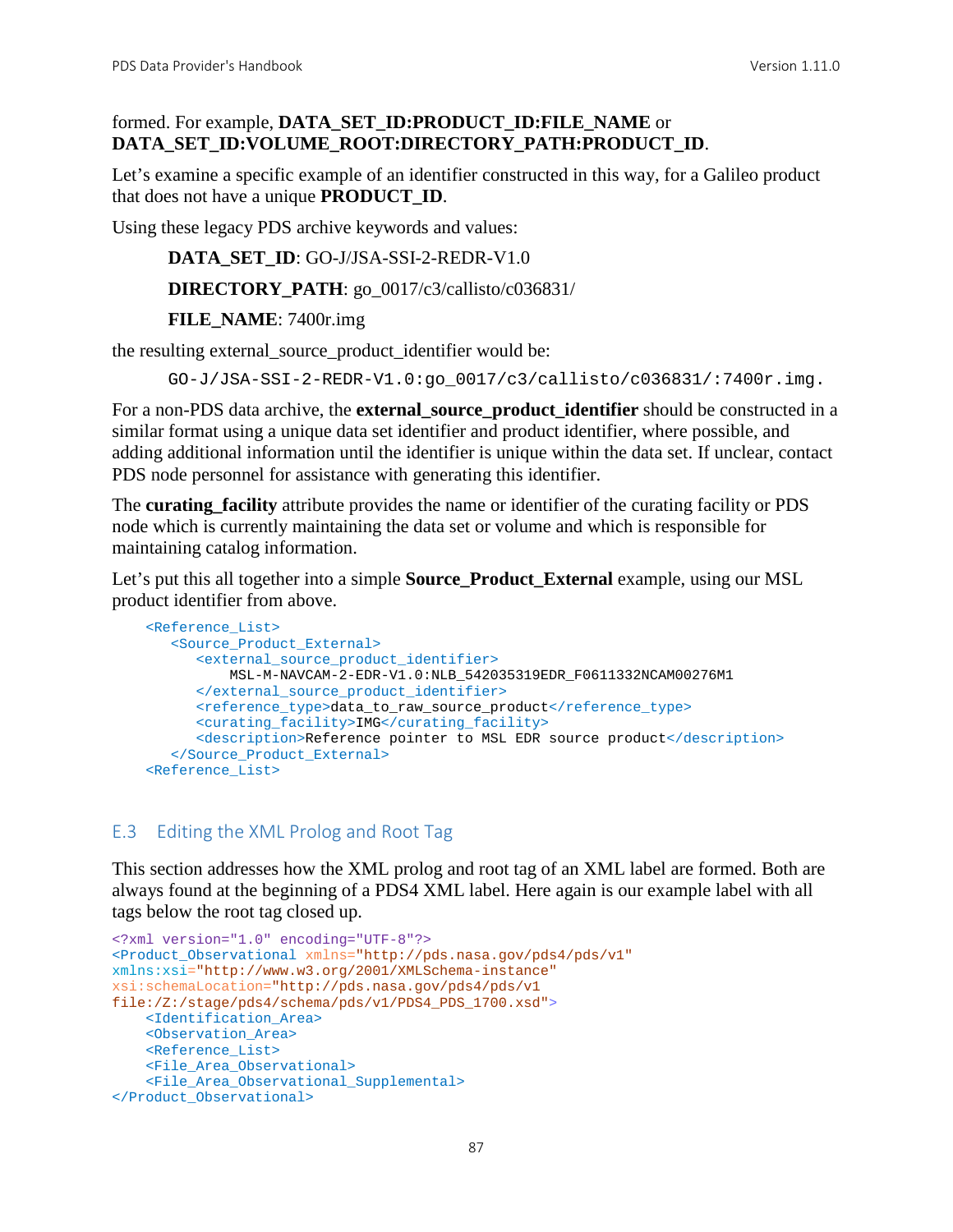## E.3.1 XML Declaration Statement

The first XML tag in our label declares the version and encoding of the XML document; it is required, and is created automatically from the PDS4 common schema (PDS4\_PDS\_nnnn.xsd), if the label has been generated by an XML-aware editor. Typically, it looks like this:

<?xml version="1.0" encoding="UTF-8">

## E.3.2 Schematron References

Now we have to add an XML tag manually to tell the label-reading software how to locate the PDS4 common Schematron file. Enter this just after the first XML tag.

<?xml-model href="https://pds.nasa.gov/pds4/pds/v1/PDS4\_PDS\_1700.sch" schematypens="http://purl.oclc.org/dsdl/schematron"?>

The href XML attribute points to the PDS4 common Schematron file (the **.sch** file). Use the latest released version of the Schematron file unless you have a particular reason not to.

If the label will use any Local Data Dictionaries (LDDs), then their associated Schematron files must be referenced using similar notation. These XML tags must be added immediately after the common Schematron XML tag. Our example label for a reflectance spectrum does not use any LDDs, but suppose we were labeling an image data product and we needed to use classes and attributes from the PDS Cartography and Imaging Sciences Node Local Data Dictionary. In that case we would add a third XML tag to specify the Schematron file for that LDD:

```
<?xml-model href="https://pds.nasa.gov/pds4/img/v1/PDS4_IMG_1100.sch"
schematypens="http://purl.oclc.org/dsdl/schematron"?>
```
All currently available PDS4 schemas and Schematron files can be found online at [https://pds.nasa.gov/pds4/schema/released/.](https://pds.nasa.gov/pds4/schema/released/)

Another resource for information on the XML Prolog is [http://sbndev.astro.umd.edu/wiki/Anatomy\\_of\\_the\\_XML\\_Prolog](http://sbndev.astro.umd.edu/wiki/Anatomy_of_the_XML_Prolog) at the PDS Small Bodies Node.

Now that we have added the location of the PDS4 common Schematron rules, the XML editor will apply the rules to the label. If any of the rules are not being followed, the editor will flag this part of the label as an error. In the case of our example label, notice that after adding the xmlmodel tag for the PDS common Schematron, the green box in the oXygen editor changes to red, and another red mark in the right margin shows the location of the error. Clicking on that red mark highlights the  $\leq$ Identification Area> tag, and this error message appears.

E [ISO Schematron] The value of the attribute logical\_identifier must only contain lower-case letters

This is a PDS4 Schematron rule. We can correct the error by changing

```
<logical_identifier>
    urn:nasa:pds:examples:tables:Table_Character_Example</logical_identifier>
```
to

```
<logical_identifier>
    urn:nasa:pds:examples:tables:table_character_example</logical_identifier>
```
With this change the error message disappears and the box color changes back to green.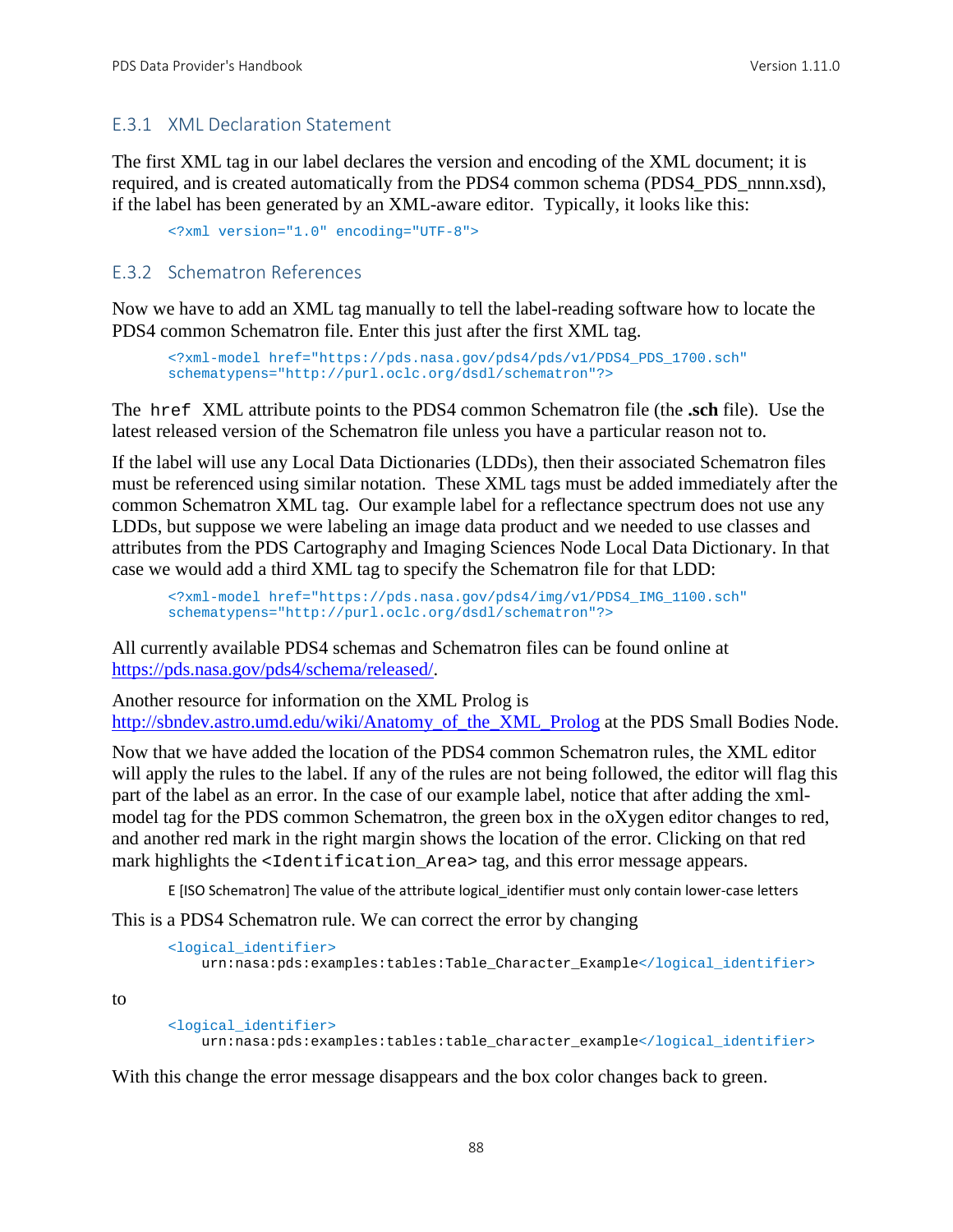## E.3.3 Local File References and Catalog Files

Both of the above Schematron references point to an online location where the Schematron file is found. It is possible to point to a file on your local system instead. Reasons why you might want to do that include:

- 1. You are working offline.
- 2. You want to use a development version of a Schematron file that is available locally but not yet online.
- 3. Your XML-aware editor does not recognize an online reference.<sup>[12](#page-95-0)</sup>

In the end, when you deliver your labels to PDS they must use online references to both schemas and Schematron files. It would be cumbersome to edit every label each time you switched back and forth from local to online access during your label development. To get around this, an XML *catalog file* may be used to map the permanent location listed in the label to a working location on your file system. A catalog file is used only by an XML-aware editor when opening an XML file; the catalog file is not part of the PDS archive. Both oXygen and Eclipse editors support XML catalog files. See Appendix H for instructions on setting up a catalog file.

## E.3.4 Product Type and Namespaces in the Root Tag

The next statement in the label is the root tag for **Product\_Observational**.

```
<Product_Observational xmlns="http://pds.nasa.gov/pds4/pds/v1"
xmlns:xsi="http://www.w3.org/2001/XMLSchema-instance"
xsi:schemaLocation="http://pds.nasa.gov/pds4/pds/v1 
file:/Z:/stage/pds4/schema/pds/v1/PDS4_PDS_1700.xsd">
```
This statement was generated automatically by oXygen when it was created using the procedure in Section E.3. In step 2.e, **Product\_Observational** was selected as the root element.

Inside this <product observational>tag are two namespace references, which begin with xmlns, and one schema location reference, which begins with xsi:schemaLocation.

The reference xmlns="http://pds.nasa.gov/pds4/pds/v1" specifies the default namespace for the label, the PDS namespace. All PDS4 labels should have the default namespace set in this way.

If we needed to include any Local Data Dictionary components in our label, we would add a reference for each LDD namespace after the PDS namespace. (Only namespaces that are registered in the Namespace Registry may be used in PDS4 labels

[\(https://pds.nasa.gov/pds4/schema/pds-namespace-registry.pdf\)](https://pds.nasa.gov/pds4/schema/pds-namespace-registry.pdf).) For example, if we were using the Cartography and Imaging Sciences Node Local Data Dictionary, we would add the **img** namespace, and the root tag would then look like this:

```
<Product_Observational xmlns=https://pds.nasa.gov/pds4/pds/v1
xmlns:img="http://pds.nasa.gov/pds4/img/v1"
xmlns:xsi="http://www.w3.org/2001/XMLSchema-instance"
xsi:schemaLocation="http://pds.nasa.gov/pds4/pds/v1 
file:/Z:/stage/pds4/schema/pds/v1/PDS4_PDS_1700.xsd">
```
<span id="page-95-0"></span><sup>&</sup>lt;sup>12</sup> The oXygen editor does recognize online references. Some versions of the Eclipse editor do not.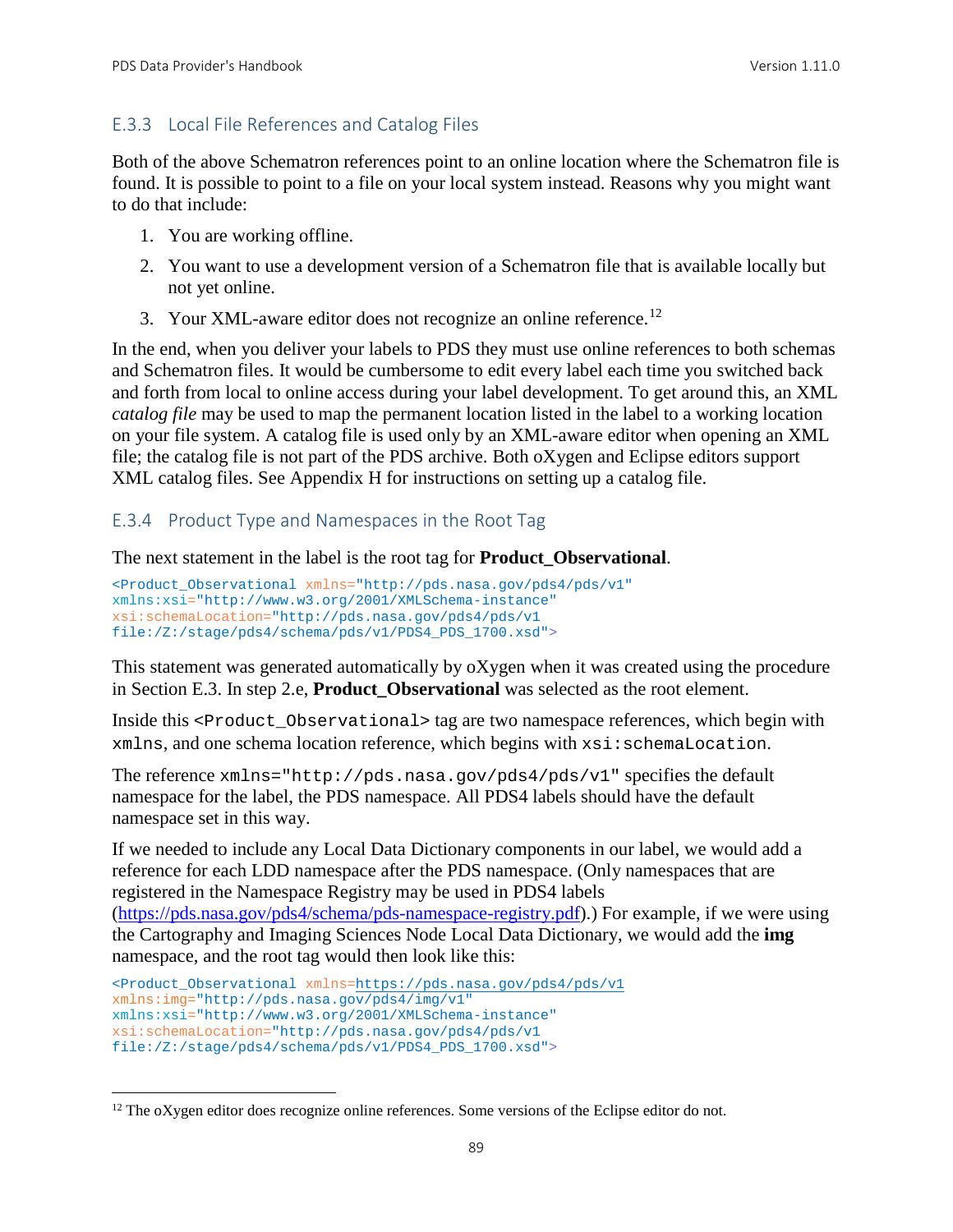The next namespace reference, xmlns:xsi="http://www.w3.org/2001/XMLSchemainstance", specifies the XML Schema Instance namespace **xsi**, which helps the label reading software interpret the schemas used in the label. This is a bit of boilerplate that should be present in every PDS4 XML label.

#### E.3.5 Schema Locations in the Root Tag

#### The reference

```
xsi:schemaLocation="http://pds.nasa.gov/pds4/pds/v1 
file:/Z:/stage/pds4/schema/pds/v1/PDS4_PDS_1700.xsd"
```
tells label-reading software where to look for the PDS4 common schema. The value of xsi:schemaLocation is always given as one or more pairs of character strings. The first string in the pair is a namespace – in this case, the PDS4 common namespace. The second string is the location of the schema file (the **.xsd** file) for that namespace. Notice that our label was created with a local file reference for the schema file (starting with file:). We could leave it that way for now, but let's change the local reference to the permanent online location of the PDS4 schema file. (The discussion in Section F.3.3 above about using an XML catalog file to tell your editor where to look for Schematron files applies to schema files as well.) Now we have

```
xsi:schemaLocation="http://pds.nasa.gov/pds4/pds/v1 
https://pds.nasa.gov/pds4/pds/v1/PDS4_PDS_1700.xsd"
```
The  $xsi:$  schemaLocation value may have several namespace-schema pairs, one pair for the PDS4 common schema and one pair for each Local Data Dictionary used in the label. If our label needed to use the Image Node Local Data Dictionary, we would include the **img** namespace and its location, like this:

```
xsi:schemaLocation="http://pds.nasa.gov/pds4/pds/v1
                    https://pds.nasa.gov/pds4/pds/v1/PDS4_PDS_1700.xsd
                     http:/pds.nasa.gov/pds4/img/v1
                    https://pds.nasa.gov/pds4/pds/v1/PDS4_IMG_1100.xsd"
```
Notice there is no punctuation between namespace names and schema file names, only white space. The white space can be arranged to make the pairs easier to read, as in the above example.

## *E.3.5.1 Use http or https?*

You may have noticed the use of both http and https in the above examples. It's confusing because the actual *name* of a namespace looks very much like the URI of a file location. In the above example,

```
http://pds.nasa.gov/pds4/pds/v1
```
is the fully-qualified name of the PDS4 common namespace, and

[https://pds.nasa.gov/pds4/pds/v1/PDS4\\_PDS\\_1700.xsd](https://pds.nasa.gov/pds4/pds/v1/PDS4_PDS_1700.xsd)

is the location of the schema file for the namespace, an actual URI. Namespace names in PDS generally start with http. File location URIs may start with either http or https depending on the server providing the file. File locations under pds.nasa.gov always start with https.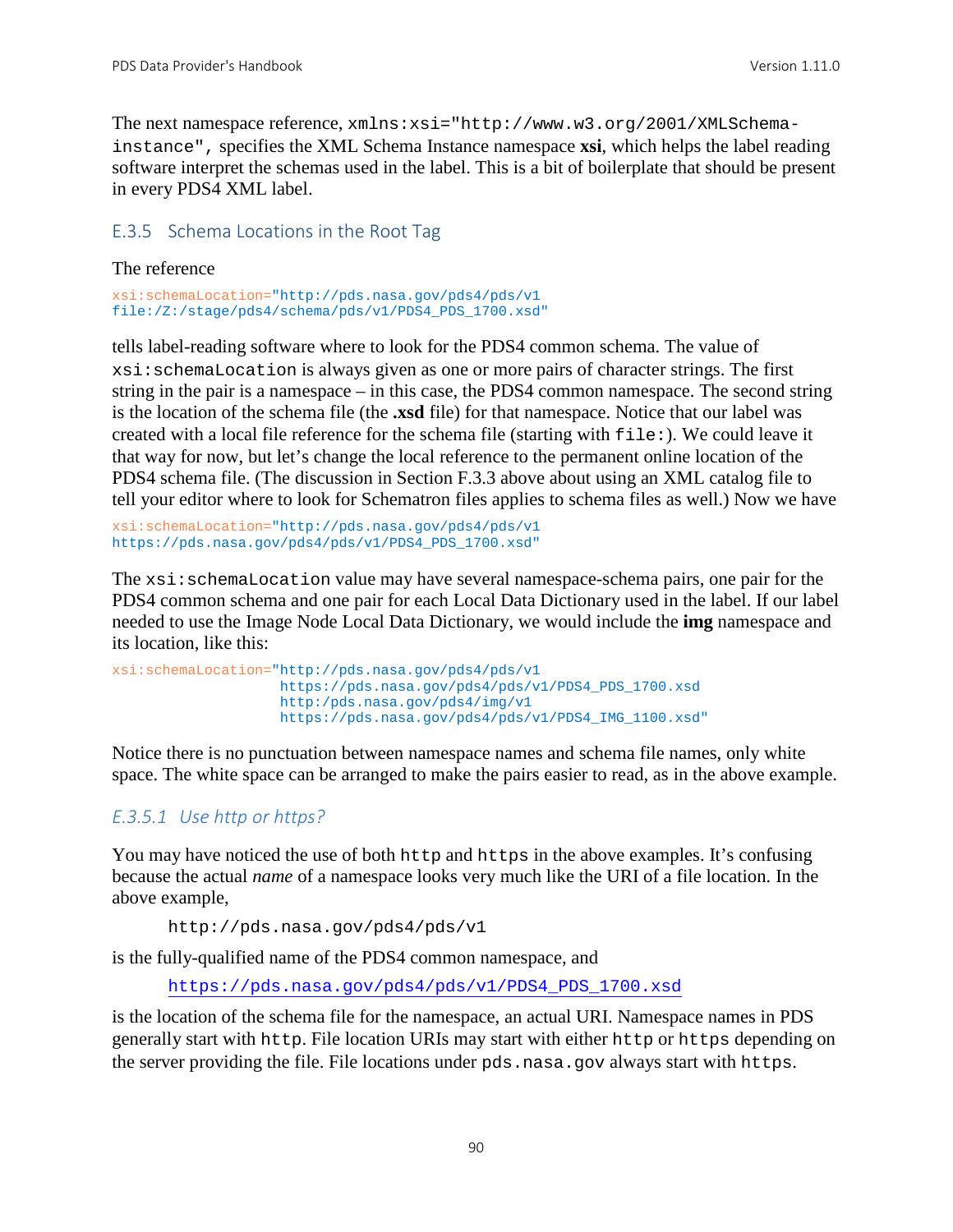# E.3.6 The End Tag

Finally, don't forget to end the <Product\_Observational> tag with its right angle bracket after the final schema location value, and end the entire label with the matching closing tag </Product\_Observational>. Our example label now looks like this, with all but the root tag closed up.

```
<?xml version="1.0" encoding="UTF-8"?>
<?xml-model href="https://pds.nasa.gov/pds4/pds/v1/PDS4_PDS_1700.sch"
schematypens="http://purl.oclc.org/dsdl/schematron"?>
<Product_Observational xmlns="http://pds.nasa.gov/pds4/pds/v1"
xmlns:xsi="http://www.w3.org/2001/XMLSchema-instance"
xsi:schemaLocation="http://pds.nasa.gov/pds4/pds/v1
                     https://pds.nasa.gov/pds4/pds/v1/PDS4_PDS_1700.xsd">
     <Identification_Area>
     <Observation_Area>
     <Reference_List>
    <File_Area_Observational>
     <File_Area_Observational_Supplemental>
</Product_Observational>
```
Both the original draft of the example label (**Table\_Character\_draft1.xml**) and the completed version (**Table\_Character\_Example**) can be found in the *DPH Examples* at [https://pds.nasa.gov/pds4/doc/examples/.](https://pds.nasa.gov/pds4/doc/examples/)

#### E.4 Turning a Label into a Label Template

Now that our example reflectance spectrum label is complete and valid based on the PDS4 schema and Schematron, we will use it as the basis for a label template.

Going through the label we can identify the attributes that we expect to have different values from one reflectance spectrum data file to the next. They are:

- <logical\_identifier>
- <title>
- <modification date>
- <start date time>
- <name> in <Target Identification>
- <type> in <Target\_Identification>
- <file\_name> in <File\_Area\_Observational>
- <file\_name> in <File\_Area\_Observational\_Supplemental>
- <creation\_date\_time>
- <records> in <File>
- <records> in <Table\_Character>

For each of these we will replace the value currently in the label with a placeholder value that has the name of the field delimited by character strings that software will recognize. For example, we'll replace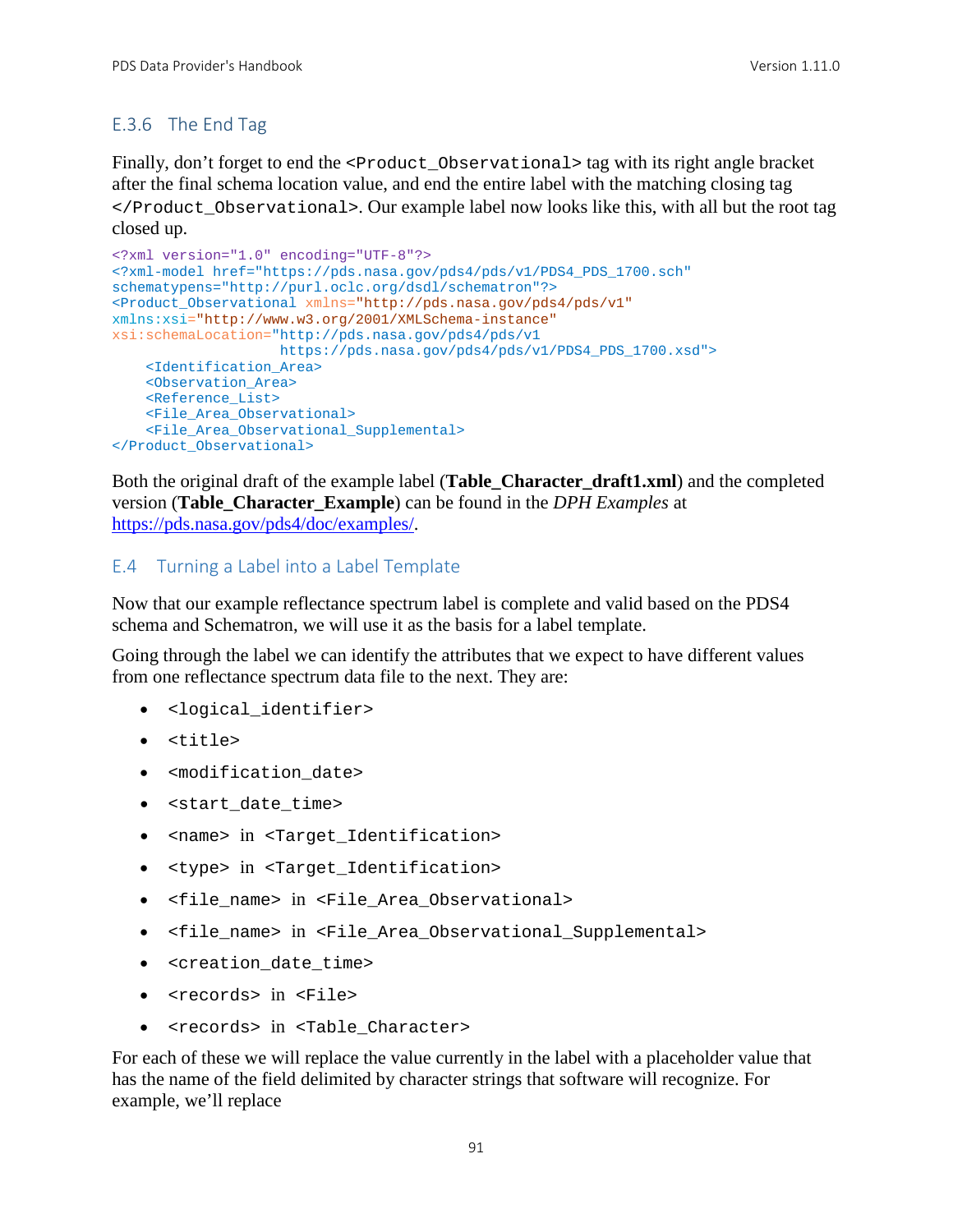```
<start_date_time>2016-04-19T12:01:33Z</start_date_time>
with
```

```
<start_date_time>${start_date_time}</start_date_time>.
```
A note on placeholders: the way you represent a placeholder in your label template will depend on the requirements of the software that is going to read it. We chose the delimiters  $\frac{1}{2}$  and  $\}$ , but there is no single correct way to do it. If you're planning to use an existing label generation tool, find out its requirements for placeholders. If you're writing your own label generation software you're free to choose a placeholder syntax. Be aware that inserting placeholders instead of actual values may cause your label template to appear invalid in the XML-aware editor. For instance, when we substitute the string  $\frac{1}{5}$  start date time in our example label, the editor will show this as a validation error because "\${start\_date\_time}" is not a valid date-time value.

The completed label template can be found in the *DPH Examples* as **Table\_Character\_Example\_template.xml**.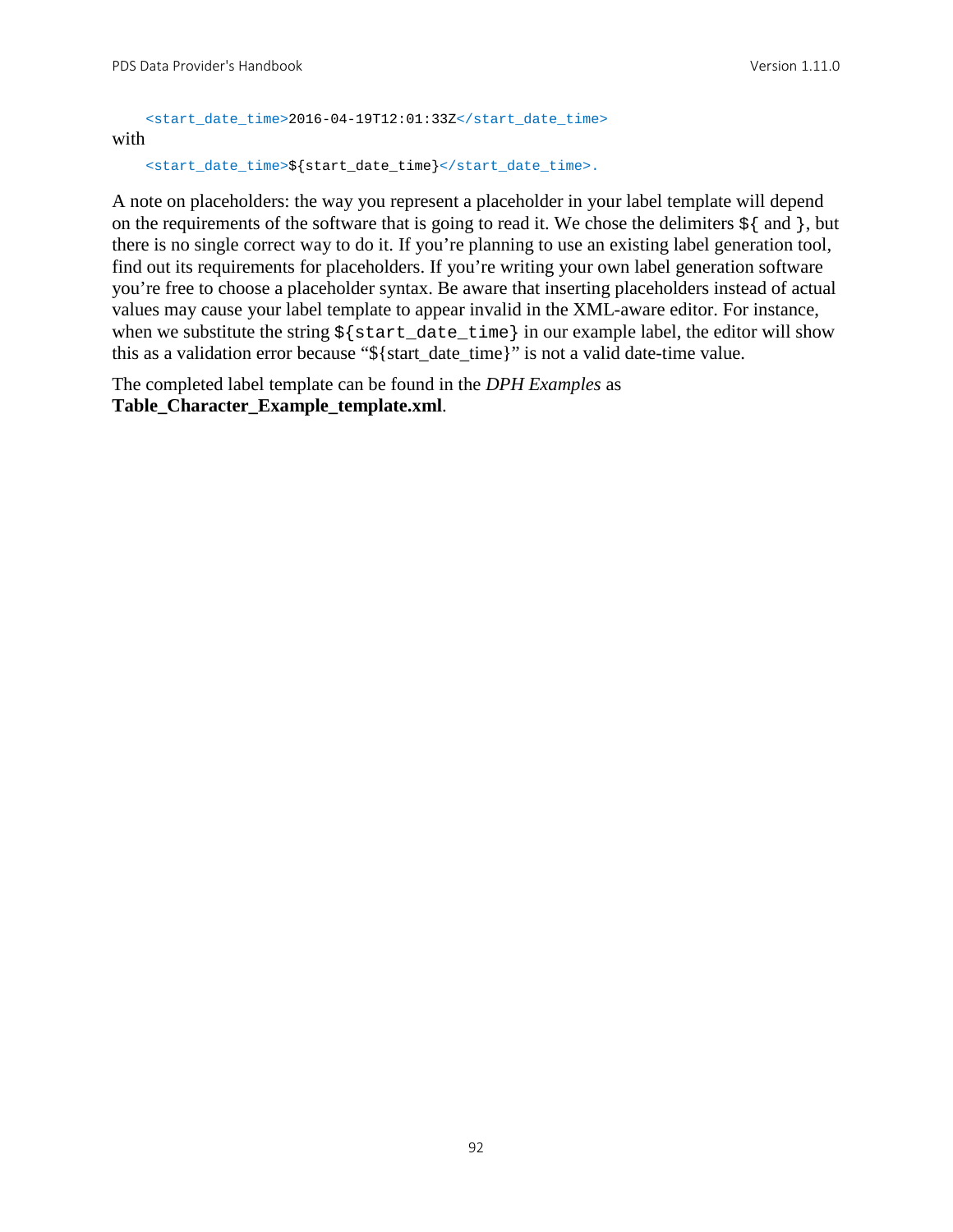# Appendix F Using Local Internal Reference and local identifier

The **Local\_Internal\_Reference** class and **local\_identifier** attribute allow one part of a label to refer to an object described in another part of the same label. (This is not to be confused with the **Internal\_Reference** class discussed in Section 8.3.) Many **Product\_Observational** subclasses include the optional attribute **local\_identifier**, which may be set to any name you choose, with the intent of using that name in another part of the label that needs to refer to the product. (The term "local" here means local within the label.)

A common use of **Local\_Internal\_Reference** and **local\_identifier** is in the Display Local Data Dictionary. For example, if you have an image product described as an **Array\_2D\_Image**, you need to indicate how the image should be displayed. The Display LDD includes the **Display\_Settings** class for this purpose. The relevant parts of the image label might look like the excerpt below.

```
<?xml version="1.0" encoding="UTF-8"?> 
<?xml-model href="https://pds.nasa.gov/pds4/pds/v1/PDS4_PDS_1700.sch" 
schematypens="http://purl.oclc.org/dsdl/schematron"?>
<?xml-model href="https://pds.nasa.gov/pds4/disp/v1/PDS4_DISP_1700.sch" 
schematypens="http://purl.oclc.org/dsdl/schematron"?>
<Product_Observational xmlns="http://pds.nasa.gov/pds4/pds/v1"
     xmlns:disp="http://pds.nasa.gov/pds4/disp/v1"
    xmlns:xsi="http://www.w3.org/2001/XMLSchema-instance"
    xsi:schemaLocation="
       http://pds.nasa.gov/pds4/pds/v1 
       https://pds.nasa.gov/pds4/pds/v1/PDS4_PDS_1700.xsd
        http://pds.nasa.gov/pds4/disp/v1
       https://pds.nasa.gov/pds4/disp/v1/PDS4_DISP_1700.xsd
...
     <Observation_Area>
...
         <Discipline_Area>
             <disp:Display_Settings>
                 <Local_Internal_Reference>
                     <local_identifier_reference>
                         Image_XYZ</local_identifier_reference>
                     <local_reference_type>
                         display_settings_to_array</local_reference_type>
                 </Local_Internal_Reference>
                 <disp:Display_Direction>
                      <disp:horizontal_display_axis>
                          Sample</disp:horizontal_display_axis>
                      <disp:horizontal_display_direction>
                        Left to Right</disp:horizontal_display_direction>
                      <disp:vertical_display_axis>
                         Line</disp:vertical_display_axis>
                     <disp:vertical_display_direction>
                         Top to Bottom</disp:vertical_display_direction>
                 </disp:Display_Direction>
             </disp:Display_Settings>
...
         </Discipline_Area>
    </Observation_Area>
     <File_Area_Observational>
...
         <Array_2D_Image>
             <name>Example Image</name>
```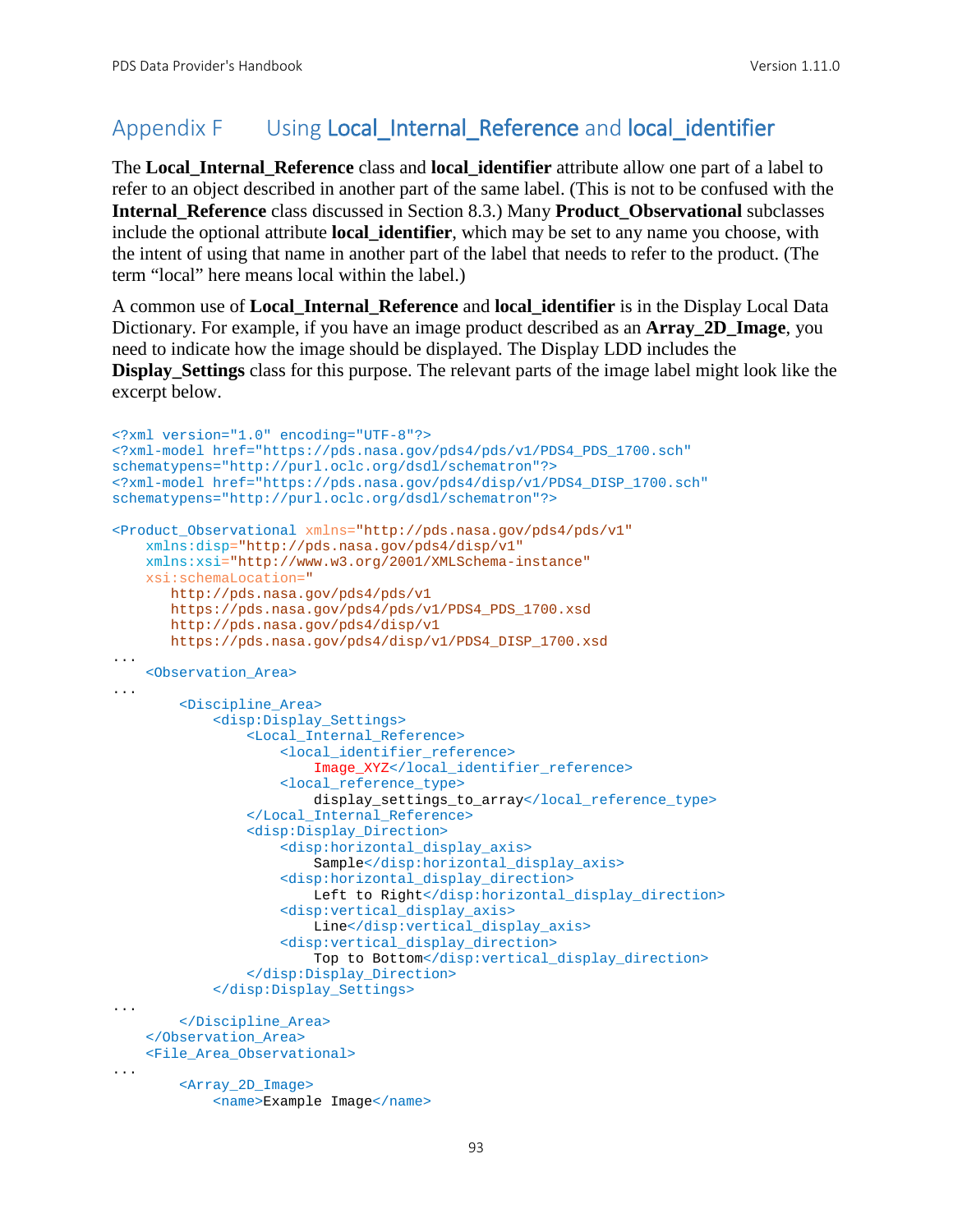```
 <local_identifier>Image_XYZ</local_identifier>
             <offset unit="byte">0</offset>
             <axes>2</axes>
            <axis_index_order>Last Index Fastest</axis_index_order>
             <Element_Array>
                 <data_type>IEEE754LSBSingle</data_type>
                 <unit>degree</unit>
             </Element_Array>
             <Axis_Array>
                 <axis_name>Line</axis_name>
                 <elements>3387</elements>
                 <sequence_number>1</sequence_number>
             </Axis_Array>
             <Axis_Array>
                 <axis_name>Sample</axis_name>
                 <elements>3387</elements>
                 <sequence_number>2</sequence_number>
             </Axis_Array>
         </Array_2D_Image>
     </File_Area_Observational>
</Product_Observational>
```
The Display LDD (namespace **disp**) is specified in the XML prolog and the <Product Observational> root tag, and its classes and attributes are used in the <Discipline\_Area> tag. The image is described in the <Array\_2D\_Image> tag. Notice that the image's **local identifier** attribute is set to "Image XYZ", and that this value also appears in the **local\_identifier\_reference** attribute of the **Local\_Internal\_Reference** class inside the **disp:Display\_Settings** class, as highlighted in red text. In English, this means the display settings of samples left to right, lines top to bottom apply to the image identified in the label as "Image\_XYZ". This is a simple example. Imagine a product consisting of multiple images that might require different display settings; using local identifiers it is possible to specify different settings for the different images.

The name chosen for local\_identifier and local\_identifier\_reference may be composed using upper or lower case letters, numerals, the dash, period, and underscore. Spaces are not allowed. The name must start with a letter or underscore (*SR* [2] Section 6D.1).

**Local\_Internal\_Reference** has two required attributes, **local\_identifier\_reference** and **local reference type** (and an optional **comment** attribute). The first is the value of a **local identifier** that appears somewhere else in the label. The second is the type of reference, in this example "display\_settings\_to\_array". Values for **local\_reference\_type** should be defined by the Schematron rules for the LDD.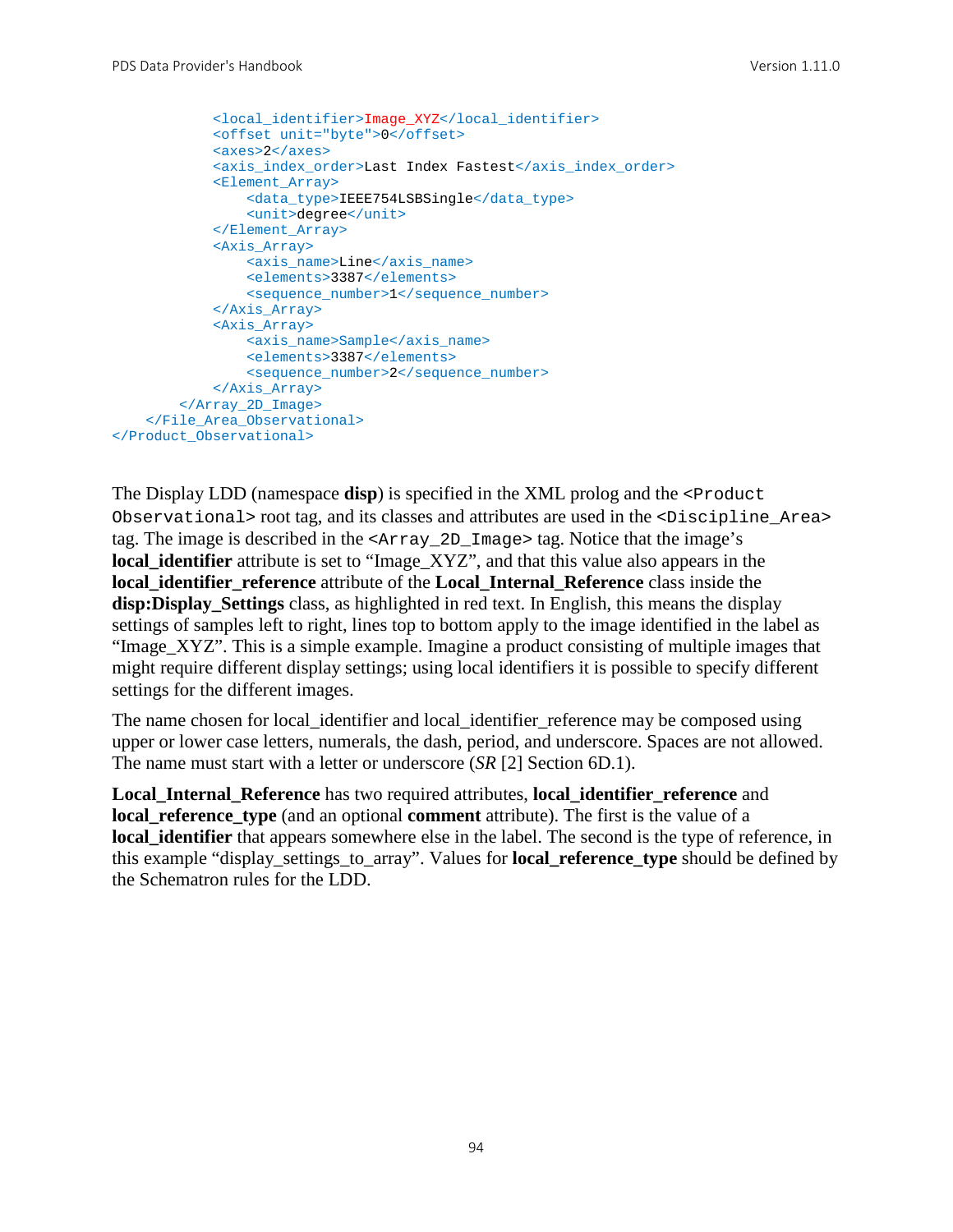# Appendix G Counting Fields and Groups in a Nested Structure

Section E.2.2.5 of Appendix E shows how to repeat a class or attribute in a label, using **Field\_Character** in a table as an example. It mentions that tables may have groups of fields that repeat, using the **Group\_Field\_Character, Group\_Field\_Delimited,** or **Group\_Field\_Binary** classes. In these cases it can be confusing to know how to count the byte offsets for fields and groups in order to enter the correct values for the **field\_location** and **field\_length** attributes. This appendix explains how to do that.

In a table with fixed-width columns (**Table\_Character** or **Table\_Binary**) it is possible to have a group of fields (i.e., columns) that repeats. It's also possible for a group to contain another group. With a nested structure like this it can be hard to figure out what to put in the label for the attributes **field\_location** (starting byte of a field) and **group\_location** (starting byte of a group) for each field in the table.

Figure G-1 illustrates how to count the bytes in a label for a table with nested groups. For simplicity, we have assumed that every field has length 4 bytes and that the Group\_Field\_Z1 begins at **group** location 1. The bullets below show the number of fields in the various groups; multiplication by 4 gives the number of bytes. Rather than numbers, the content of each XML element is given as an arithmetic expression for **field\_location**, **field\_length**, **group\_location**, and **group\_length**.

• Group\_Field\_Z1 has J fields plus B1 plus B2 repeated L times

 $= {J + B1 + B2}$ <sup>\*</sup>L total fields

 $= {J + W^*M + [N + (Q + T^*V)^*U]^*S}^*L$  total fields

• Group\_Field\_B1 has W fields repeated M times

 $=$  W<sup>\*</sup>M total fields

• Group\_Field\_B2 has N fields plus E1 repeated S times

 $=[N + E1]*S$  total fields  $=[N + (Q + T^*V)^*U]^*S$  total fields

• Group\_Field\_E1 has Q fields plus G1 repeated U times

$$
= (Q + G1)^*U \text{ total fields}
$$

- $= (Q + T^*V)^*U$  total fields
- Group\_Field\_G1 has T fields repeated V times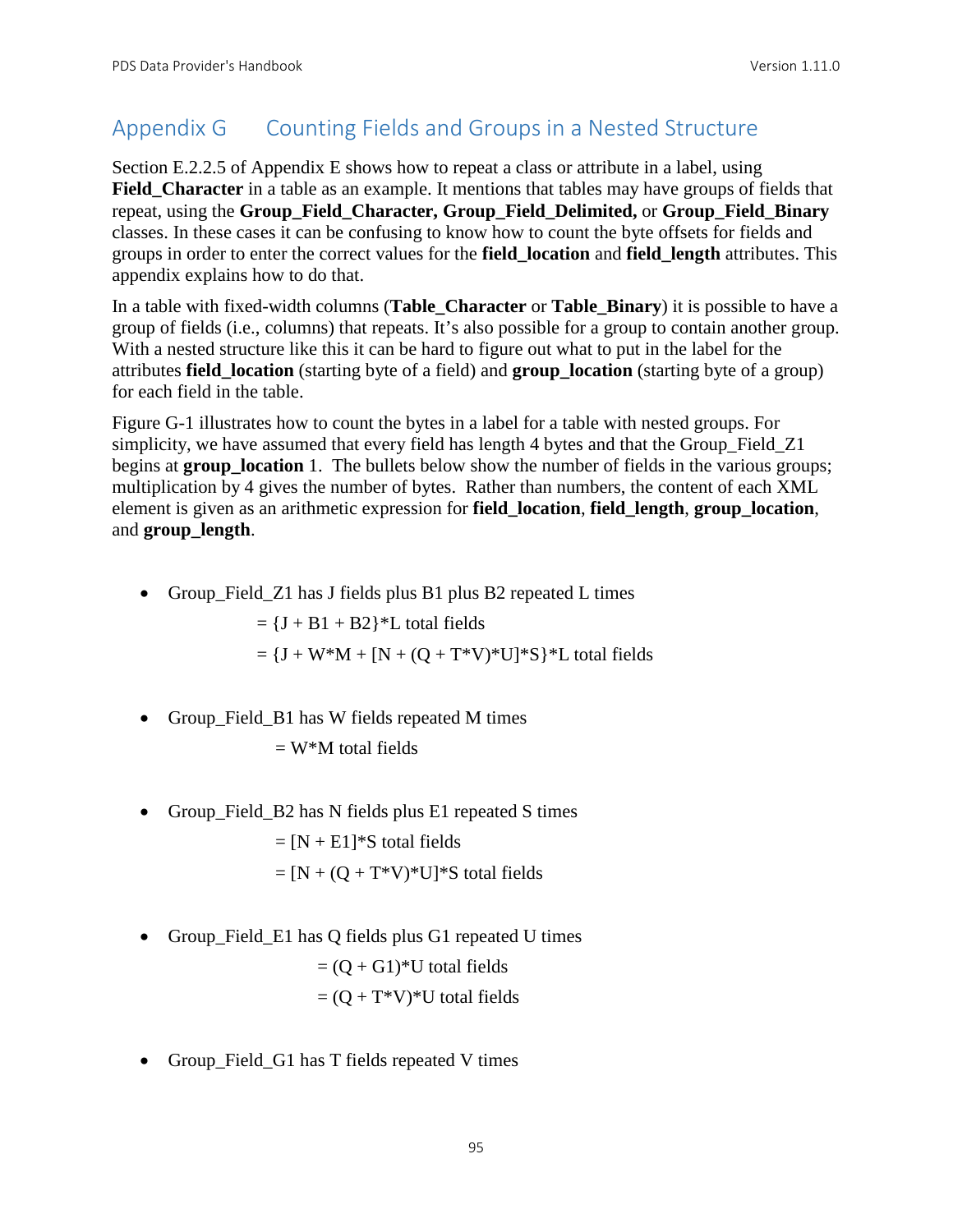# $= T^*V$  total fields

Note that the minimum value for  $\langle$  fields $\rangle$  is "0" and the sum  $\langle$  fields $\rangle$  +  $\langle$  groups $\rangle$  must be at least 1.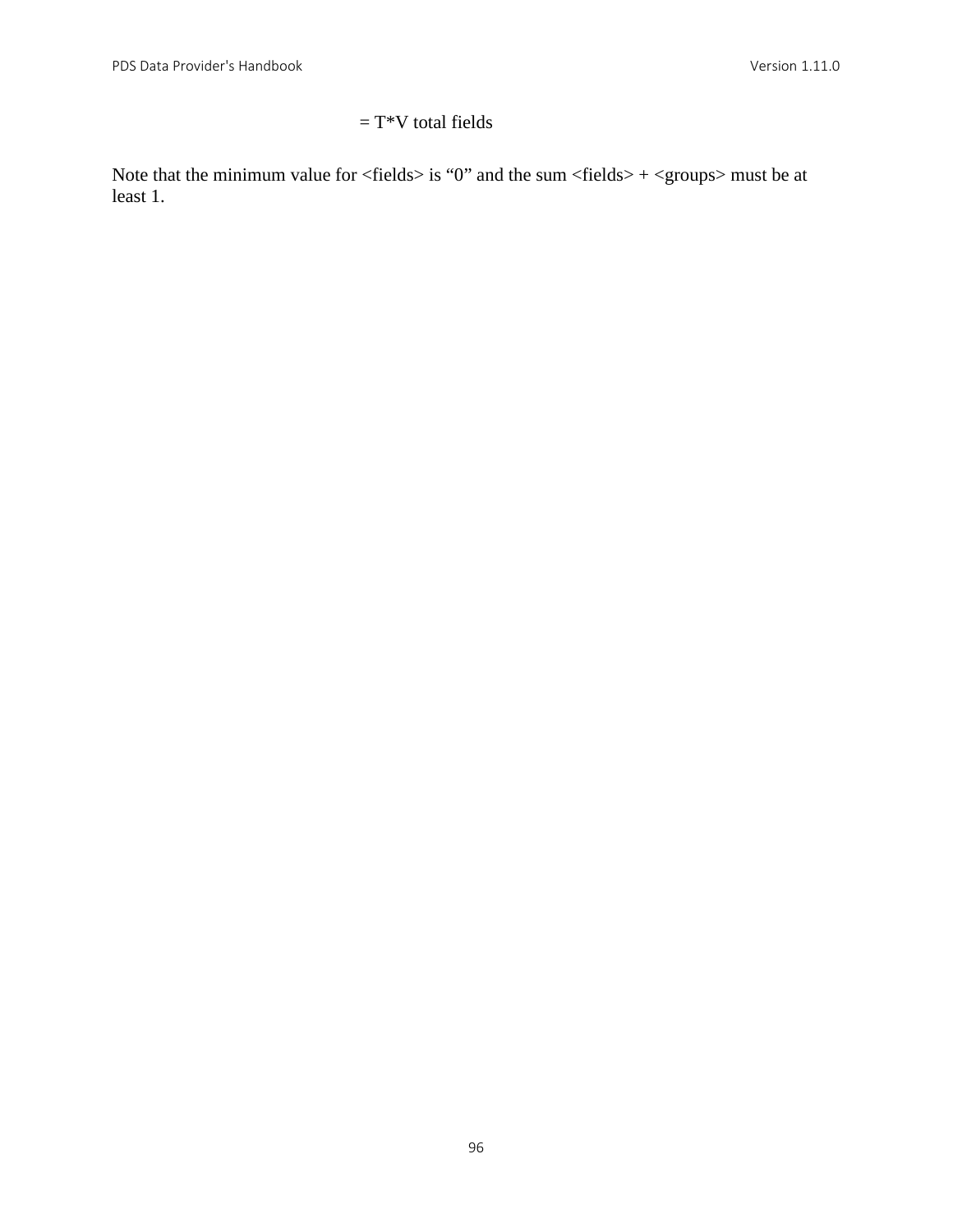<Group\_Field\_Z1>

```
<group_length>L{4J+4MW+[4N+4(VT+4Q)U]S}</group_length>
<group_location>1</group_location>
<fields>J</fields>
<groups>2</groups>
<Field_A1>
       <field_length>4</field_length>
       <field_location>1</field_location>
</Field_A1>
<Field_A2>
       <field_length>4</field_length>
       <field_location>5</field_location>
</Field_A2>
              ...
<Field_AJ>
       <field_length>4</field_length>
       <field_location>4(J-1)+1</field_location>
</Field_AJ>
<Group_Field_B1>
       <group_length>4MW</group_length>
       <group_location>4J+1</group_location>
       <fields>W</fields>
      <groups>0</groups>
      <Field_C1>
             <field_length>4</field_length>
             <field_location>1</field_location>
       </Field_C1>
       <Field_C2>
             <field_length>4</field_length>
             <field_location>5</field_location>
       </Field_C2>
                    ...
       <Field_CW>
             <field_length>4</field_length>
             <field_location>4(W-1)+1</field_location>
       </Field_CW>
       <repetitions>M</repetitions>
</Group_Field_B1>
<Group_Field_B2>
       <group_length>[4N+4(VT+4Q)U]S</group_length>
       <group_location>4J+4MW+1</group_location>
      <fields>N</fields>
      <groups>1</groups>
       <Field_D1>
             <field_length>4</field_length>
             <field_location>1</field_location>
       </Field_D1>
      <Field_D2>
             <field_length>4</field_length>
             <field_location>5</field_location>
      </Field_D2>
                    ...
```

```
<Field_DN>
      <field_length>4</field_length>
```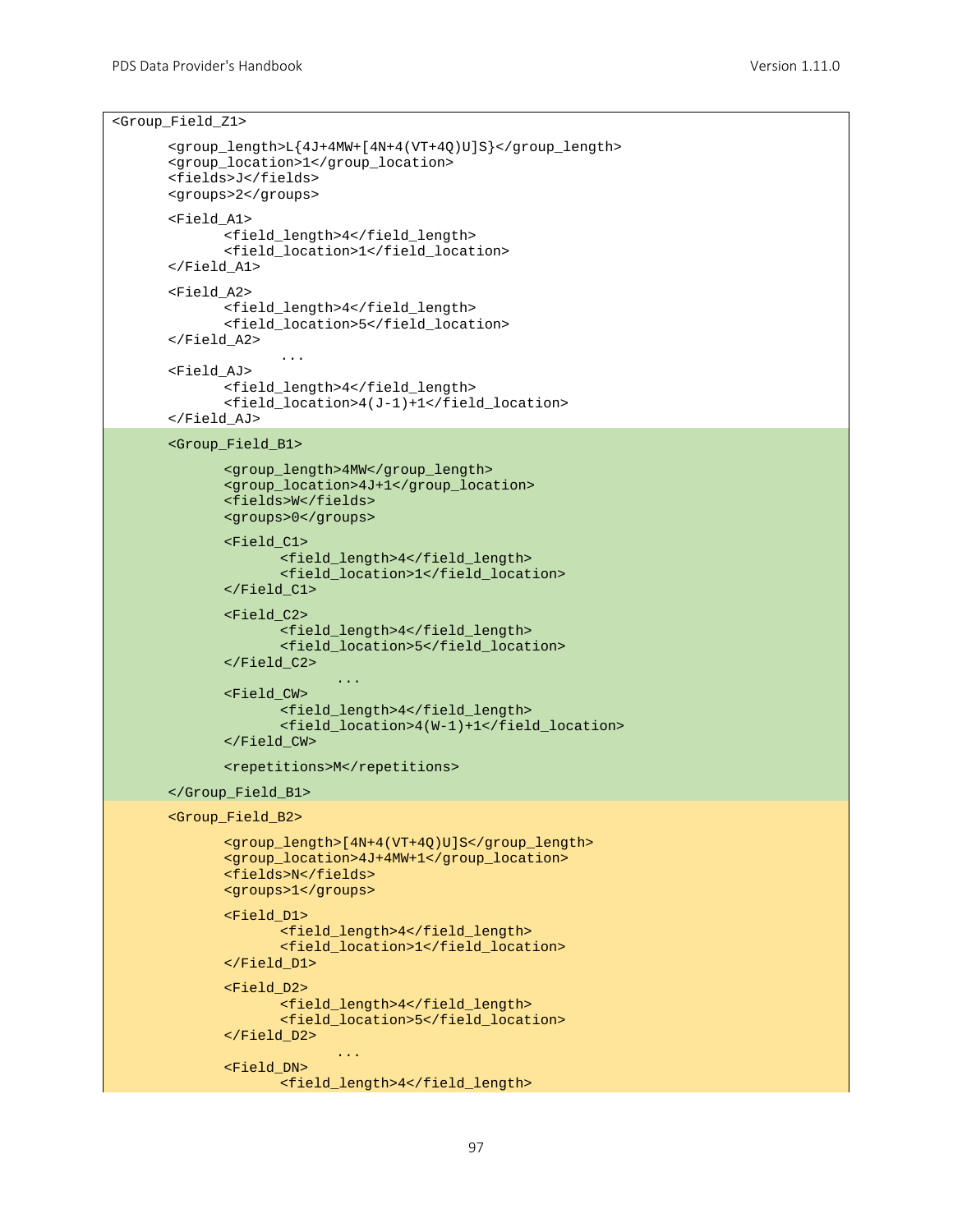```
<field_location>4(N-1)+1</field_location>
             </Field_DN>
             <Group_Field_E1>
                    <group_length>(4VT+4Q)U</group_length>
                    <group_location>4N+1</group_location>
                    <fields>Q</fields>
                    <groups>1</groups>
                    <Field_F1>
                           <field_length>4</field_length>
                           <field_location>1</field_location>
                    </Field_F1>
                    <Field_F2>
                           <field_length>4</field_length>
                           <field_location>5</field_location>
                    </Field_F2>
                                  ...
                    <Field_FQ>
                           <field_length>4</field_length>
                           <field_location>4(Q-1)+1</field_location>
                    </Field_FQ>
                    <Group_Field_G1>
                           <group_length>4VT</group_length>
                           <group_location>4Q+1</group_location>
                           <fields>T</fields>
                           <groups>0</groups>
                           <Field_H1>
                                  <field_length>4</field_length>
                                  <field_location>1</field_location>
                           </Field_H1>
                           <Field_H2>
                                  <field_length>4</field_length>
                                  <field_location>5</field_location>
                           </Field_H2>
                                         ...
                           <Field_HT>
                                  <field_length>4</field_length>
                                  <field_location>4(T-1)+1</field_location>
                           </Field_HT>
                           <repetitions>V</repetitions>
                    <Group_Field_G1>
                    <repetitions>U</repetitions>
             </Group_Field_E1>
             <repetitions>S</repetitions>
      </Group_Field_B2>
      <repetitions>L</repetitions>
</Group_Field_Z1>
```
*Figure G-1. Nested Groups and Fields in a Table Label*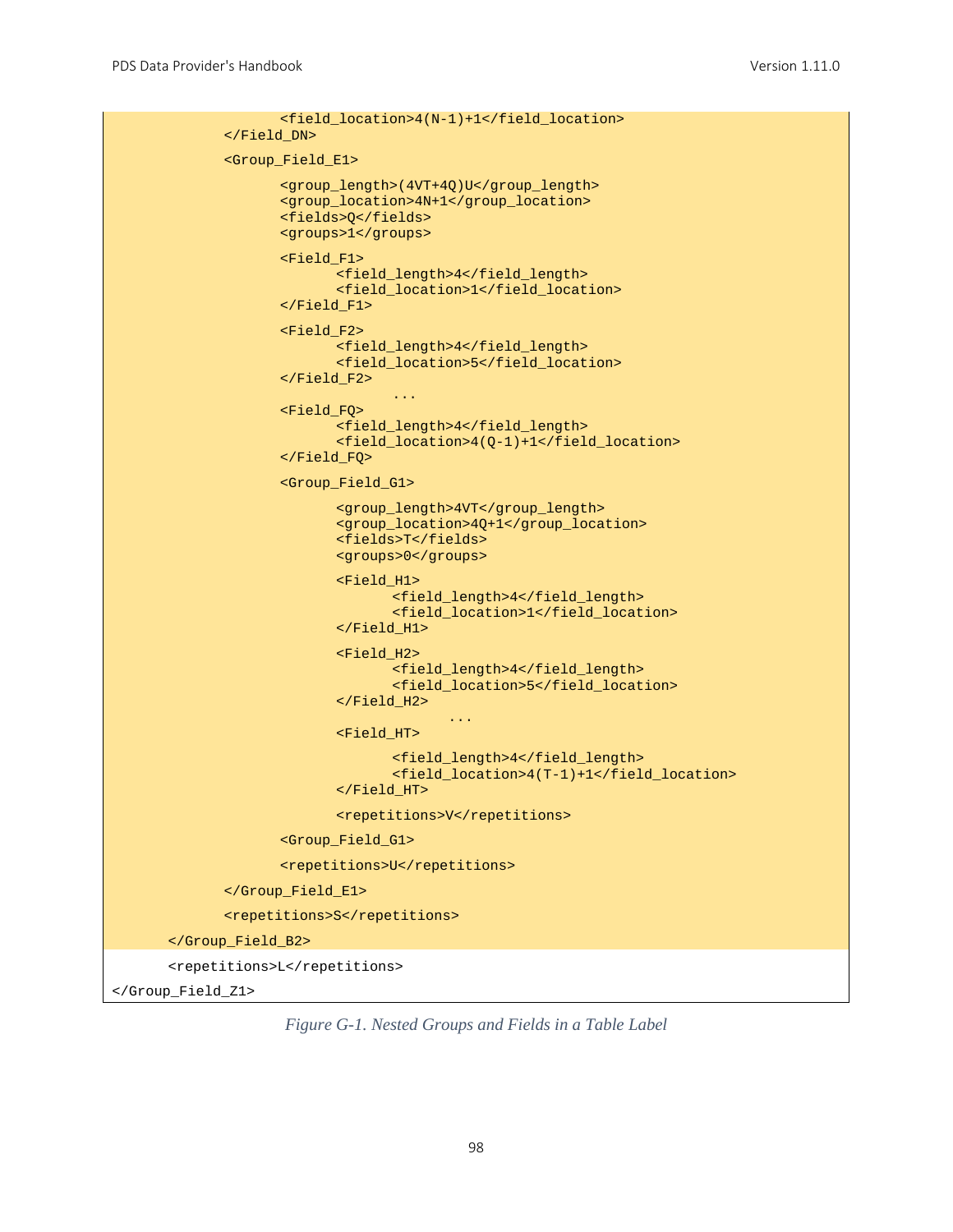# Appendix H Using XML Catalog Files to Locate Schema

As discussed in Section F.3, the **xsi:schemaLocation** attribute of the root tag contains pairs of values where the first value is a namespace and the second is the location of the XML schema for that namespace. For example:

```
xsi:schemaLocation="http://pds.nasa.gov/pds4/pds/v1 
                     https://pds.nasa.gov/pds4/pds/v1/PDS4_PDS_1700.xsd">
```
The location can be the path and file name of a schema on your local file system, or it can be a URI that leads to the schema on another system. The final, archived version of the label must use the official URIs for the PDS4 common schema and other schemas; no references to local files are permitted. But there are times during label development when you might want to use a local version of a schema; perhaps you are using the schema for a new LDD that is not yet published at PDS, or perhaps you are working offline. An XML catalog file provides a way for you to use a local schema even when your label specifies an official URI. These catalog files are used by some XML-aware editors, including oXygen and Eclipse, to translate the schema location specified in the label to a different location specified in the catalog file.

Here is an example of an XML catalog file that causes the editor to use local copies of the PDS common schema and Schematron files instead of the ones online at PDS.

```
<?xml version="1.0" encoding="UTF-8"?>
<catalog xmlns="urn:oasis:names:tc:entity:xmlns:xml:catalog">
    <uri name="https://pds.nasa.gov/pds4/pds/v1/PDS4_PDS_1700.xsd"
         uri="file:///Z:/stage/pds4/schema/pds/v1/PDS4_PDS_1700.xsd"/>
    <uri name="https://pds.nasa.gov/pds4/pds/v1/PDS4_PDS_1700.sch"
         uri="file:///Z:/stage/pds4/schema/pds/v1/PDS4_PDS_1700.sch"/>
</catalog>
```
When this catalog file has been registered in the XML-aware editor<sup>13</sup>, wherever the editor sees the schema location https://pds.nasa.gov/pds4/pds/v1/PDS4\_PDS\_1700.xsd in the label, it will substitute the schema location

file:///Z:/stage/pds4/schema/pds/v1/PDS4\_PDS\_1700.xsd. It will do the same for the location of the Schematron file

```
file:///Z:/stage/pds4/schema/pds/v1/PDS4_PDS_1700.sch.
```
Here is an even simpler method.

```
<?xml version="1.0" encoding="UTF-8"?>
<catalog xmlns="urn:oasis:names:tc:entity:xmlns:xml:catalog">
    <rewriteURI uriStartString="https://pds.nasa.gov/pds4" 
                rewritePrefix="file:///Z:/stage/pds4/schema"/>
</catalog>
```
With this catalog file, the editor will substitute the string file:///Z:/stage/pds4/schema where it finds the string https://pds.nasa.gov/pds4 in the label.

An XML catalog file may contain multiple uri and/or rewrite tags. When the editor is processing the file, it will stop at the first statement that matches, so they should be arranged in order from specific to general.

<span id="page-105-0"></span> $13$  In oXygen, select Options -> Preferences -> XML Catalog -> Add, and browse to the location of your catalog file.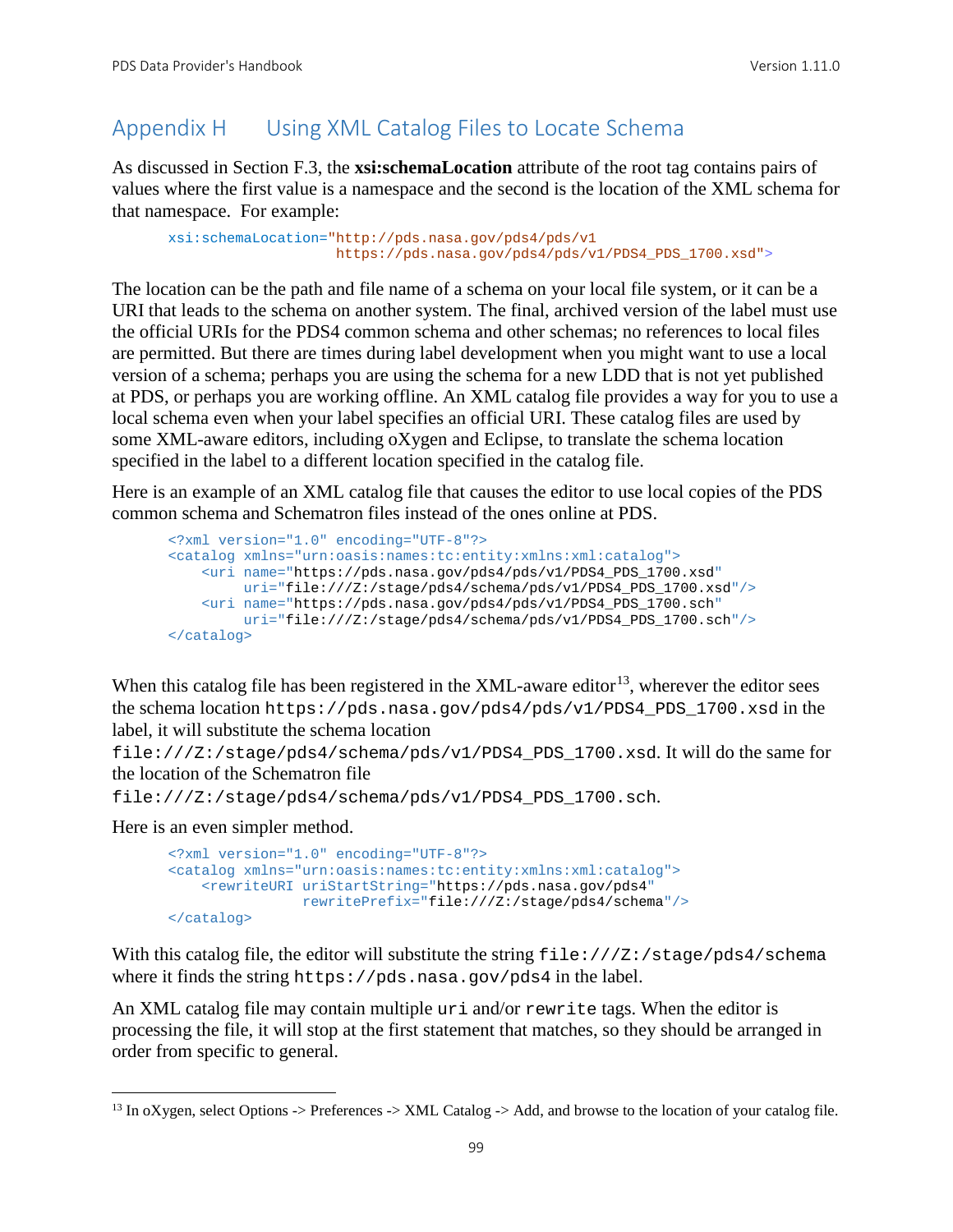There are others ways to use catalog files to redirect the editor, but these are two of the most common. See the PDS Small Bodies Node page *Understanding XML Catalog Files* at [http://sbndev.astro.umd.edu/wiki/Understanding\\_XML\\_Catalog\\_Files](http://sbndev.astro.umd.edu/wiki/Understanding_XML_Catalog_Files) for a fuller explanation.

Once the XML catalog file has been created, it will need to be registered with the XML-aware editor that you are using. (Note that not all XML-aware editors accommodate catalog files, and the ones that do may interact with them differently.) Once registered, you will also need to ensure that the XML catalog file is being referenced by your XML product labels, possibly by re-validating the product label, or closing and re-opening the label, or closing and re-opening the editor.

Remember that XML catalog files are only for use by your XML-aware editor when examining XML labels. They are not part of a PDS archive.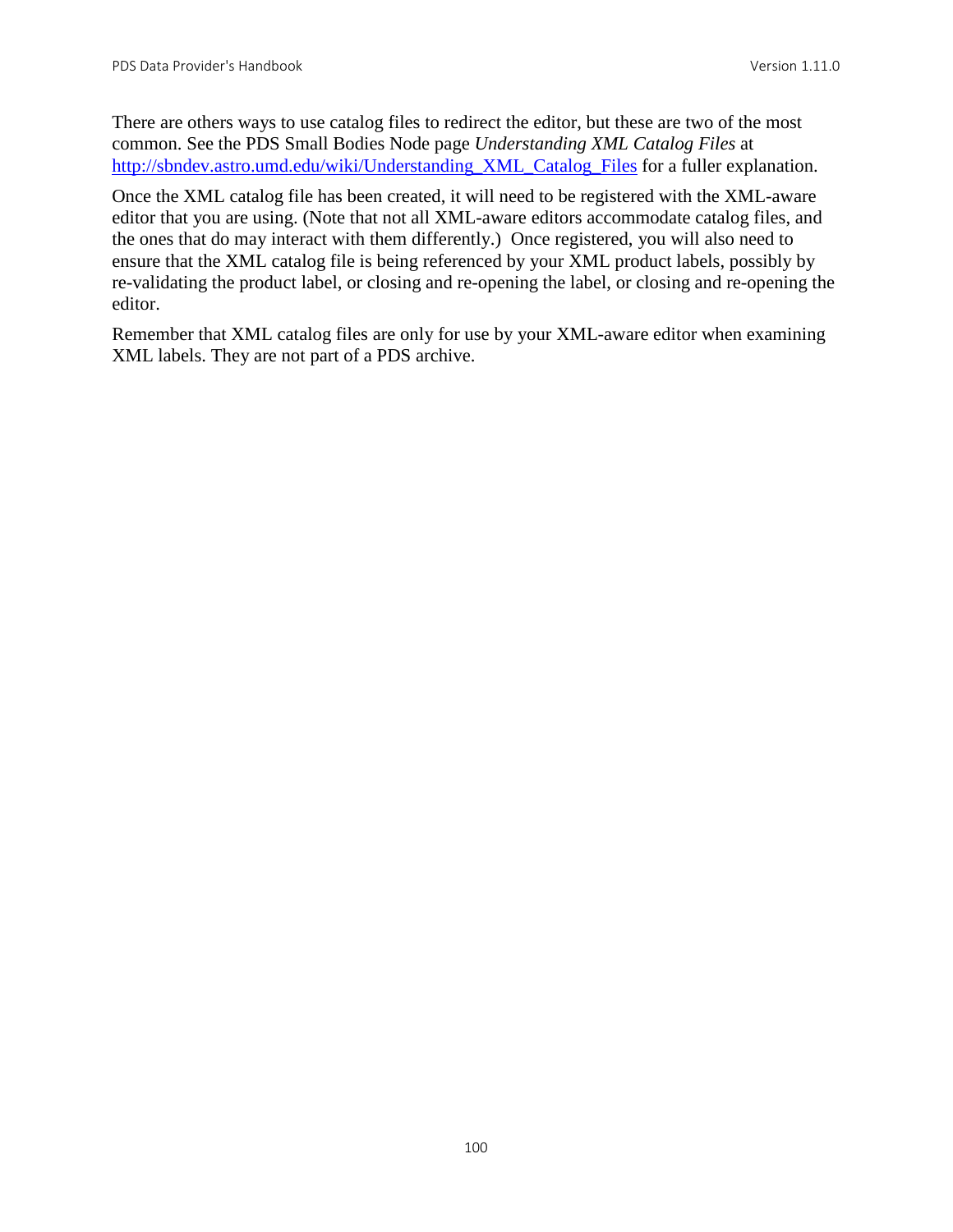# Appendix I Using Schematron Rules to Help Validate Labels

This appendix introduces the use of Schematron rules to help validate PDS4 labels. Section 11.1, Label Validation, refers to this appendix. Using Schematron rules is a rather advanced skill, so if you are new to this topic, ask for help from your consulting node.

In the field of markup languages, **Schematron** is a rule-based validation language for making assertions about the presence or absence of patterns in XML trees. It is a structural schema language expressed in XML using a small number of XML elements and XPath, which is a syntax for expressing the path to elements in an XML document [\(https://www.w3.org/TR/xpath-](https://www.w3.org/TR/xpath-30/) $30/$ ).

Schematron is capable of expressing constraints in ways that XML Schema cannot. For example, it can require that the content of an XML element be controlled by one of its siblings. Or it can require that the root element, regardless of what element that is, have specific attributes.

Constraints and content rules may be associated with plain English validation error messages, allowing translation of numeric Schematron error codes into meaningful user error messages.

One possible use of Schematron is to ensure that an optional class or attribute is included in the label. You can do this by adding a rule to a Schematron file. For example, the optional attribute **description** was omitted from the **Field\_Character** classes in the label exercise in Appendix E. If you wanted to ensure that **description** was always included in **Field\_Character** in your labels, you could create a Schematron rule, such as the one below, that would generate an error message if **description** were missing. In the example, the text in the  $\le$ sch:assert> tag is the error message that would be displayed.

You would need to work with your consulting node to add this constraint to a Local Data Dictionary Schematron file, since you may not modify the PDS4 common Schematron file.

```
<sch:pattern>
      <sch:rule context="//pds:Field_Character">
             <sch:assert test="pds:description">
                   The description in Field_Character must exist.
             </sch:assert>
      </sch:rule>
</sch:pattern>
```
The following are good sources of additional information:

- Roger Costello has posted a good set of introductory tutorials. There is no need to run through all of the tutorials. But "Two Types of XML Validation", "Usage and Features", and "Overview" will set the stage for what Schematron is.
	- o <http://www.xfront.com/schematron/index.html>
- Miloslav Nic has posted a great set of starter examples and how-to information at:
	- o <http://zvon.org/xxl/SchematronTutorial/General/toc.html>
- You can download and walk through "A hands-on introduction to Schematron" by Uche Ogbuji from:
	- o [https://www6.software.ibm.com/developerworks/education/x](https://www6.software.ibm.com/developerworks/education/x-schematron/x-schematron-a4.pdf)[schematron/x-schematron-a4.pdf](https://www6.software.ibm.com/developerworks/education/x-schematron/x-schematron-a4.pdf)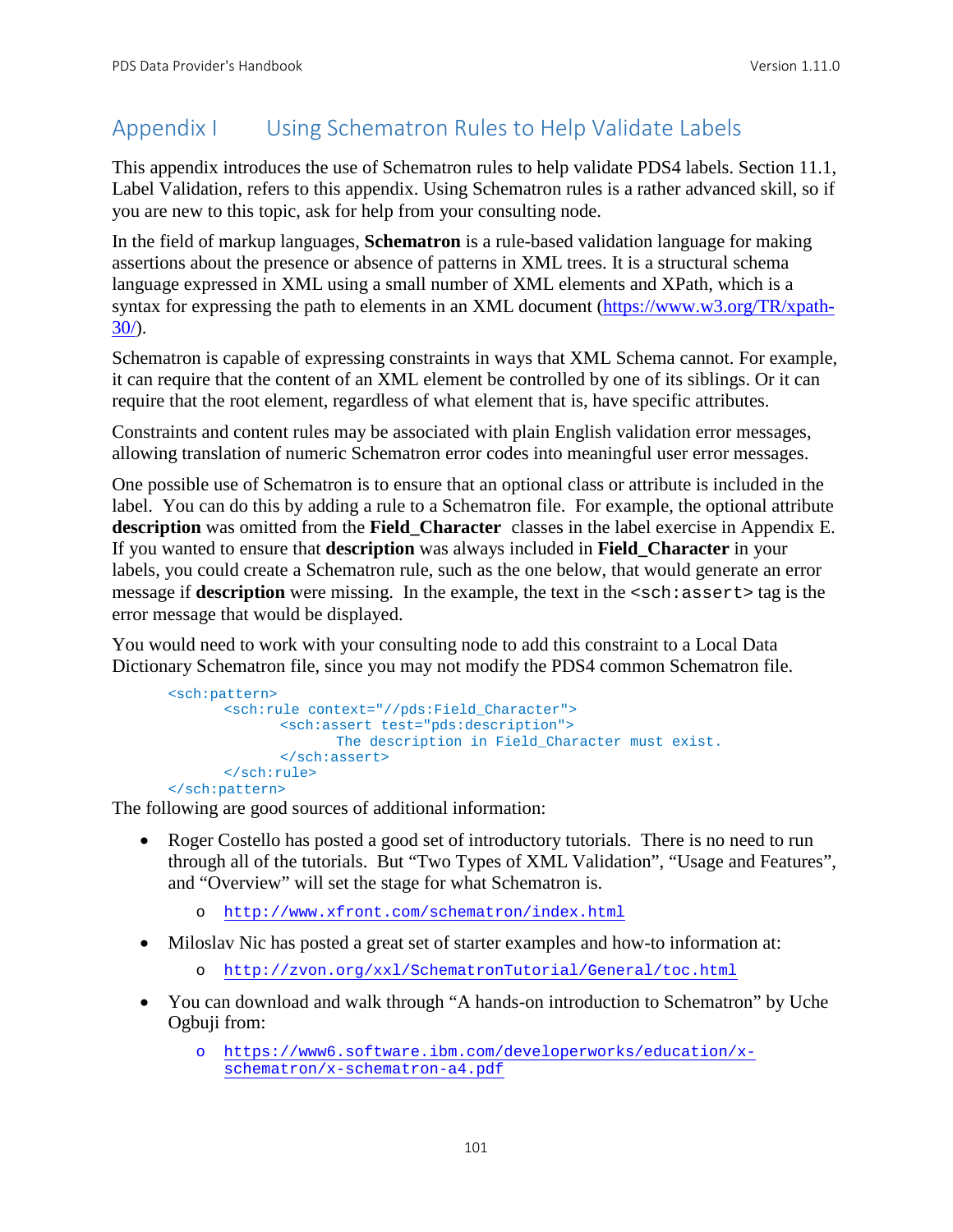# Appendix J Forming Logical Identifiers (LIDs) for Context Products

This appendix gives rules for forming unique Logical Identifiers (LIDs) for new PDS context products. See Section 5 for a discussion of LIDs and Section 9 for information about context products. Like all PDS products, context products must be assigned identifiers that are unique across PDS. If the data products you are providing are related to instruments, spacecraft, missions, etc., that do not already have PDS context products, then you will need to provide them. Your consulting discipline node will help determine what context products are needed.

A context product LID has the form **urn:nasa:pds:context:[1]:[2].[3]**. This follows the form for regular LIDs, bundle:collection:product. The bundle identifier is **context**. Field [1] is the collection identifier, and fields [2] and [3] form the product identifier.

Use the following table to choose values for fields [1], [2], and [3] for each context product you will create. To guarantee that the LIDs are unique, you or your consulting node should send them to the PDS Engineering Node data engineer who is responsible for approving new LIDs. The data engineer will either approve your choices or suggest better ones.

Notes:

Text in *italics* indicates an actual value to be used exactly as shown.

The delimiter between fields [2] and [3] is a period, not a colon.

Examples are shown with spaces between fields for clarity. Actual LIDs do not have any spaces.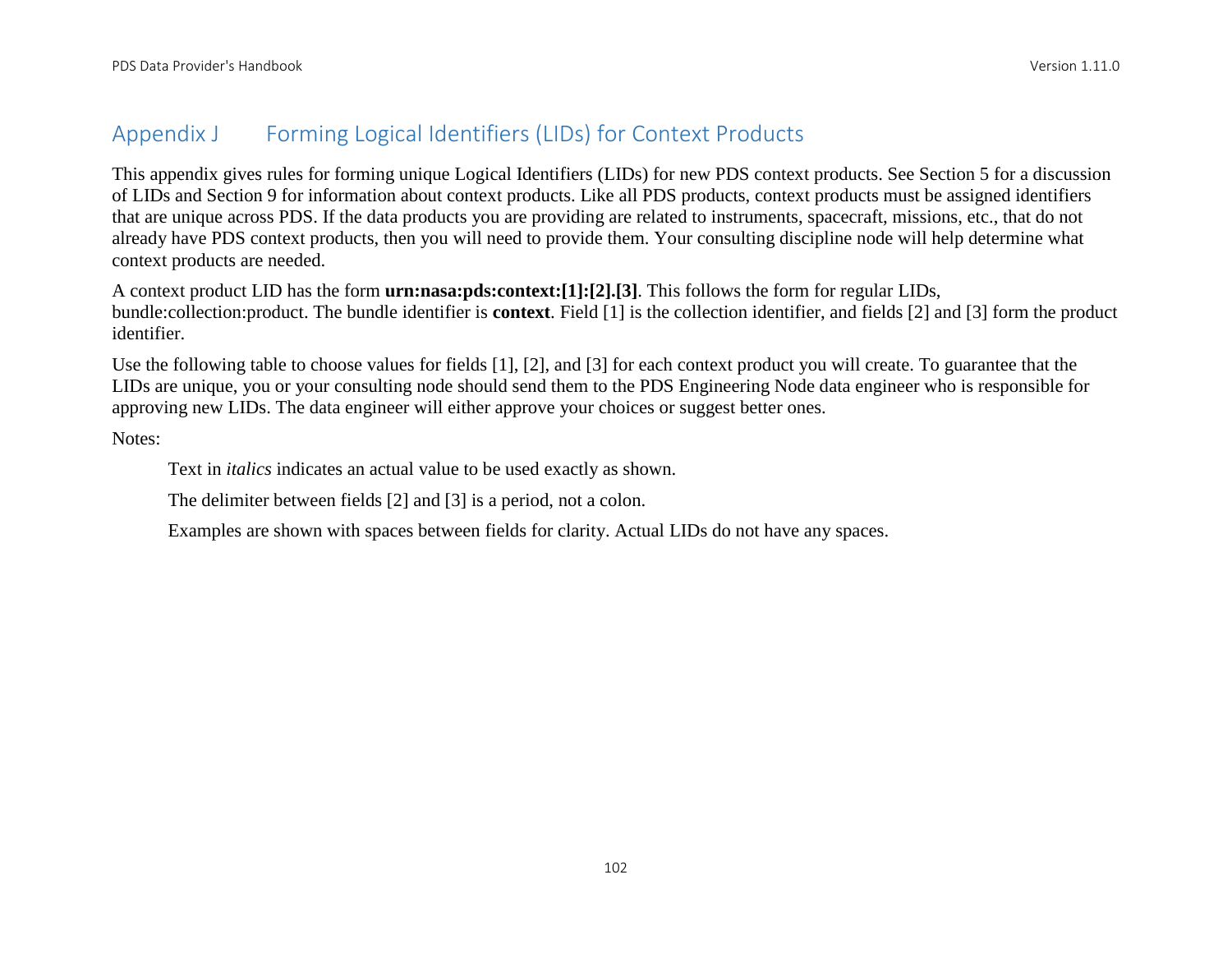# *Table J-1. LIDs for Context Products*

# *urn : nasa : pds : context :* **[1]** *:* **[2]** *.* **[3]**

| <b>Type of Context</b><br><b>Product</b> | Field [1]       | Field [2]                                                                                                     | Field [3]          |
|------------------------------------------|-----------------|---------------------------------------------------------------------------------------------------------------|--------------------|
| Investigation                            | investigation   | Type of investigation, one of:<br>mission<br>campaign<br>individual<br>other                                  | Investigation name |
| Example:                                 |                 | urn : nasa : pds : context : investigation : mission . osiris-rex (OSIRIS-REx asteroid sample return mission) |                    |
| <b>Instrument Host</b><br>(spacecraft)   | instrument_host | Spacecraft type, one of:<br>lander<br>rover<br>spacecraft                                                     | Spacecraft name    |
| Example:                                 |                 | urn : nasa : pds : context : instrument_host : spacecraft . osiris-rex (OSIRIS-REx spacecraft)                |                    |
| <b>Facility</b><br>(not spacecraft)      | facility        | Facility type, one of:<br>laboratory<br>observatory                                                           | Facility name      |
| Example:                                 |                 | urn: nasa: pds: context: facility: observatory . mcdonald (McDonald Observatory)                              |                    |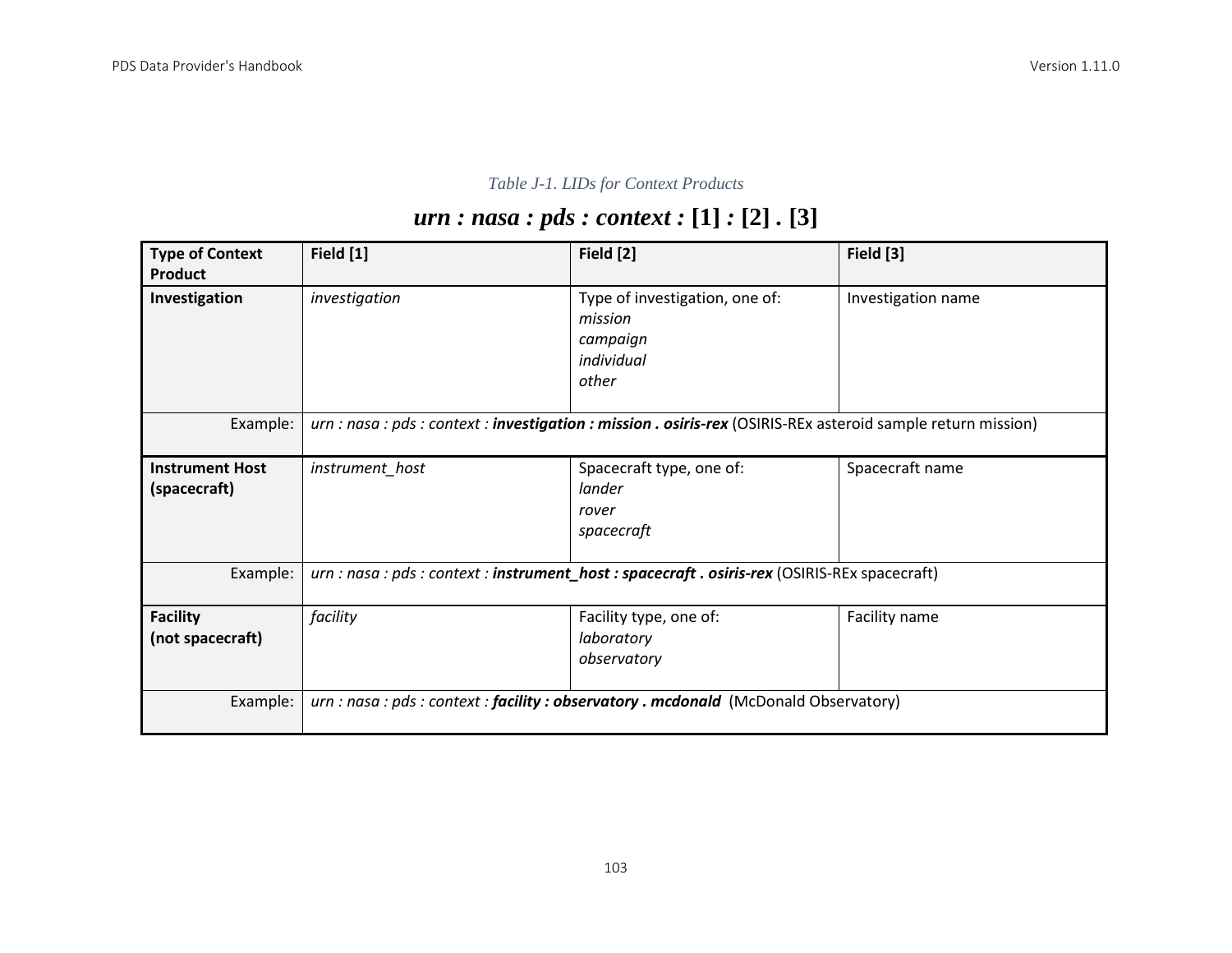| <b>Type of Context</b><br><b>Product</b>        | Field [1]                                                                | Field [2]                                                                                                                                                                                                                    | Field [3]                                                |
|-------------------------------------------------|--------------------------------------------------------------------------|------------------------------------------------------------------------------------------------------------------------------------------------------------------------------------------------------------------------------|----------------------------------------------------------|
| <b>Airborne observing</b><br>system<br>Example: | airborne                                                                 | Airborne observing system type,<br>one of:<br>aircraft<br>balloon<br>suborbital<br>urn : nasa : pds : context : airborne : balloon . bopps (Balloon Observation Platform for Planetary Science)                              | Observing system name                                    |
|                                                 |                                                                          |                                                                                                                                                                                                                              |                                                          |
| <b>Telescope</b>                                | telescope                                                                | Host of telescope                                                                                                                                                                                                            | Name of telescope                                        |
| Example:                                        |                                                                          | urn : nasa : pds : context : telescope : bopps . sto (Stratospheric Terahertz Observatory telescope on BOPPS)                                                                                                                |                                                          |
| Instrument on a<br>spacecraft                   | instrument                                                               | Instrument ID                                                                                                                                                                                                                | Spacecraft name                                          |
| Example:                                        |                                                                          | urn : nasa : pds : context : instrument : navcam . osiris-rex (Navcam instrument on OSIRIS-REx spacecraft)                                                                                                                   |                                                          |
| Instrument not on a<br>spacecraft               | instrument                                                               | A two-part field: instrument<br>provider type, followed by a period,<br>followed by instrument ID. Choose<br>one of:<br>facility.instrumentID<br>investigation.instrumentID<br>person.instrumentID<br>telescope.instrumentID | Name of facility, investigation,<br>person, or telescope |
| Example:                                        |                                                                          | urn : nasa : pds : context : instrument : telescope . birc . sto (BOPPS InfraRed Camera on the STO telescope)                                                                                                                |                                                          |
| <b>Resource</b>                                 | resource                                                                 | Resource                                                                                                                                                                                                                     | Name of resource                                         |
| Example:                                        | urn : nasa : pds : context : resource : resource . orbital_data_explorer |                                                                                                                                                                                                                              |                                                          |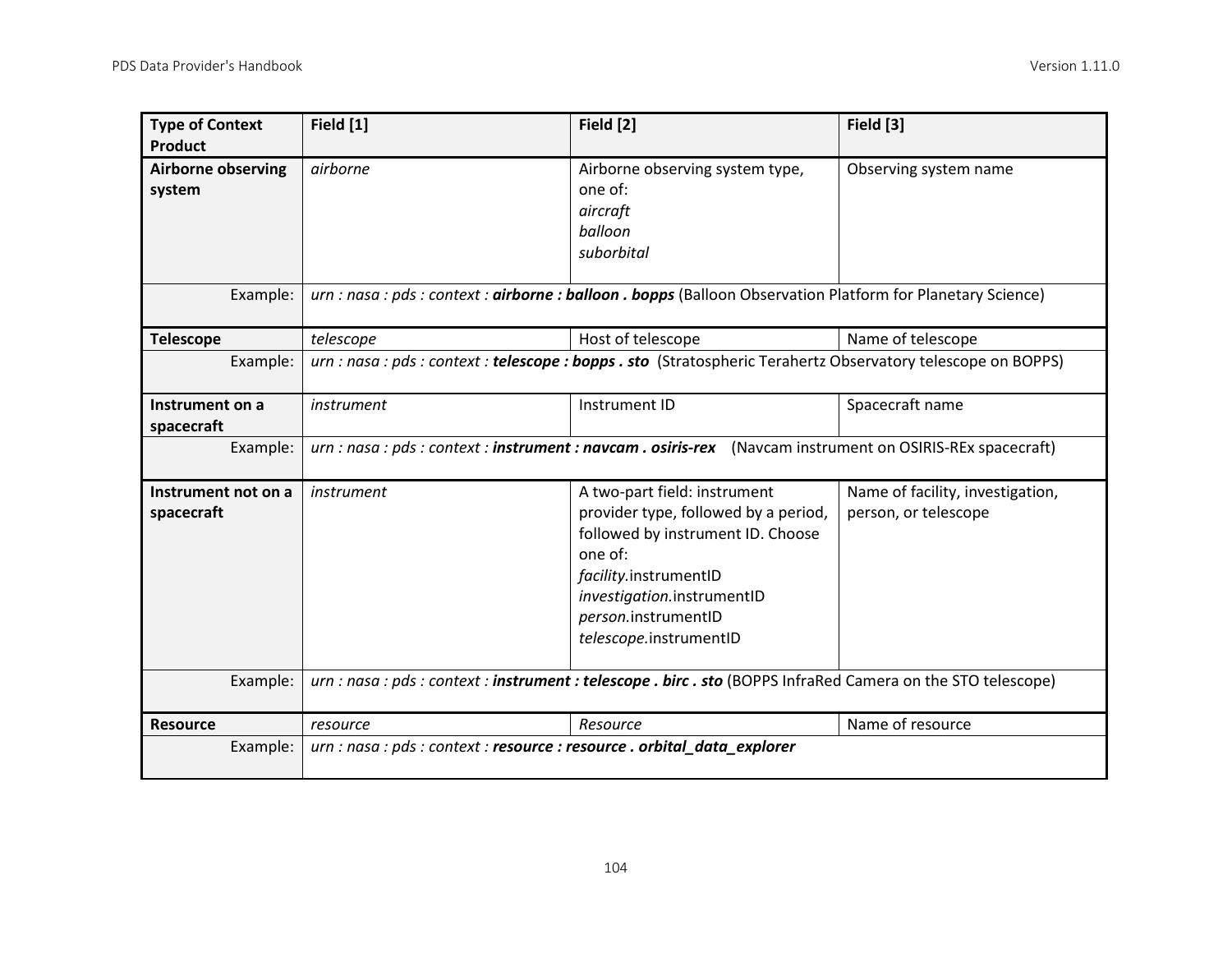| <b>Type of Context</b><br>Product           | Field [1]                                                            | Field [2] | Field [3]                                                                                |
|---------------------------------------------|----------------------------------------------------------------------|-----------|------------------------------------------------------------------------------------------|
| <b>PDS Affiliate or</b><br><b>PDS Guest</b> | personnel                                                            | Personnel | Person's given name or initial,<br>followed by an underscore,<br>followed by family name |
| Example:                                    | $urn: nasa : pds : context : personnel : personnel : richard_{chen}$ |           |                                                                                          |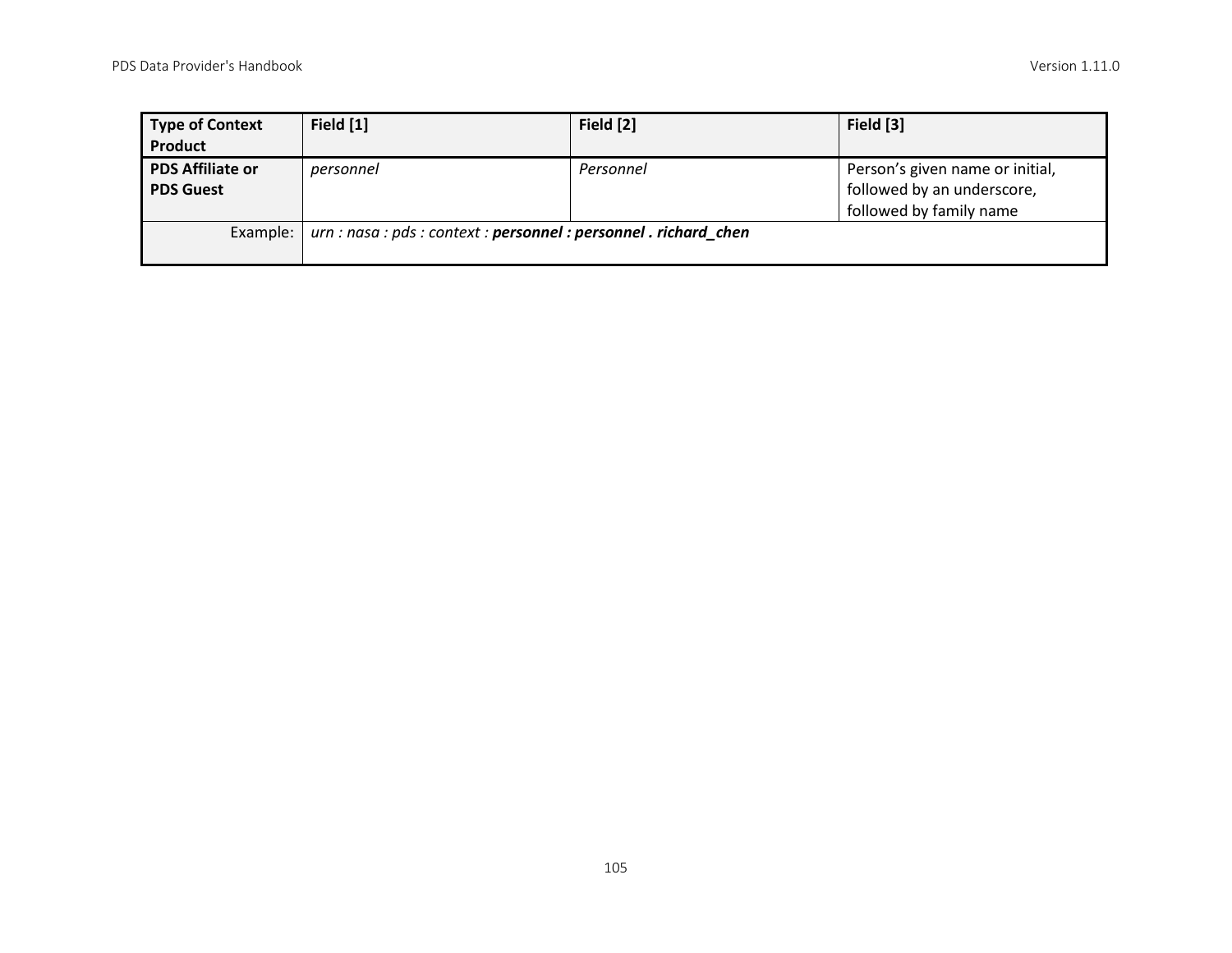| <b>Type of Context</b><br><b>Product</b> | Field [1]                                                  | Field [2]                                                                                                                                                                                                                                                                                                                                                                                                                                                | Field [3]      |
|------------------------------------------|------------------------------------------------------------|----------------------------------------------------------------------------------------------------------------------------------------------------------------------------------------------------------------------------------------------------------------------------------------------------------------------------------------------------------------------------------------------------------------------------------------------------------|----------------|
| <b>Target</b>                            | target                                                     | Type of target, one of:<br>asteroid<br>calibration_field<br>calibrator<br>comet<br>dust<br>dwarf_planet<br>equipment<br>galaxy<br>laboratory_analog<br>lunar_sample<br>magnetic_field<br>meteorite<br>meteoroid<br>meteoroid_stream<br>nebula<br>planet<br>planetary_nebula<br>planetary_system<br>plasma_cloud<br>plasma_stream<br>ring<br>satellite<br>star<br>star_cluster<br>sun<br>synthetic_sample<br>terrestrial_sample<br>trans-neptunian_object | name of target |
| Example:                                 | urn : nasa : pds : context : target : satellite . amalthea |                                                                                                                                                                                                                                                                                                                                                                                                                                                          |                |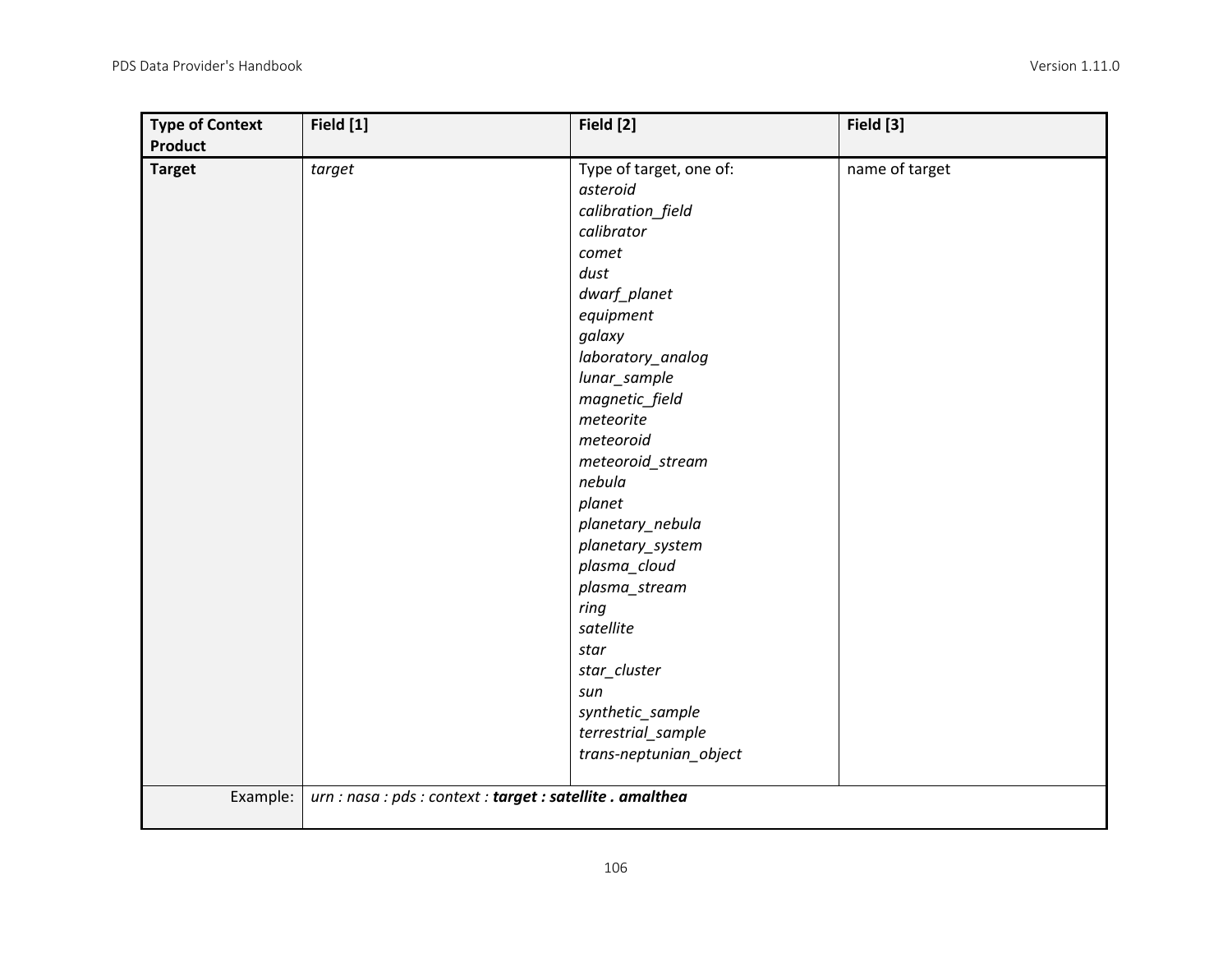| <b>Type of Context</b><br>Product | Field [1]                                          | Field [2] | Field [3]                                                                                                               |
|-----------------------------------|----------------------------------------------------|-----------|-------------------------------------------------------------------------------------------------------------------------|
| <b>Node</b>                       | node                                               | Node      | Node name, one of:<br>atmos<br>en<br>geosciences<br>imaging<br>naif<br>pds-mgt<br>ppi-ucla<br>psa<br>rings<br>rs<br>sbn |
| Example:                          | urn: nasa : pds : context : node : node . atmos    |           |                                                                                                                         |
| Agency                            | agency                                             | Agency    | Agency name, one of:<br>esa<br>jaxa<br>nasa<br>ros                                                                      |
| Example:                          | urn : nasa : pds : context : agency : agency . esa |           |                                                                                                                         |

Node and Agency context products are created and maintained by the PDS Engineering Node. Their LIDs are included here for completeness. It is unlikely that any data provider would need to create a new Node or Agency context product LID.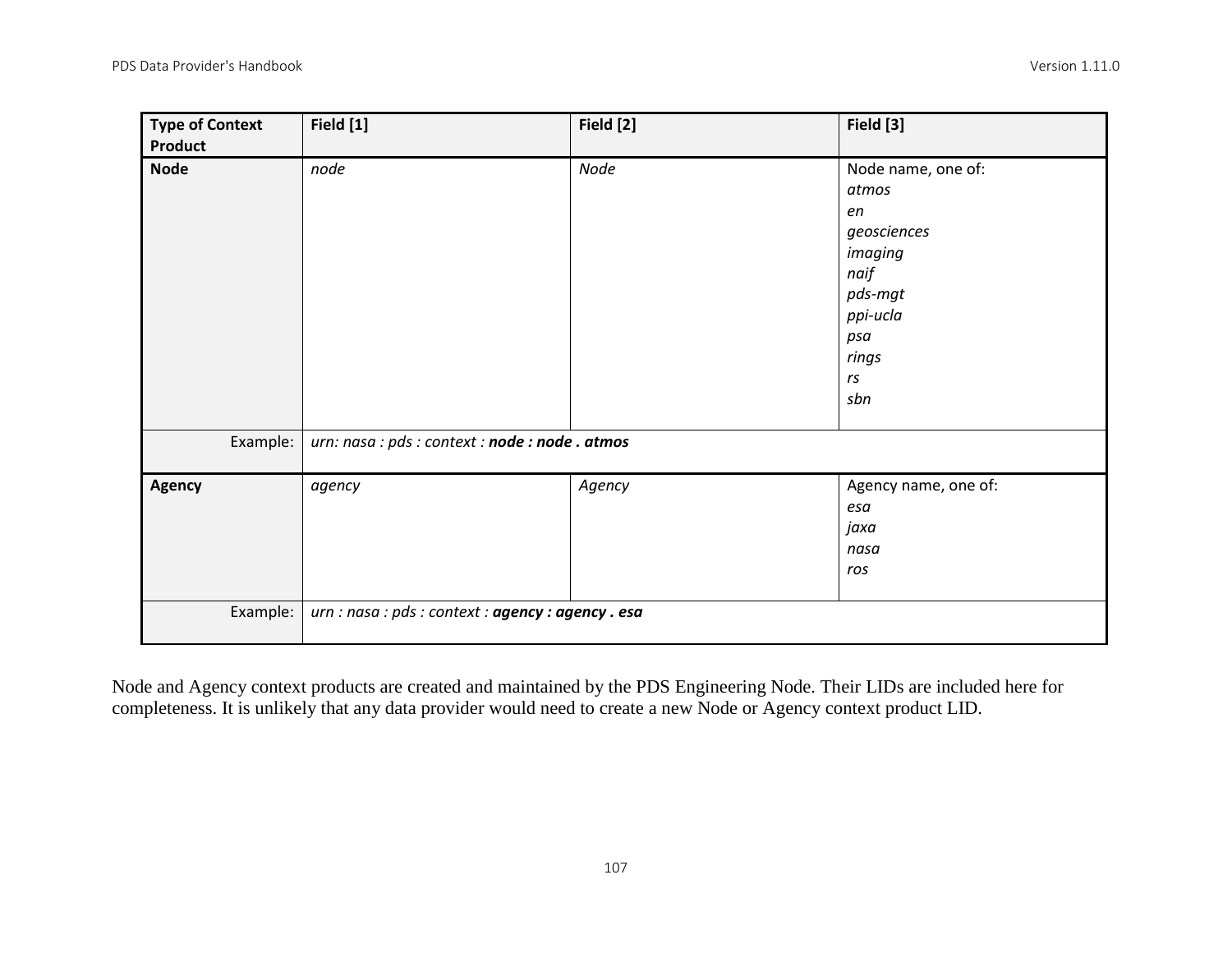# Appendix K Generating Labels for Collection Inventories and Bundles

This appendix gives instructions for creating labels for the two types of aggregate products, **Product Collection** and **Product Bundle**, which were introduced in Section 6.2.4.

# K.1 Product Collection

A **Product Collection** product defines a collection of basic products that are related in some way. It consists of an inventory of its member products and an accompanying label. Observational data, for example, may be gathered into one or more data collections, documents into a document collection, etc.

The mechanics of defining a collection are straightforward; you create an Inventory table, which is a delimited table with two fields. The first field identifies each member as either primary (P) or secondary (S), as defined in the following section. The second field lists the logical identifiers (LIDs or LIDVIDs) of all the products that are members of the collection.

You then create a label that describes the Inventory table. The Inventory label contains a logical identifier (LID) that uniquely identifies the collection. It also contains a version identifier (VID) that distinguishes among several versions of the collection product (if there is more than one).

If your collection meets the criteria for a Mission Science Data Collection as defined in Section 9C.3.1 of the *Standards Reference* [2], then its label must include the attributes listed in that section.

# K.1.1 Members of a Collection

The members of a collection are designated as being either primary (P) or secondary (S).

- Every product must be a primary member of one and only one collection.
	- o That collection is the one in which the product is first registered in the PDS.
- Products already registered in the PDS may be secondary members of other collections.
	- o For example, a collection of Saturn ring images from an imaging experiment may be created as secondary members because the full set of images from that experiment were previously registered in another collection.
- Primary members must be identified in the collection inventory using LIDVIDs.
- Secondary members may be identified in the collection inventory using either LIDs or LIDVIDs based on which is more appropriate for that collection and product (*Standards Reference* [2] Section 9C).

# K.1.2 Collection Inventory

As stated, the Inventory table is a two-field **Table\_Delimited** object where each row (or record) of the table describes one of the member products of the collection. The first field of each record specifies whether the product is a primary (P) or secondary (S) member of the collection. The second field specifies either the LID or LIDVID of the product. The only permitted delimiter between the two fields is a comma. The Inventory table file name should be of the form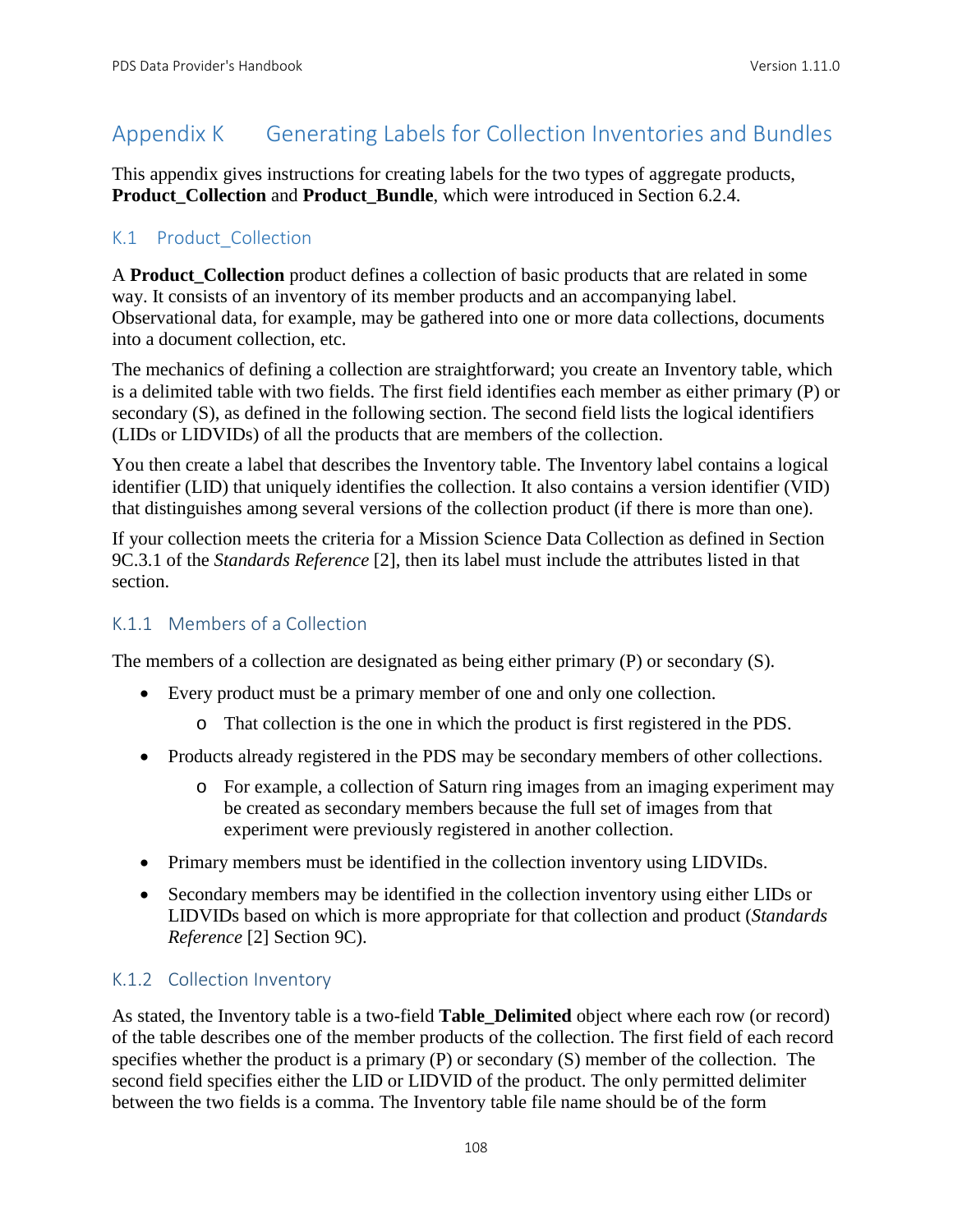**collection**  $*$ **].csv** where the optional base name extension can indicate the type of collection for example, **collection\_browse.csv** or **collection\_data\_raw.csv**.

Here is the Inventory table in the file **collection\_eetable\_inventory.csv** in the *DPH Examples*  [\(https://pds.nasa.gov/pds4/doc/examples/\)](https://pds.nasa.gov/pds4/doc/examples/).

```
P,urn:nasa:pds:izenberg_pdart14_meap:data_eetable:ele_evt_12hr_orbit_2011-2012::1.0
P,urn:nasa:pds:izenberg_pdart14_meap:data_eetable:ele_evt_8hr_orbit_2012-2013::1.0
P,urn:nasa:pds:izenberg_pdart14_meap:data_eetable:ele_evt_8hr_orbit_2014-2015::1.0
```
#### K.1.3 Generating and Populating a Product Collection Label

You may use the procedure described in Appendix D to create a draft **Product\_Collection** label and modify it using the information in this section. For an example, we will use the label for the Inventory table shown above. It looks like this with the lower-level tags closed up.

```
<?xml version="1.0" encoding="UTF-8"?>
<?xml-model href="http://pds.nasa.gov/pds4/pds/v1/PDS4_PDS_1700.sch" 
schematypens="http://purl.oclc.org/dsdl/schematron"?>
<Product_Collection xmlns="http://pds.nasa.gov/pds4/pds/v1"
xmlns:xsi="http://www.w3.org/2001/XMLSchema-instance"
xsi:schemaLocation="http://pds.nasa.gov/pds4/pds/v1 
http://pds.nasa.gov/pds4/pds/v1/PDS4_PDS_1700.xsd">
     <Identification_Area>
    <Context_Area>
    <Collection>
    <File_Area_Inventory>
</Product_Collection>
```
#### *K.1.3.1 Identification Area*

The **Identification\_Area** class includes the same subclasses that it did in the **Product Observational** label in Appendix E. The <logical identifier> tag is filled in with the LID for the collection as a whole (Section 5.2). The  $\lt$ title> also applies to the collection as a whole. The <Citation\_Information> is required if the collection is a Mission Science Data Collection (*Standards Reference* [2] Section 9C.3.1). Its **description** attribute should provide a terse (less than 5000 bytes) description of the contents of the collection suitable for display in a web browser.

Here is the **Identification\_Area** part of our example **Product\_Collection** label.

```
 <Identification_Area>
     <logical_identifier>
         urn:nasa:pds:izenberg_pdart14_meap:data_eetable
     </logical_identifier>
     <version_id>1.0</version_id>
    <sub>right</sub></sub>
        Izenberg PDART 2014 MESSENGER Advanced Products Energetic Electrons 
        Table Collection
    \frac{1}{2} <information_model_version>1.7.0.0</information_model_version>
     <product_class>Product_Collection</product_class>
```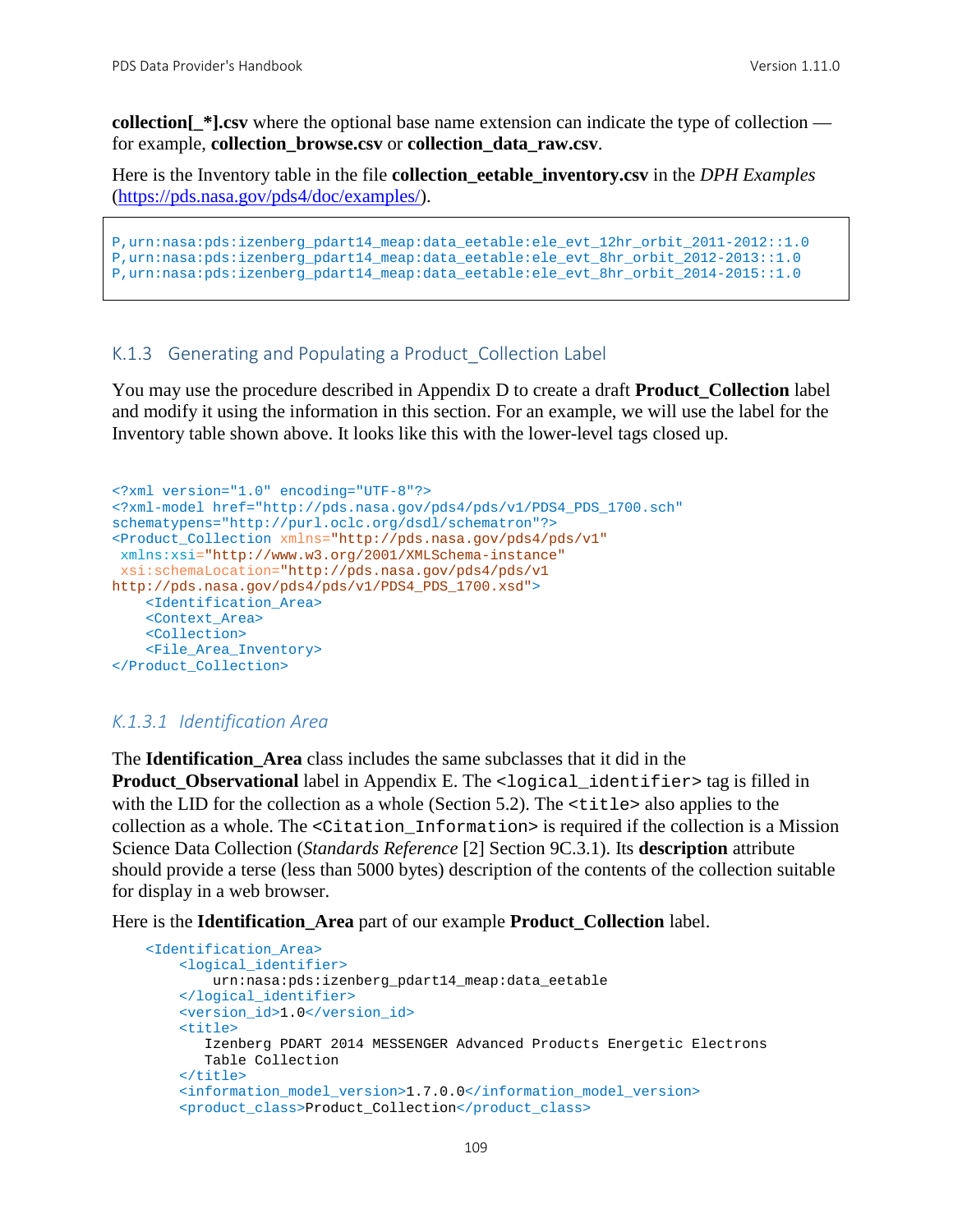```
 <Citation_Information>
         <author_list>N. Izenberg</author_list>
         <publication_year>2016</publication_year>
        <keyword>MESSENGER</keyword>
         <keyword>Neutron Spectrometer</keyword>
         <description>
            Izenberg PDART 2014 MESSENGER Advanced Products Energetic 
            Electrons Table Collection
    </description>
     </Citation_Information>
    <Modification_History>
         <Modification_Detail>
             <modification_date>2016-04-08</modification_date>
             <version_id>1.0</version_id>
             <description>Initial PDS4 version</description>
         </Modification_Detail>
     </Modification_History>
 </Identification_Area>
```
#### *K.1.3.1.1 Citation Information*

The **Citation\_Information** subclass in the **Identification\_Area** provides information that can be used when citing the collection in journal articles, abstract services, and other reference contexts. This class contains attributes that are used in searching for PDS4 collections. A typical use of **Citation\_Information** looks like this:

```
 <Citation_Information>
   <author_list>Caesar, J.; Brutus, Hank; Windsor II, Elizabeth</author_list>
    <editor_list>Smith, A.; Jones Jr., B. C.</editor_list>
     <publication_year>2014</publication_year>
    <keyword>Astrometry</keyword>
   <keyword>Gamma Ray</keyword>
   <keyword>Magnetosphere</keyword>
   <keyword>Voyager</keyword>
   <keyword>Jupiter</keyword>
    <keyword>ppi-ucla</keyword>
    <description>
          Collection of browse products in the PPI VG2PLS archive.
    </description>
 </Citation_Information>
```
The **description** and **publication\_year** attributes are required; the others are optional but highly recommended because their inclusion improves the PDS4 search process. The **keyword** attribute is especially useful for listing individual terms that may satisfy search criteria.

In order to have a DOI assigned to a collection product, that product must have an author list (or editor list) in its **Citation\_Information**. Once a DOI is assigned it is included in the **Citation\_Information** via the <doi> attribute. For example:

```
 <Citation_Information>
     <author_list>Beann, Mehdi; Lyness, Eric</author_list>
     <publication_year>2014</publication_year>
     <doi>10.17189/1408898</doi>
     <description>
         This collection contains the data collected by the Neutral Mass 
         Spectrometer (NMS) instrument aboard the Lunar Atmosphere and 
         Dust Environment Explorer (LADEE) satellite.
     </description>
 </Citation_Information>
```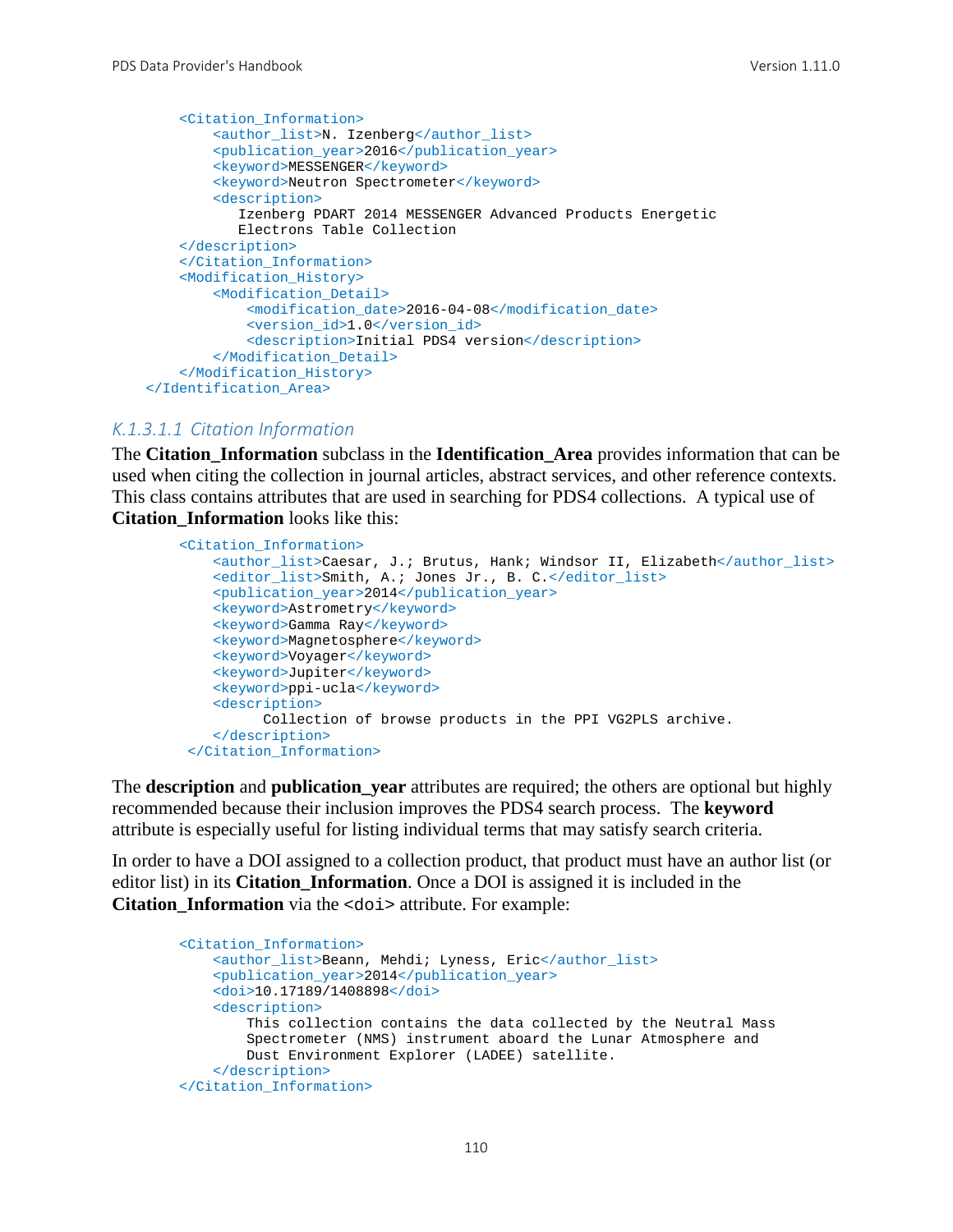# *K.1.3.2 Context Area*

The **Product\_Collection** label may include a **Context\_Area** class, something that is not present in a **Product** Observational label. Context Area contains attributes that are used in searching for PDS4 products. This is where you provide reference information that describes the collection and links other PDS4 products to the collection. Although it is optional, it is recommended that you include it to help users who are searching for data products like yours.

**Context\_Area** consists of the following optional<sup>[14](#page-117-0)</sup> subclasses:

- **Time\_Coordinates** start and stop times for the collection
- **Primary Result Summary** high-level description of the types of products in the collection
- **Investigation Area** information about the mission or data collection effort (similar to **Investigation\_Area** in **Product\_Observational**)
- **Observing System** information about the instrumentation used to acquire the products in the collection (similar to **Observing\_System** in **Product\_Observational**)
- **Target Identification** information about the target(s) of the observations in the collection (similar to **Target\_Identification** in **Product\_Observational**)
- **Mission Area** a place for classes and attributes from a mission Local Data Dictionary
- **Discipline\_Area** a place for classes and attributes from node or discipline Local Data Dictionaries.

Here is the **Context\_Area** part of our example Inventory label.

```
 <Context_Area>
     <Time_Coordinates>
         <start_date_time>2011-03-25Z</start_date_time>
         <stop_date_time>2015-04-30Z</stop_date_time>
     </Time_Coordinates>
     <Primary_Result_Summary>
         <purpose>Science</purpose>
         <processing_level>Derived</processing_level>
     </Primary_Result_Summary>
     <Investigation_Area>
         <name>MESSENGER</name>
         <type>Mission</type>
         <Internal_Reference>
             <lid_reference>
                 urn:nasa:pds:context:investigation:mission.messenger
             </lid_reference>
             <reference_type>collection_to_investigation</reference_type>
         </Internal_Reference>
     </Investigation_Area>
     <Observing_System>
         <name>MESSENGER</name>
         <Observing_System_Component>
             <name>MESSENGER</name>
             <type>Spacecraft</type>
             <Internal_Reference>
                 <lid_reference>
```
<span id="page-117-0"></span> <sup>14</sup> Some of these are required for Mission Science Data Collections. See *Standards Reference* [2] 9C.3.1.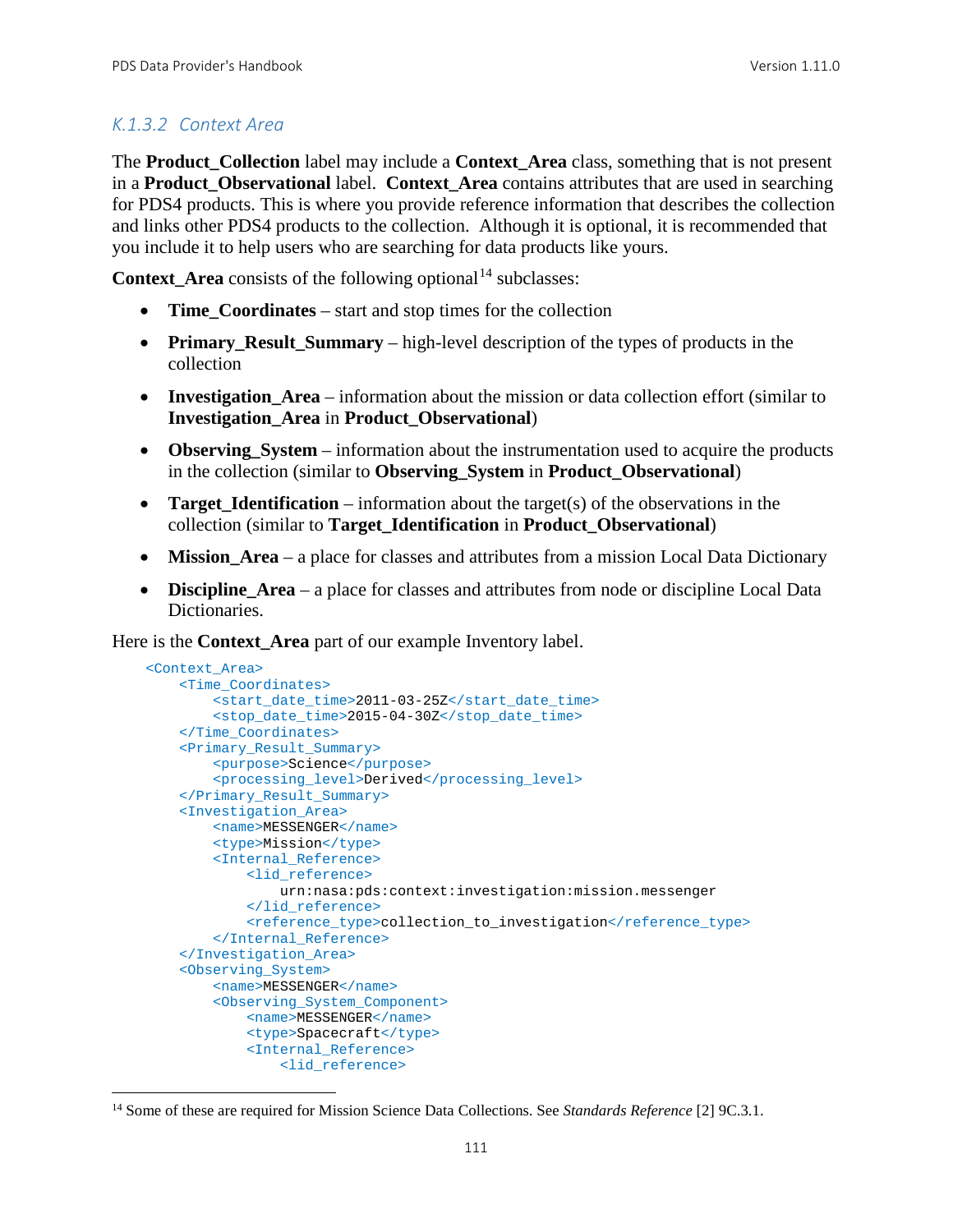```
 urn:nasa:pds:context:instrument_host:spacecraft.mess
                 </lid_reference>
                 <reference_type>is_instrument_host</reference_type>
             </Internal_Reference>
         </Observing_System_Component>
          <Observing_System_Component>
             <name>NS</name>
             <type>Instrument</type>
             <Internal_Reference>
                 <lid_reference>
                     urn:nasa:pds:context:instrument:ns.mess
                 </lid_reference>
                <reference_type>is_instrument</reference_type>
             </Internal_Reference>
         </Observing_System_Component>
     </Observing_System>
     <Target_Identification>
         <name>Mercury</name>
         <type>Planet</type>
         <Internal_Reference>
             <lid_reference>
                 urn:nasa:pds:context:target:planet.mercury
             </lid_reference>
             <reference_type>collection_to_target</reference_type>
         </Internal_Reference>
     </Target_Identification>
 </Context_Area>
```
#### *K.1.3.3 Collection Area*

The **Collection** area contains two attributes – **description**, which is optional, and **collection\_type**, which is required. The **collection\_type** attribute must have one of the following values:

- Browse
- Calibration
- Context
- Data
- Document
- Geometry
- Miscellaneous
- SPICE Kernel
- XML Schema

Here is the **Collection\_Area** part of our example Inventory label.

```
 <Collection>
    <collection_type>Data</collection_type>
 </Collection>
```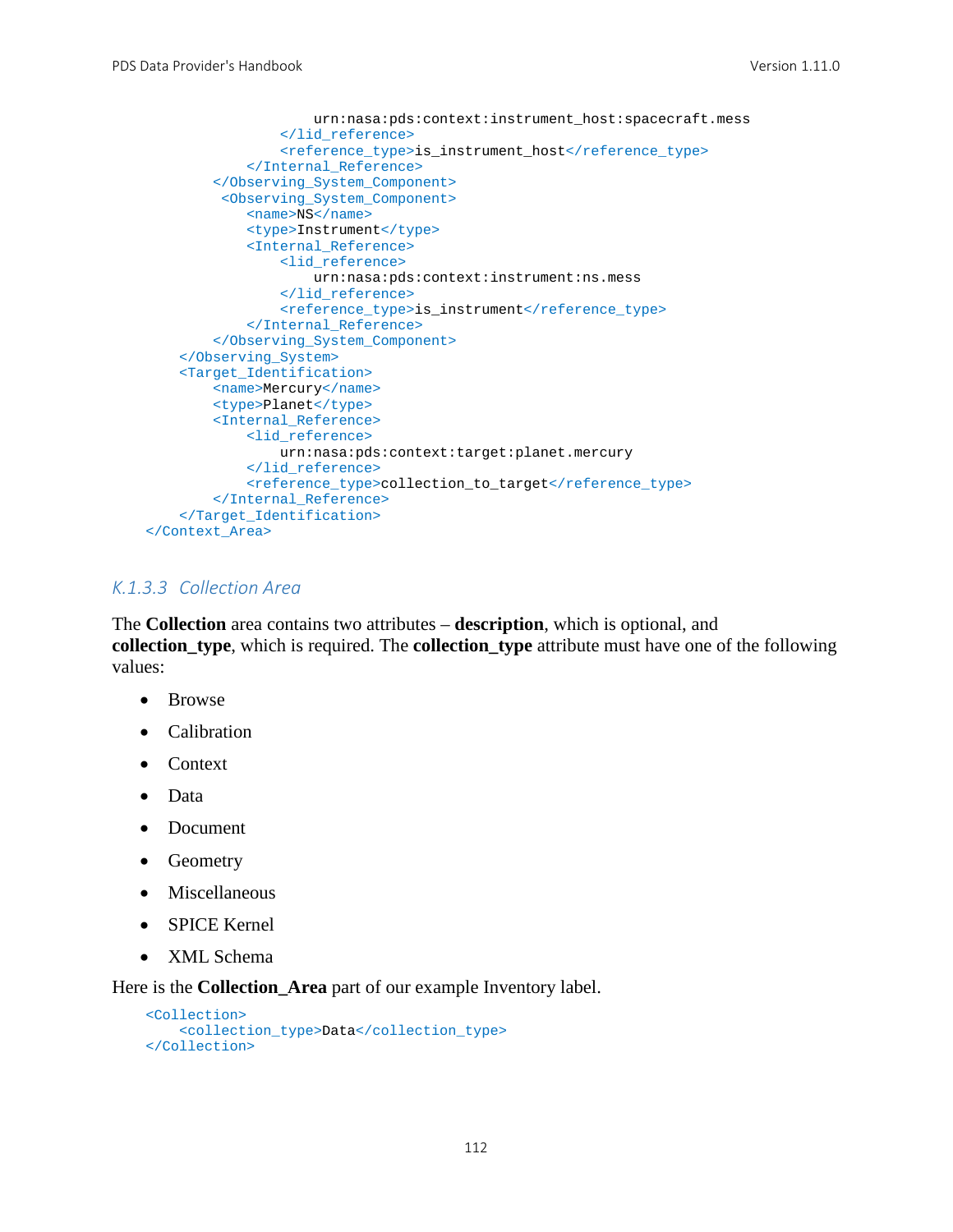## *K.1.3.4 File\_Area\_Inventory*

**File\_Area\_Inventory** is similar in structure to **File\_Area\_Observational** described in F.2.2, with constraints specific to inventory tables. It has a **File** subclass and an **Inventory** subclass. Both are required.

Here is the **File\_Area\_Inventory** part of our example Inventory label. It includes the required attributes and a few, but not all, of the optional attributes. In most labels **File\_Area\_Inventory** will look exactly like this except for the values of **file\_name**, **creation\_date\_time**, and **records**.

```
 <File_Area_Inventory>
     <File>
         <file_name>collection_eetable_inventory.csv</file_name>
         <creation_date_time>2016-04-08</creation_date_time>
    \epsilon/File>
     <Inventory>
         <offset unit="byte">0</offset>
         <parsing_standard_id>PDS DSV 1</parsing_standard_id>
         <records>3</records>
        <record_delimiter>Carriage-Return Line-Feed</record_delimiter>
         <field_delimiter>Comma</field_delimiter>
         <Record_Delimited>
             <fields>2</fields>
             <groups>0</groups>
             <Field_Delimited>
                 <name>Member Status</name>
                <field_number>1</field_number>
                <data_type>ASCII_String</data_type>
                 <maximum_field_length unit="byte">1</maximum_field_length>
                 <description>
                    P indicates primary member of the collection
                   S indicates secondary member of the collection
                 </description>
             </Field_Delimited>
             <Field_Delimited>
                 <name>LIDVID_LID</name>
                <field_number>2</field_number>
                <data_type>ASCII_LIDVID_LID</data_type>
                 <maximum_field_length unit="byte">255</maximum_field_length>
                <description>
                     The LID or LIDVID of a product that is a member
                    of the collection.
                 </description> 
             </Field_Delimited>
         </Record_Delimited>
         <reference_type>inventory_has_member_product</reference_type>
     </Inventory>
 </File_Area_Inventory>
```
For further discussion regarding collection products, see the *SBN PDS4 Wiki* or Section 9C of the *Standards Reference* [2].

#### K.2 Product\_Bundle

Like collections, bundles are aggregate products. A bundle is a set of related collections. PDS does not impose requirements on bundles except that (1) bundle LIDs must be distinct within the overall holdings of PDS, (2) each bundle must be approved by a PDS peer review, and (3) if a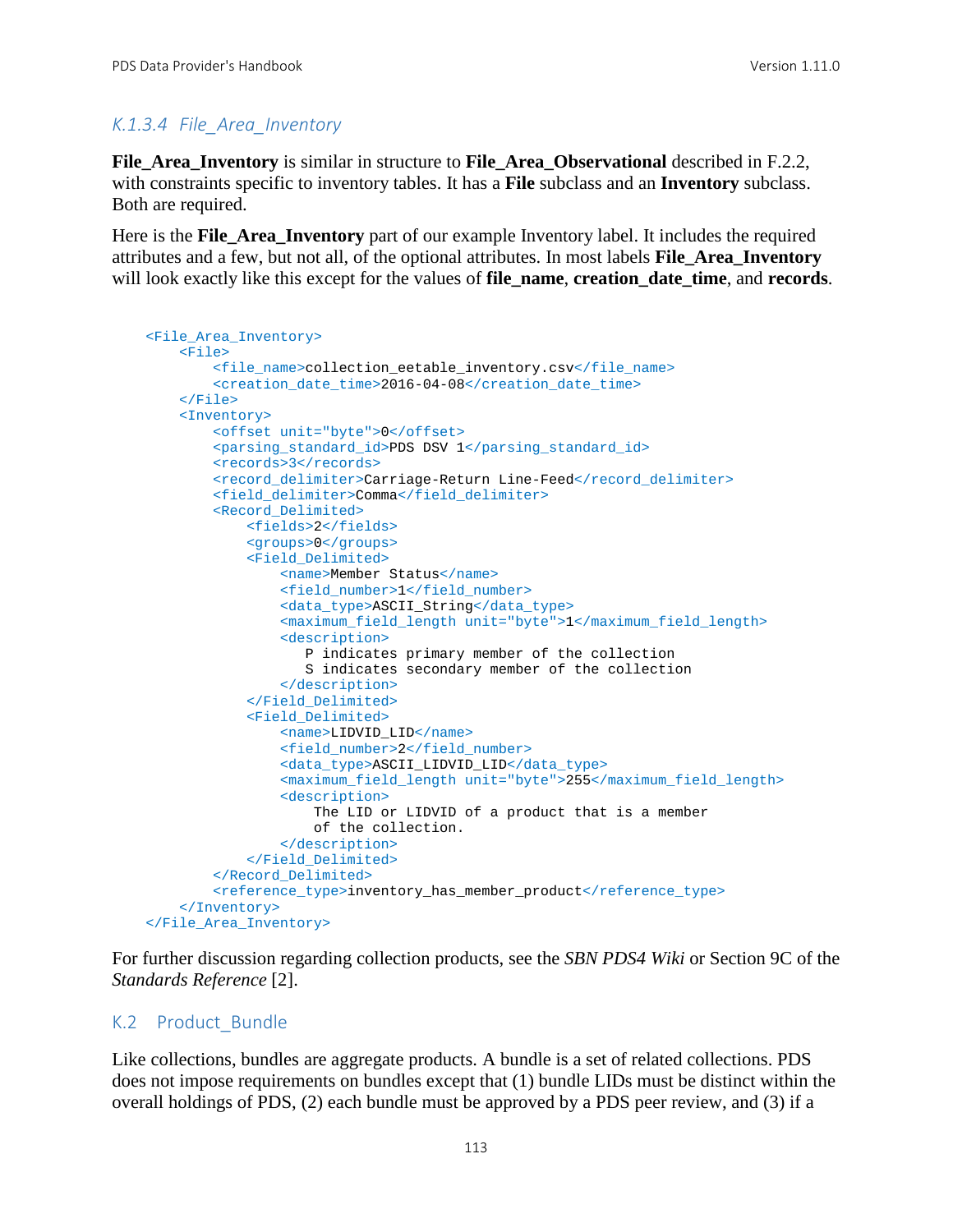bundle meets the criteria for a Mission Science Archive Bundle as defined in Section 9D.3.1 of the *Standards Reference* [2], then its label must include the attributes listed in that section. As part of the design discussion with your consulting DN data engineer (Section 4.3 of this document), you should have determined which collections will be included in your bundle.

A **Product** Bundle identifies all of its member collections. Unlike collection products, which consist of a label and an inventory table, a bundle product consists of a label only. The inventory is embedded within the label because there is usually only a small number of collections in a bundle. A **Product\_Bundle** may optionally refer to a separate **readme** file.

#### K.2.1 Generating and Populating a Product\_Bundle Label

You may use the procedure described in Appendix D to create a draft **Product\_Bundle** label and modify it using the information in this section. As an example, we will use the label for the bundle **izenberg\_pdart\_meap** in the online *DPH Examples*

[\(https://pds.nasa.gov/pds4/doc/examples/\)](https://pds.nasa.gov/pds4/doc/examples/). It looks like this with the lower-level tags closed up. This bundle contains four collections.

```
<?xml version="1.0" encoding="UTF-8"?>
<?xml-model href="https://pds.nasa.gov/pds4/pds/v1/PDS4_PDS_1700.sch" 
schematypens="http://purl.oclc.org/dsdl/schematron"?>
<Product_Bundle xmlns="http://pds.nasa.gov/pds4/pds/v1"
xmlns:xsi="http://www.w3.org/2001/XMLSchema-instance"
xsi:schemaLocation="http://pds.nasa.gov/pds4/pds/v1 
https://pds.nasa.gov/pds4/pds/v1/PDS4_PDS_1700.xsd">
     <Identification_Area>
    <Context_Area>
     <Bundle>
     <Bundle_Member_Entry>
     <Bundle_Member_Entry>
     <Bundle_Member_Entry>
     <Bundle_Member_Entry>
</Product_Bundle>
```
#### *K.2.1.1 Identification\_Area*

The **Identification\_Area** class includes the same subclasses that it did in the **Product** Collection label in Section L.1.3.1 above and in the **Product** Observational label in Appendix E. The <logical\_identifier> tag is filled in with the LID for the bundle as a whole (Section 5.2). The <title> also applies to the bundle as a whole. The <Citation\_Information> and <Modification\_History> tags are not required but are shown as examples. The description in  $\leq$  citation Information> should be a summary of the bundle contents suitable for display in a web browser.

Here is the **Identification\_Area** part of our example **Product\_Bundle** label.

```
 <Identification_Area>
    <logical_identifier>urn:nasa:pds:izenberg_pdart14_meap</logical_identifier>
     <version_id>1.0</version_id>
    <title>Izenberg PDART 2014 MESSENGER Advanced Products Bundle</title>
    <information_model_version>1.7.0.0</information_model_version>
     <product_class>Product_Bundle</product_class>
     <Citation_Information>
         <author_list>Izenberg, Noam</author_list>
```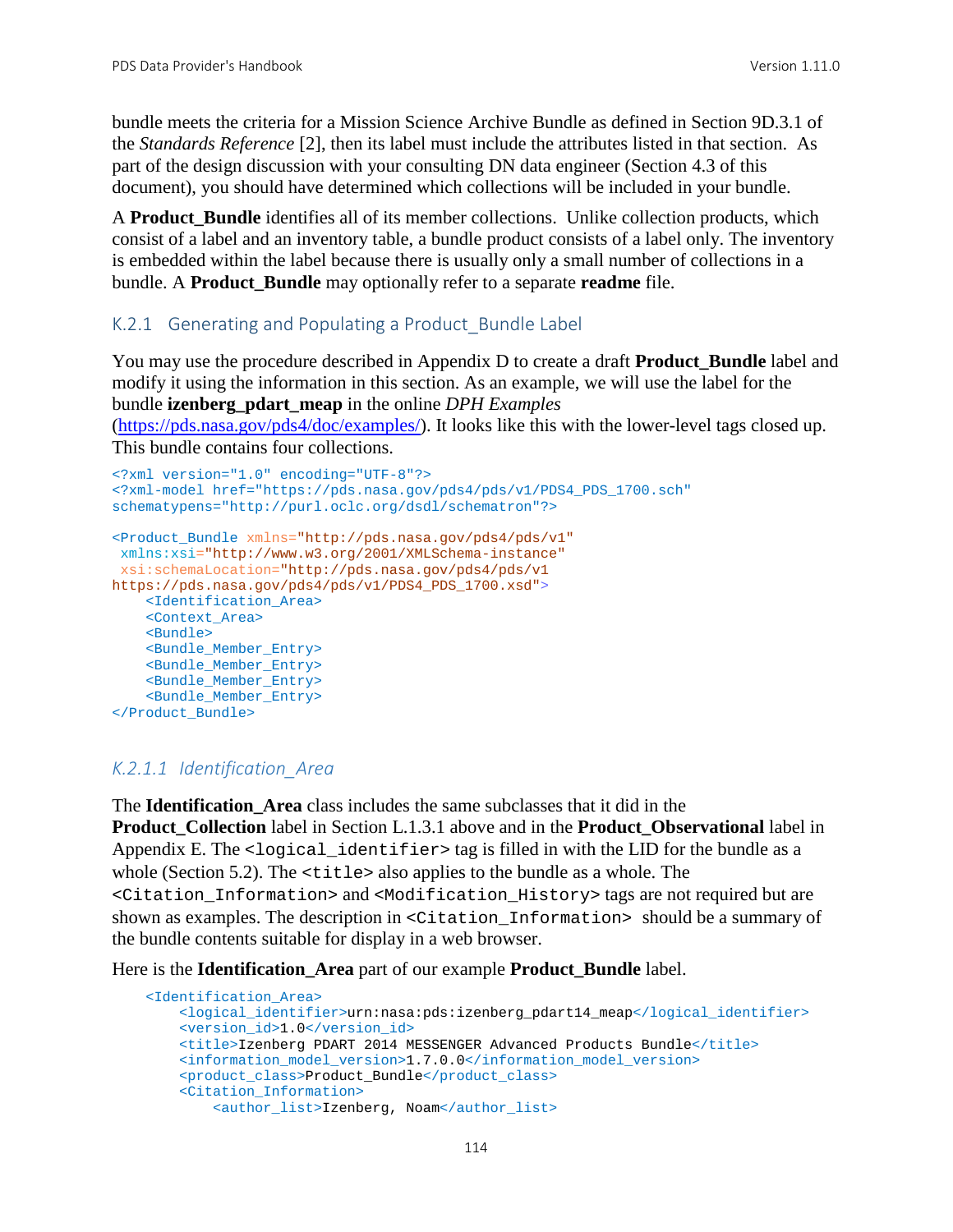```
 <publication_year>2016</publication_year>
         <description>
             MESSENGER Advanced Products (MEAP) by Noam Izenberg, PDART 2014
         </description>
    </Citation_Information>
     <Modification_History>
         <Modification_Detail>
             <modification_date>2017-02-09</modification_date>
             <version_id>1.0</version_id>
             <description>
                Peer reviewed version of the Izenberg PDART 2014 MEAP bundle
             </description>
         </Modification_Detail>
     </Modification_History>
 </Identification_Area>
```
In order to have a DOI assigned to a bundle product, that product must have an author list (or editor list) in its **Citation\_Information**. Once a DOI is assigned it is included in the **Citation Information** via the <doi> attribute. For example:

```
 <Citation_Information>
     <author_list>Beann, Mehdi; Lyness, Eric</author_list>
     <publication_year>2014</publication_year>
     <doi>10.17189/1408898</doi>
     <description>
         This bundle contains the data collected by the Neutral Mass 
         Spectrometer (NMS) instrument aboard the Lunar Atmosphere and 
         Dust Environment Explorer (LADEE) satellite, along with the documents 
         and other information necessary for the interpretation of that data.
     </description>
 </Citation_Information>
```
#### *K.2.1.2 Context\_Area*

The **Context\_Area** is optional in a **Product\_Bundle** label, but its use is recommended because it contains attributes that are used in searching for PDS4 products. Filling in accurate values for these attributes will help users who are searching for data products like yours. The components of **Context\_Area** are the same as those described above in Section L.1.3.2. They are all optional.

Here is the **Context\_Area** part of our example **Product\_Bundle** label.

```
 <Context_Area>
     <Time_Coordinates>
        <start_date_time>2004-08-13Z</start_date_time>
         <stop_date_time>2015-04-30Z</stop_date_time>
    </Time_Coordinates>
     <Primary_Result_Summary>
         <purpose>Science</purpose>
         <processing_level>Derived</processing_level>
     </Primary_Result_Summary>
     <Investigation_Area>
        <name>MESSENGER</name>
         <type>Mission</type>
         <Internal_Reference>
             <lid_reference>
                 urn:nasa:pds:context:investigation:mission.messenger
             </lid_reference>
            <reference_type>bundle_to_investigation</reference_type>
         </Internal_Reference>
```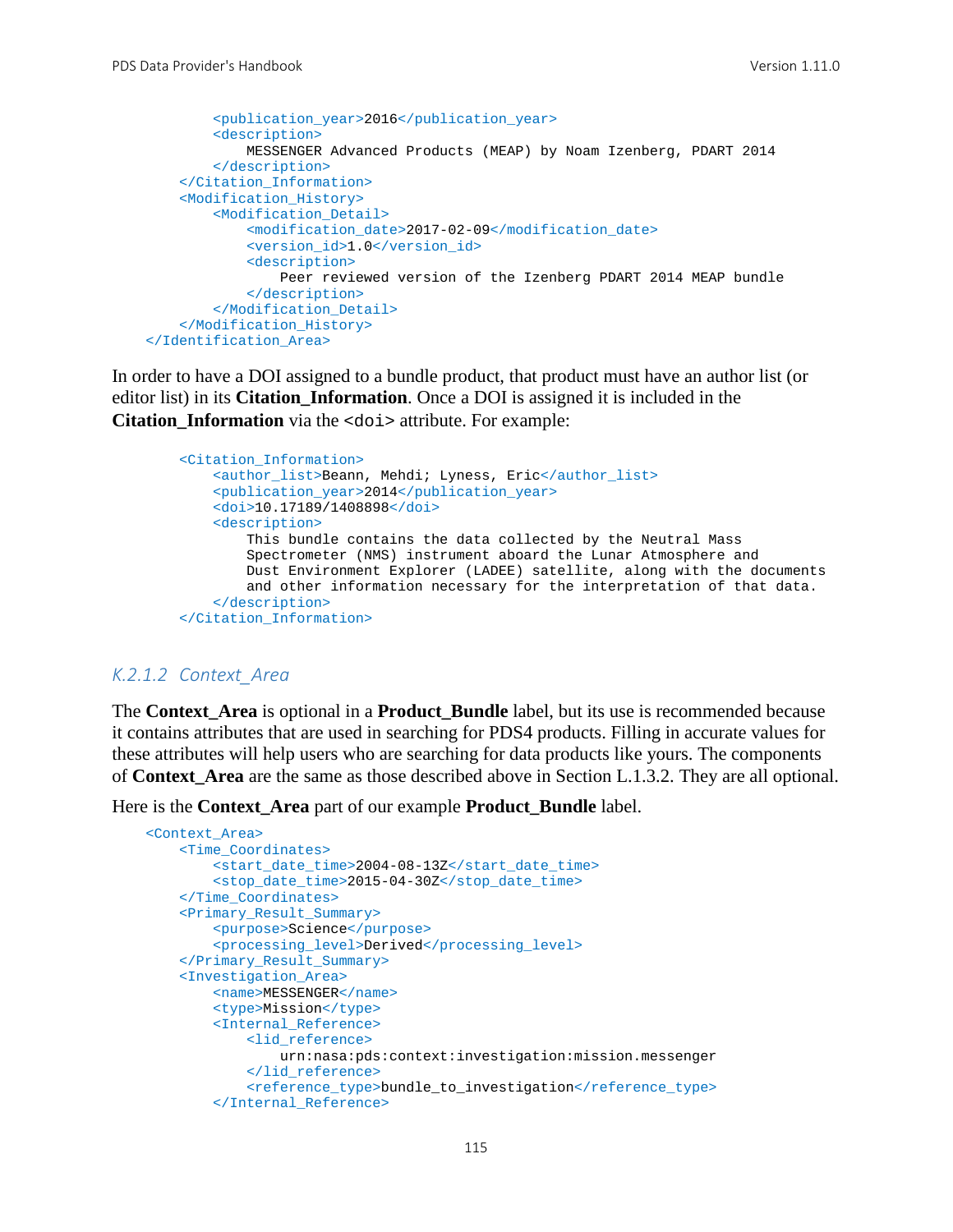```
 </Investigation_Area>
     <Observing_System>
         <name>MESSENGER</name>
         <Observing_System_Component>
             <name>MESSENGER</name>
            <type>Spacecraft</type>
             <Internal_Reference>
                 <lid_reference>
                      urn:nasa:pds:context:instrument_host:spacecraft.mess
                 </lid_reference>
                 <reference_type>is_instrument_host</reference_type>
             </Internal_Reference>
         </Observing_System_Component>
         <Observing_System_Component>
             <name>MASCS</name>
             <type>Instrument</type>
             <Internal_Reference>
                 <lid_reference>
                     urn:nasa:pds:context:instrument:mascs.mess
                 </lid_reference>
                 <reference_type>is_instrument</reference_type>
             </Internal_Reference>
         </Observing_System_Component>
         <Observing_System_Component>
             <name>GRS</name>
            <type>Instrument</type>
             <Internal_Reference>
                 <lid_reference>
                     urn:nasa:pds:context:instrument:grs.mess
                 </lid_reference>
                <reference_type>is_instrument</reference_type>
             </Internal_Reference>
         </Observing_System_Component>
         <Observing_System_Component>
             <name>NS</name>
             <type>Instrument</type>
             <Internal_Reference>
                 <lid_reference>
                     urn:nasa:pds:context:instrument:ns.mess
                 </lid_reference>
                  <reference_type>is_instrument</reference_type>
             </Internal_Reference>
         </Observing_System_Component>
     </Observing_System>
     <Target_Identification>
         <name>Mercury</name>
         <type>Planet</type>
         <Internal_Reference>
             <lid_reference>
                 urn:nasa:pds:context:target:planet.mercury
             </lid_reference>
             <reference_type>data_to_target</reference_type>
         </Internal_Reference>
     </Target_Identification>
 </Context_Area>
```
#### *K.2.1.3 Reference\_List*

The **Reference\_List** class is optional in the **Product\_Bundle** label. Here you may put any number of internal or external references relevant to the bundle. See Section 8, Documenting the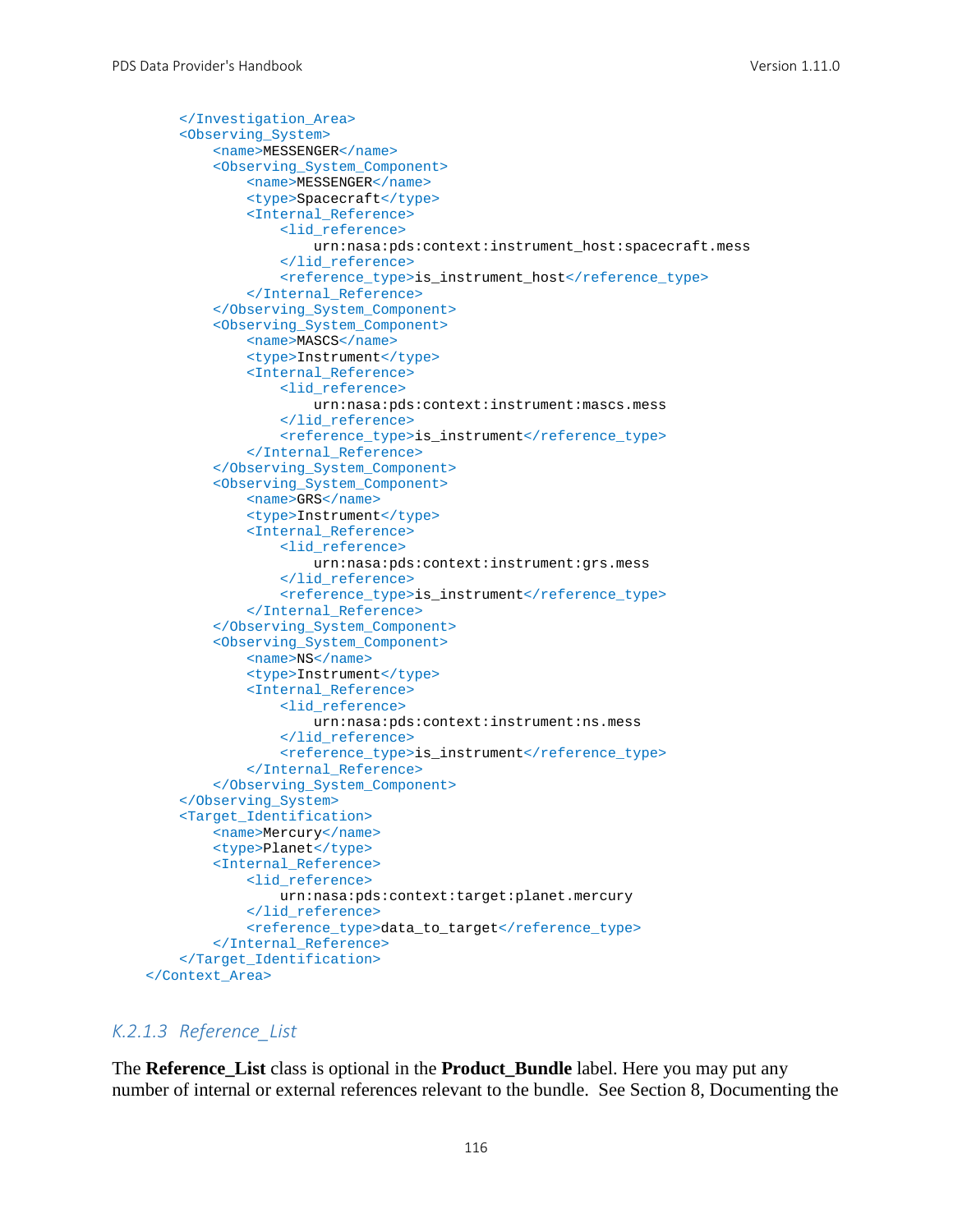Archive, for an explanation of internal and external references, and see Appendix E.2.6. for instructions on modifying **Reference\_List**. Our example label omits this class.

#### *K.2.1.4 Bundle*

The **Bundle** class contains two attributes – **bundle\_type** and **description**. If you are creating a bundle that includes a data collection, set **bundle\_type** to "Archive". If there is no data collection, set **bundle\_type** to "Supplemental". The **description** attribute is optional.

Here is the **Bundle** part of our example label.

```
 <Bundle>
     <bundle_type>Archive</bundle_type>
 </Bundle>
```
#### *K.2.1.5 File\_Area\_Text*

The **File\_Area\_Text** class is used if an optional **readme** file is included in the bundle. If there is no **readme** file, **File\_Area\_Text** should be omitted.[15](#page-123-0)

Our example bundle in the *DPH Example Archives* does not have a **readme** file, but here is an example of how you would use **File\_Area\_Text** to describe a **readme** file:

```
 <File_Area_Text>
      <File>
          <file_name>readme.txt</file_name>
          <local_identifier>README.FILE</local_identifier>
          <creation_date_time>2010-03-12T11:59:04</creation_date_time>
          <file_size unit="byte">22875</file_size>
          <md5_checksum>5ef7af310b99d8189e670830c954a290</md5_checksum>
          <comment>Introduction to the bundle</comment>
      </File>
      <Stream_Text>
          <name>VG2 Jupiter plasma bundle</name>
          <local_identifier>BUNDLE.DESCRIPTION</local_identifier>
          <offset unit="byte">0</offset>
          <parsing_standard_id>7-Bit ASCII Text</parsing_standard_id>
          <description>
              Voyager 2 Jupiter plasma bundle description in ASCII text.
          </description>
         <record_delimiter>Carriage-Return Line-Feed</record_delimiter>
      </Stream_Text> 
 </File_Area_Text>
```
**File\_Area\_Text** has two subclasses, both of which are required: **File** and **Stream\_Text**.

The **File** subclass describes the actual readme file. Only the **file\_name** attribute is required.

The **Stream\_Text** subclass describes how the text in the readme file can be found and extracted. The **offset**, **parsing\_standard\_id**, and **record\_delimiter** attributes are required. The **offset** attribute is the offset of the text from the beginning of the file (in bytes in this example). If the text starts at the beginning of the file, **offset** is 0. The **parsing\_standard\_id** attribute provides the name of the standard used for extracting the text from the byte stream in the file (see Table

<span id="page-123-0"></span><sup>&</sup>lt;sup>15</sup> A **readme** file should give the reader a high-level overview of the bundle contents and structure.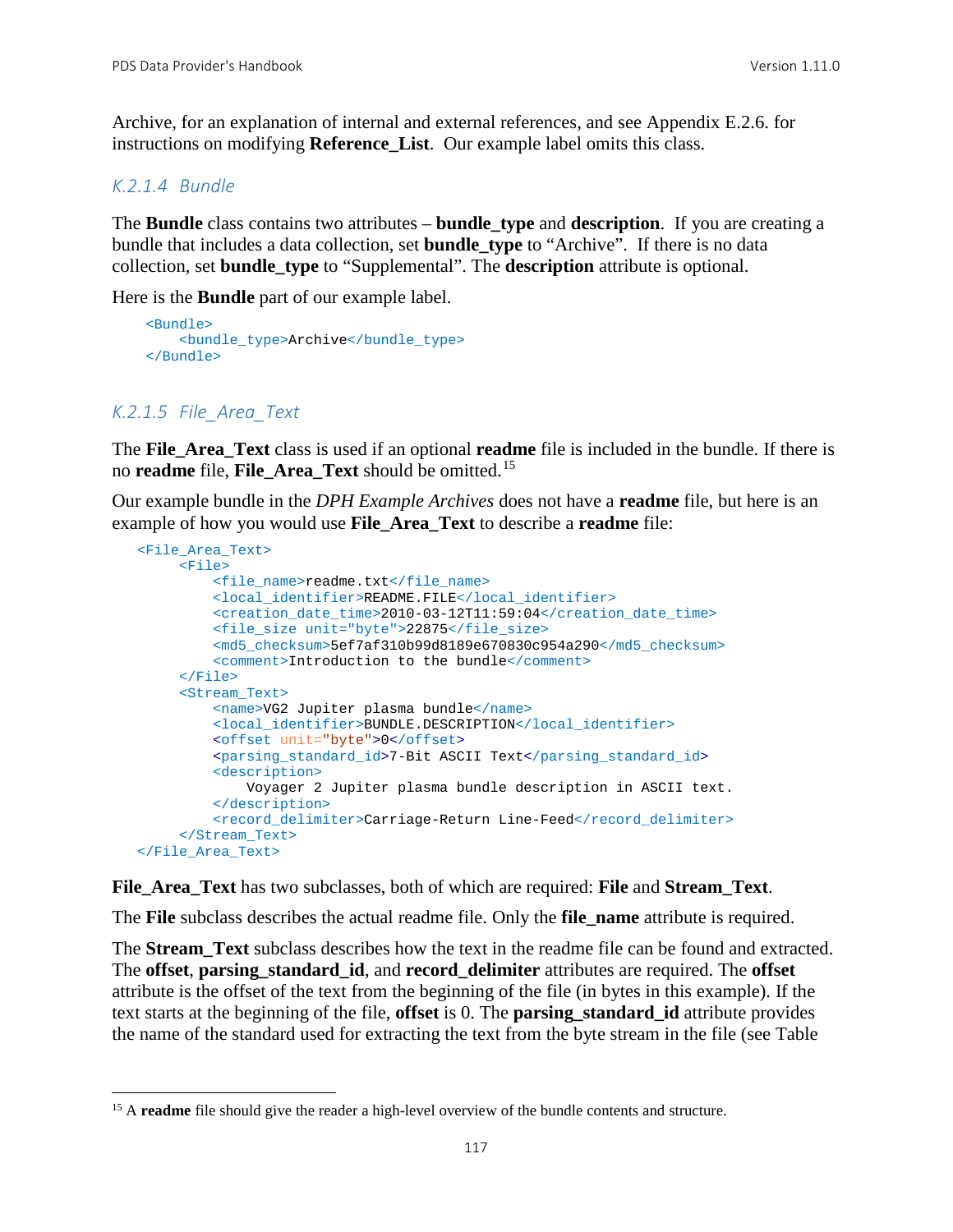4-1 for possible values). The **record\_delimiter** attribute gives the delimiter that separate lines in the text. Currently the only acceptable value is "Carriage-Return Line-Feed".

#### *K.2.1.6 Bundle\_Member\_Entry*

The members of a bundle are specified using the **Bundle\_Member\_Entry** class. The **Bundle Member Entry** class is repeated for each collection product in the bundle. This class must occur at least once in the **Product\_Bundle** label.

Our example bundle contains four collections, including the collection we labeled in Section M.1.3 above. Here are the **Bundle\_Member\_Entry** parts of our example label.

```
 <Bundle_Member_Entry>
    <lid_reference>
         urn:nasa:pds:izenberg_pdart14_meap:data_imagecube
     </lid_reference>
     <member_status>Primary</member_status>
     <reference_type>bundle_has_data_collection</reference_type>
 </Bundle_Member_Entry>
 <Bundle_Member_Entry>
    <lid_reference>
        urn:nasa:pds:izenberg_pdart14_meap:data_eetable
     </lid_reference>
    <member_status>Primary</member_status>
     <reference_type>bundle_has_data_collection</reference_type>
 </Bundle_Member_Entry>
 <Bundle_Member_Entry>
     <lid_reference>
         urn:nasa:pds:izenberg_pdart14_meap:data_tnmap
     </lid_reference>
     <member_status>Primary</member_status>
     <reference_type>bundle_has_data_collection</reference_type>
 </Bundle_Member_Entry>
 <Bundle_Member_Entry>
     <lid_reference>
         urn:nasa:pds:izenberg_pdart14_meap:document
    </lid_reference>
    <member_status>Primary</member_status>
     <reference_type>bundle_has_document_collection</reference_type>
 </Bundle_Member_Entry>
```
In the **Bundle\_Member\_Entry** class:

- You must use either the **lid\_reference** or the **lidvid\_reference** attribute for each member collection. Collections which are primary members of the bundle may be specified by either a LID or LIDVID depending on which is more appropriate for the particular bundle. Discuss which option to use with your consulting node.
- The value for **reference\_type** depends on the type of collection. It must be one of the following:

| <b>Collection Type</b> | Value for reference type          |
|------------------------|-----------------------------------|
| <b>Browse</b>          | bundle has browse collection      |
| Calibration            | bundle has calibration collection |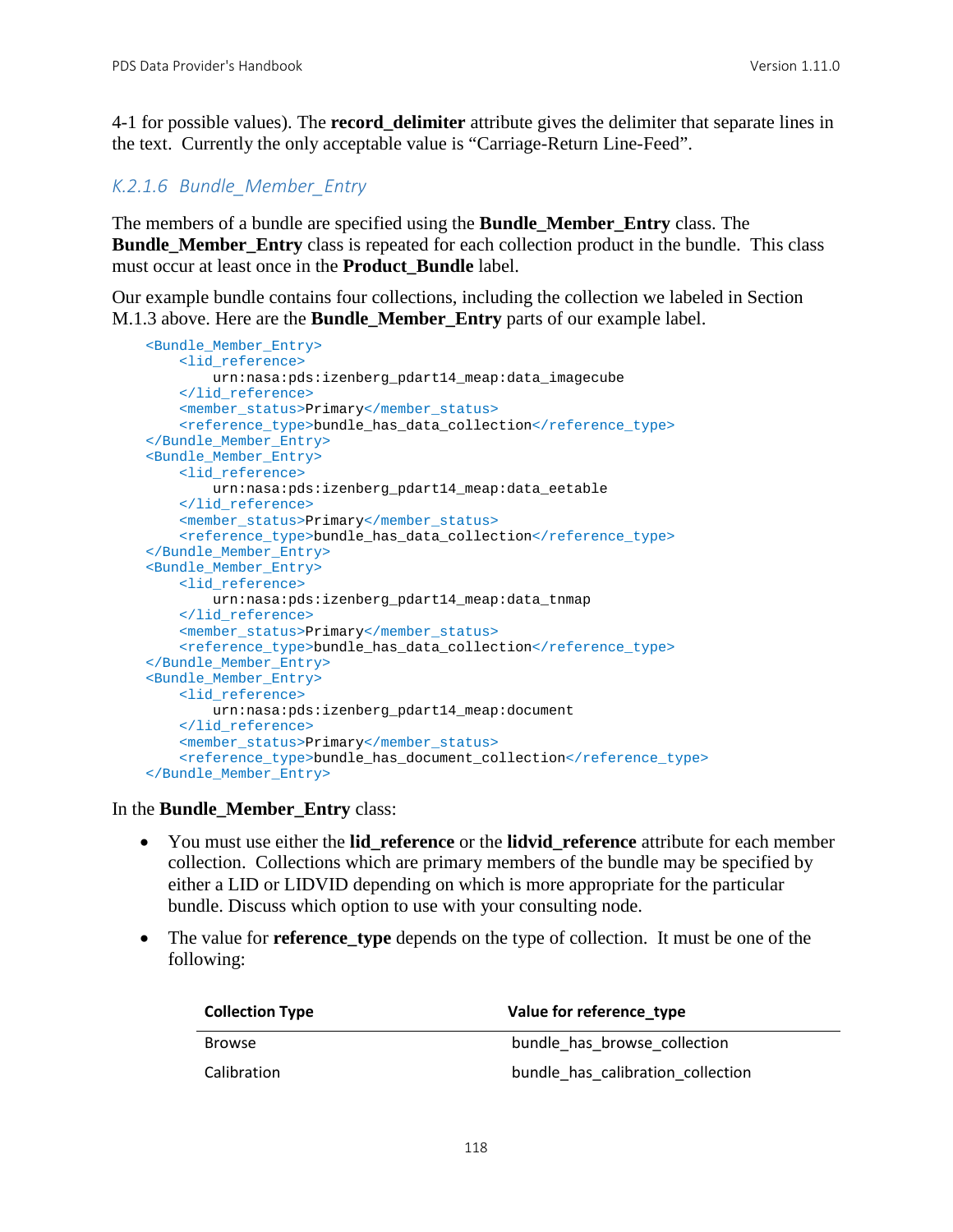| Context             | bundle has context collection      |
|---------------------|------------------------------------|
| Data                | bundle has data collection         |
| Document            | bundle_has_document_collection     |
| Geometry            | bundle has geometry collection     |
| Miscellaneous       | bundle has member collection       |
| <b>SPICE Kernel</b> | bundle has spice kernel collection |
| Schema              | bundle_has_schema_collection       |

• The value for the **member\_status** attribute — "Primary" or "Secondary" — specifies whether the collection is a primary or secondary member of the bundle, respectively (see Section L.1.1).

The complete **Product\_Bundle** label used in our example is online in the *DPH Examples* [https://pds.nasa.gov/pds4/doc/examples/.](https://pds.nasa.gov/pds4/doc/examples/)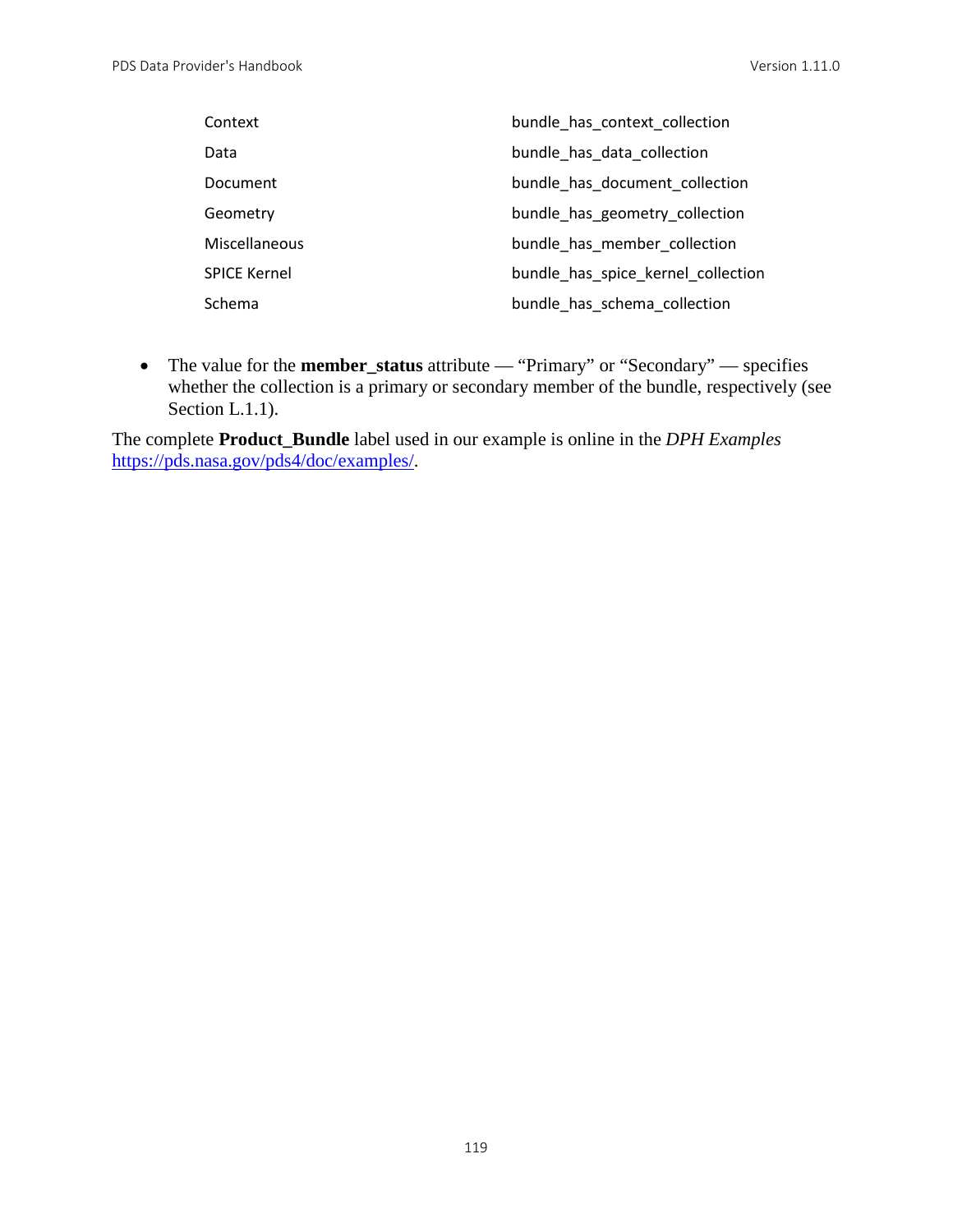# Change Log

| <b>Revision</b> | <b>Date</b>      | <b>Description</b>                                                                | <b>Author</b>                          |
|-----------------|------------------|-----------------------------------------------------------------------------------|----------------------------------------|
| 0.1             | Mar 30, 2009     | Initial draft based on information collected by the<br>Data System Working Group. | R. Joyner                              |
| 0.2             | Aug 6, 2009      | Updated versions of all Classes                                                   | R. Joyner                              |
| 0.2.1           | 2010-08-31       | Complete overhaul, but only partly successful<br>through page 25                  | R. Simpson                             |
| 0.22            | Aug 31, 2010     | Integrate Simpson and Joyner docs                                                 | R. Joyner etal                         |
| 0.22.1          | 2010-09-22       | Edits through Section 3, except Section 2                                         | Simpson                                |
| 0.22.2          | 2010-09-24       | Added comments from Mitch Gordon                                                  | Simpson                                |
| 0.22.2          | 2010-10-01       | Significant edits to Section 4                                                    | Simpson                                |
| 0.22.3          | 2010-10-25       | Significant edits to Sections 1,3-6                                               | Simpson                                |
| 0.3             | 2011-04-15       | Significant edits addressing Build 1b comments                                    | M.Gordon etal                          |
| 0.3.1           | 2011-04-21       | Additional content added                                                          | M.Gordon etal                          |
| 0.3.2           | 2011-05-02       | Significant reorganization, additional edits                                      | M.Gordon etal                          |
| 0.3.3           | 2011-06-29       | Make Sections 1-2 more user friendly                                              | R. Simpson, M.<br>Gordon               |
| 0.3.4           | 2011-09-06       | Major changes Sections 2, 3, 8,14                                                 | M. Gordon, R.<br>Joyner                |
| 0.3.5           | 2011-10-31       | Updates for schema 0.5.00g                                                        | M. Gordon, R.<br>Joyner                |
| 0.3.6           | $2012 - 01 - 31$ | Updates for schema 0.7.0.0.j                                                      | M. Gordon, R.<br>Joyner                |
| 0.3.7           | 2012-03-28       | Updates for schema 0.7.0.0.j                                                      | M. Gordon, R.<br>Joyner                |
| 0.3.8           | 2012-05-28       | Updates for schema 0.8.0.0.k                                                      | M. Gordon, R.<br>Joyner                |
| 0.3.9           | 2012-10-01       | Updates for schema 0.3.0.0a                                                       | M. Gordon, R.<br>Joyner                |
| 0.3.10          | 2013-04-01       | Major changes for schema 0.3.1.0b                                                 | M. Gordon, R.<br>Joyner, R.<br>Simpson |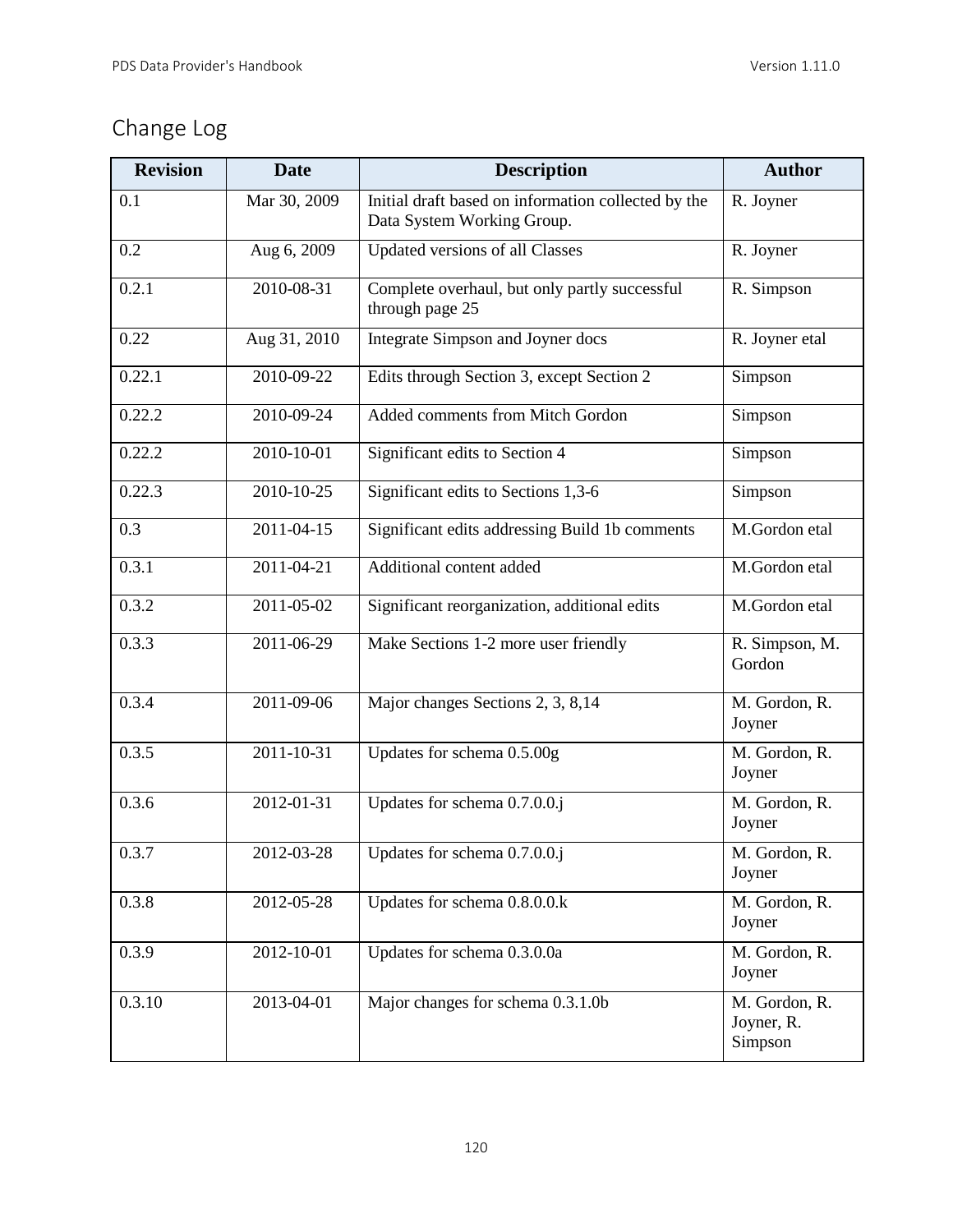| 1.0.0 | 2013-05-01 | Changes for compliance with schema 1.0.0.0                                                                                                                                                                                          | M. Gordon, R.<br>Joyner, R.<br>Simpson |
|-------|------------|-------------------------------------------------------------------------------------------------------------------------------------------------------------------------------------------------------------------------------------|----------------------------------------|
| 1.2.0 | 2014-07-01 | Changes for compliance with schema 1.2.0.0                                                                                                                                                                                          | M. Gordon, R.<br>Joyner, R.<br>Simpson |
| 1.3.0 | 2014-09-01 | Changes for compliance with schema 1.3.0.0                                                                                                                                                                                          | M. Gordon, R.<br>Joyner, R.<br>Simpson |
| 1.4.0 | 2015-04-15 | Changes for compliance with schema 1.4.0.0                                                                                                                                                                                          | M. Gordon, R.<br>Joyner, R.<br>Simpson |
| 1.4.0 | 2015-06-28 | Standardized use of "schema" and "Schematron<br>files" in various places (such as footnote 2 in<br>Section 1.3)                                                                                                                     | Simpson                                |
| 1.4.0 | 2015-06-28 | Moved [2] and [4] to Section 1.5.2; per the CCB<br>charter and other documents, the SR and CD are<br>as much controlling as the IM spec.                                                                                            | Simpson                                |
| 1.4.0 | 2015-06-28 | Changed "supporting node" to "consulting node"<br>per terminology in PDS4 Concepts.                                                                                                                                                 | Simpson                                |
| 1.4.0 | 2015-06-30 | Simplified Section 4 by removing references to<br>VG2 PLS example data.                                                                                                                                                             | Simpson                                |
| 1.4.0 | 2015-07-02 | Rewrote Appendix D, because it didn't work                                                                                                                                                                                          | Simpson                                |
| 1.4.0 | 2015-07-25 | Rewrote 6.1 to include product selection<br>guidelines driven by CCB-111                                                                                                                                                            | Simpson                                |
| 1.4.0 | 2015-08-10 | Revised and simplified Section 7 for consistency<br>across oXygen and Eclipse XAEs and PDS<br>validation software.                                                                                                                  | Simpson                                |
| 1.4.0 | 2015-08-20 | Reorganized Sections 10-11 to consolidate topics<br>and reduce repetition.                                                                                                                                                          | Simpson                                |
| 1.4.0 | 2015-08-20 | Streamlined and reorganized Section 12.<br>Expanded and corrected examples in 12.1.<br>Removed most references to restricted documents<br>from the original Section 12; then added 12.2<br>specifically about restricted documents. | Simpson                                |
| 1.4.0 | 2015-08-27 | Change "section" to upper case when referring to<br>a numbered section.                                                                                                                                                             | Simpson                                |
| 1.4.0 | 2015-08-28 | Rewrote Section 3.0 to make it an introduction to<br>labels and XML rather than a cookbook of how to<br>manipulate templates (already in Section 7)                                                                                 | Simpson                                |
| 1.4.0 | 2015-09-24 | Added Appendices F, G, and H                                                                                                                                                                                                        | Simpson                                |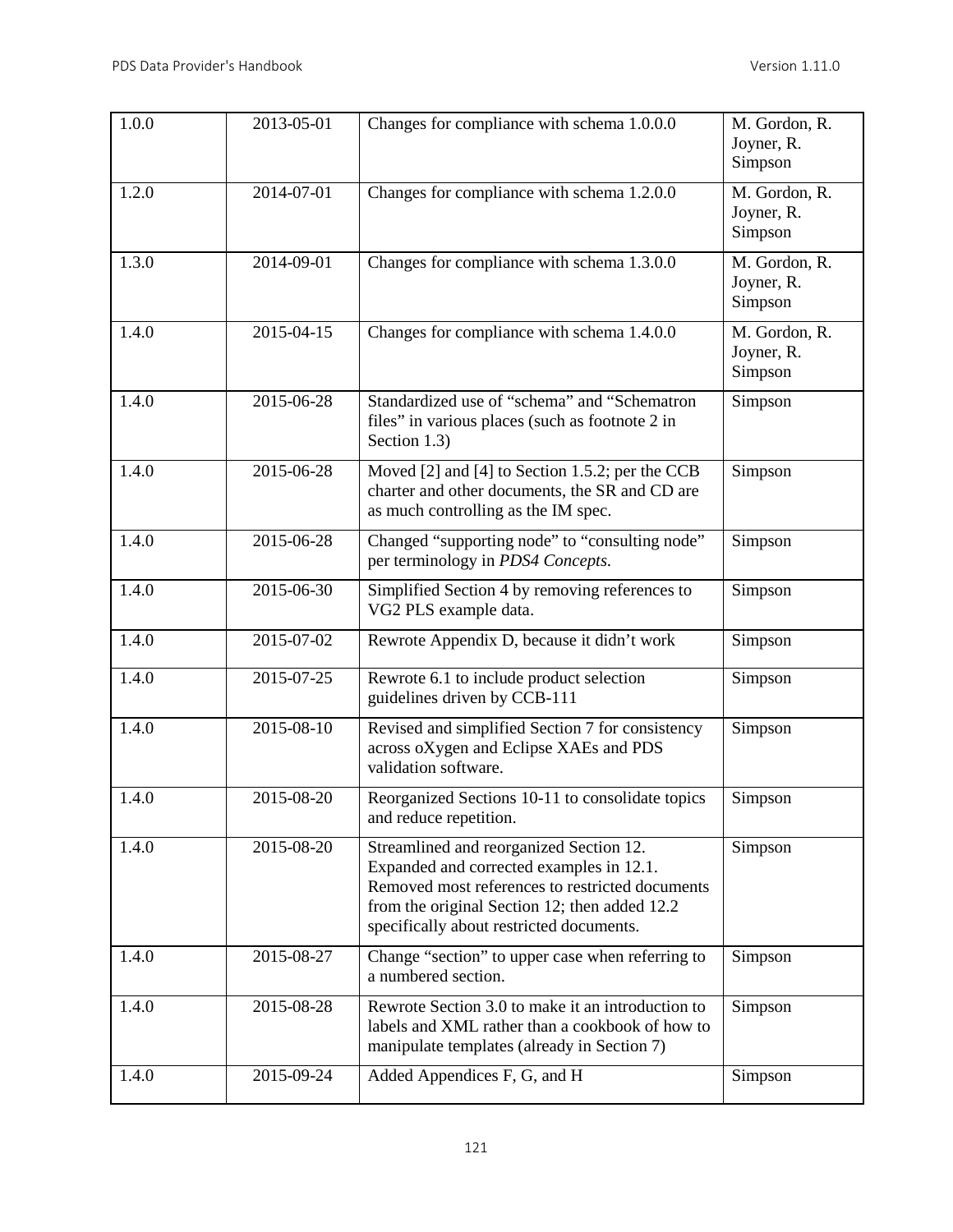| 1.4.0 | 2015-10-06 | Removed Section 14 and references thereto (the<br>examples are outdated and have many errors).<br>The section may be revised and returned in a later<br>edition.                               | Simpson,<br>R. Joyner |
|-------|------------|------------------------------------------------------------------------------------------------------------------------------------------------------------------------------------------------|-----------------------|
| 1.4.0 | 2015-10-06 | There have been many other changes since DPH<br>v1.3.0. The Change Log entries above should be<br>considered representative. In many ways $v1.4.0$ is<br>a new document.                       | Simpson,<br>R. Joyner |
| 1.4.1 | 2016-02-23 | Changed date and version number on cover;<br>updated Table of Contents.                                                                                                                        | Simpson               |
| 1.4.1 | 2016-02-23 | Substituted period for comma at the bottom of<br>page 13; corrected misspelling of "array" on page<br>18, line -6. Added missing close parenthesis in<br>'blue' text in the middle of page 23. | Simpson               |
| 1.4.1 | 2016-02-23 | Replaced smart quotes by regular quotes in<br>example labels.                                                                                                                                  | Simpson               |
| 1.4.1 | 2016-02-23 | Removed hyperlink notation from example labels                                                                                                                                                 | Simpson               |

# Version 1.7.0

Version 1.7.0 of the Data Provider's Handbook incorporates changes made in the Information Model versions 1.5.0, 1.6.0, and 1.7.0. There are no corresponding versions 1.5.0 and 1.6.0 of the Data Provider's Handbook because of a delay in updating the document. To keep the Data Provider's Handbook version synchronized with the Information Model version, the Data Provider's Handbook version was incremented from 1.4.0 to 1.7.0.

Version 1.7.0 is a complete rewrite of the previous version. The sections and appendices have been re-ordered and much of the content revised, based on comments from PDS personnel and the judgment of the PDS Document Authors Team. The goal has been to make the flow of information more logical in order of presentation and in level of detail for the reader who is not a PDS expert.

| <b>Revision</b> | <b>Date</b> | <b>Description</b>                                                                                                                         | <b>Author</b> |
|-----------------|-------------|--------------------------------------------------------------------------------------------------------------------------------------------|---------------|
| 1.7.0           | 2016-12-08  | Reorganization of sections and appendices                                                                                                  | Slavney       |
| 1.7.0           | 2016-12-12  | CCB-98: Choose most specific class available to<br>describe an object. Added statement to end of<br>section 6.3.1, to match SR section 9F. | Slavney       |
| 1.7.0           | 2016-12-13  | CCB-146 and CCB-160: Added "ros" and "jaxa"<br>as valid agencies in Appx K, Forming LIDs for<br><b>Context Products.</b>                   | Slavney       |
| 1.7.0           | 2016-12-15  | Incorporated comments from Ed Guinness, Matt<br>Tiscareno, Santa Martinez, Lev Nagdimunov,<br>Dick Simpson, Ron Joyner, and Richard Chen   | Slavney       |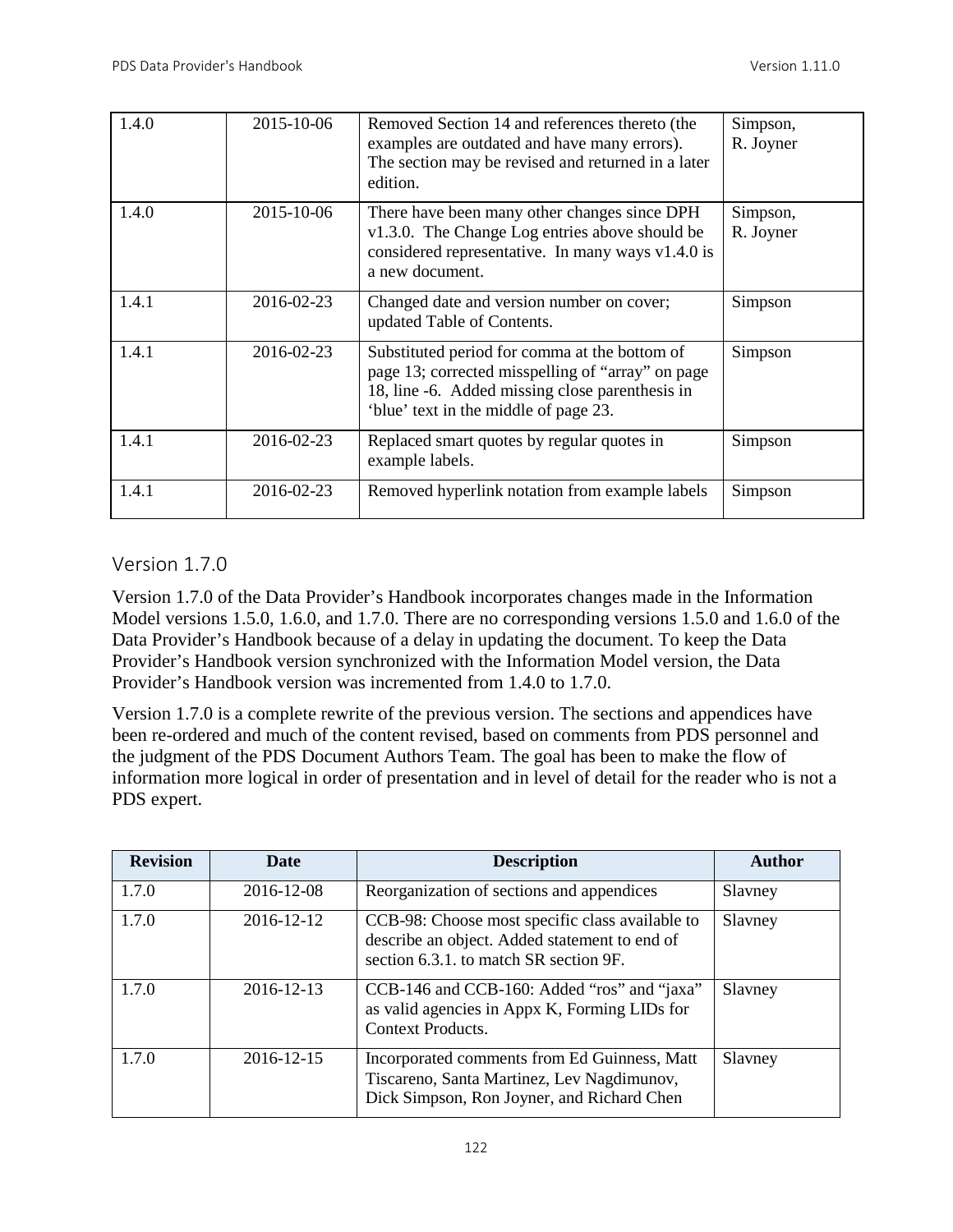| 1.7.0 | 2017-02-03 | Revised text throughout                                                                                                                                                | Slavney |
|-------|------------|------------------------------------------------------------------------------------------------------------------------------------------------------------------------|---------|
| 1.7.0 | 2017-02-28 | Revisions throughout, mostly minor                                                                                                                                     | Simpson |
| 1.7.0 | 2017-04-01 | Revised appendices, except for Appendix J,<br>Creating and Using Local Data Dictionaries.                                                                              | Slavney |
| 1.7.0 | 2017-05-03 | Applied comments from Document Review<br>Team and from Jenn Ward, Geosciences Node.<br>Jenn was asked to review because she is new to<br>PDS4, unlike other reviewers. | Slavney |
| 1.7.0 | 2017-05-17 | Section 13.1.2, Changed *inventory.tab to<br>*inventory.csv, in response to CCB-117.                                                                                   | Slavney |

## Version 1.9.0

Version 1.9.0 of the Data Provider's Handbook incorporates changes made in the Information Model version 1.9.0. There is no version 1.8.0 of the Data Provider's Handbook because none of the changes in IM 1.8.0 required an update to this document. To keep the Data Provider's Handbook version synchronized with the Information Model version, the Data Provider's Handbook version was incremented from 1.7.0 to 1.9.0.

| <b>Revision</b> | <b>Date</b> | Section(s)                    | <b>Description</b>                                                                                                                                                                                                                                                                                                                       | <b>Author</b>       |
|-----------------|-------------|-------------------------------|------------------------------------------------------------------------------------------------------------------------------------------------------------------------------------------------------------------------------------------------------------------------------------------------------------------------------------------|---------------------|
| 1.9.0           | 2017-08-09  | E.3.2, E.3.4                  | CCB-176. Changed "Imaging Node"<br>to "Cartography and Imaging Sciences"<br>Node".                                                                                                                                                                                                                                                       | Slavney             |
| 1.9.0           | 2017-08-09  | Appendix F                    | CCB-178. Added "The name chosen"<br>for local_identifier and<br>local_identifier_reference may be<br>composed using upper or lower case<br>letters, numerals, the dash, period, and<br>underscore. Spaces are not allowed.<br>The name must start with a letter or<br>underscore (SR [2] Section 6D.1)."<br>Updated example accordingly. | Slavney             |
| 1.9.0           | 2017-08-10  | 6.1, 6.2.2.2,<br>6.3.1, E.3.4 | CCB-180. Added text stating that only<br>namespaces in the Namespace Registry<br>may be used in PDS4 labels.                                                                                                                                                                                                                             | Slavney             |
| 1.9.0           | 2017-08-10  | 6.2.5                         | CCB-182. Added section about use of<br>the XML CDATA construct in labels.                                                                                                                                                                                                                                                                | Slavney             |
| 1.9.0           | 2017-08-10  | Appendix G                    | Revised text and figure to show that<br>group_location is counted starting at 1,<br>not 0.                                                                                                                                                                                                                                               | Simpson,<br>Slavney |
| 1.9.0           | 2017-08-22  | 4.2.2                         | CCB-172. Added MPEG-4 as<br>supplemental documentation format.                                                                                                                                                                                                                                                                           | Slavney             |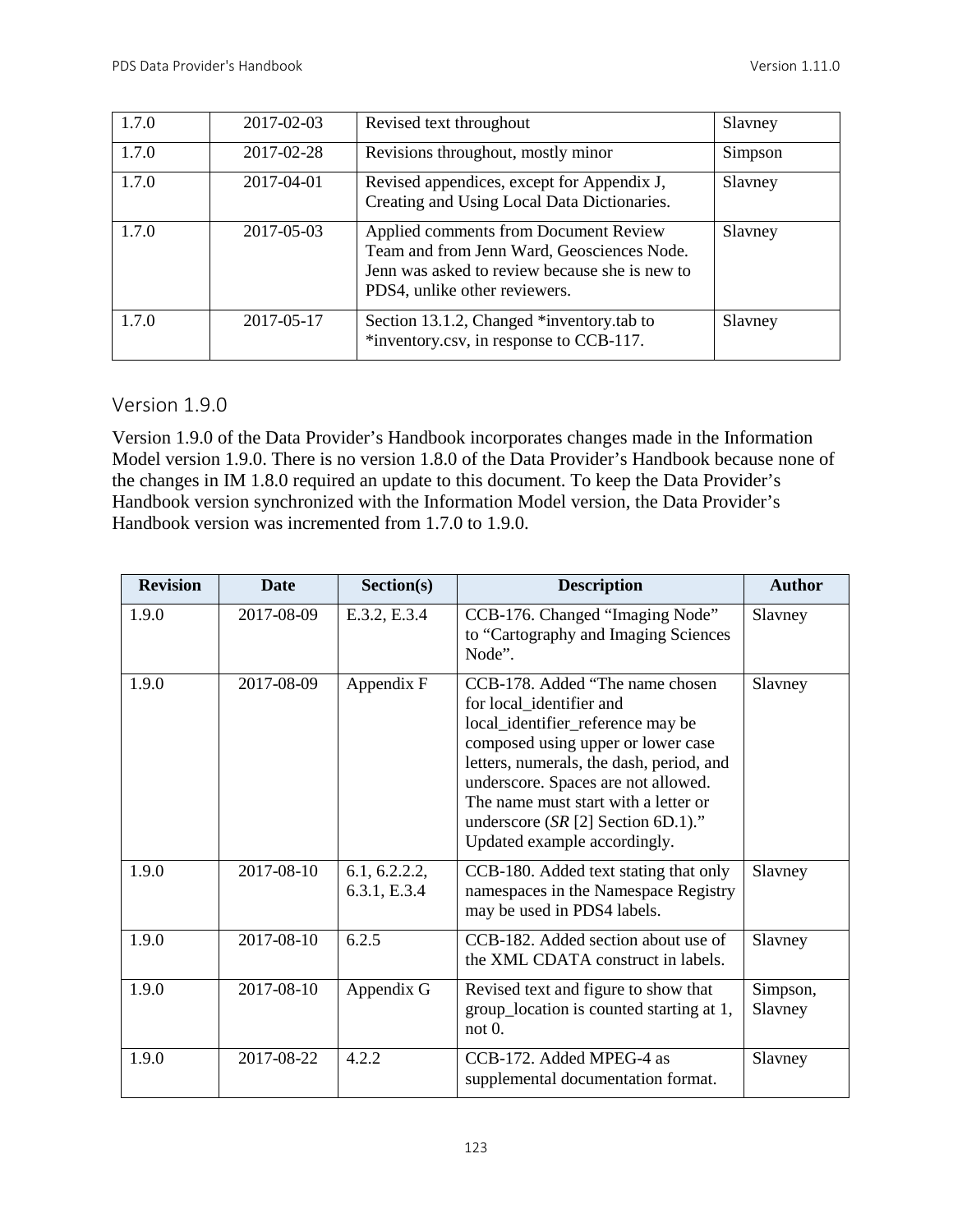| 1.9.0 | 2017-08-24 | Appendix J | Removed Appendix J, "Creating and    | Slavney |
|-------|------------|------------|--------------------------------------|---------|
|       |            |            | Using Local Data Dictionaries"       |         |
|       |            |            | because EN has an action item to put |         |
|       |            |            | this information in a new document   |         |
|       |            |            | and bring it up to date. For now,    |         |
|       |            |            | replaced references in the text to   |         |
|       |            |            | Appendix J with a reference to       |         |
|       |            |            | tutorials on the Small Bodies Node   |         |
|       |            |            | PDS4 Wiki.                           |         |
|       |            |            |                                      |         |

## Version 1.10.0

Version 1.10.0 of the Data Provider's Handbook incorporates changes made in the Information Model version 1.10.0.

| <b>Revision</b> | <b>Date</b> | Section(s)                                       | <b>Description</b>                                                                                                                                                                                                                                                                    | Author             |
|-----------------|-------------|--------------------------------------------------|---------------------------------------------------------------------------------------------------------------------------------------------------------------------------------------------------------------------------------------------------------------------------------------|--------------------|
| 1.10.0          | 2018-03-05  | Appendix K.1,<br>K.2                             | Added statements "if a collection [or<br>bundle] meets the criteria for a Mission<br>Science Data Collection [or Archive<br>Bundle] as defined in Section 9C.3.1<br>[or 9D.3.1] of the Standards Reference,<br>then its label must include the<br>attributes listed in that section." | Slavney            |
| 1.10.0          | 2018-03-21  | 6.2.4<br>Composite<br><b>Structures</b><br>(new) | CCB-174. Added new section<br>describing use of the<br>Composite_Structure class.                                                                                                                                                                                                     | Slavney,<br>Gordon |

Version 1.10.1

Version 1.10.1 of the Data Provider's Handbook incorporates changes made in the Information Model version 1.10.1.0.

|        | <b>Revision</b> | Date       | Section(s)                                     | <b>Description</b>                                                                                                | <b>Author</b>         |
|--------|-----------------|------------|------------------------------------------------|-------------------------------------------------------------------------------------------------------------------|-----------------------|
| 1.10.1 |                 | 2018-05-10 | 6.2.2.2<br>Appendix<br>E.2.6, E.2.6.1<br>(new) | CCB-177. Added examples and<br>descriptions of<br>Source Product Internal and<br>Source Product External classes. | De Cesare,<br>Slavney |

# Version 1.11.0

Version 1.11.0 of the Data Provider's Handbook incorporates changes made in the Information Model version 1.11.0..0.